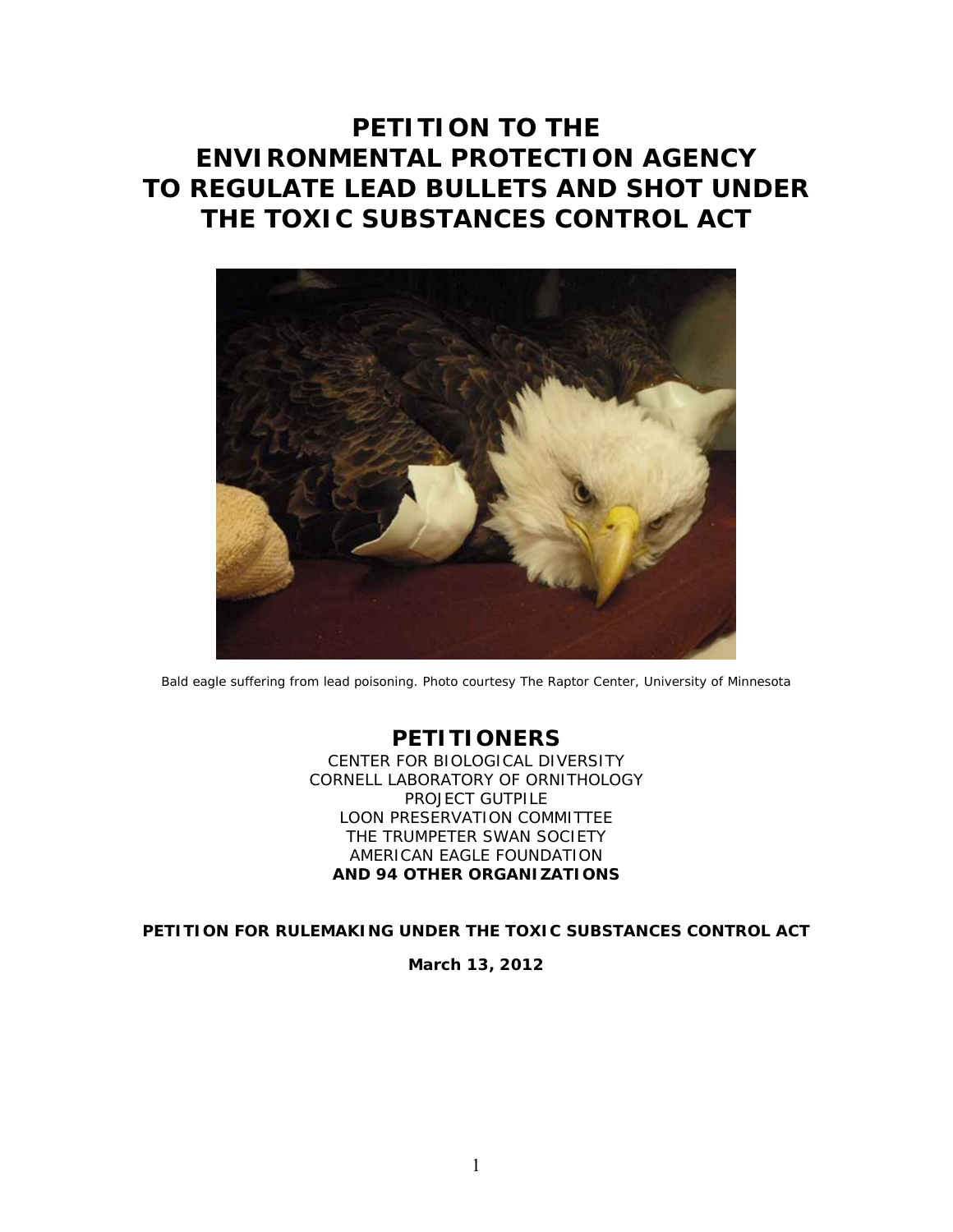#### **EXECUTIVE SUMMARY**

Pursuant to the Toxic Substances Control Act ("TSCA"), 15 U.S.C. § 2601 *et seq.*, the 100 petitioning organizations herein formally petition the Environmental Protection Agency ("EPA") to initiate a proceeding for the issuance of a rule under Section 6 of TCSA to regulate bullets and shot containing lead used in hunting and shooting sports (such as target and skeet shooting), which have the potential to cause harmful lead exposure to wildlife and humans. The petitioners request a rulemaking which adequately protects against the unreasonable risk of injury to the environment and human health posed by toxic lead bullets and shot. Although the petitioners advocate for a rule implementing a nationwide ban on the use of bullets and shot containing lead for use in hunting and shooting sports, with explicit exceptions for military and law enforcement uses, the petitioners also request that the EPA evaluate and consider a range of alternatives that could eliminate the potential for harmful lead exposure to wildlife and humans.

Based on information extending back to Roman times more than 2,000 years ago, lead has long been identified as a highly toxic substance with lethal properties and numerous pathological effects on living organisms. Health effects from lead exposure can run the gamut from acute, paralytic poisoning and seizures to subtle, long-term mental impairment, miscarriage and impotence. Lead is a cumulative metabolic poison affecting a large number of biological functions including reproduction, growth, development, behavior and survival. Even low levels of exposure to lead can cause neurological damage, and there may be no safe level of lead in the body tissues of fetuses and young. Despite this knowledge, lead continues to be used in manufactured products, many of which are sources of toxic lead exposure to wildlife and to human beings.

In recent decades the federal government has begun to implement long-overdue regulations to reduce the exposure of humans to lead in drinking water, paint, gasoline, toys, toxic dumps, lead wheel balancing weights and both indoor and outdoor shooting ranges. Strict recycling regulations have been imposed on disposal of lead-acid batteries. However, spent lead ammunition is uncontrolled and lead remains widely encountered and distributed in the environment from hunting and sport shooting sources. The continued use of lead bullets and shot exposes any animal that preys or scavenges on targeted wildlife to lead's toxic effects. Particularly susceptible are avian scavengers that encounter lead in carcasses left in the wild, in gut piles (viscera) from animals cleaned in the wild, and in wounded prey species that survive hunting and carry lead bullets, shot or fragments in their bodies. Sensitive wildlife such as bald and golden eagles and endangered California condors are frequently killed by lead poisoning or suffer chronic sublethal effects of lead poisoning from scavenging meat containing lead fragments from ammunition. Another source of significant lead exposure is from spent lead shotgun pellets, which accumulate in both aquatic and terrestrial habitats, where animals encounter and ingest them, often mistaking them for food, grit or bone fragments. More than 130 species of animals (including mammals, upland birds, raptors, waterfowl, amphibians and reptiles) have been reported in scientific literature as being exposed or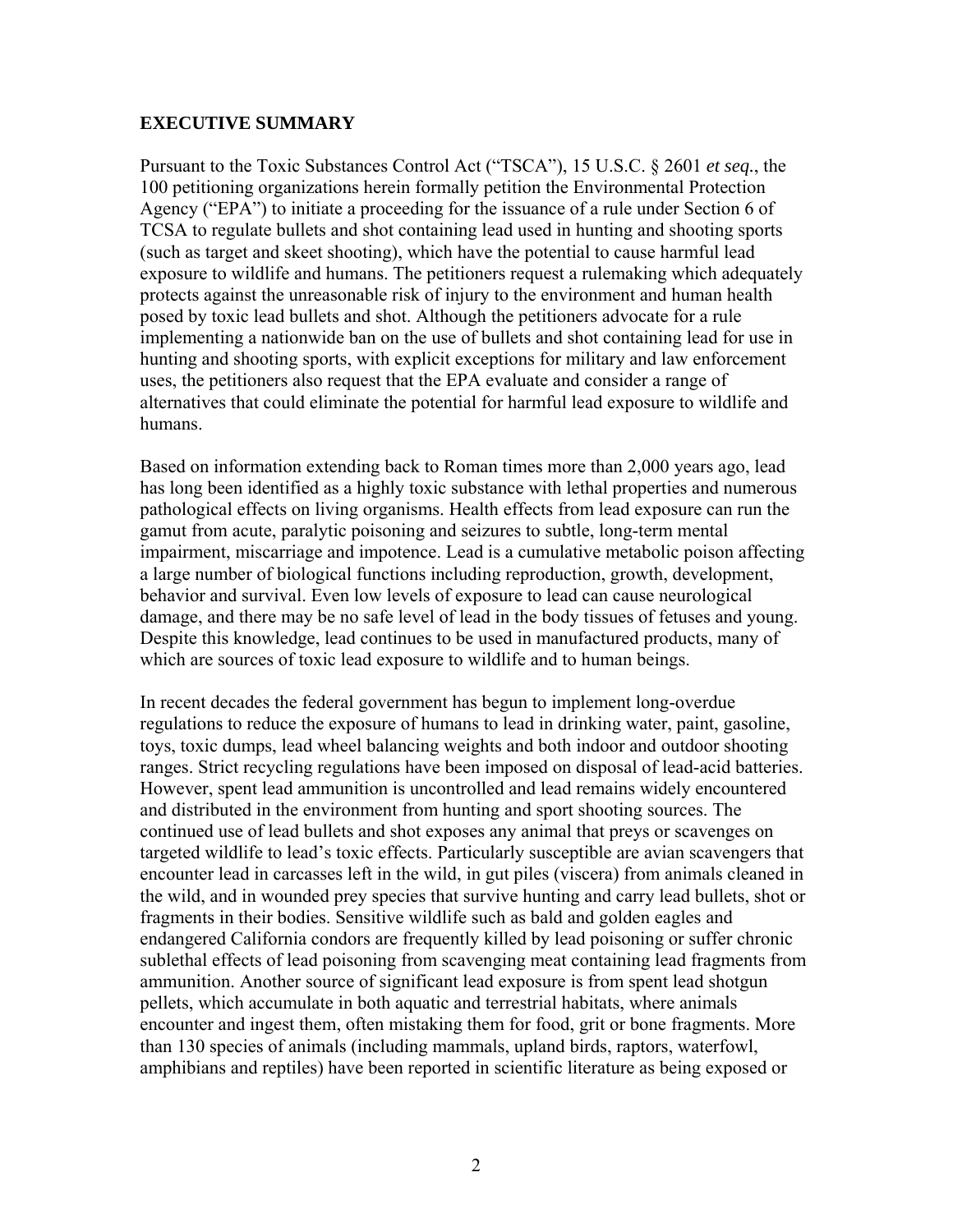killed by ingesting lead shot, bullets, bullet fragments or prey contaminated with lead ammunition.

Ducks, geese and swans have received protection from hunting sources of lead poisoning since 1991 by a federal requirement to use only non-lead shot for hunting waterfowl, but similar restrictions in terrestrial habitats are scattered and localized. Data show that over 75 terrestrial species of birds are known to be poisoned by spent lead from ammunition. Mourning doves are particularly susceptible to ingesting lead shot pellets, and lead poisoning may kill as many as 20 million doves per year in the United States.

Ammunition manufacturers now market a wide variety of non-lead or less toxic bullets and shotgun pellets that can replace lead projectiles. There is no technological or commercial reason why non-lead ammunition with comparable effectiveness should not be substituted for the lead counterparts. Several states have mandated non-lead shotgun ammunition for upland game bird hunting. Those states with only a partial ban, such as California's requirement for big game hunting with non-lead ammunition within the eight-county range of California condors, continue to have high rates of lead poisoning in wildlife.

The EPA has long held that whenever a toxic substance customarily used in the manufacture of commercial products can be replaced by a nontoxic or less toxic substitute, articles made of the toxic substance should be removed from the market. All ammunition containing lead could economically be replaced with effective, non-lead alternatives that are nontoxic or less toxic, thus making a strong argument for EPA regulatory action.

TSCA grants the EPA the broad authority to regulate chemical substances that "present an unreasonable risk of injury to health or the environment" (15 U.S.C. § 2061). The EPA may regulate the manufacture, processing, distribution, use or disposal of such chemical substances. Specific control mechanisms include: prohibitions on an entire or certain use of a chemical substance; limitations on allowable concentration levels; labeling or recordkeeping requirements; and obligations to issue notice of risks of injury (15 U.S.C. § 2605(a)). The EPA has already declared that lead is a toxic substance, and has removed nearly all products containing lead from the market. Regulations to address the unreasonable risk of injury to human health or the environment from toxic lead shot and bullets may be achieved through a range of alternatives, up to and including the EPA prohibiting the manufacture, processing, or distribution in commerce of a lead for a particular use (15 U.S.C.  $\S$  2605(a)(2)(A)(i)). Although the EPA is specifically prohibited from regulating ammunition or firearms under TSCA, the toxic components of ammunition can be regulated if nontoxic or less toxic alternatives are commercially available. This petition is clearly not an attempt to regulate ammunition or firearms, but rather the toxic components of lead ammunition for which non-lead and nontoxic or less toxic alternatives have become widely available.

This petition differs from a TSCA petition submitted to the EPA in 2010 seeking a complete ban on all lead ammunition. The current petition seeks different relief under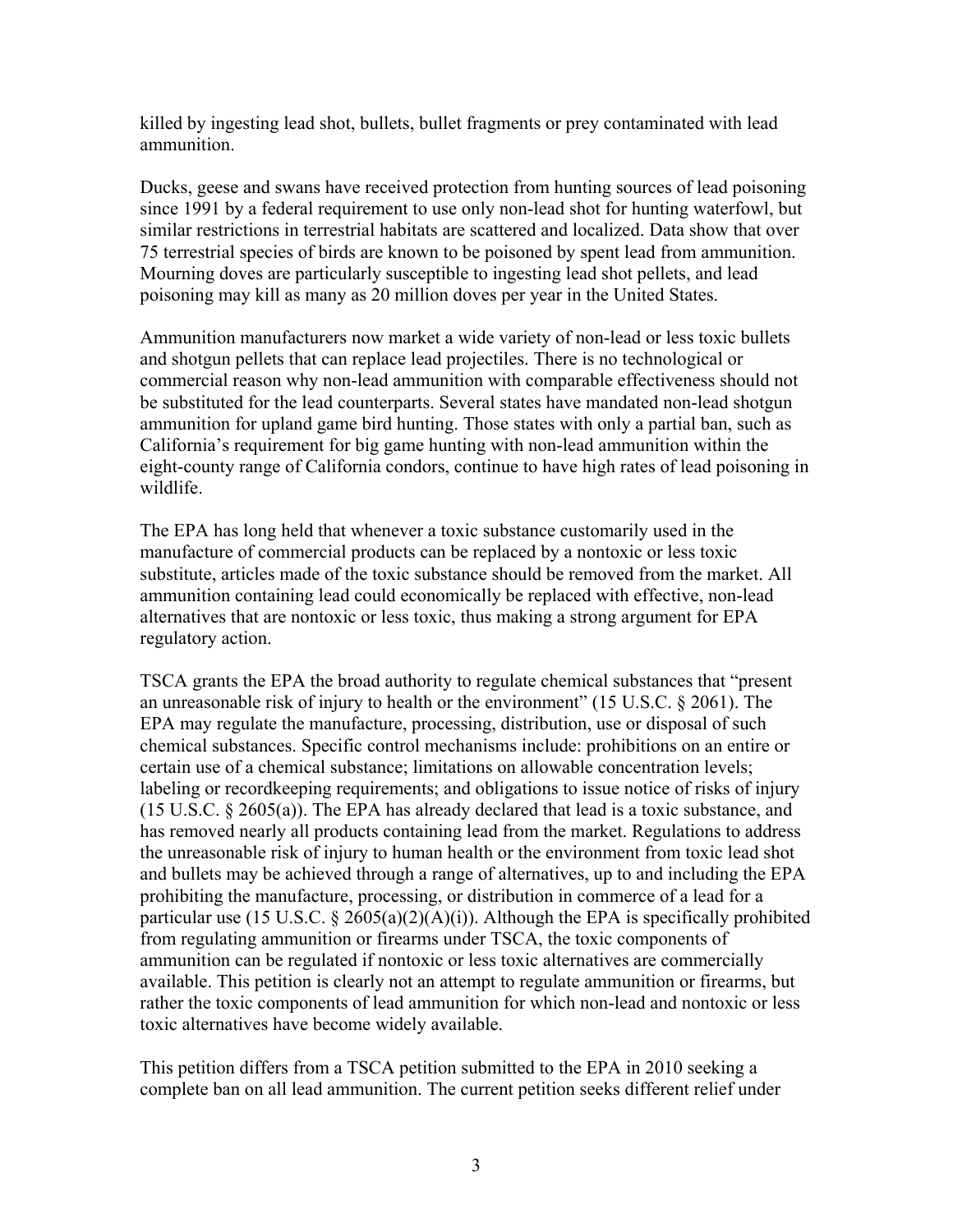TSCA, asking the EPA to initiate a rulemaking for regulations that adequately protect wildlife, human health and the environment against the unreasonable risk of injury from bullets and shot containing lead used in hunting and shooting sports, which have the potential to cause harmful lead exposure to wildlife and humans. This current petition is brought by a different and much larger group of petitioners. The petition introduces significant new information regarding the toxic effects of lead ammunition on wildlife, the toxic effects of lead on human health, the availability and performance of alternatives to lead ammunition, and the effectiveness of lead ammunition regulations.

This petition also provides significant new information repudiating the EPA's conclusion that TSCA does not provide the agency with authority to address lead shot and bullets. In denying the 2010 TSCA petition, the EPA stated that "TSCA does not provide the agency with authority to address lead shot and bullets as requested in your petition, due to the exclusion found in TSCA  $\S 3(2)(B)(v)$ ." However, the plain language of TSCA, as well as the Senate and House reports on the legislative history and intent of TSCA, runs counter to the EPA's interpretation that the agency lacks regulatory authority. According to the House report on the history and intent of TSCA, "the Committee does not exclude from regulation under [TSCA] chemical components of ammunition which could be hazardous because of their chemical properties."

States that have mandated non-lead ammunition requirements for specific hunting activities have active hunting communities that have successfully transitioned away from lead products. Market forces in these states have caused a full line of non-lead replacement products to be made available to the public, demonstrating that commercially available alternatives exist and the economic consequences of removing lead from the environment can be minimal. The EPA is compelled under TSCA to grant this petition and initiate a proceeding for the issuance of a rule under Section 6 to develop regulations to protect wildlife, human health and the environment from unreasonable risk of lead poisoning from lead ammunition.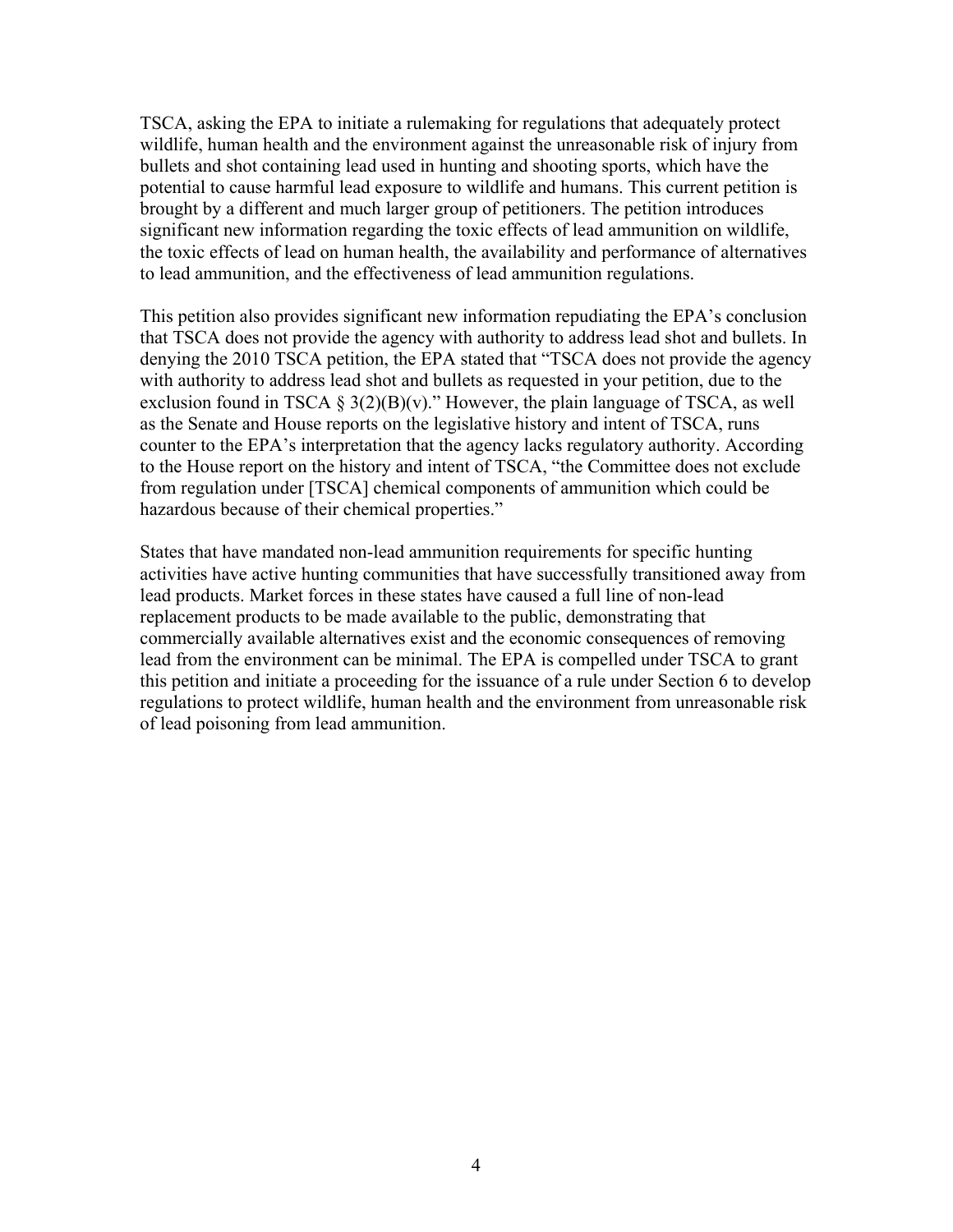# **TABLE OF CONTENTS**

| I.    |                                                                                    |  |  |  |
|-------|------------------------------------------------------------------------------------|--|--|--|
| II.   |                                                                                    |  |  |  |
| Ш.    |                                                                                    |  |  |  |
| IV.   |                                                                                    |  |  |  |
|       | $\mathbf{A}$ .                                                                     |  |  |  |
|       | <b>Sources and Quantities of Lead in the Environment from Hunting</b><br><b>B.</b> |  |  |  |
|       |                                                                                    |  |  |  |
|       | $\mathbf{C}$ .                                                                     |  |  |  |
|       | D.                                                                                 |  |  |  |
|       | Е.                                                                                 |  |  |  |
|       | 1.                                                                                 |  |  |  |
|       | 2.                                                                                 |  |  |  |
|       | 3.                                                                                 |  |  |  |
|       | 4.                                                                                 |  |  |  |
|       | 5.                                                                                 |  |  |  |
|       | 6.                                                                                 |  |  |  |
|       | 7.                                                                                 |  |  |  |
|       | 8.                                                                                 |  |  |  |
|       | 9.                                                                                 |  |  |  |
|       | 10.                                                                                |  |  |  |
|       | 11.                                                                                |  |  |  |
|       | F.                                                                                 |  |  |  |
| V.    |                                                                                    |  |  |  |
| VI.   |                                                                                    |  |  |  |
| VII.  |                                                                                    |  |  |  |
|       | $\mathbf{A}$ .                                                                     |  |  |  |
| VIII. |                                                                                    |  |  |  |
| IX.   |                                                                                    |  |  |  |
| X.    |                                                                                    |  |  |  |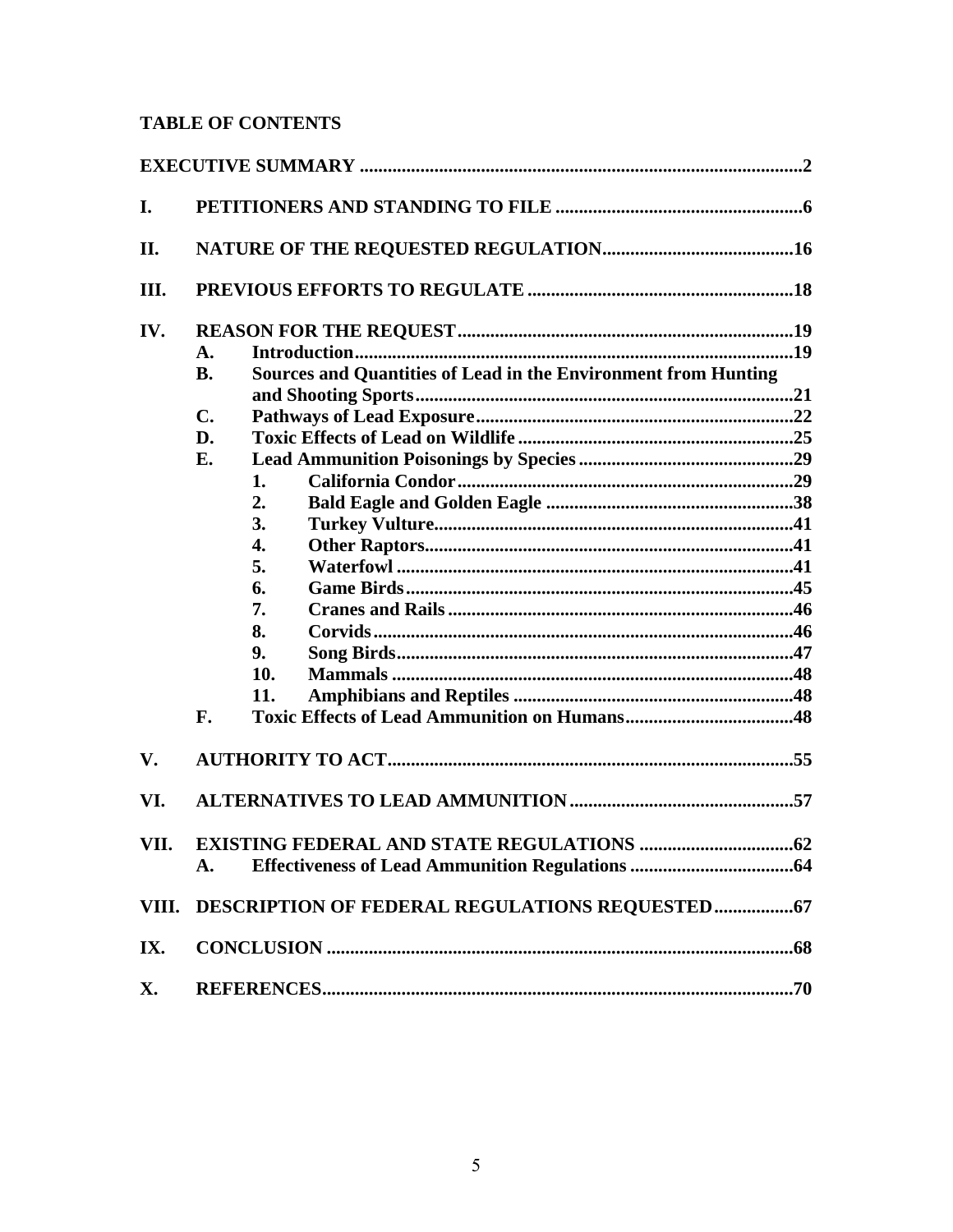#### **1. PETITIONERS AND STANDING TO FILE**

Section 21 of the Toxic Substances Control Act ("TSCA" or the "Act", 15 U.S.C. § 2601 *et seq.*) provides that "any person" may petition the Environmental Protection Agency Administrator ("EPA") to initiate a proceeding for the "issuance, amendment, or repeal of a rule" (15 U.S.C. § 2620(b)(3)). Petitioners therefore have standing to petition the EPA to initiate proceedings to regulate lead shot and bullets under section 2605 of TSCA.

Lead petitioner Center for Biological Diversity is a non-profit organization that works to protect endangered species and wild places through science, policy, education, citizen activism, and environmental law. The Center has an ongoing interest in protecting wildlife from lead poisoning. Since 2004, the Center has taken action through a "Get the Lead Out" campaign to change policies regulating lead to prevent toxic lead from entering the food chain and has been a leading proponent of federal regulations on lead ammunition to protect endangered California condors, bald and golden eagles, and other wildlife species at risk from lead poisoning.

Petitioner Adirondack Wildlife is a nonprofit rehabilitation and education organization, working with local veterinarians and volunteers, whose mission is to take in, rehabilitate and, whenever possible, return to the wild, injured or otherwise disabled wildlife.

Petitioner Alabama Ornithological Society works to foster a greater knowledge of birds and to promote conservation of all natural resources.

Petitioner Alameda Creek Alliance is a California nonprofit conservation organization that works to protect and restore the natural ecosystems of the Alameda Creek watershed.

Petitioner American Eagle Foundation is a nonprofit organization of concerned citizens and professionals founded in 1985 to develop and conduct bald eagle and environmental recovery programs in the United States and to assist private, state and federal projects that do the same.

Petitioner Arizona Zoological Society is a nonprofit organization engaged in the conservation of wildlife and habitat, and operates the Phoenix Zoo as a zoological garden and recreation destination that engenders affection for and appreciation of nature.

Petitioner Arroyo Colorado Audubon Society is a South Texas organization working to promote an understanding of the unique and important natural habitats of the Lower Rio Grande Valley, the birds and other wildlife they support, and their benefits to humans.

Petitioner Ascutney Mountain Audubon Society in Vermont works to promote the enjoyment, appreciation, and conservation of nature through education, habitat protection and advocacy for the benefit of our communities and all living things.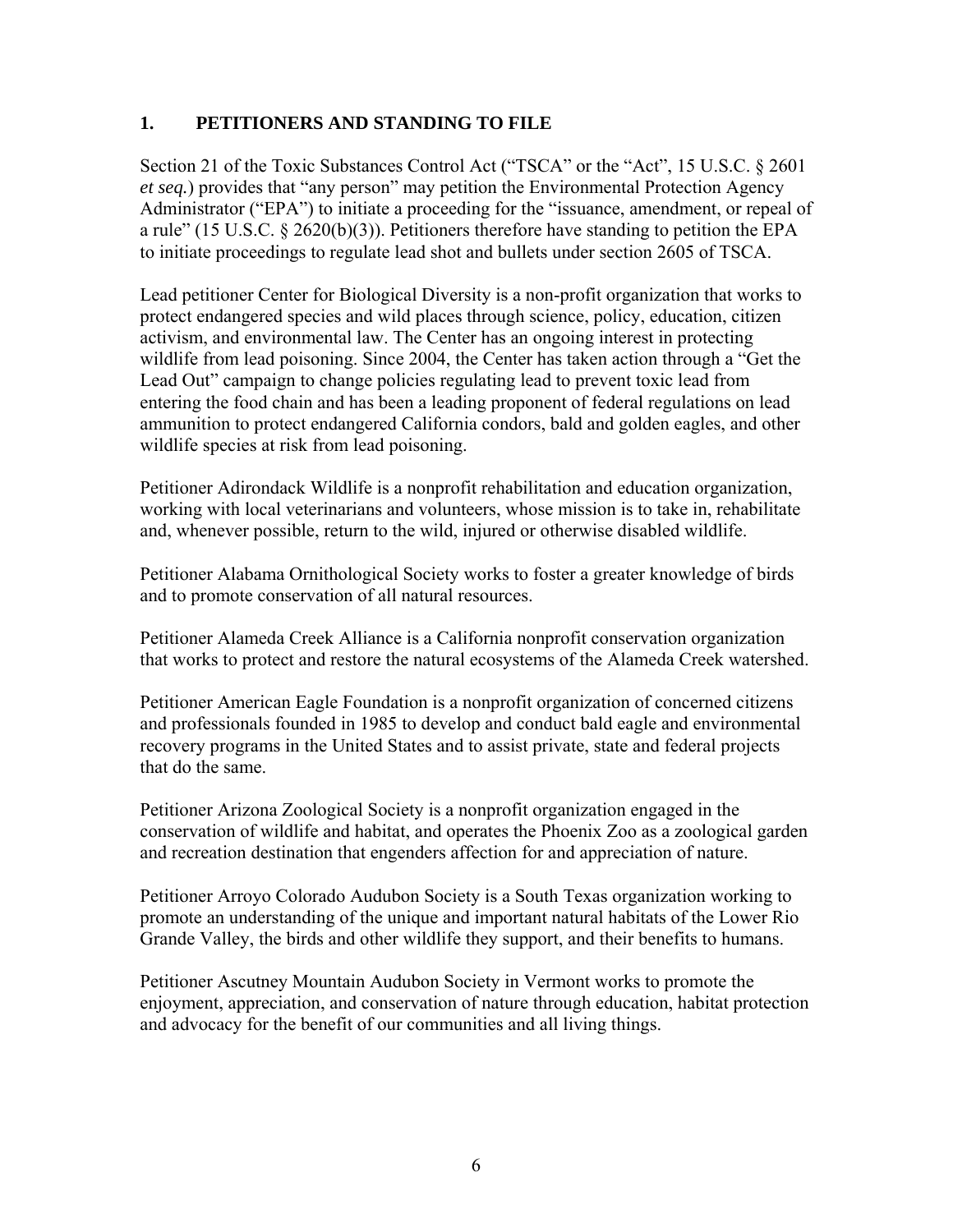Petitioner Audubon Nebraska works to conserve and restore natural ecosystems, focusing on birds, other wildlife, and their habitats for the benefit of humanity and the earth's biological diversity.

Petitioner Audubon Society of New Hampshire is a statewide nonprofit organization dedicated to protecting New Hampshire's environment through active programs in environmental education, conservation science, land protection, and advocacy.

Petitioner Badger Run Wildlife Rehab is a nonprofit organization in Oregon dedicated to the care and treatment of injured and orphaned wildlife.

Petitioner Biodiversity Conservation Alliance is a nonprofit organization dedicated to protecting wildlife and wild places in Wyoming and surrounding states, primarily on public lands.

Petitioner Bird Conservation Network is a coalition of 18 organizations with an interest in the conservation of birds in northeast Illinois, southern Wisconsin and northwestern Indiana.

Petitioner Blue Ridge Wildlife Center is a non-profit wildlife conservation organization located in Virginia that rehabilitates injured, orphaned, and sick native wildlife, and monitors health threats to wildlife populations.

Petitioner Brainerd Lakes Area Audubon Society is an independent chapter of the Audubon Society that advocates for conservation and restoration of bird populations and other wildlife and their habitat, encourages grassroots action on conservation issues, and develops and implements educational programs, with special emphasis on the aquatic resources of the great Brainerd Lakes Area.

Petitioner Braveheart Raptor Rehabilitation Center is a nonprofit organization in Michigan involved in rehabilitation of injured and sick raptors, as well public education.

Petitioner Bridgerland Audubon Society is a Northern Utah chapter of the Audubon Society that works to conserve and restore natural ecosystems, focusing on birds, other wildlife, and their habitats for the benefit of humanity and the earth's biological diversity.

Petitioner Cascades Raptor Center is a nonprofit nature center and wildlife hospital in Oregon that works to foster a connection between people and birds of prey through wildlife rehabilitation and public education.

Petitioner Cascadia Wildlands works to protect and restore Cascadia's wild ecosystems as well as protect the most threatened wild places and wildlife from Oregon to Alaska.

Petitioner Center for Sierra Nevada Conservation is a nonprofit organization in California that works for sound management of our public lands and wise government land use policies.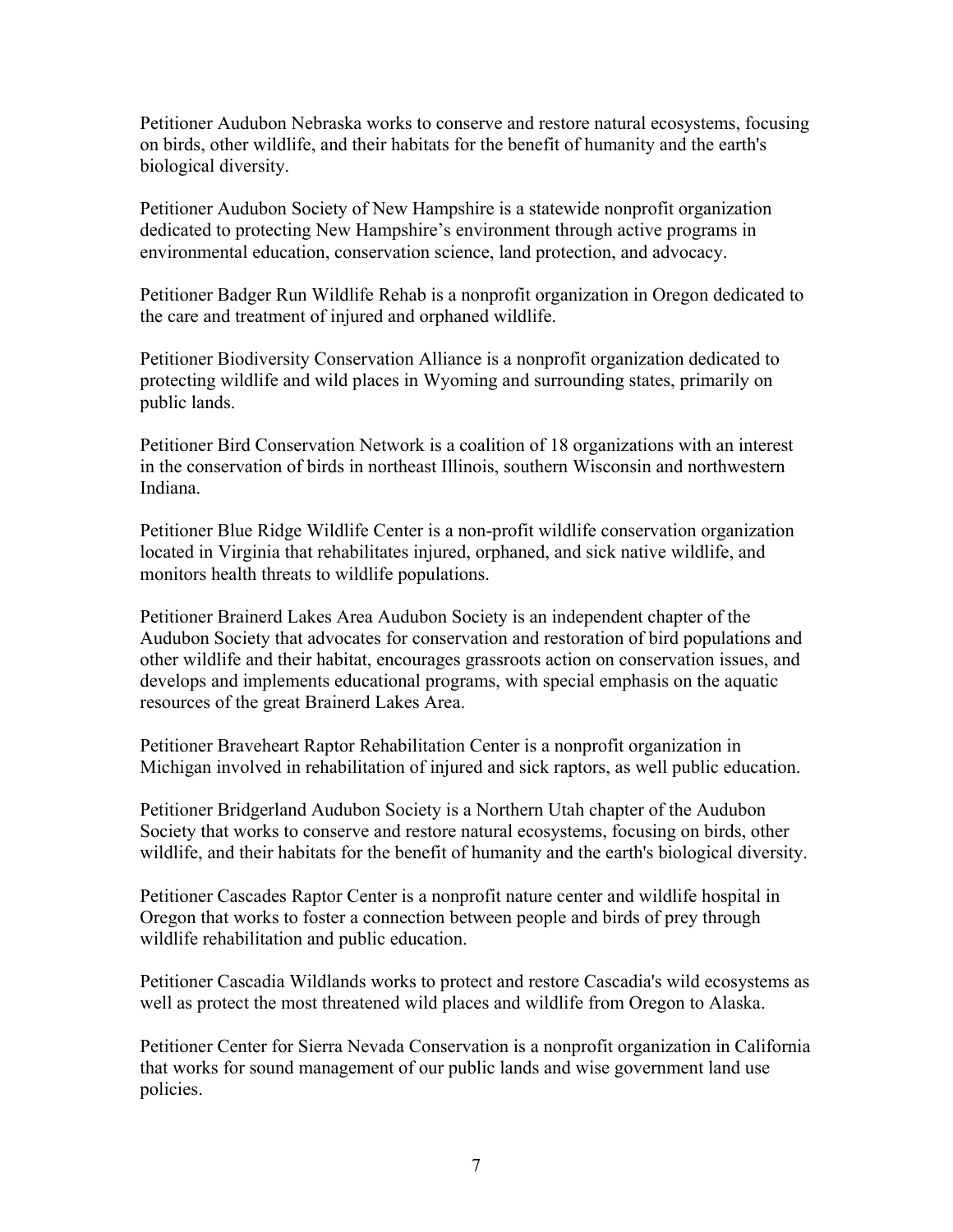Petitioner Clean Economy Coalition of Corpus Christi is a group of concerned citizens in and around the Corpus Christi region in Texas concerned with pollution from existing and proposed energy and industrial facilities.

Petitioner CORALations is a nonprofit conservation organization based in Puerto Rico.

Petitioner Cornell Laboratory of Ornithology is a world leader in the study, appreciation, and conservation of birds. The laboratory, founded in 1915, is a non-profit, membershipsupported academic center within Cornell University, working to advance the understanding of nature and to engage people of all ages in learning about birds and protecting the planet.

Petitioner Delaware Valley Ornithological Club is an organization for birders and bird enthusiasts in the Delaware Valley region of Pennsylvania.

Petitioner Eagle Valley Raptor Center is a Kansas nonprofit organization that provides food, shelter and vet care for injured and orphaned Kansas birds of prey so they may return back to the wild. The Center also conducts guided educational tours and offers offsite programs to teach the important role these birds play in our environment.

Petitioner Elisha Mitchell Audubon Society is a North Carolina chapter of the Audubon Society that works to promote awareness and appreciation of nature, preserve and protect wildlife and natural ecosystems, and encourage responsible environmental stewardship.

Petitioner Endangered Habitats League is a nonprofit organization dedicated to the protection of the diverse ecosystems of Southern California and to sensitive and sustainable land use for the benefit of all the region's inhabitants.

Petitioner Environmental Action Committee of West Marin is a California nonprofit grassroots group working to protect West Marin's natural environment and rural character.

Petitioner Four Harbors Audubon Society is a New York chapter of the Audubon Society that advocates for education and conservation efforts for the enjoyment, preservation and restoration of birds, wildlife and habitat in Long Island communities.

Petitioner Freedom Center for Wildlife is a nonprofit organization working to increase public knowledge and appreciation for conservation, protection and preservation of native New Jersey habitats and animals through rehabilitation, education, and research programs.

Petitioner Friends of Dyke Marsh is a volunteer group dedicated to preserving and enhancing Dyke Marsh, the last enduring substantial freshwater tidal marsh in the Washington, D.C. area.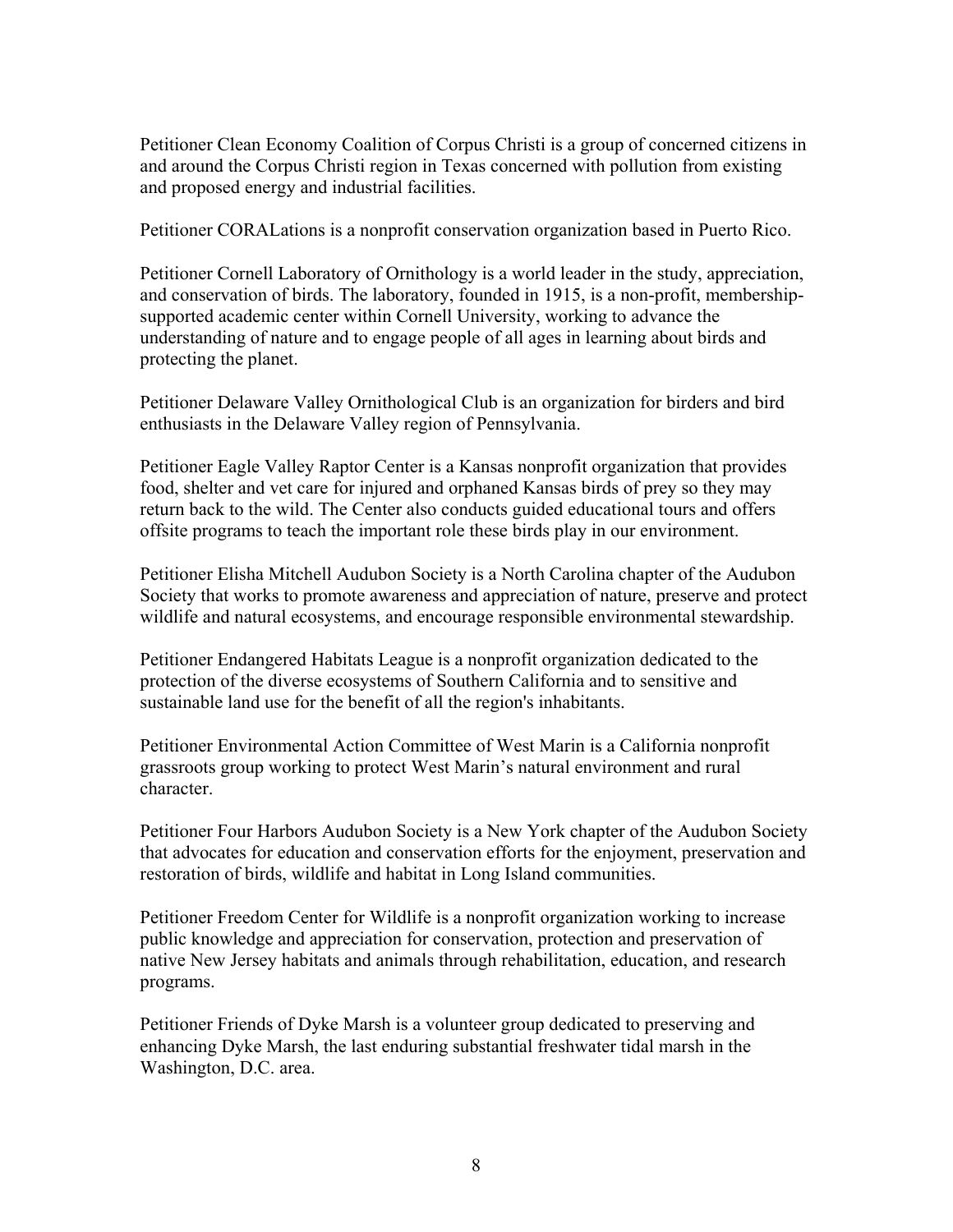Petitioner Friends of Living Oregon Waters works to protect Oregon waters through public oversight, legal education, and field monitoring.

Petitioner Golden Gate Audubon Society is an independent, nonprofit organization dedicated to protecting birds, other wildlife, and their natural habitats in the San Francisco Bay Area.

Petitioner Grand Canyon Wildlands Council is an Arizona organization that works to create and apply a dynamic conservation area network that ensures the existence, health, and sustainability of all native species and natural ecosystems in the Grand Canyon ecoregion.

Petitioner Gratiot Lake Conservancy is a nonprofit organization working to conserve and protect Gratiot Lake and the land within the Gratiot Lake watershed in the Upper Peninsula of Michigan.

Petitioner Great Old Broads for Wilderness is a national organization that uses the voices and activism of elders to preserve and protect wilderness and wild lands. Conceived by older women who love wilderness, it gives voice to the millions of older Americans who want to protect their public lands as wilderness for this and future generations.

Petitioner Great Salt Lake Audubon is a nonprofit environmental organization affiliated with the National Audubon Society, dedicated to protecting and enhancing habitat for wild birds, animals and plants, and to maintaining healthy and diverse environments for wildlife and people throughout Utah.

Petitioner Hawk Mountain Sanctuary Association is a non-profit raptor conservation organization that runs a wildlife sanctuary, scientific research center, international conservation training site and learning facility in Pennsylvania.

Petitioner Hilton Pond Center for Piedmont Natural History works to conserve plants, animals, habitats, and other natural components of the Piedmont Region of the eastern United States through observation, scientific study, and education for students of all ages. The Center also conducts research on migrant birds that breed in the Piedmont and overwinter in the Neotropics and seeks to protect birds and their habitats along and on both ends of their migratory routes.

Petitioner Houston Audubon Society is a Texas chapter of National Audubon Society working to promote the conservation and appreciation of birds and wildlife habitat.

Petitioner Howard County Bird Club is a local chapter of the Maryland Ornithological Society, a nonprofit organization that works to educate people about avifauna and related habitat; preserve, restore, and improve habitat for birds; and help collect and develop scientifically useful records and data.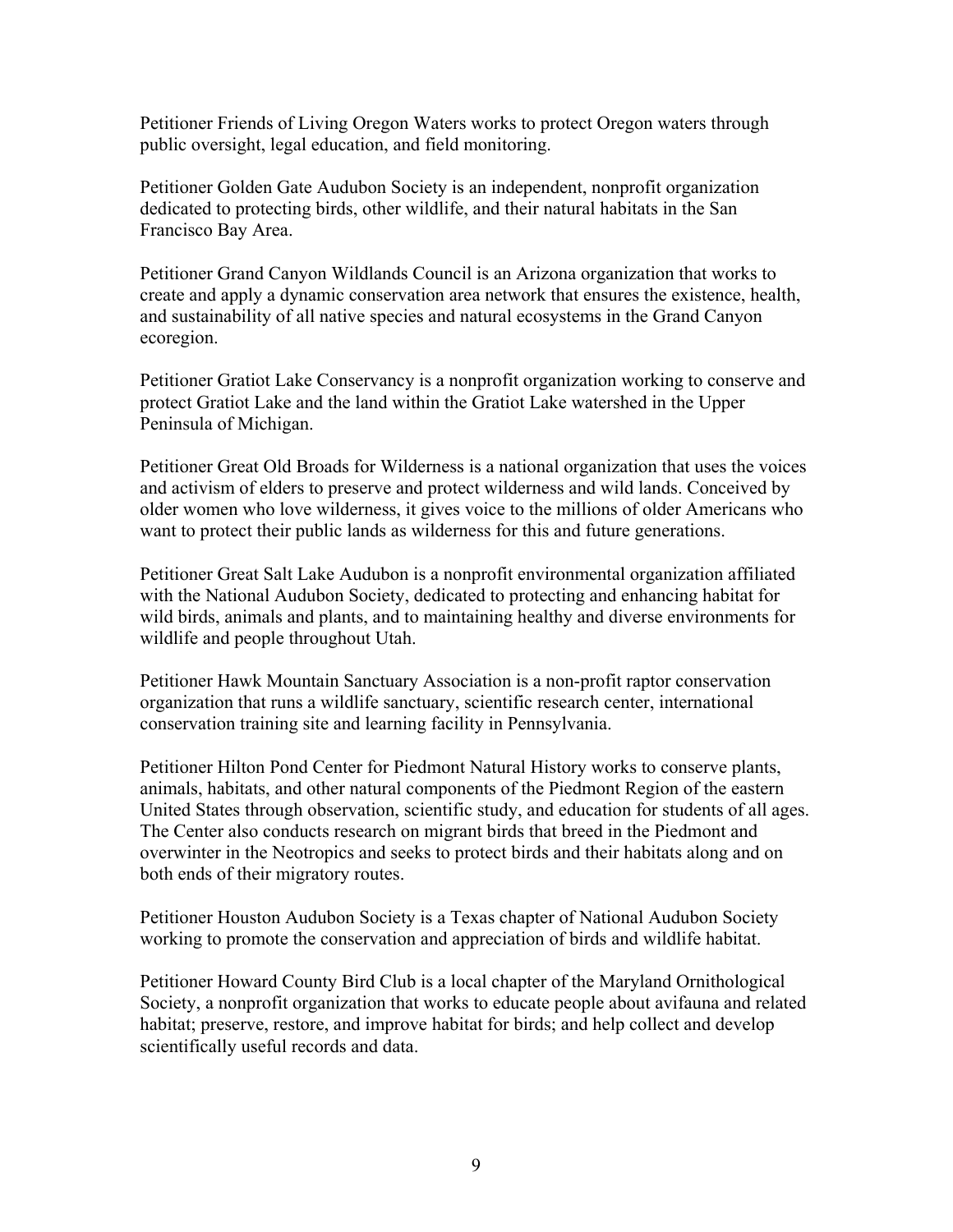Petitioner Indian Peaks Group of the Sierra Club is part of the Rocky Mountain Chapter of the Sierra Club, with a mission to explore, enjoy and protect the planet.

Petitioner Indigenous Youth Foundation is a California Native American cultural and environmental non-profit organization that works to preserve, restore and distribute Chumash culture. The Chumash people have lived for centuries in the condor range and have a long history of interaction with the California condor for a variety of purposes, including religious and ceremonial, and have a strong cultural interest in the recovery of the California condor.

Petitioner International Wildlife Rehabilitation Council is a nonprofit organization dedicated to providing science-based education and information to promote wildlife conservation and welfare worldwide.

Petitioner Iowa Association of Naturalists is a professional organization that promotes the development of skills and education within the art of interpreting natural and cultural resources. IAN members are planting the seed of environmental stewardship by communicating the meanings and relationships of the natural world.

Petitioner Jayhawk Audubon Society works to encourage enjoyment, promote understanding and advocate conservation of the natural world.

Petitioner Juniata Valley Audubon Society is a Pennsylvania chapter of the National Audubon Society dedicated to the conservation and restoration of natural ecosystems, focusing on birds, other wildlife, and their habitats for the benefit of humanity and the Earth's biological diversity.

Petitioner Kittitas Audubon Society is a chapter of the Audubon Society serving the communities of Kittitas County, Washington, working to develop an appreciation of nature through education and conservation with a focus on birds.

Petitioner Lahontan Audubon Society is a Nevada chapter of Audubon Society that seeks to help restore, preserve, and improve habitat for birds and other wildlife and to provide education about birds and their habitats in Nevada.

Petitioner Lane County Audubon Society is an Oregon chapter of the Audubon Society and a non-profit organization dedicated to the conservation of and education about our natural environment, with a primary focus on birds, other wildlife, and their habitats.

Petitioner Lehigh Valley Audubon Society has a mission to help people gain an appreciation and understanding of the natural world around them, to provide educational services on local wildlife to our community, and protect local habitats that are critical to local wildlife populations.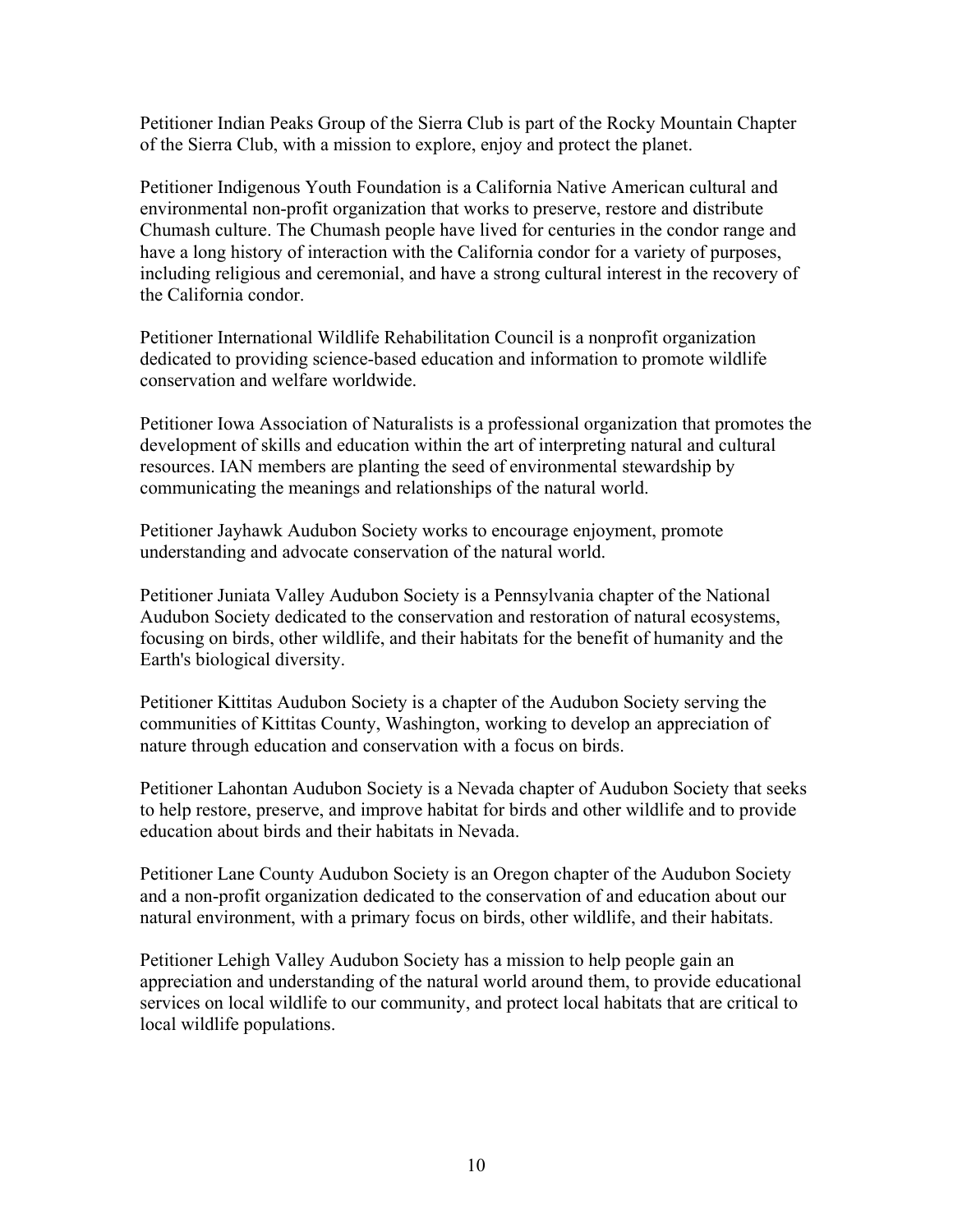Petitioner Loon Lake Loon Association is a nonprofit organization concerned about the common loon in the Pacific Northwest. The association works to protect the common loon, preserve their habitat and educate the public.

Petitioner Loon Preservation Committee works to restore and maintain a healthy population of loons throughout New Hampshire, monitor the health and productivity of loon populations as sentinels of environmental quality, and promote a greater understanding of loons and the larger natural world.

Petitioner LoonWatch is a program of the Sigurd Olson Environmental Institute that protects common loons and their aquatic habitats in Wisconsin and the Upper Great Lakes region through education, monitoring, and research.

Petitioner Los Padres Forest Watch is a community-based nonprofit organization that is leading efforts to protect the Los Padres National Forest and other public lands along California's Central Coast.

Petitioner Madison Audubon Society is a Wisconsin Audubon chapter that educates about the natural world and threats that natural systems are facing, engages in advocacy to preserve and protect these systems, and develops and maintains sanctuaries to save and restore habitat.

Petitioner Maricopa Audubon Society is an Arizona chapter of the Audubon Society dedicated to the protection of the natural world through public education and advocacy for the wiser use and preservation of land, water, air, and other irreplaceable natural resources.

Petitioner Marin Audubon Society is a California chapter of the Audubon Society that works to conserve and restore natural ecosystems, focusing on birds, other wildlife, and their habitats, for the benefit of humanity and the Earth's biological diversity.

Petitioner Maryland Ornithological Society is a state-wide nonprofit organization devoted to the study and conservation of birds. Maryland Ornithological Society maintains a system of sanctuaries to encourage the conservation of birds and bird habitat, and helps record and publish observations of bird life.

Petitioner Mobile Bay Audubon Society is an Alabama chapter of the Audubon Society working to promote the conservation of Earth's biological diversity by encouraging an appreciation of birds and other wildlife, along with an understanding of the ecological requirements necessary for their survival.

Petitioner Monmouth County Audubon Society's mission is to promote the awareness, appreciation and conservation of natural resources through activism and educational outreach and by representing the National Audubon Society in Monmouth County, New Jersey.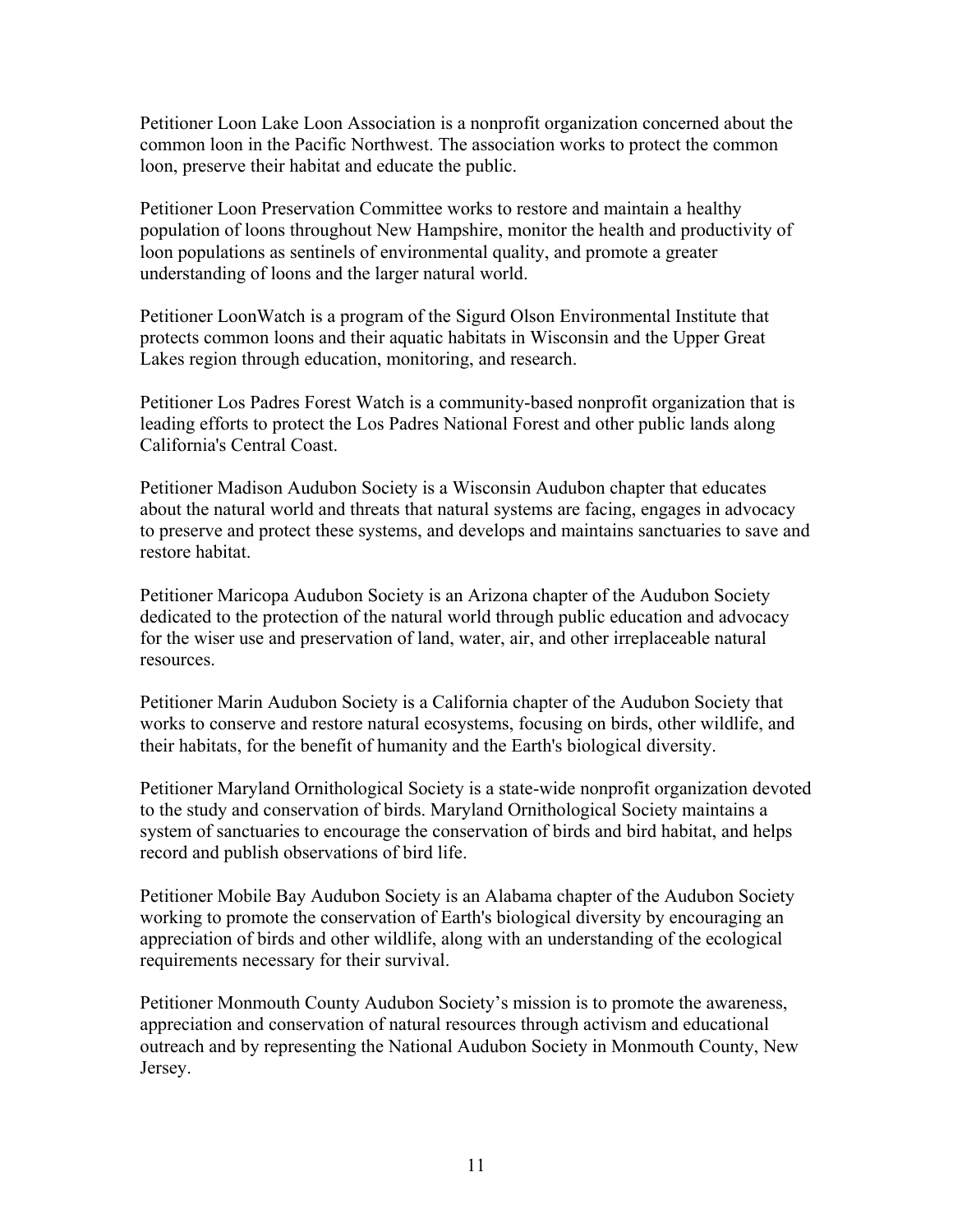Petitioner New York City Audubon is a independent non-profit organization affiliated with the National Audubon Society, working to protect wild birds and habitat in the 30,000 acres of wetlands, forests, and grasslands of New York City.

Petitioner Northcoast Environmental Center is a non-profit organization whose mission is to promote understanding of the relations between people and the biosphere and to conserve, protect, and celebrate terrestrial, aquatic, and marine ecosystems of northern California and southern Oregon.

Petitioner Ojai Raptor Center is a southern California organization dedicated to the rehabilitation and release of injured and orphaned wildlife and to the education through non-releasable birds of prey to educate the public and community about native wildlife.

Petitioner Orange County Audubon Society is a New York chapter of the national Audubon Society that manages 400 acres of wildlife sanctuaries.

Petitioner Palouse Audubon Society is a nonprofit organization raising public awareness about wild birds and their habitat needs in the Palouse region of North Central Idaho and Eastern Washington.

Petitioner Prairie Dog Pals is a New Mexico organization dedicated to the preservation of the species in the region. Prairie Dog Pals does field work during the rescue season to relocate Gunnison's prairie dogs to safe habitat, sustain urban colonies at risk, and perform educational outreach to groups, classrooms, and individuals.

Petitioner Preserve Our Wildlife is a Florida organization dedicated to the protection and defense of all wild animal species, to the conservation of their natural habitats, and to the education of people about these imperative needs.

Petitioner Project Gutpile is an educational organization comprised of hunters/wildlife biologists and anglers that provides educational resources for sportsmen about lead-free hunting and angling. Project Gutpile has been promoting non-lead ammunition and raising awareness about lead in the hunting community since 2002.

Petitioner Raptor Education Group is an organization dedicated to caring for injured or orphaned native bird species, public education on wildlife issues and research on captive behavior, nutrition, husbandry and disease of native avian species.

Petitioner Raptor Services, LLC is a is a Wisconsin-based consulting firm providing data for private and public agencies during the permitting and mitigation process required for land development.

Petitioner Rio Grande Chapter of the Sierra Club is comprised of five local groups working to protect the air, land and water throughout New Mexico and West Texas.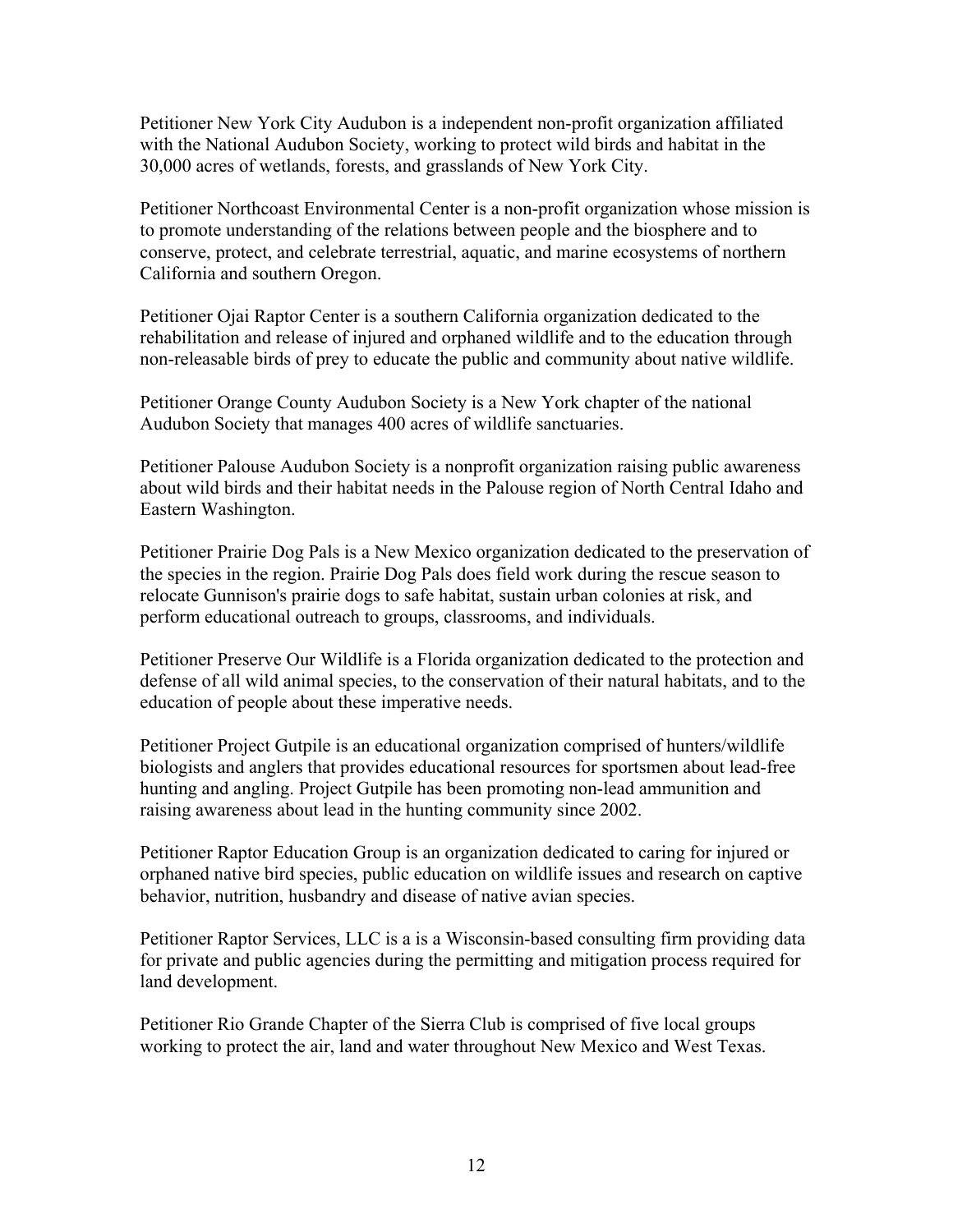Petitioner Rocky Mountain Chapter of the Sierra Club is comprised of nine local groups working to protect the air, land and water throughout Colorado.

Petitioner Rocky Mountain Wild is a nonprofit conservation organization working to protect, connect and restore wildlife and wild lands in the greater Southern Rockies ecoregion of Colorado, southern Wyoming, and eastern Utah.

Petitioner Rogue Valley Audubon Society is a chapter of the National Audubon Society and is a leading voice for birding, nature education, and habitat conservation in southern Oregon.

Petitioner Santa Clara Valley Audubon Society in California works to preserve, enjoy, restore and foster public awareness of native birds and their ecosystems.

Petitioner Sequoia Audubon Society protects native birds and other wildlife and their ecosystems in San Mateo County, California by engaging people of all ages in conservation, education, advocacy and enjoyment.

Petitioner Stream Systems is a San Francisco Bay area research and development company that works closely with government agencies from around the world involved in environmental protection and home land security, offering technical and engineering skills in all disciplines. Stream Systems produces an official testing device used by the U.S. Fish and Wildlife Service and other game officers to aid in the differentiation of lead to non-toxic shot in shotgun shells.

Petitioner Tennessee Ornithological Society is an independent, non-profit, educational and scientific organization devoted to the study and conservation of birds.

Petitioner Teton Raptor Center is an organization of conservation biologists, veterinarians, wildlife rehabilitators, educators, and volunteers working to help birds of prey and promote environmental health through educational programs, conservation initiatives, medical treatment and rehabilitation.

Petitioner The Lands Council is a grassroots nonprofit organization in Washington dedicated to protecting the quality of life in the Inland Northwest.

Petitioner The Trumpeter Swan Society is a non-profit organization based in Minnesota dedicated to assuring the vitality and welfare of wild Trumpeter Swan populations throughout North America.

Petitioner Ventana Wilderness Alliance works to protect, preserve and restore the wilderness qualities and biodiversity of the public lands within California's Northern Santa Lucia Mountains and Big Sur coast.

Petitioner Wachiska Audubon Society is a Nebraska chapter of the Audubon Society that works to preserve and restore native grasslands and other natural ecosystems, promote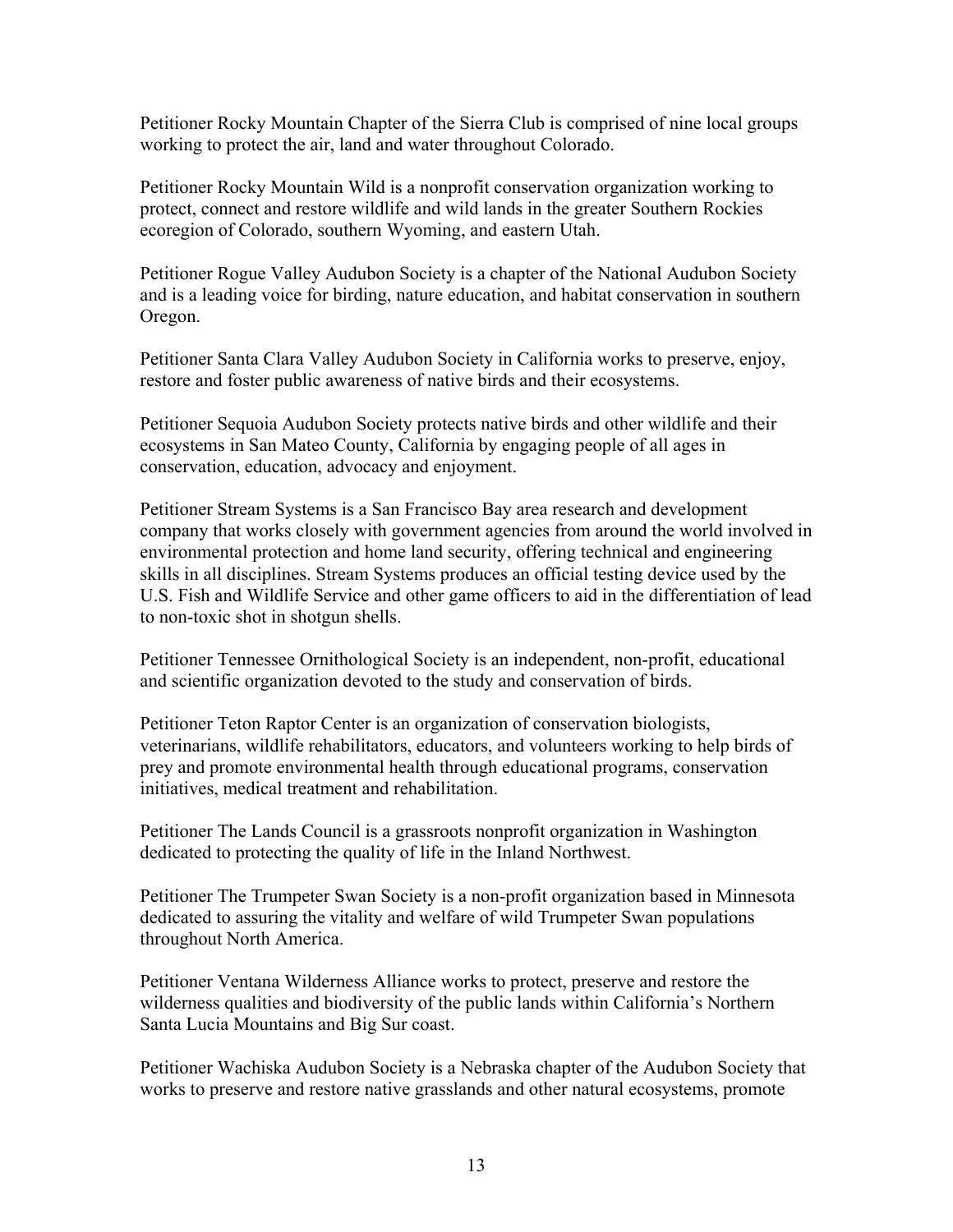birding, support native wildlife, provide educational opportunities and advocate on behalf of our natural environment and sustainability.

Petitioner Walden's Puddle is a wildlife rehabilitation and education center that provides care and treatment to more than 2,400 sick, injured and orphaned native Tennessee wild animals annually.

Petitioner Western Cuyahoga Audubon Society is a nonprofit organization in Ohio that works to educate the public about conservation of the natural world.

Petitioner Western Nebraska Resources Council is a non-profit dedicated to preserving the quality of watersheds and native biomes while maintaining the lifestyle of Western Nebraska, accomplished through educating the public and policy makers and hands-on work.

Petitioner Western Wildlife Conservancy is a non-profit organization in Utah that works to protect wildlife and wildlife habitat in the Intermountain West through research, education and advocacy.

Petitioner White Mountain Conservation League is an Arizona nonprofit organization dedicated to sustaining and enhancing the White Mountain ecosystems and communities.

Petitioner WildCare is a California organization that advocates for wildlife for a sustainable world by offering a wide array of programs to help people live well with wildlife. WildCare runs a wildlife hospital and environmental education programs.

Petitioner WildEarth Guardians is a New Mexico nonprofit organization that works to protect and restore the wild places, wildlife and wild rivers of the American West.

Petitioner Wild Equity Institute is a California nonprofit organization that unites the grassroots conservation and environmental justice movements in campaigns that build a healthy and sustainable global community for people and the plants and animals that accompany us on Earth.

Petitioner Wild Heritage Planners, based in Southern California, collaborates with government, industry, and stakeholders as urban planners, transportation advocates, and environmental sustainability consultants, advocating for smart growth and comprehensive planning solutions to pressing issues challenging urban and regional development, energy, and climate stability.

Petitioner Wild Wings, Inc. is a nonprofit educational organization in New York that houses and cares for permanently injured birds of prey which are unable to survive on their own in the wild any more.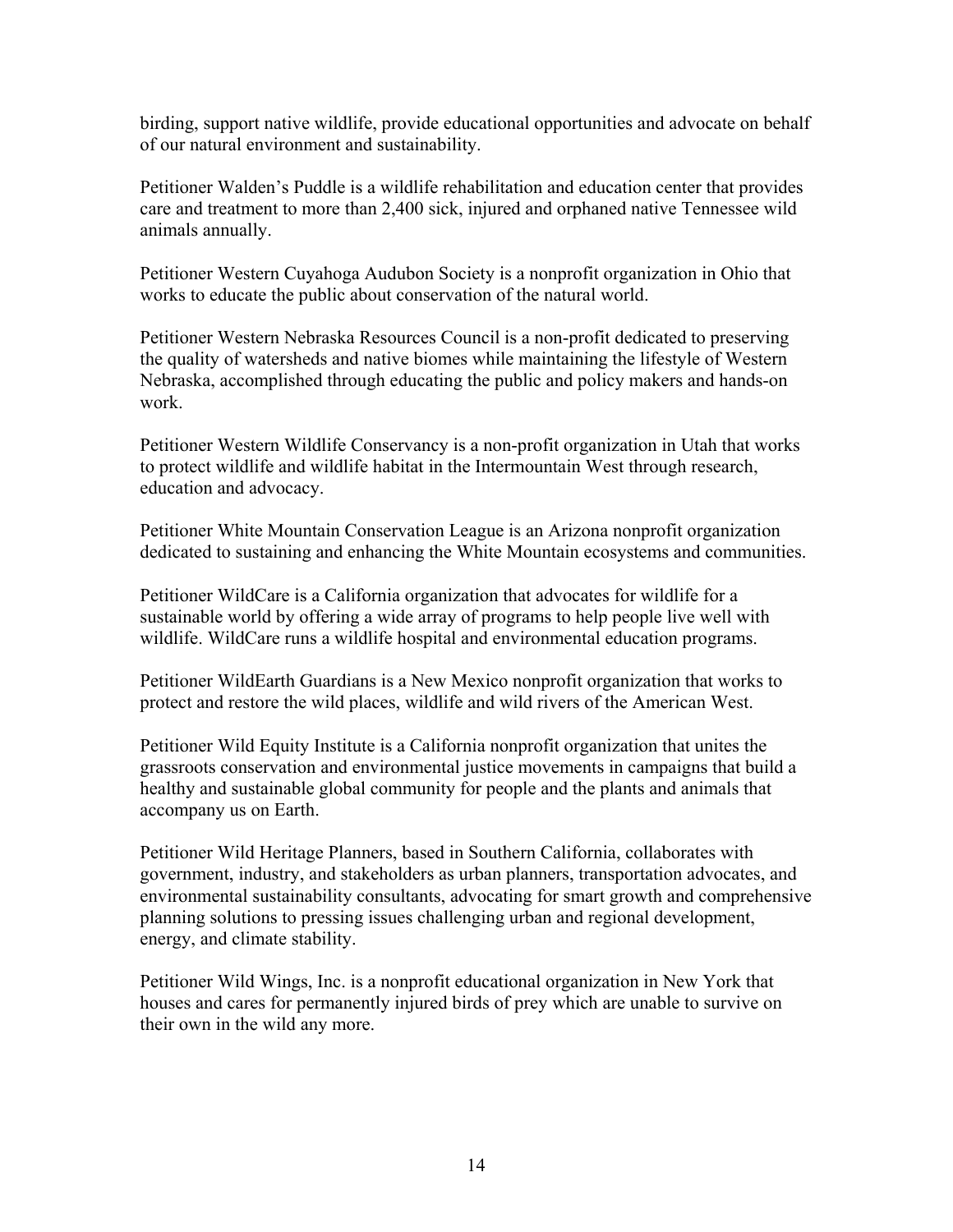Petitioner Wild Wings (Old Greenwich) is a nonprofit, all-volunteer, wildlife rehabilitation and environmental education organization in Connecticut dedicated to the preservation and well-being of wildlife and habitats.

Petitioner Wild Wings Raptor Rehabilitation is a non-profit center that provides emergency medical and restorative care to wild native raptor species in Oregon.

Petitioner Wildlife Center of the North Coast is a nonprofit wildlife center that provides rehabilitative care to native wildlife in the central and north Oregon coast and southwest Washington, offers conservation education programs to the region and conducts nonlethal research in wildlife and environmental health.

Petitioner Wisconsin Audubon Council represents and combines the efforts of 15 Audubon chapters, two Audubon nature centers, and Audubon members in Wisconsin. The promotes the conservation, preservation and study of all wildlife, plants, soil, water, air, and other natural resources for the benefit of nature and society.

Petitioner Wisconsin Metro Audubon Society works to inform the public and encourage wise environmental practices through education and conservation, working toward a future when children and adults will respect, appreciate, and protect the environment.

Petitioner Zumbro Valley Audubon Society is a Minnesota chapter of the Audubon Society that brings environmental awareness, appreciation, and advocacy to the community.

TSCA requires that within 90 days after the filing of a petition, the EPA shall either grant or deny the petition (15 U.S.C.  $\S$  2620(b)(3)). If the Administrator grants the petition, the Administrator shall promptly commence an appropriate proceeding. If the Administrator denies the petition, the Administrator shall publish in the Federal Register the Administrator's reasons for such denial (15 U.S.C. § 2620(b)(3)).

Contact information for petitioners:

Center for Biological Diversity 351 California Street, Suite 600 San Francisco, CA 94104 Contact: Jeff Miller Phone: (415) 436-9682 x303 E-mail: jmiller@biologicaldiversity.org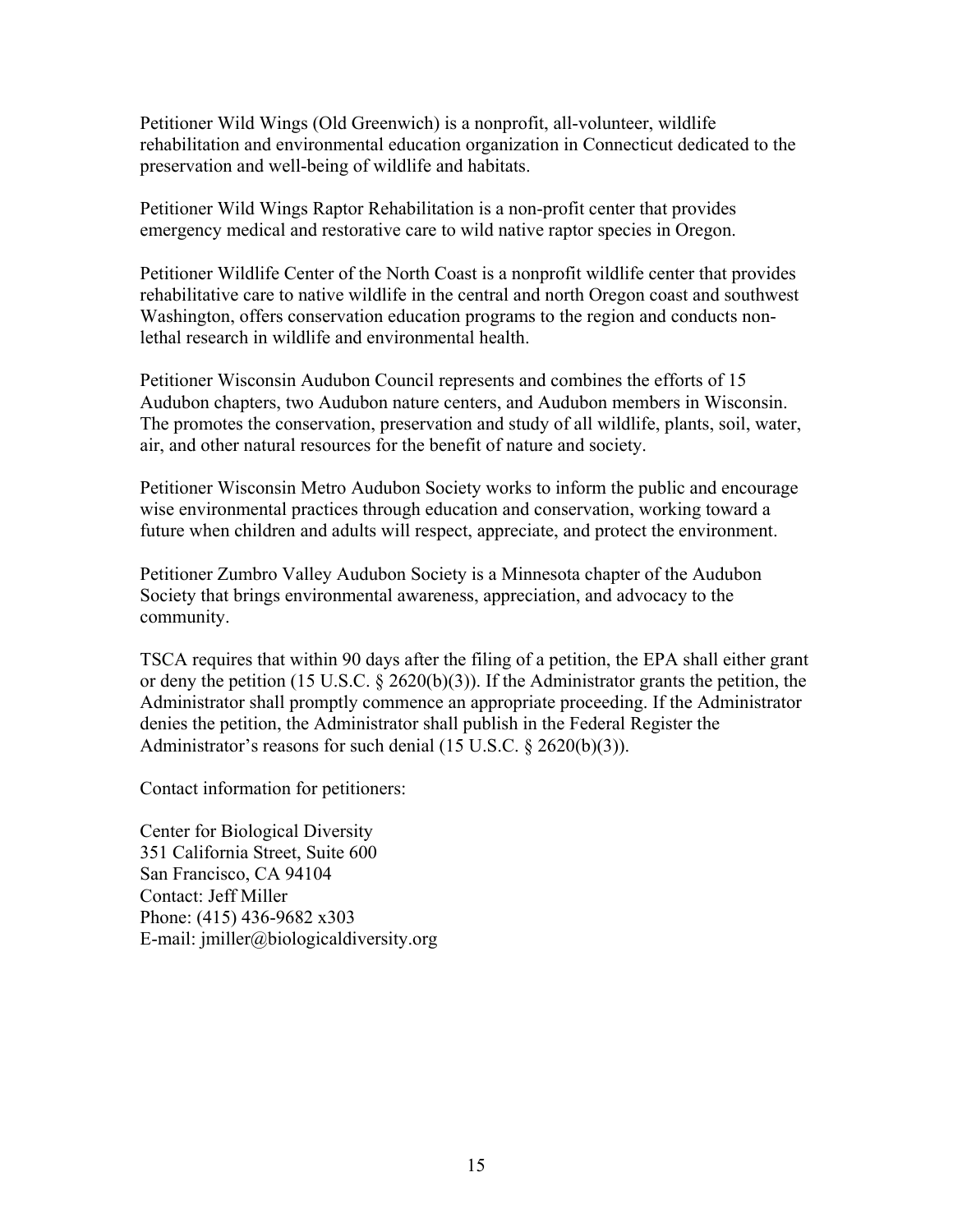#### **II. NATURE OF THE REQUESTED REGULATION**

Petitioners request that the EPA initiate a rulemaking to regulate bullets and shot containing lead used in hunting and shooting sports, pursuant to TSCA (15 U.S.C. §  $2605(a)(2)(A)(i)$ ). Such regulations are needed to protect vulnerable wildlife species from the ongoing threat of lead poisoning, as well as to safeguard human health. Petitioners believe the necessary and most effective regulation would be a complete ban on bullets and shot containing lead for use in hunting and shooting sports, with specific exceptions for military and law enforcement uses, but also request that the EPA evaluate and consider a range of alternatives to eliminate the potential for harmful lead exposure to wildlife and humans. Petitioners request a rulemaking pursuant to section 6(a) of TSCA.

TSCA grants the EPA broad authority to regulate chemical substances that "present an unreasonable risk of injury to health or the environment" (15 U.S.C. § 2061). The EPA may regulate the manufacture, processing, distribution, use or disposal of such chemical substances. Specific control mechanisms include: prohibitions on an entire or certain use of a chemical substance; limitations on allowable concentration levels; labeling or recordkeeping requirements; and obligations to issue notice of risks of injury (15 U.S.C. § 2605(a)). Regulations to address toxic lead shot and bullets which present an unreasonable risk of injury to human health or the environment may be achieved through a range of alternatives, up to and including the EPA prohibiting the manufacture, processing, or distribution in commerce of a chemical substance for a particular use (15 U.S.C.  $\S$  2605(a)(2)(A)(i)).

TSCA mandates that the EPA must regulate chemical substances where there is a "reasonable basis to conclude" that such substances "present an unreasonable risk of injury to health and or the environment" (15 U.S.C. § 2605(a)). Lead used in shot and bullets is a "chemical substance" falling within the scope of TSCA. As defined by TSCA, "Except as provided in subparagraph (B), the term 'chemical substance' means any organic or inorganic substance of a particular molecular identity, including (i) any combination of such substances occurring in whole or in part as a result of a chemical reaction or occurring in nature and (ii) any element or uncombined radical" (15 U.S.C. §  $2602(2)(A)$ ).

The EPA has already declared that lead is a toxic substance, and has removed nearly all products containing lead from the market. Most other uses of lead, such as lead-based paints, plumbing pipe and fixtures, and leaded gasoline, are already subject to strict regulation (15 U.S.C. §§ 2681-2692). The EPA has recently initiated additional regulatory actions to reduce lead exposure, for example: lead and lead compounds were added to the Priority Testing List (40 C.F.R. 716.120; *see also* 15 U.S.C. § 2603(e)), requiring certain lead manufacturers to submit unpublished health and safety reports to the EPA (73 Fed. Reg. 5109-5115; Jan. 29, 2008); lead automobile wheel balancing weights will be phased out with an EPA proposed rule; EPA recently solicited comments on a petition to phase out the largest remaining permitted use of leaded gasoline, that for piston-driven aircraft (USEPA 2010); and manufacturers of consumer products intended for use by children who also manufacture lead or lead compounds are required to report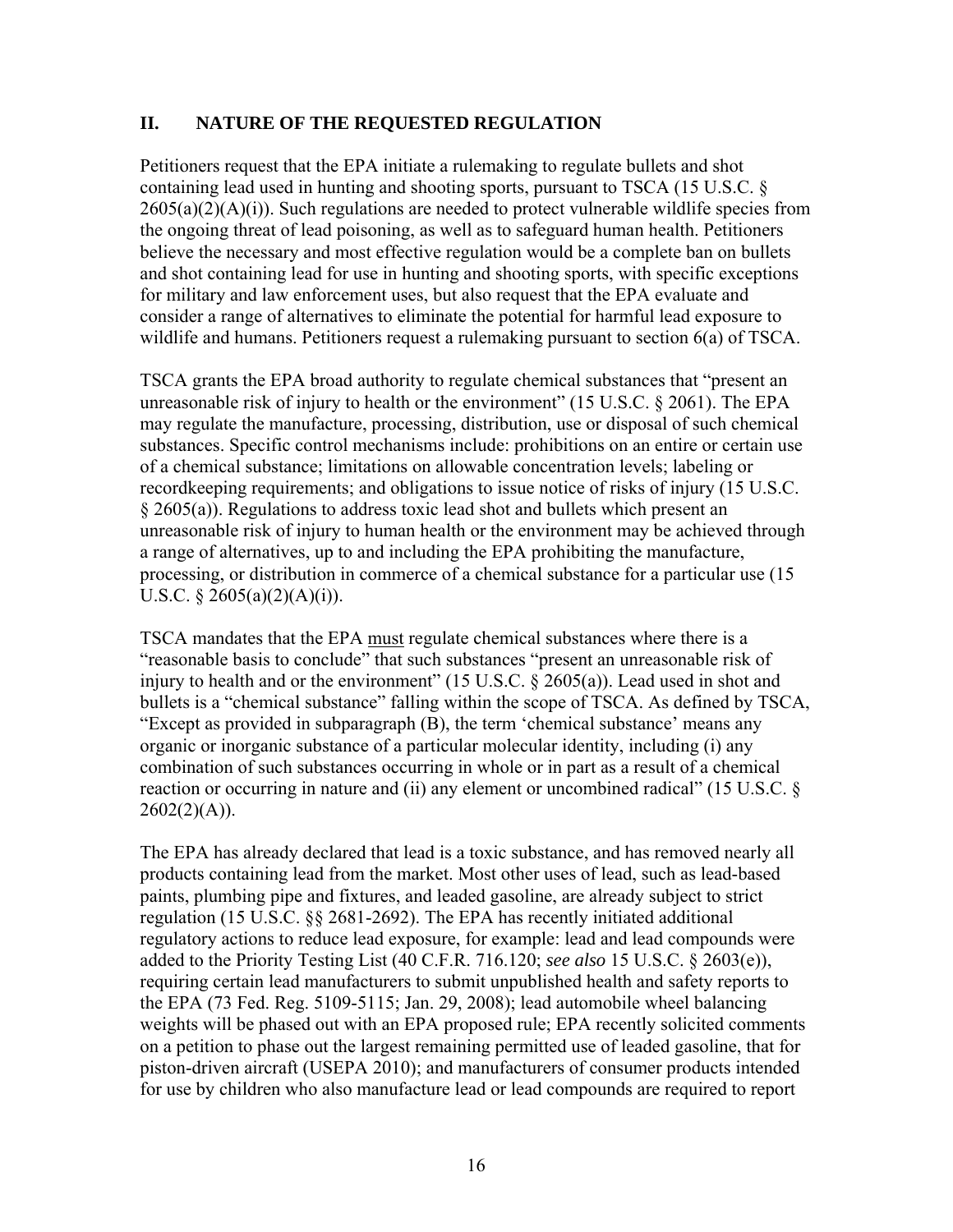certain health and safety data to the EPA. However, the EPA currently does not regulate the manufacture, processing, distribution, use or disposal of lead in shot or bullets under TSCA.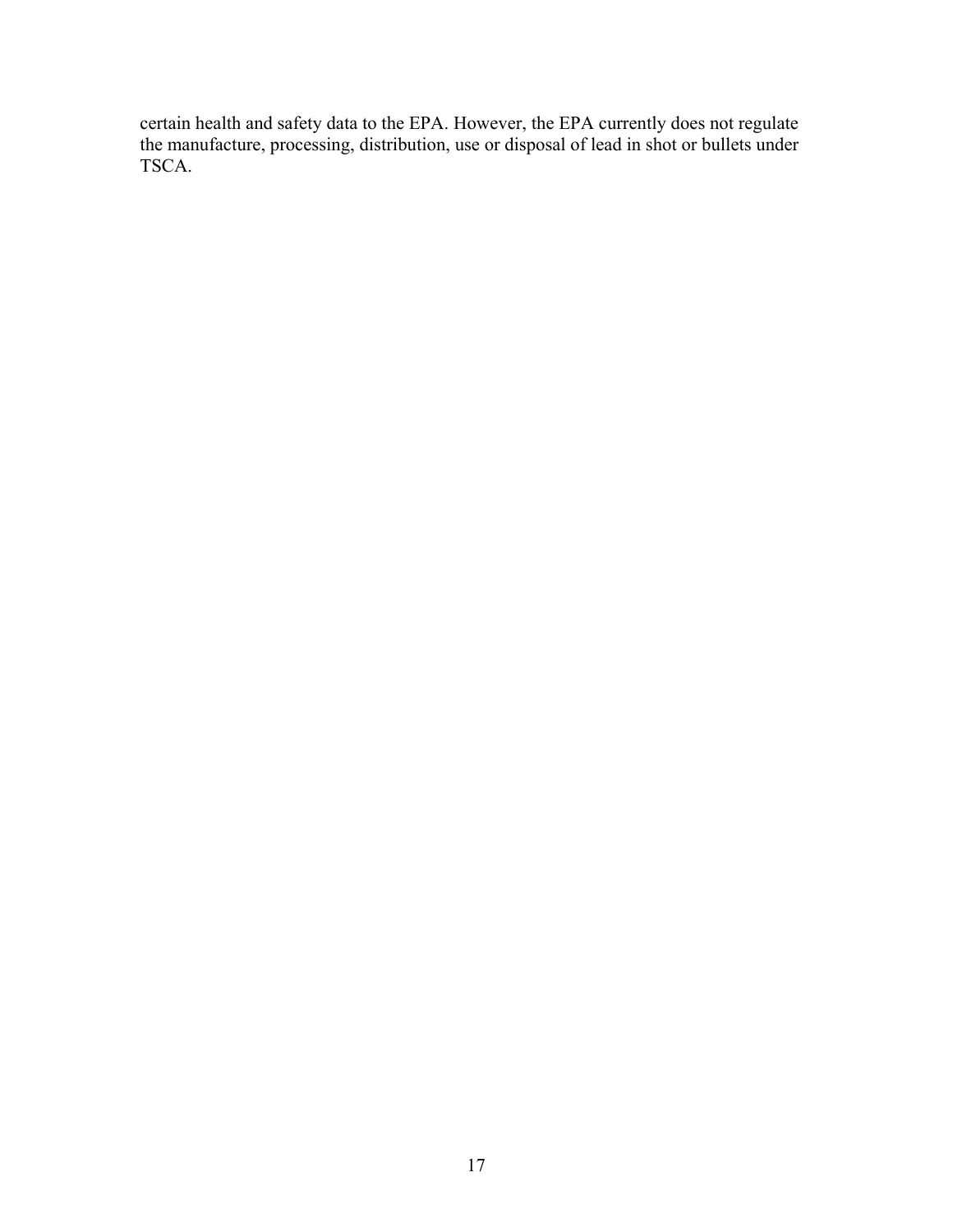#### **III. PREVIOUS EFFORTS TO REGULATE**

On August 3, 2010, the American Bird Conservancy, Association of Avian Veterinarians, Center for Biological Diversity, Project Gutpile and Public Employees for Environmental Responsibility submitted a petition to the EPA under TSCA requesting that the EPA issue a proposed rule to prohibit the manufacture, processing, and distribution in commerce in the United States of lead ammunition (including bullets and shotgun pellets) and lead fishing tackle. The EPA denied the petitioners' request for a ban on lead shot and bullets in a letter dated August 27, 2010. The EPA stated in its letter that "EPA has determined that TSCA does not provide the Agency with authority to address lead shot and bullets as requested in your petition, due to the exclusion found in TSCA  $\S 3(2)(B)(v)$ . Consequently, we are denying that portion of your petition."

EPA's denial of the petition notwithstanding, TSCA does in fact provide the EPA with the authority to address lead shot and bullets. While certain substances are excluded from the definition of "chemical substances," the exclusion found in TSCA  $\S 3(2)(B)(v)$  does not apply to lead shot or bullets. See the discussion in section VI below, Authority to Act.

This current petition before the EPA seeks different relief under TSCA than the 2010 petition, is brought by a different group of petitioners, and introduces new information. This petition provides information repudiating EPA's conclusion that TSCA does not provide the agency with authority to address lead shot and bullets.

This petition does not seek a ban of all lead ammunition used in hunting and shooting sports. It instead asks the EPA to initiate a rulemaking for regulations that adequately protect wildlife, human health and the environment against the unreasonable risk of injury from bullets and shot containing lead used in hunting and shooting sports, which have the potential to cause harmful lead exposure to wildlife and humans. Although the petitioners advocate for a nationwide ban on the use of bullets and shot containing lead for use in hunting and shooting sports, with explicit exceptions for military and law enforcement uses, the EPA has latitude under TSCA to consider a broad range of alternatives for addressing an unreasonable risk of injury and the petitioners request that the EPA evaluate and consider a range of alternatives that could eliminate the potential for harmful lead exposure to wildlife and humans. In doing so, it is EPA's responsibility to determine the least burdensome alternative that adequately addresses the unreasonable risk of injury.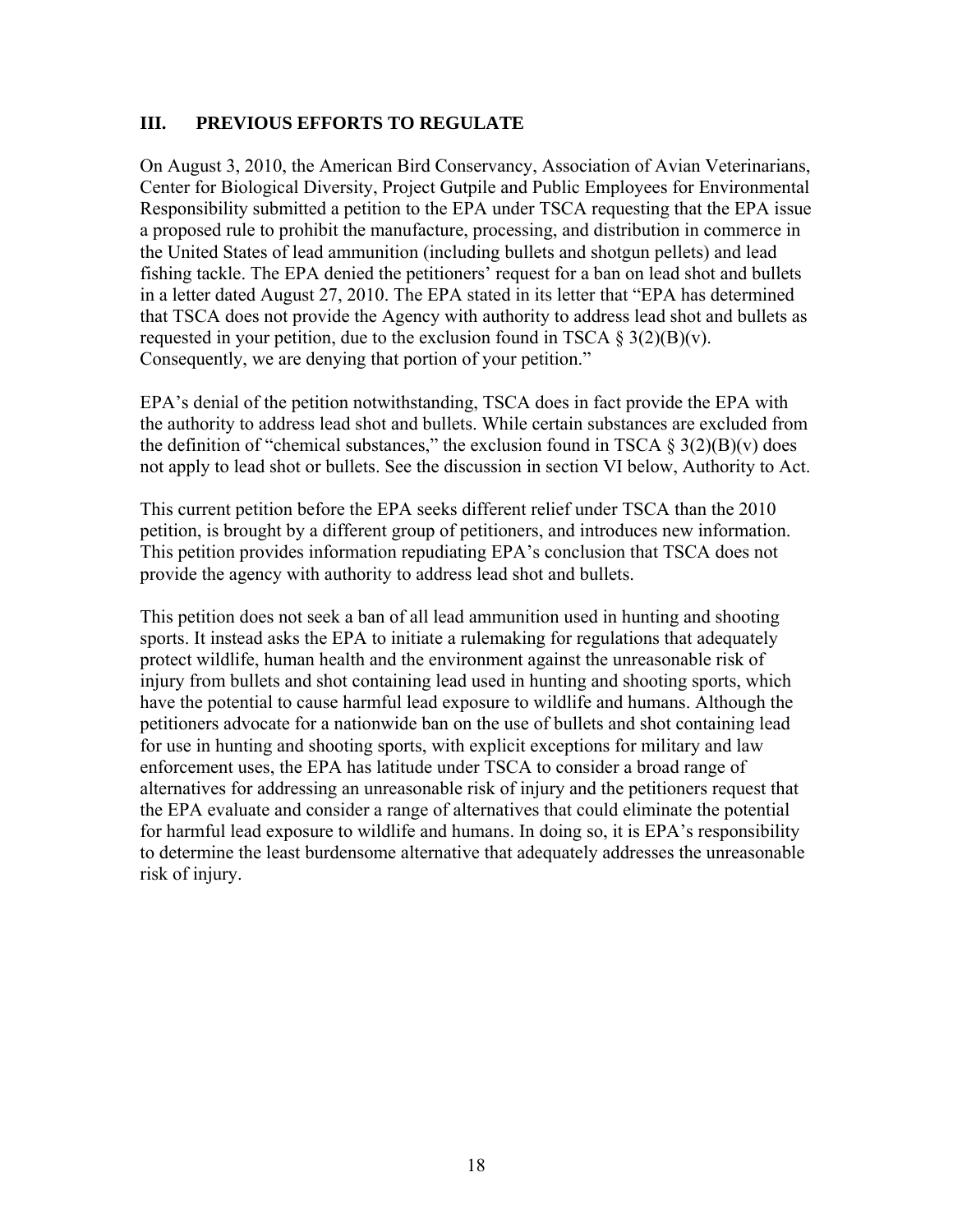#### **IV. REASON FOR THE REQUEST**

#### **A. Introduction**

Lead has been used by humankind for millennia. Lead had numerous uses in ancient Egypt and it is believed that toxicity arising from the use of lead in water pipes, pottery, cosmetics, food and wine may have contributed to the fall of the Roman Empire (Hernberg 2000). The properties of lead as a biocide have been well known for hundreds of years. It is now unquestioned scientific knowledge that lead is a toxic substance with potentially lethal as well as numerous pathological effects on living organisms of all sorts. Despite this knowledge, lead has continued to be used in a wide variety of manufactured products, many of which are continued sources of toxic lead exposure to humans and to wildlife.

The use of lead for hunting dates back hundreds of years. The effects of lead in modern shot and bullets on wildlife have been well documented and reviewed (e.g. Pain 1992; Fisher et al. 2006; Rattner et al. 2007). Recognizing these threats, some jurisdictions began placing restrictions on the use of lead ammunition in the 1970s and 1980s. Despite minimal restrictions, significant amounts of lead continue to be deposited in aquatic and upland habitats and enter the food chain from spent lead ammunition. Legal and illegal hunting using lead ammunition may directly or secondarily expose wildlife to lead and deposit bioavailable lead into the environment. Shooting sports such as skeet/trap shooting and target practice activities also deposit significant amounts of lead in geographically localized areas.

Lead can remain in the environment relatively intact and stable for decades, and, under some environmental conditions it can be readily released and taken up by plants or animals (ATSDR 2007). Absorbed or ingested lead can cause a range of biochemical, physiological, and behavioral effects in species of invertebrates, fish, amphibians, reptiles, birds, and mammals. Wildlife can be exposed to lead through feeding in aquatic environments and ingesting contaminated vegetation and sediments, feeding on invertebrates or vertebrates containing lead, or ingesting lead pellets or fragments directly, mistaking them for food, grit, or bone. Although lead is a naturally occurring metal in the environment, for biological systems it is a nonessential metal with no functional or beneficial role at the molecular or cellular level. Ingested lead substitutes in dysfunctional ways for calcium in biochemical interactions, with harmful effects on neurological functions, bone structure, renal function, reproductive functions, pancreatic functions, and muscular functions, among others.

Lead is toxic to organisms at very low levels, and has lethal and severe sublethal effects at higher levels (IPCS 1989; Nordic Council of Ministers 2003). Lead can act as a neurotoxin, and numerous studies indicate that blood lead concentrations even below 10 micrograms per deciliter can have adverse developmental effects on intellectual functioning and social-behavioral conduct in humans (Needleman et al. 1990; Canfield et al. 2003; Ris et al. 2004). Human fetuses and young children are particularly sensitive to even low levels of lead exposure and can easily suffer permanent neurological damage.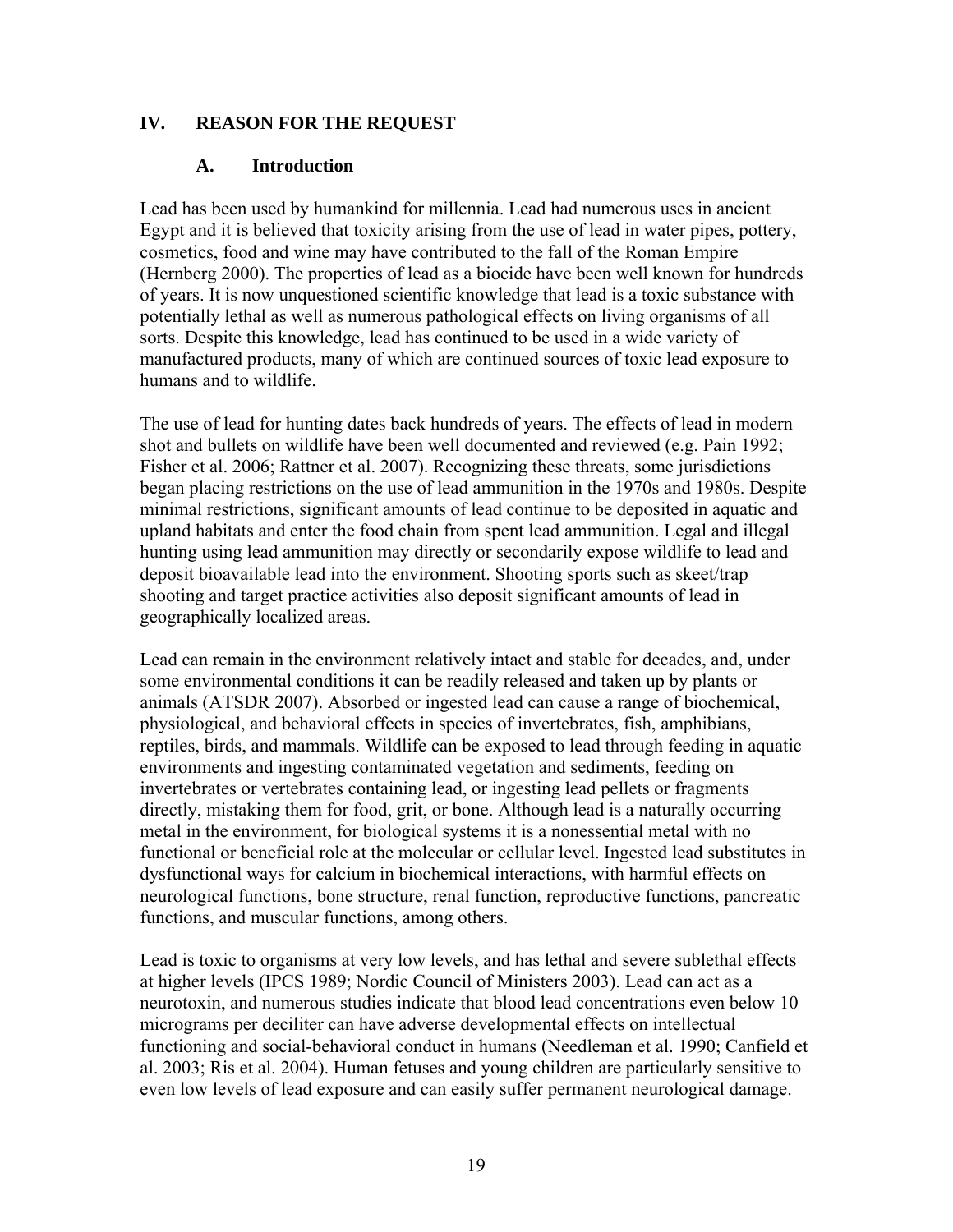Clinicians now assert that there is no safe level of lead in the body tissues for fetuses and young children (e.g. Canfield et al. 2003; Lanphear et al. 2005, 2006; Carlisle et al. 2009).

In recent decades the federal government has taken various regulatory actions to reduce the exposure of humans to lead in drinking water, paint, gasoline, toys, toxic dumps, automobile wheel balancing weights, and indoor and outdoor shooting ranges. However, other lead sources causing significant contamination are still uncontrolled, and lead exposure to wildlife has been widely documented and is not adequately regulated.

Toxic lead shotgun pellets from hunting accumulate in both aquatic and terrestrial habitats, where animals often eat them because they are mistaken for grit or food (seeds). Birds frequently ingest spent lead shotgun pellets as grit normally consumed to aid grinding of foods in the gizzard during digestion. Spent lead shotgun pellets on the ground in fields where upland game birds are hunted are also ingested by birds as grit making herbivorous birds as well as carnivorous birds victims of lead poisoning. Mourning doves are particularly sensitive to this, as they are hunted in fields where they congregate to feed, and spent lead pellets are the appropriate sized grit for doves. Ducks, geese, and swans have received much protection from this source of lead poisoning since 1991 through the federal requirement to use only non-lead shot for hunting waterfowl, but similar restrictions in terrestrial habitats are few, scattered, and localized. Research has shown that over 75 terrestrial species of birds are known to be poisoned by spent lead ammunition (Eisler 1988; Fisher et al. 2006).

Evidence has accumulated over the past century and it is now incontrovertible fact that lead fragments in the bodies of animals shot with lead bullets or lead shotgun pellets are a serious source of lead exposure to scavenging animals that eat meat containing lead fragments and residue (e.g. Calvert 1876; Holland 1882; Grinnell 1894; Bowles 1908; Pain 1992; Fisher et al. 2006; Rattner et al. 2007). Lead fragments in meat also pose potential health risks to humans who eat lead-tainted game, especially subsistence hunters dependent upon hunted game for food. Critically endangered California condors, bald and golden eagles, ravens, and other scavenging birds are frequently killed or harmed by this source of lead poisoning.

More than 130 species of animals (including upland birds, raptors, waterfowl, mammals and reptiles) have been documented being exposed or killed by ingesting lead shot, bullets, bullet fragments or prey contaminated with lead ammunition (Environment Canada 1995; Tranel and Kimmel 2009). As long as ammunition manufactured with lead projectiles remains available for purchase and use, numerous species of wildlife will continue to be poisoned by lead and human health will be threatened, posing an unreasonable risk of injury to human health and the environment.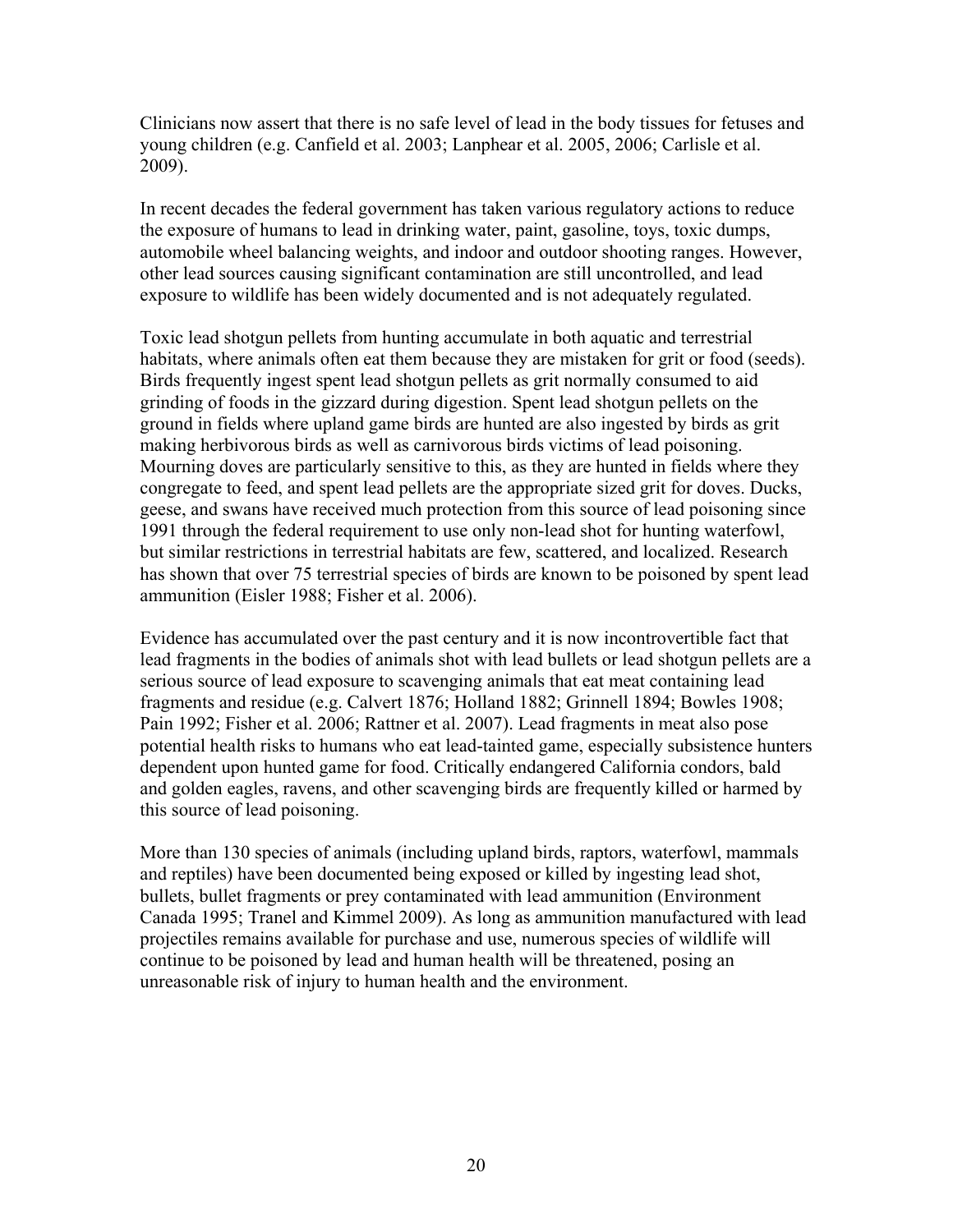#### **B. Sources and Quantities of Lead in the Environment from Hunting and Shooting Sports**

The density of spent lead shot in wetlands or fields is related to hunting intensity. In waterfowl hunting areas, prior to the national requirement for non-lead shot, densities of spent shot from about 50,000 pellets to over 2 million pellets per acre were reported (Bellrose 1959; Pain 1992; Rocke et al. 1997). Areas with regular hunting from fixed position blinds or pits resulted in significant accumulation of spent lead. Prior to the banning of lead shot for waterfowl hunting, an estimated 2,721 metric tons of spent lead shot were deposited in U.S. wetlands each year (Pain 1992), and spent shot accumulated near the surface of sediments in aquatic settings, increasing the amount of lead shot available to waterfowl over time (Pain 1992). The depth of lead fragments in soil and their availability are influenced by land management practices such as cultivation, and lead shot and bullets can persist for decades to hundreds of years (Fredrickson et al. 1977; Jorgensen and Willems 1987; Kendall et al. 1996).

Despite the ban on lead shot for waterfowl hunting, significant lead shot deposition continues today in upland fields used for hunting, where densities of spent lead shot can reach over 400,000 pellets per acre (Schulz et al. 2002). Castrale (1989) estimated densities of 11,000 pellets/acre in a field managed for dove hunting in Indiana. Lewis and Legler (1968) estimated 43,600 pellets/acre in a field managed for dove hunting in Tennessee. Esslinger and Klimstra (1983) estimated 44,000 pellets/acre in a field managed for goose hunting in Illinois. Fredrickson et al. (1977) estimated 122,800 pellets/acre in uncultivated fields near duck blinds in Missouri. Best et al. (1992a) estimated 344,000 pellets/acre in an area frequented by dove and quail hunters in New Mexico. The Washington Fish and Wildlife Nontoxic Shot Working Group in 2001 estimated densities of 188,000 and 344,000 pellets/acre at two pheasant release sites in Washington.

Large amounts of spent lead ammunition also continue to be deposited in the environment through hunting of big game, upland species, furbearers, and from predator control activities (Scheuhammer and Norris 1995; Schulz et al. 2002). Lead from shot, bullets and bullet fragments in tissue or entrails of wounded or dead animals has been increasingly recognized as a threat to many scavenging species (Jannsen et al. 1986; Hunt et al. 2006; Knopper et al. 2006).

To give an idea of the quantity of potentially lead-tainted carcasses available to scavengers, Fry and Maurer (2003) quantified hunter-shot carcasses available to condors in their California range before the California lead ammunition ban went into effect, and concluded that gut piles and whole carcasses left in the field by hunters were a highly significant source of lead within the condor range. From hunting survey data for the eight counties encompassing the condor range in California, Fry and Maurer (2003) estimated an annual average of 36,000 big game animals (17,000 wild pigs, 11,000 coyotes and 8,000 deer) were taken each year by sport hunters in this area. Fry and Maurer (2003) assumed that only a very few gut piles are actually buried, hidden successfully, or removed from the field. Deer and pigs are generally field dressed and gut piles discarded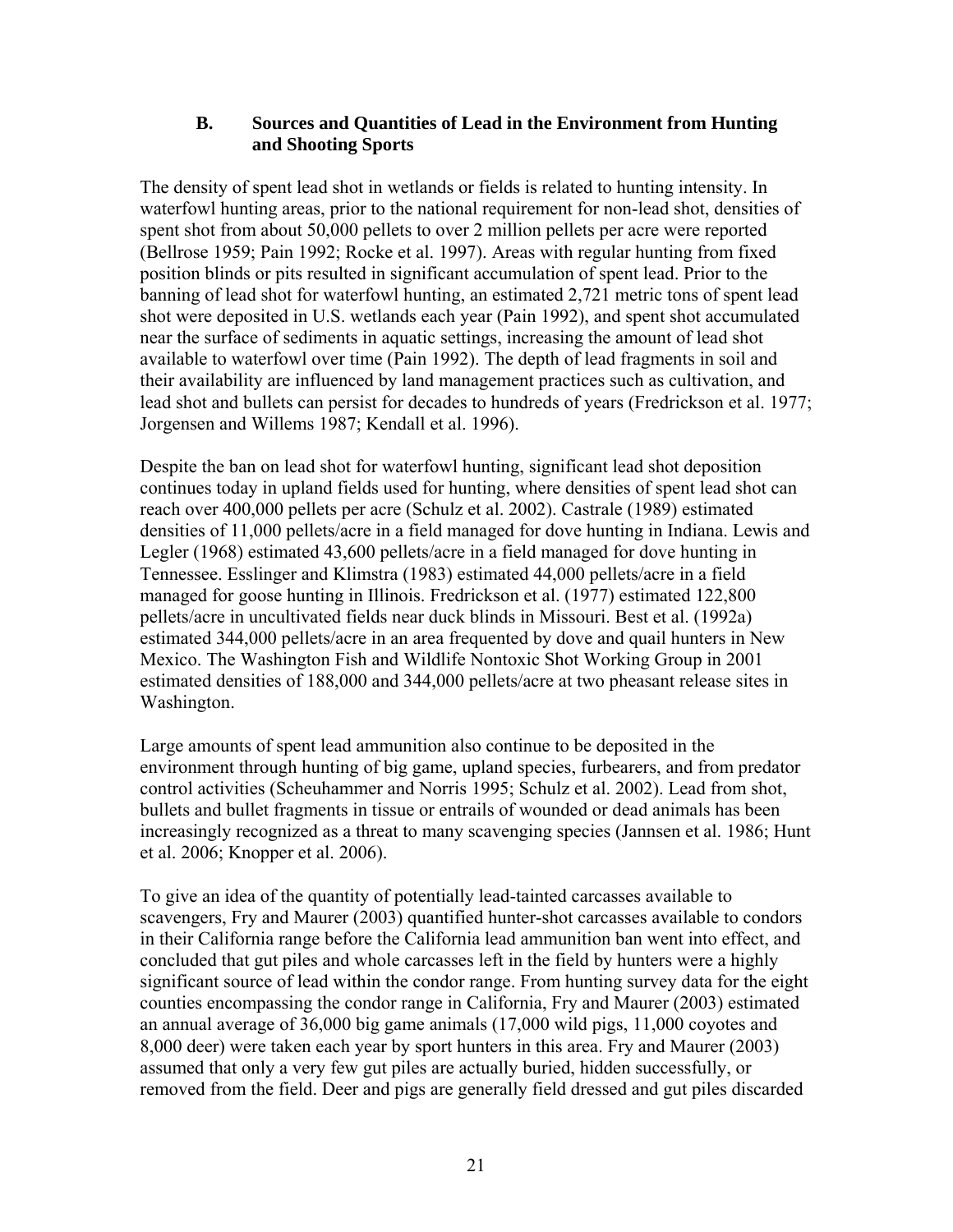in the field; coyotes are generally left in the field intact. The Fry and Maurer (2003) figures do not account for poaching, which likely significantly increases the number of deer carcasses available. The data also do not account for the thousands of pigs and deer shot by ranchers under depredation permits or small game such as ground squirrels shot by varmint hunters. The carcasses of large animals left in the field would be the primary source of hunter-shot food for condors, although condors and other scavengers will eat smaller animals as well. Fry and Maurer (2003) estimated that almost 28,000 tree squirrel, rabbit, and ground squirrel carcasses are left in the field within the condor range annually. Even animals as small as ground squirrels shot with .22 caliber bullets can contain lead fragments at biologically relevant levels that may constitute a lead-hazard for other scavenging birds of prey (Harmata and Restani 1995: Knopper et al. 2006).

Target, trap and skeet shooting can result in substantial accumulation of spent lead in localized areas, and lead from spent shot at shooting ranges can become bioavailable to terrestrial and aquatic plants, invertebrates, and vertebrates (Scheuhammer and Norris 1995). Individual shooting ranges can deposit as much as from 1.4 to 15 tons of lead shot and bullets each year; estimates of the annual amount of lead shot and bullets deposited at the roughly 9,000 outdoor shooting ranges in the U.S. range from 72,600 to 80,000 metric tons (Tanskanen et al. 1991; USEPA 2001; Craig et al. 2002; USGS 2008). Kendall et al. (1996) estimated mean densities of spent lead shot at trap, skeet, and sporting clay ranges in the United States at 3.7 billion pellets/acre. Large concentrations of lead at shooting ranges (up to 17,000 grams per square meter) cluster in small areas because of stationary targets, trajectories of launched targets, and concentration of shooters (Darling and Thomas 2003). Significant amounts of fine particulate lead can concentrate near shooting stations.

Studies of the dissolution of lead from shot at terrestrial shooting ranges suggest that onehalf of a lead shot pellet would release into the soil within 40 to 70 years and that the entire lead shot would transform in 100 to 300 years, with mechanical disturbance of soil enhancing transformation rates (Jorgensen and Willems 1987; Scheuhammer and Norris 1995; Hardison et al. 2004). Lead concentrations in soil at shooting ranges have been shown to be up to 55,000 mg/kg, over 10,000 times background levels (Scheuhammer and Norris 1995). Lead leaching into soil or sediment exceeding criteria for hazardous waste and dissolved lead entering surface water and ground water exceeding water quality criteria has been documented at many U.S. shooting ranges (Murray et al. 1997; Bruell et al. 1999; Craig et al. 1999; Rooney et al. 1999; Chen et al. 2002; Cao et al. 2003a, 2003b; Soeder and Miller 2003; Sorvai et al. 2006). One study of shooting ranges over water showed high shot density in the soil/sediment fall zone and lead concentrations in water samples two orders of magnitude above EPA water quality criteria (Stansley et al. 1992).

# **C. Pathways of Lead Exposure**

Lead has been widely dispersed throughout the environment from activities such as mining, smelting, manufacturing, and engine combustion. Many historical documented instances of lead exposure among terrestrial wildlife species have been associated with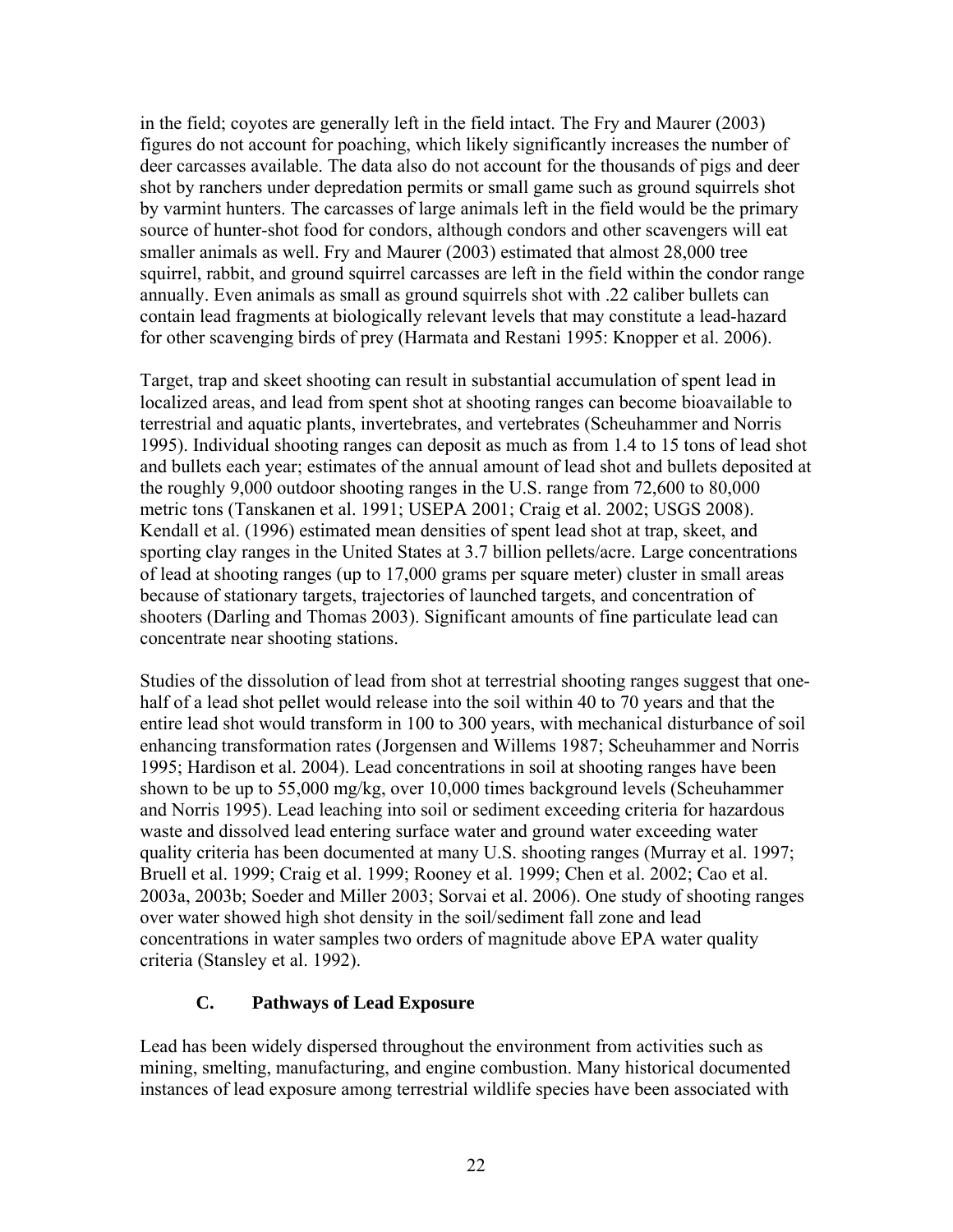small contaminated areas, such as around metal smelters, shooting ranges, lead paint contaminated buildings, or locations with intense hunting pressure (Blus et al. 1991, Henny et al. 1991; Blus et al. 1995; Sileo et al. 2001; Lewis et al. 2001). Manufacture and uses of leaded gasoline, lead-based paints and pesticides, and use of lead solder in cans has now been nearly eliminated in the U.S. Environmental distribution of lead from hunting and shooting however, is still widespread, although it is difficult to estimate the magnitude of lead exposure compared to other sources, such as legacy residues of leaded gasoline exhaust deposition, emissions from smelters, improper disposal of paint chips and dust, and lead ground to dust from lead wheel weights falling off vehicles.

Lead from shot, bullets and fragments in heavily hunted fields, wetlands, and shooting areas can be directly ingested or solubilized and biologically incorporated into food items (Ma 1989; Stansley and Roscoe 1996; Hui 2002). Studies at shooting ranges have shown increased lead levels in terrestrial and aquatic plants (Manninen and Tanskaanen 1993; Peterson et al. 2993; Mellor and McCartney 1994; Rooney et al. 1999; Hui 2002), and lead concentrations in invertebrates have been shown to be elevated due to uptake of lead near shooting ranges (Hui 2002; Labare et al. 2004).

There is very little information on lead released from spent shot aquatic habitats which could be solubilized and taken up by invertebrates or fish (Stansley et al. 1992; Hui 2002). For reptiles and amphibians near heavily hunted wetlands and shooting ranges, consumption of waterborne lead and ingestion of lead-contaminated sediments and food items are likely exposure pathways (Stansley and Roscoe 1996; Borkowski 1997; Camus et al. 1998; Hammerton et al. 2003; Pattee and Pain 2003; Lance et al. 2006). There is extensive documentation of direct ingestion of lead shot and bullet fragments by dabbling and diving ducks, swans, loons and other water birds, and other marsh birds feeding in wetland areas that are hunted with lead ammunition can ingest spent lead, such as flamingoes, rails, shorebirds, terns and herons (Artman and Martin 1975; Kaiser et al. 1980; Maedgen et al. 1982; Custer and Mulhern 1983; Hall and Fisher 1985; Locke et al. 1991; Beck 1997; Mateo et al. 1997; Acora 2005).

The most significant lead exposures and effects are due to direct ingestion of spent lead shot and bullet fragments by waterfowl (Sanderson and Bellrose 1986) and certain upland game species (Kendall et al. 1996, Schulz et al. 2006). Secondary poisoning of birds consuming wounded or dead prey contaminated with lead ammunition and scavenging of gut piles with spent lead ammunition or fragments is a significant source of toxic exposure to predatory and scavenging birds, with particularly deadly effects on bald eagles and California condors (Pattee and Hennes 1983; Kramer and Redig 1997; Meretsky et al. 2000; Church et al. 2006; Hunt et al. 2006; Pauli and Buskirk 2007). The recent use of stable lead isotope ratios has provided evidence that ammunition sources are responsible for lead exposure in wild birds (Scheuhammer and Templeton 1998; Scheuhammer et al. 2003a; Church et al. 2006, Finkelstein et al. 2010).

Granivorous (seed-eating) bird species may ingest lead shot as grit, or perhaps mistaking it for berries, which may be similar in appearance after drying and falling (Calvert 1876; Campbell 1950; Hunter and Rosen 1965; Fimreite 1984; Best 1992; Scheuhammer et al.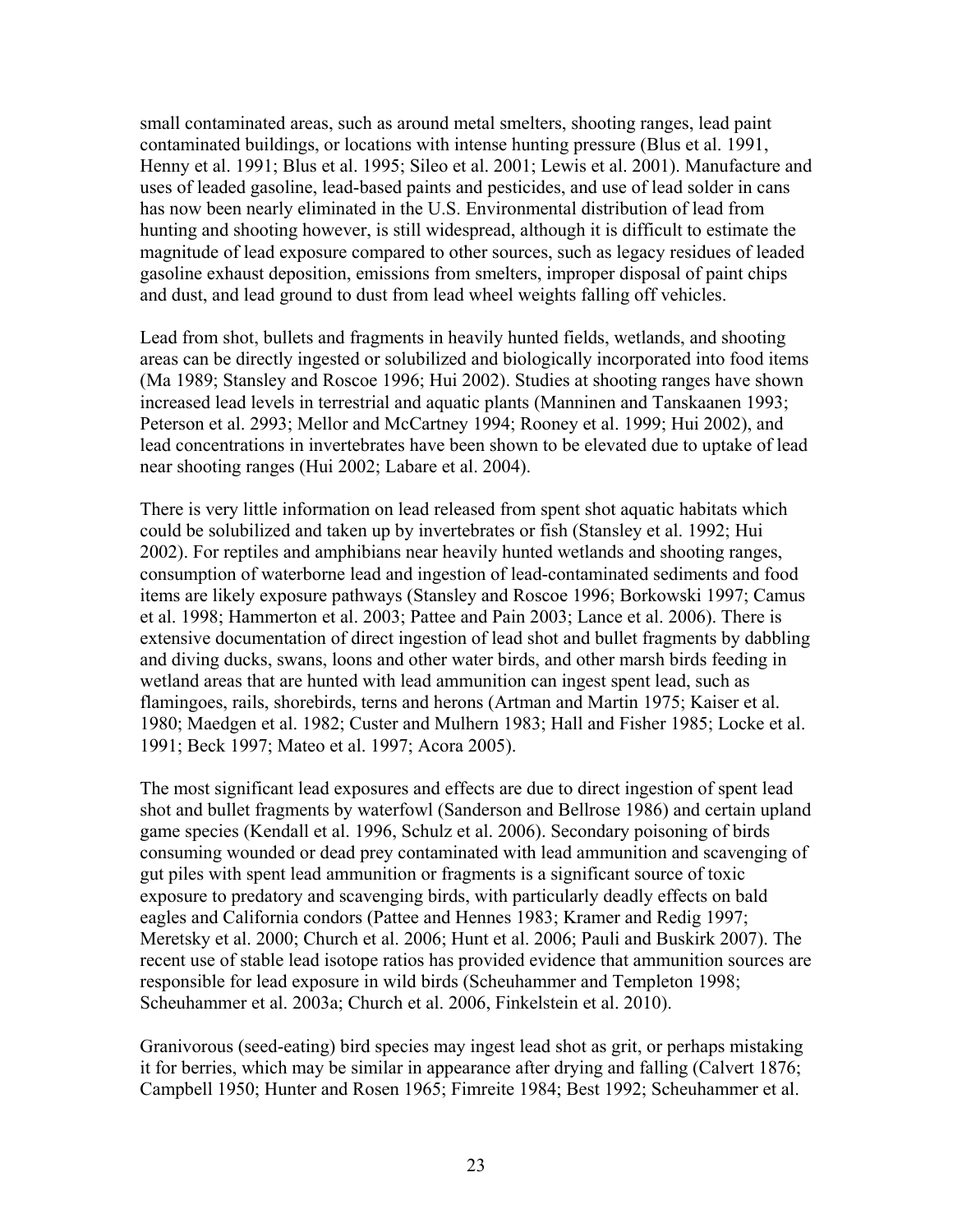1999; Lewis et al. 2001; Potts 2004; Butler 2005a, 2005b; Rodrigue et al. 2005). Significant lead exposure has been documented in doves foraging at intensive hunting or target-shooting areas (Fisher et al. 2006 Schulz et al. 2002). Species that forage primarily on seeds on the ground may have higher risk, but even bird species with very different foraging strategies, such as woodpeckers, can acquire lead - presumably by ingesting lead fragments embedded in trees or on the ground (Mörner and Peterson 1999). Of birds and mammals examined in a firearm shooting field, 33% were found to have elevated lead tissue levels and 17% to have potential subclinical or clinical lead exposure (Lewis et al. 2001). Deer are thought to ingest lead fragments on the ground at shooting ranges because of the taste of lead salts on oxidized fragment surfaces (Lewis et al. 2001).

Animals that scavenge hunter-killed carcasses are at the highest risk of encountering severely toxic concentrations of lead. Recent studies by Hunt et al. (2006, 2009) evaluated radiographic evidence of lead fragments in 38 deer killed by licensed hunters using center fire rifles with lead-based copper jacketed, soft point bullets in Arizona from 2002 to 2004. Ninety-four percent of samples of deer killed with lead-based bullets contained fragments and 18 out of 20 (90%) offal piles contained lead fragments. Metal fragments were found to be broadly distributed along wound channels. The authors concluded that the data demonstrated a high potential for scavenger exposure to lead. Meanwhile, the carcasses and gut piles from deer killed by non-lead copper expanding bullets (or "Xbullets") showed little evidence of fragmentation (Hunt et al. 2006, 2009).

Reports from experimental and field observations conclude that all bird species would be susceptible to lead poisoning after ingesting and retaining shot in the gastrointestinal system (Fisher et al. 2006). Raptor and scavenger species that feed on animals killed with lead ammunition would be at high risk for exposure to lead in this way. Animals that consume lead particles that have fragmented in hunter-killed carcasses may be at particular risk because the small size and irregular shape of fragments make them more absorbable in the digestive process.

Fisher et al. (2006) listed fifty-nine terrestrial bird species worldwide that have been exposed to lead from ammunition sources, including raptors, galliforms, gruiforms, columbiforms, and gulls. Vyas et al. (2000, 2001) identified lead in song birds resident on a shotgun trap and skeet range. Fisher et al. (2006) reviewed published literature on lead poisoning of 32 species of wild birds in the United States from spent lead ammunition. Documented cases of ingestion and poisoning by lead from ammunition in terrestrial birds globally include 33 raptor species and 30 species from *Gruiformes*, *Galliformes* and various other avian taxa, including ten globally threatened or near threatened species (Pain et al. 2009). Lead poisoning is of particular conservation concern in long-lived slow breeding species, especially those with initially small populations. A review by the Minnesota Department of Natural Resources found over 130 species of animals (including upland birds, raptors, waterfowl, and reptiles) have been reported in scientific literature as being exposed or killed by ingesting lead shot, bullets, bullet fragments or prey contaminated with lead ammunition (Tranel and Kimmel 2009). In the United States, Kendall et al. (1996) found that upland game birds ingest substantial amounts of lead shotgun pellets and deduced that raptors must incur secondary ingestion of pellets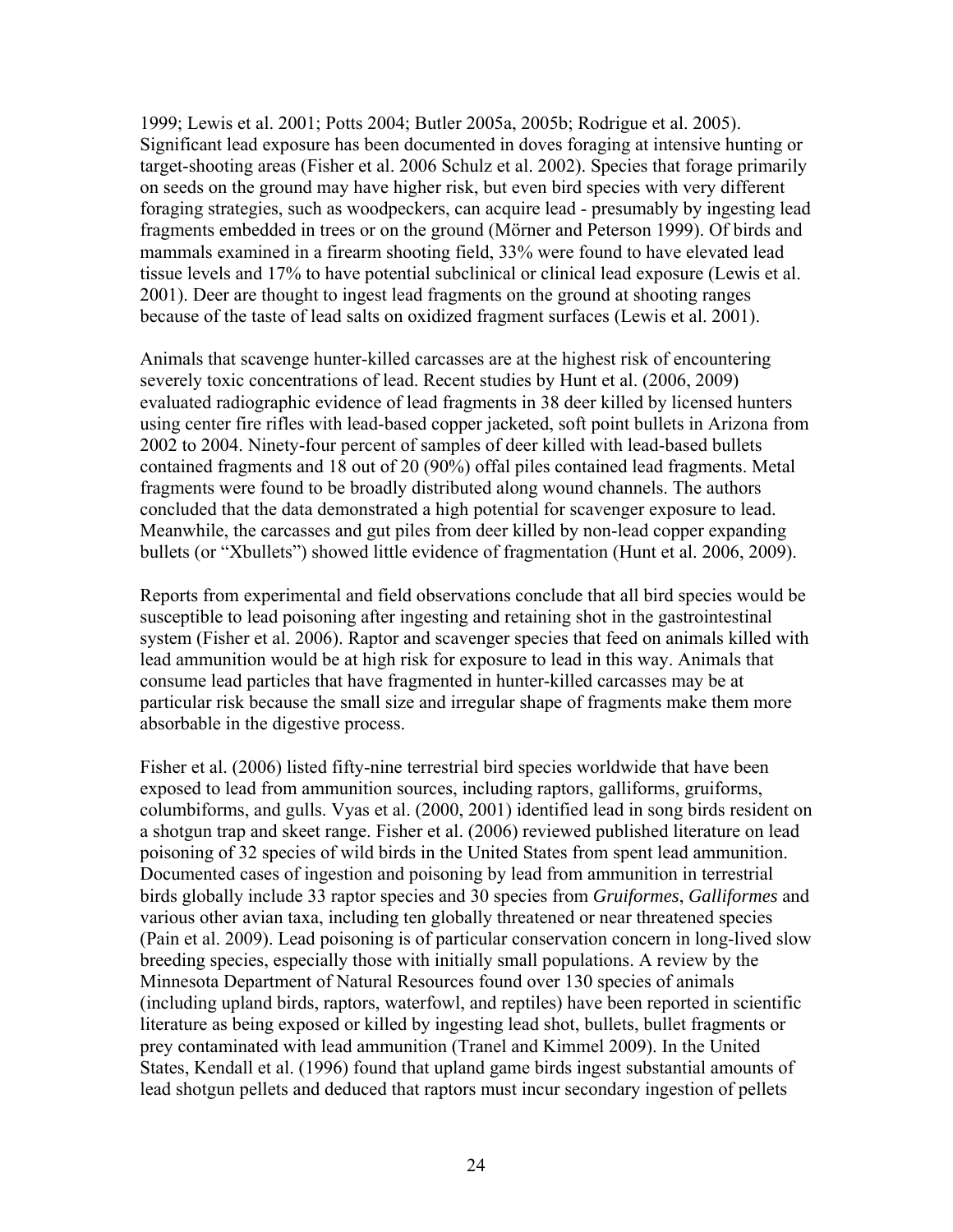because their prey ingested it. Rifle-shot prairie dogs and ground squirrels may contain fragmented lead particles that could be ingested by scavengers or raptors (Knopper et al. 2006; Pauli and Buskirk 2007). Kramer and Redig (1997) compiled data on more than 2,000 bald eagles, demonstrating that lead shot pellets, likely from crippled waterfowl and lead fragments in offal and unrecovered deer carcasses, were responsible for elevated lead levels in more than 98% of birds admitted to a veterinary hospital and raptor center. Recent studies have definitively linked isotopically labeled lead in California condors with rifle bullets sold in the same region, substantiating the claims that condors are ingesting lead from hunting sources and that condor lead poisoning deaths and sublethal effects are solely from lead bullet fragments (Scheuhammer et al. 2003a; Church et al. 2006; Chesley et al. 2009; Finkelstein et al. 2010).

Terrestrial birds are exposed to lead mainly through ingestion. Galliforms and doves probably ingest spent shot as grit which is retained in their gizzards, although there is considerable uncertainty as to why doves ingest shot pellets (Schulz et al. 2002). Approximately 2.5% of hunter-shot doves examined contained lead shot in their digestive system, giving a rough estimate of the proportion of doves that ingest shot (Schulz et al. 2002). A similar percentage of doves collected on fields where hunters used steel shot ingested steel shot (Schulz et al. 2002). Estimates of the U.S. dove population are 350- 600 million birds (Dunks et al. 1982; Schulz et al. 2006), and experimental studies indicate that nearly all doves that ingest shot will die as a result of this ingestion. Schulz et al. (2006) estimated that from 8.8 to 15 million doves may be killed each year from ingesting lead shot pellets. If scavengers consume these poisoned doves and secondarily consume the lead pellets, it is estimated that up to an additional one million scavenging birds and mammals could die annually from ingesting poisoned doves alone.

Raptors and other scavenging birds are usually poisoned through ingesting lead shot or bullet fragments in dead or injured prey or gut piles (Friend 1987; Kendall et al. 1996). Common ravens have been shown to have elevated blood lead levels during hunting season due to ingestion of lead in rifle-shot big game offal piles (Hatch 2006; Craighead and Bedrosian 2007, 2008). In Canada, upland game birds and mammals, the primary food source of many raptors, are now more likely to contain lead shot than waterfowl, as lead shot is prohibited for waterfowl hunting (Clark and Scheuhammer 2003).

# **D. Toxic Effects of Lead on Wildlife**

Lead has long been recognized as a poison to living organisms (Grinnell 1894; Engsted 1932; Horton 1933), with negative effects on general health, reproduction, and behavior (Ris et al. 2004). Lead was highlighted as an important cause of mortality in wildlife populations in the late 1950s, when ingestion of spent hunting lead pellets was recognized to cause death in a wide range of wild waterfowl (Bellrose 1959). Reports of poisoned wildlife have continued frequently since that time (e.g. Bates et al. 1968; Irwin and Karstad 1972; Sanderson and Bellrose 1986; Kramer and Redig 1997; Schulz et al. 2006).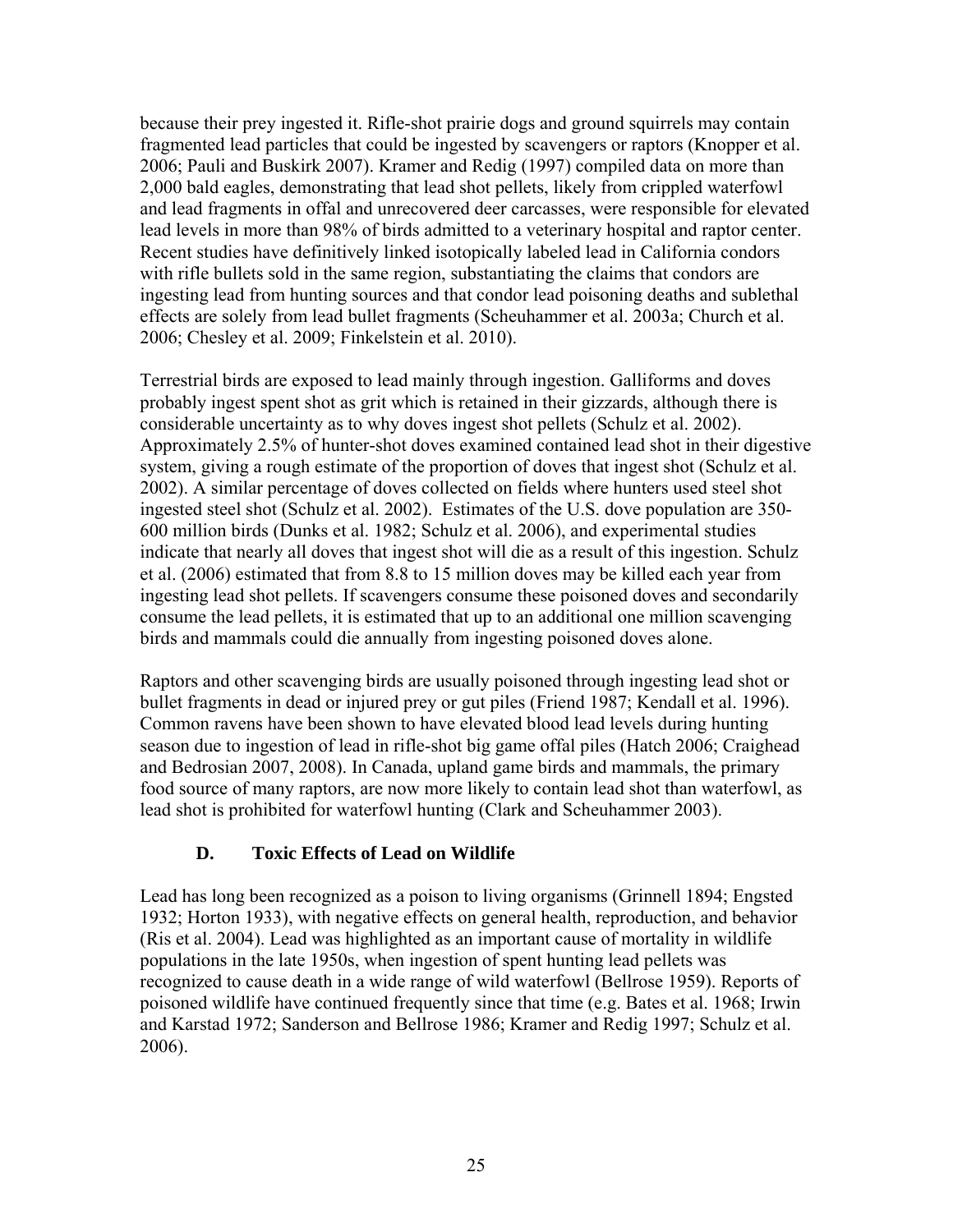It is well recognized that lead fragments can be absorbed from the gastrointestinal tract of birds and mammals, cause damage in various organs, and result in behavioral changes, significant illness, and even death depending on the amount ingested (Reiser and Temple 1981; Kramer and Redig 1997; Fisher et al. 2006).

Lead fragments or pellets ingested by birds may be rapidly regurgitated (in the pellets of raptors, for example), retained for varying periods, or completely dissolved with the resulting lead salts absorbed into the bloodstream. The likelihood of a bird becoming poisoned is related to the retention time of lead items, frequency and history of exposure to lead, and factors such as nutritional status and environmental stress (Pattee and Pain 2003). A proportion of exposed birds will die, and mortality can occur following the ingestion of just one pellet of lead shot (Pain and Rattner 1988). Ingestion of lead particles usually results in some absorption, and in cases where sufficient lead is absorbed, poisoning ensues. Lead concentrations are generally highest in the blood directly after absorption, and in liver and kidneys for days to months after absorption. Lead deposited in bone can remain for years, and reflects lifetime exposure (Pain 1996). Lead is a non-essential element and the activity of blood enzymes appears to be affected by extremely low concentrations. Other than in cases of point source contamination, high concentrations of lead in the tissues of birds result primarily from the ingestion of lead ammunition or fishing weights.

Various authors have attempted to define tissue concentrations in birds indicative of excessive lead exposure, sub-lethal poisoning and acute poisoning (Franson et al. 1996; Pain 1996), but there is no definitive consensus on "background" lead levels for wild birds. Environmental sources of lead are almost exclusively anthropogenic, with a small contribution from natural sources such as volcanoes. Lead is rarely found in nature in its elemental metal form, and the most common source is galena or PbS, which has a very low solubility in water. Wildlife can get low level exposure to lead from unknown sources, including natural accumulation in plants and ingestion by herbivores, and deposition by leaded gasoline exhaust, now attenuated with regulation. "Baseline" lead concentrations in wildlife can vary between taxa, and the diagnosis of poisoning is usually based on signs of poisoning in combination with blood lead levels in live birds, and on tissue concentrations, sometimes in combination with evidence of exposure to lead in dead birds. For example, the Diagnostic Center for Population and Animal Health (Michigan State University, Lansing MI) defined background blood lead levels as <35 μg/dL for eagles (W. Rumbeiha, pers. comm.), while Pattee et al. (1990) defined background levels as  $\leq$ 20  $\mu$ g/dL, and Feierabend and Myers (1984) defined them as  $\leq$ 10 μg/dL. Until recently, the generally accepted blood lead levels for wild birds have been  $\leq$ 20 μg/dL as background; 20 to  $\leq$ 50 μg/dL indicating subclinical poisoning; 50 to 100 μg/dL indicating clinical poisoning; and >100 μg/dL representing severe clinical poisoning (Friend 1985, 1999; Franson 1996; Pain 1996; Pattee and Pain 2003). For condors, blood lead levels above 10 μg/dl, rather than 20 μg/dl, could have detrimental effects on condors and ought to be considered the beginning of toxic exposure (Fry et al. 2009). The background levels of 20ug/dl are now understood to indicate significant exposure, because animals held in captivity usually have background levels of 4 μg/dl or less (Walters et al. 2010).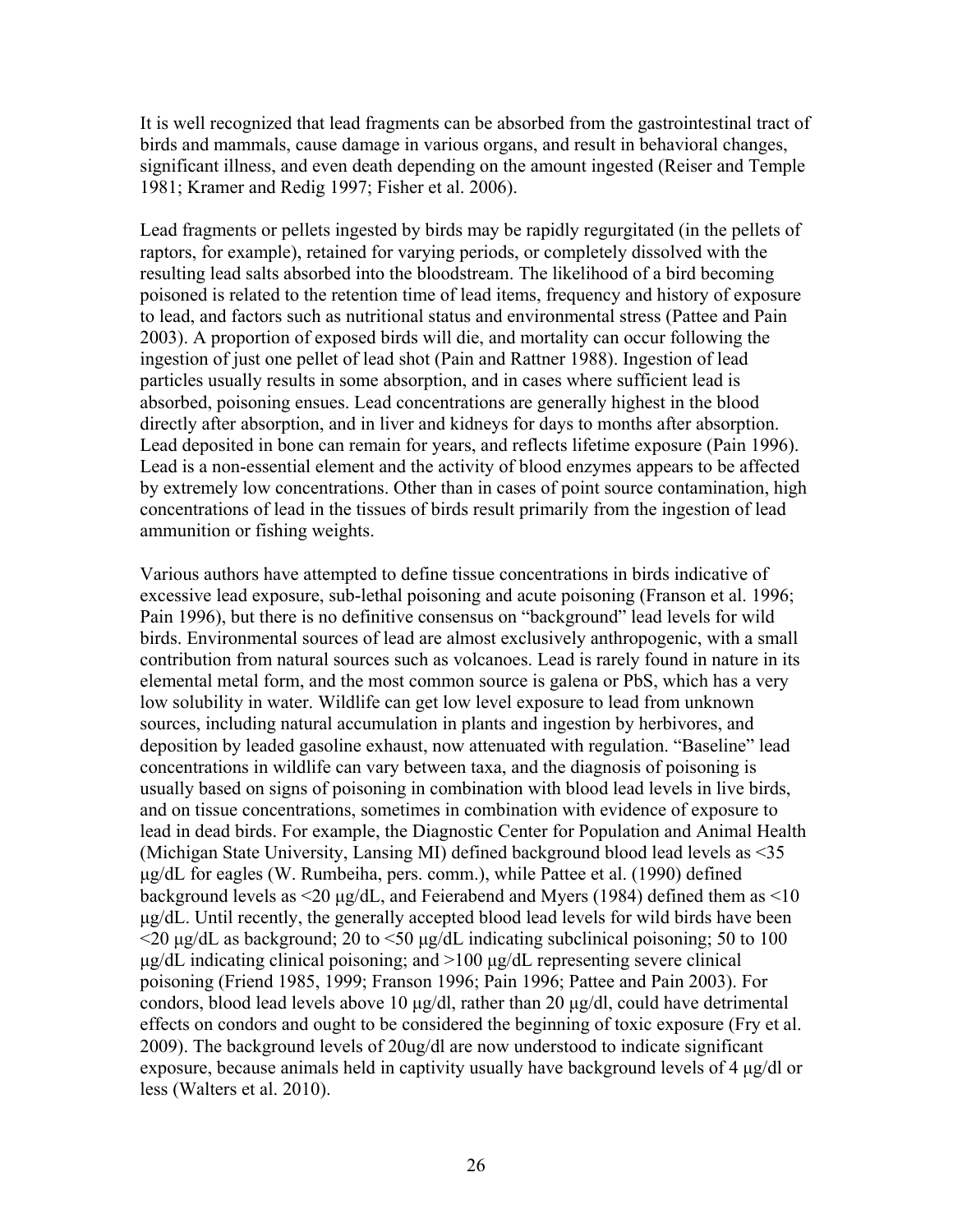A threshold toxic level for wildlife is difficult to measure because the effects on the nervous system at low doses can be subtle and difficult to detect without specific quantifiable behaviors. In addition, predisposition and susceptibility to lead can vary between individuals within a species (Pattee et al. 1981, Carpenter et al. 2003). There is probably no toxic lead threshold for any animal, as lead is a neurotoxin with no biological function. Lead salts are rarely encountered in the environment, and animals do not have well established metabolic or detoxification mechanisms to biochemically protect themselves from adverse effects of lead exposure. Even a minor decrease in fitness to a bird surviving in a hostile and competitive environment caused by small amounts of lead ingestion may result in death from other causes. In long-lived bird species, such as condors, eagles and ravens, this has the potential to skew the normal age structure toward younger and non-breeding birds and negatively influence long-term population viability. As the duration of periodic and chronic exposure increases in the condor population so does the likelihood of death by lead-poisoning. It is unknown whether wildlife species sustain sublethal effects on coordination and cognitive behaviors similar to those demonstrated in humans, but it is likely that repetitive sub-lethal exposures to lead will cause permanent neurological and behavioral decrements in all species of wildlife (Canfield et al. 2003; Lanphear et al. 2003; Ris et al. 2004).

Lead is a non-specific poison affecting all body systems. Birds can suffer from both acute and chronic lead poisoning (Bellrose 1959; Redig 1985; Sanderson and Bellrose 1986; Eisler 1988; Scheuhammer and Norris 1996). Birds with acute lead poisoning can appear normal, but experience massive tissue destruction to internal organs and death within a few days (Sanderson and Bellrose 1986). Birds with chronic lead poisoning may develop appetite loss, anemia, anorexia, reproductive or neurological impairment, immune suppression, weakness, and susceptibility to predation and starvation (Grandy et al. 1968; Kimball and Munir 1971; Finley and Deiter 1978; Hohman et al. 1995).

The effects of lead toxicosis in birds commonly include distension of the proventriculus, green watery feces, weight loss, anemia and drooping posture (Hanzlik 1923; Quortrup and Shillinger 1941; Redig et al. 1980; Reiser and Temple 1981; Franson et al. 1983; Custer et al. 1984; Sanderson and Bellrose 1986; Mateo 1998). Sub-lethal toxic effects are exerted on the nervous system, kidneys and circulatory system, resulting in physiological, biochemical and behavioral changes (Scheuhammer 1987). Vitamin metabolism can be affected (Baski and Kenny 1978) and birds can go blind (Pattee et al. 1981). Lead toxicosis depresses the activity of certain blood enzymes, such as delta aminolevulinic acid dehydratase, essential for cellular energy and hemoglobin production, and may impair immune function (Redig et al. 1991; Grasman and Scanlon 1995). Over longer periods, haematocrit and hemoglobin levels are often reduced. Finkelstein et al. (2010) found that sub-lethal concentrations of lead in blood (20 μg/dL), resulted in a 60% decrease in the levels of aminolevulinic acid dehydratase in condors.

As a result of physiological and behavioral changes, birds may become increasingly susceptible to predation, starvation and infection by disease, increasing the probability of death from other causes (Scheuhammer and Norris 1996). Lead can also affect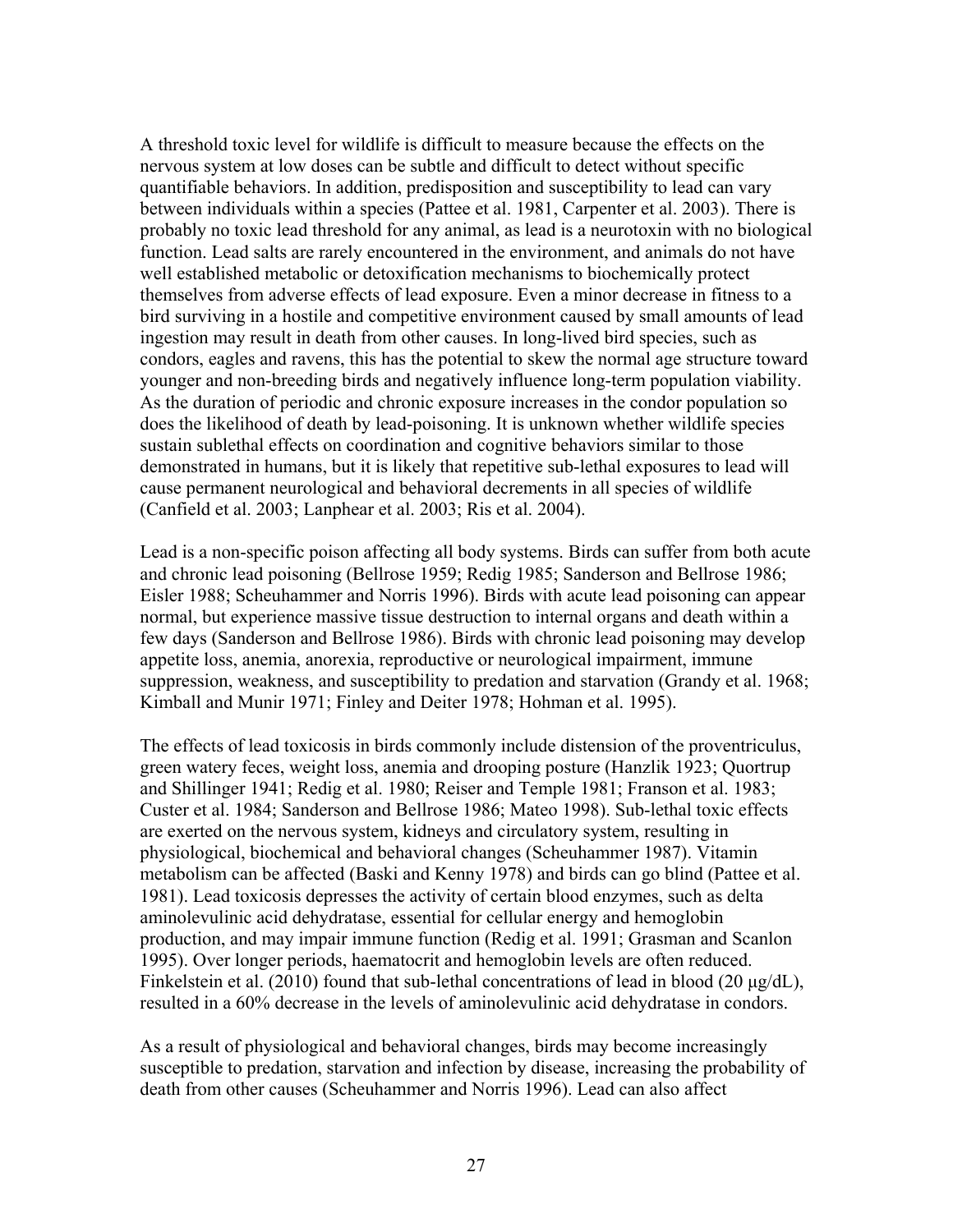reproductive success (Cheatum and Benson 1945; Elden 1954; Buerger 1984; Buerger et al. 1986). Grandjean (1976) showed a correlation between thin eggshells and high concentrations of lead in European kestrels (*Falco tinnunculus*). Lead poisoning significantly decreased egg production in captive Japanese quail, *Coturnix japonica* (Edens and Garlich 1983). In ringed turtle doves (*Streptopelia risoria*), significant testicular degeneration has been reported in adults following shot ingestion and seminiferous tubules may be devoid of sperm (Kendall and Scanlon 1981; Veit et al. 1982). Experimental studies on Cooper's hawks (*Accipiter cooperii*) showed detectable amounts of lead in eggs when adults had high levels in their blood (Snyder et al. 1973). In nestlings of altricial species, such as the American kestrel (*Falco sparverius*), body length, brain, liver and kidney weights can be depressed (Hoffman et al. 1985a), along with reduced survival and disrupted brain, liver and kidney function (Hoffman et al. 1985b).

Under some circumstances, there may be sex differences in the probability of exposure to or poisoning by lead, at least in western marsh-harriers (*Circus aeruginosus*), as significantly more females than males trapped had elevated lead concentrations, for unexplained reasons (Pain et al. 1993). Lead exposure may also reduce the likelihood of birds returning to an area to breed (Mateo et al. 1999). Locke and Friend (1992) concluded from their wide-ranging study that all bird species would be susceptible to lead poisoning after ingesting and retaining shot. All raptor species that feed on game could potentially be exposed at some time to lead ingestion, the likelihood varying according to the proportion of game in the diet, the size of game taken, the season, and the local hunting intensity (Pain et al. 1993).

Burger and Gochfeld (2000) found that chronic lead exposure resulted in delayed behavioral response time in both laboratory and wild herring gulls (*Larus argentatus*). Kelly and Kelly (2005) documented moderately elevated blood lead levels increased the risk of collision with overhead power lines for mute swans (*Cygnus olor*). Mallards (*Anas platyrhynchos*) experimentally fed lead exhibited hemolytic anemia during the first week of exposure and neurological impairment during the second week (Mateo et al. 2003). In experimentally fed turkey vultures (*Cathares aura*) and bald eagles (*Haliaeetus luecocephalus*), lead ingestion decreased weight and muscle mass and caused blindness (Pattee et al. 1981, 2003). Blood pressure increases and renal damage have also been observed in rodents after experimental lead exposure (Victery 1988; Staessen et al. 1994). Bagchi and Preuss (2005) found that acute lead exposure had lasting effects including lowered bone density and increased blood pressure one year after exposure in laboratory rats.

In spite of the abundance of evidence that lead is toxic to wildlife, poisoning rates are not well understood. While massive die-offs are readily visible, daily losses of individual animals are more difficult to detect. This is because sick animals will often isolate themselves, and then are quickly predated upon after death. In one study, observers were given 30 minutes to discover 100 placed carcasses and only found 6 (Stutzenbaker et al. 1983). In another study in which researchers planted carcasses, over 60% of the carcasses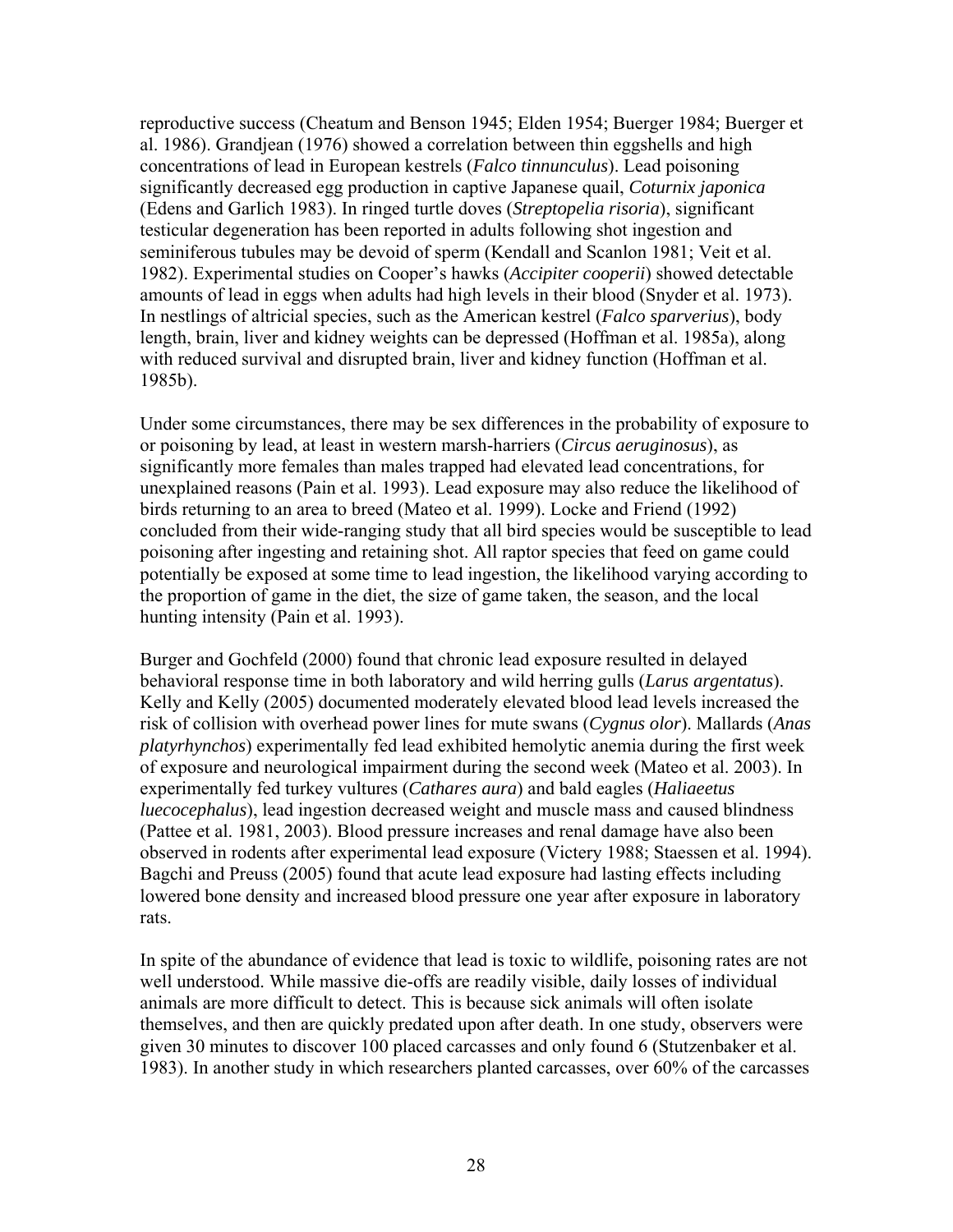were gone within 3 days and over 90% were gone within 8 days (Humburg et al. 1983; Stutzenbaker et al. 1983).

Sub-lethal lead poisoning may weaken raptors and leave them unable to hunt, or make them more susceptible to mortality from vehicles, power lines, and steel traps (Redig et al. 1980; Fry and Maurer 2003). It has also been suggested that raptors intoxicated with lead may suffer impaired hunting ability and may scavenge to a greater extent or be less selective in their choice of prey (Pain et al. 1993). Sampling methods to determine the exposure to lead intoxication in wildlife have inherent biases as does any wildlife health assessment in the field.

Long-lived species are particularly susceptible to bioaccumulation of lead in bone tissues, and repeated lead ingestion and accumulation in long-lived species can reduce bone mineralization, which could mean an increase in bone fragility (Gangoso et al. 2009). Gangoso et al. (2009) found unusually high level of frequency of fractures and even leg amputations in an Egyptian vulture (*Neophron percnopterus*) population with high exposure to ingestion of lead ammunition.

The non-lethal effects of lead toxicosis may be difficult to recognize at a distance in freeranging wild animals. Subtle neurological signs are easy to miss even in domesticated animals that can be physically examined. Wild animals that have died from or have been debilitated by lead poisoning may elude capture due to behavioral or physiological changes, or be removed from the population if lead exposure is associated with high levels of mortality (Miller et al. 1998).

Lead poisoning due to ingestion of spent shot or bullet fragments has had populationlevel effects for some bird species with low recruitment rates, depressed populations, or in recovery, such as the California condor, bald eagle, trumpeter swan, sandhill crane, and spectacled eider (Hennes 1983; Grand et al. 1998; Church et al. 2006).

# **E. Lead Ammunition Poisonings by Species**

Information on lead poisoning of wildlife species in the United States from lead ammunition is detailed below. Information on lead poisoning of wildlife species in Canada and other countries is included in some instances where there is additional research on the effects and prevalence of lead toxicosis for certain species.

# **1. California Condor (***Gymnogyps californianus***)**

The potential effects of lead ammunition in non-waterfowl hunting practices has now received national attention in part because of extensive documentation of harmful levels of lead exposure in the endangered California condor population. Elevated blood lead levels in free-flying California condors have been well described (Locke et al.1969; Wiemeyer et al. 1986; Janssen et al. 1986; Pattee et al. 1990; Meretsky et al. 2000; Fry and Maurer 2003; Redig et al. 2003; Woods et al. 2006; Hunt et al. 2006; Sullivan et al. 2006; Parish et al. 2006; Church et al. 2006). Wild condors in California are captured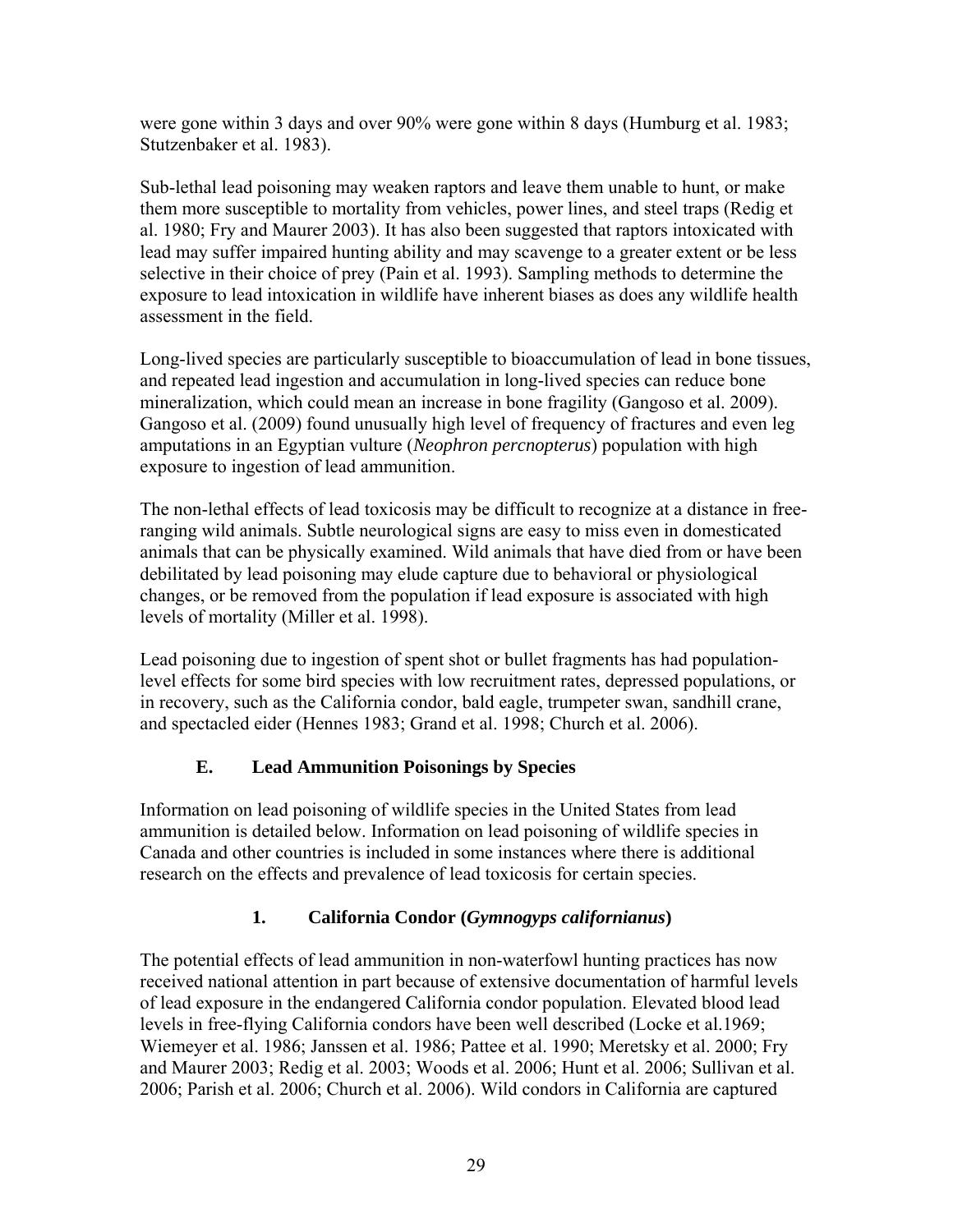once or twice per year, and blood samples are taken as part of an extensive lead monitoring program for the reintroduced population. Condors with concentrations below 20 μg/dl in blood are considered to have only background exposure, concentrations between 20–59 μg/dl indicate elevated exposure to lead, concentrations between 60–99 μg/dl suggest birds may be clinically affected, and levels above 100 μg/dl indicate acute toxicity (Redig et al. 1983). Fry and Maurer (2003) and Fry et al. (2009) reported that since blood monitoring was implemented in California in 1997, 83% of all free-flying condors tested have had detectable exposure to lead. A review of medical records from captive condors at the San Diego Wild Animal Park was conducted to identify blood lead reference ranges for condors not exposed to lead sources in the wild (Dujowich et al. 2005). Among 95 captive born condors tested, all had blood lead levels below detection limits of 6 μg/dl with one exception testing at 11.0 μg/dl (Dujowich et al. 2005).

For condors released in southern California (Ventura, Santa Barbara and San Luis Obispo counties), blood lead concentrations were evaluated in 214 samples from 44 individuals (Hall et al. 2007). Forty-four percent (95/214) of these blood samples obtained during captures from 1997 to 2004 had lead concentrations consistent with elevated levels of exposure ( $>20 \mu$ g/dl), with 8% (18/214) at clinically significant concentrations and 3% (7/214) at acutely toxic concentrations (Hall et al. 2007). Seventy seven percent of the individual condors tested (34/44) showed elevated exposure; 32% of condors (14/44) had concentrations considered to be clinically significant, and 14% (6/44) had concentrations consistent with acute toxicity in at least one of their samples. Half of the individuals had elevated levels in multiple samples suggesting repeated exposure events (Hall et al. 2007). Subadults (age 4-5 years) in this cohort had higher exposure than adults classified as 6 years and older (Hall et al. 2007). Condors were found to have increased blood lead concentrations the second year after release reaching a peak 4 years post-release and then generally declining (Hall et al. 2007). Highest lead concentrations coincide with the age class most likely to forage widely, but detailed comparisons of condor movements and lead concentrations have not been done on a large scale for the California population.

The nearly three dozen condors released in Big Sur, California were repeatedly sampled over a decade to produce a total of 126 independent measurements of blood lead concentration. This group reports 21% (27/126) of samples to be above background levels, with only 3% (4/126) of samples at clinically significant levels and only 2% (2/126) indicative of acute toxicity (Sorenson and Burnett 2007). Condor lead concentrations were significantly higher in year 6 and year 8 post-release (Sorenson and Burnett 2007). Most of the birds released at Big Sur (21/33) visited southern California at some point, and for those that did so, they did this on average 2 years post release (Sorenson and Burnett 2007). The authors attributed the lower prevalence of lead exposure in Big Sur condors than in southern California condors to their finding that out of 26 observed feeding events on wild prey, 20 were California sea lions in contrast to only 3 observations of condors feeding on deer, which were far more likely to be huntershot (Sorenson and Burnett 2007).

Petterson et al. (2009) collected 63 blood samples from 20 condors at Pinnacles National Monument from 2003 to 2007 and compared blood lead values before and after release.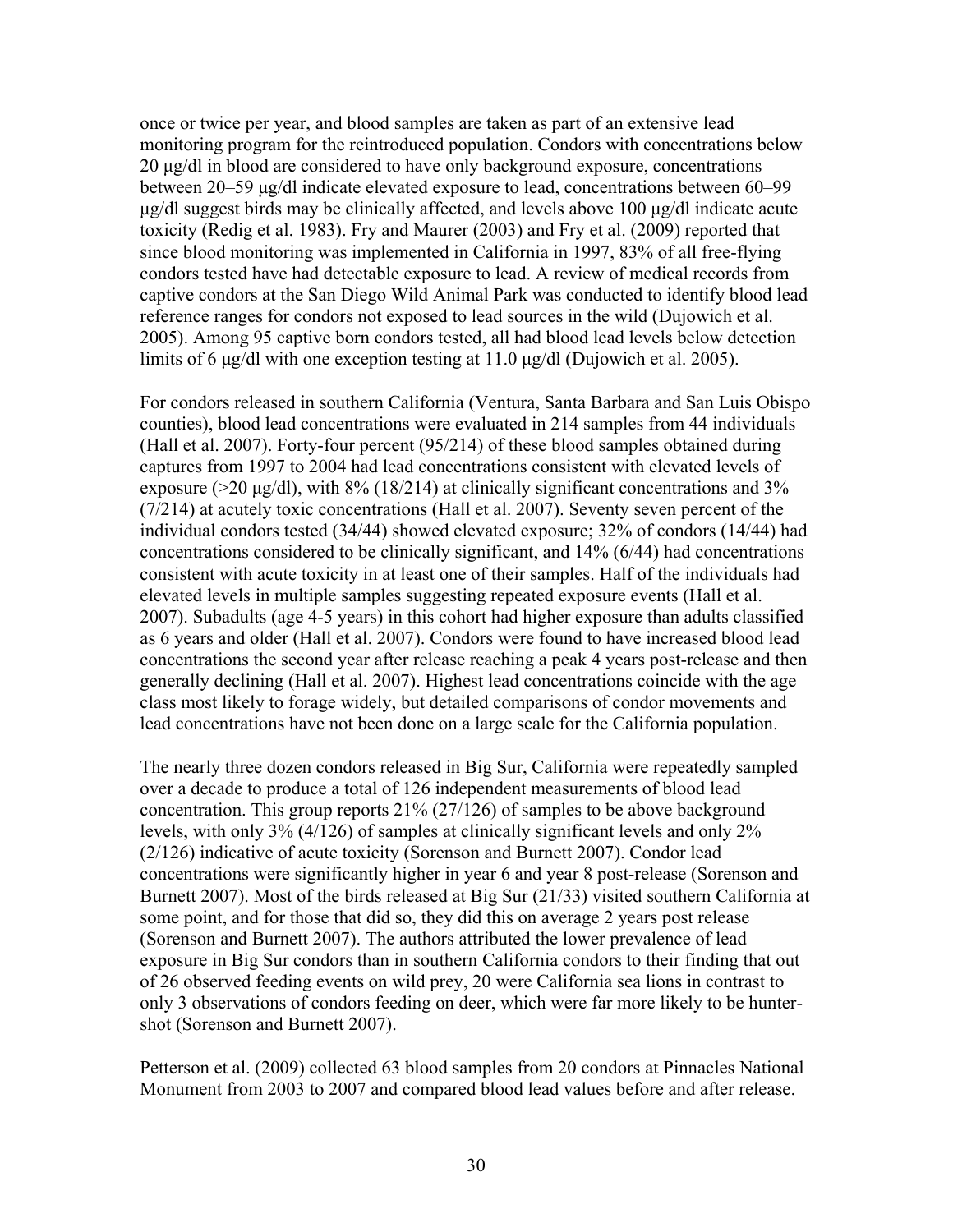Of 63 post-release samples, 24 (38%) were above background (20–59  $\mu$ g/dL), two (3.2%) were clinically affected (60–99 µg/dL), and two more (3.2%) were indicative of acute toxicity ( $\geq$ 100 µg/dL). Fifteen (75%) of individuals sampled were exposed at least once and eight (40%) were exposed on two or more occasions. Petterson et al. (2009) found a significant difference comparing samples collected before release and within one year after release from the same individuals, revealing that even young, inexperienced condors in this area are vulnerable to lead exposure.

As of 2011, nearly half of the roughly 130 condors released since 1996 along the Arizona-Utah border have died or vanished, with lead poisoning being the leading cause of death.

A recount on lead intoxication events of wild and captive-reared condors in California and Arizona from 1992 to 2002 was compiled by Fry (2003) with information from the Condor Recovery Program. Condors with greater than 40 μg/dl lead in blood measured with a portable lead analyzer in the field were brought into captivity for chelation treatment to reduce blood lead concentrations. Among condors released in southern California, at least 8 had been brought back into captivity and received emergency chelation therapy as of 2007 (Hall et al. 2007). Four of these birds had lead levels exceeding 180 μg/dl and were likely to have died or been severely debilitated without emergency intervention (Hall et al. 2007).

Free-flying condors are also captured once or twice per year in Arizona to measure lead exposure. Out of a total of 437 samples, 31% (137/437) had elevated lead concentrations (15-59  $\mu$ g/dl), and 9% (39/437) exceeded 60 $\mu$ g/dl (Parish et al. 2006). Chelation therapy was administered 66 times to a total of 28 individuals from 1996 to 2005 in Arizona (Parish et al. 2006).

In addition to capture and treatment of condors found with high lead levels, management practices in both California and Arizona include supplemental feeding to reduce lead exposure. Several reports suggest that the condor mortality due to lead would be much higher if the free-flying population were not intensively managed by supplemental feeding and chelation treatment to minimize the impact of lead exposure events (Fry and Maurer 2003; Woods et al. 2006; Pattee et al. 2006; Hall et al. 2007; Mee and Snyder 2007).

Causes of condor mortality were reviewed in detail for 41 free flying condors that died in California and Arizona between 1992 and 2002 (Fry and Maurer 2003). Of the 41 condor carcasses found and examined, lead toxicity was documented as the cause of death in 12% (5/41) (Meretsky et al. 2000; Fry and Maurer 2003). Predation (22%; 9/41) and power line electrocutions and collisions (20%; 8/41) were identified as the leading causes of reintroduced condor mortality in California and Arizona during this time frame (Fry and Maurer 2003). While power line collisions and electrocutions were particularly problematic for the early condor releases in California, mortality due to this cause has been reduced substantially in recent years since power line aversion training was instituted as part of the reintroduction program (Mee and Snyder 2007). The coarse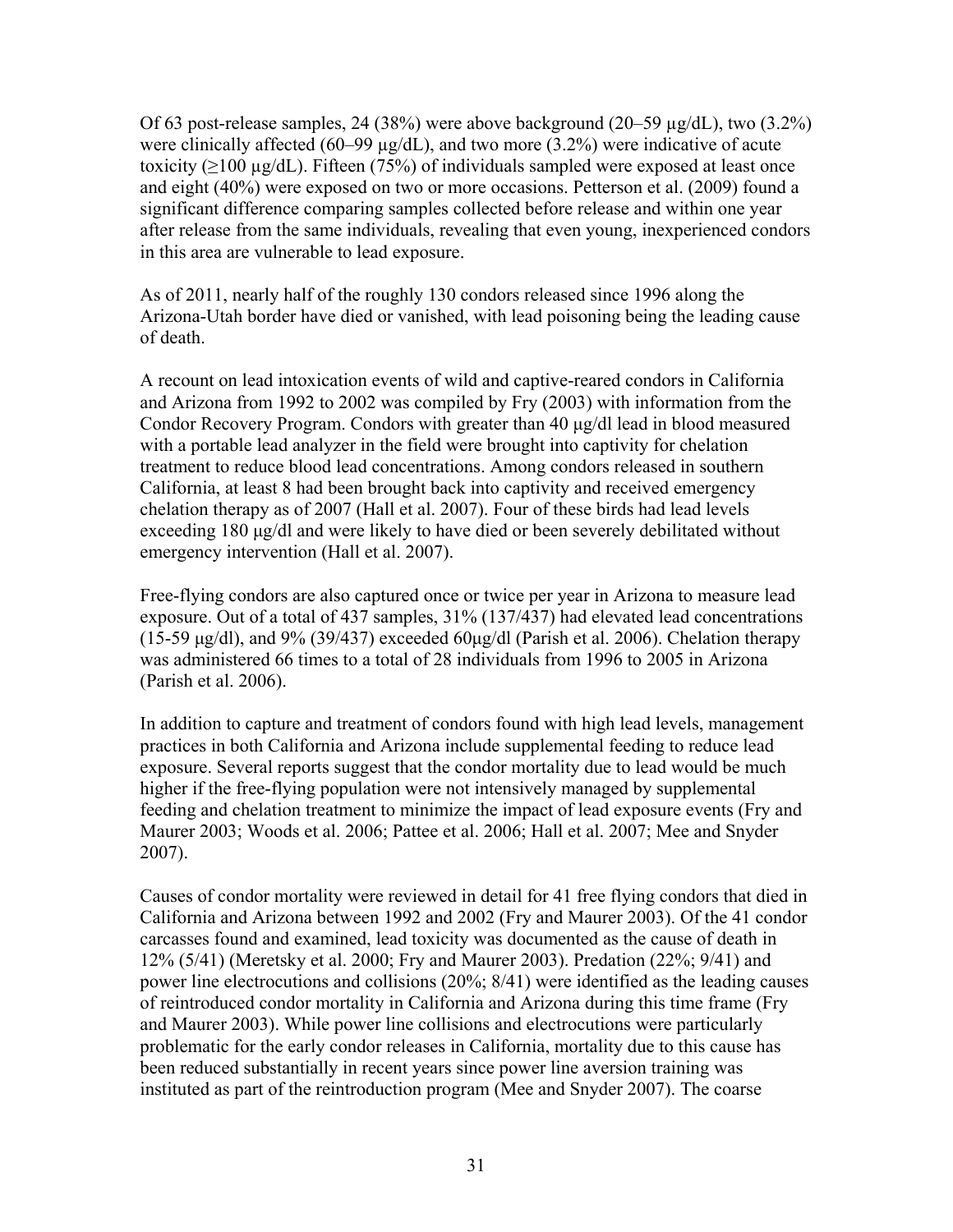terrain and wide-ranging movements of the condor make it difficult to find deceased animals within a timeframe that allows for the accurate determination of causes of death. Unless carcasses are recovered in fresh post-mortem condition, it can be exceedingly difficult to identify causes of death that are only recognizable by microscopic examination of tissues or laboratory analyses of samples. It can also be difficult to distinguish whether or not disease or intoxications have altered an individual's behavior and initiated a chain of events leading to trauma or some other cause of death. The exceedingly high blood lead levels reported in some free-flying condors suggest that these birds may have compromised abilities to avoid hazards. Therefore, cause of death could not be accurately determined for 20% (8/41) of recovered condor carcasses. An additional 11 condors were lost to follow up during this time period. While likely dead, these condors were never recovered.

A more recent review of the 66 condors released in southern California found that among the 34 condors that died in this area from 1992-2005, exact cause of death could be determined for 18 birds (Hall et al. 2007). Lead toxicity is believed to be the primary cause of death in 3 of these birds (17%). Ages at death for the three condors with lead poisoning were 1.7, 2.5 and 4.8 years. Condor deaths due to lead toxicity have not been reported for the 33 condors released in Big Sur, California (Sorenson and Burnett 2007). Out of a total of 26 condor deaths observed in Arizona between 1996 and 2005, at least 6 and perhaps as many as 8 (23-31%) died from lead poisoning (Woods et al. 2006; Parish et al. 2006). Mainly because of a marked recent increase in the number of lead-related mortalities in condors released in Arizona, lead poisoning is now the leading known cause of death in free-flying condors. Data presented in these reports do not include the deaths of additional released condors in California and Arizona that have died due to lead poisoning from lead ammunition since 2007 (Peregrine Fund 2010; VWS 2010). At least three dozen condors in California and Arizona have now died from lead exposure from ingestion of lead ammunition fragments or lead shot, with many, many more deaths suspected to involve lead poisoning.

Chronic and frequent sub-lethal lead exposure for condors has been well-documented. A disturbing number of the released condors must undergo frequent chelation therapy to save their lives from lead poisoning due to continual exposure to lead. In 2006 alone, 95% of all Arizona condors had lead exposure and 70% of the Arizona population had to receive life-saving chelation treatment. In 2007 alone there were 50 cases of lead exposure in Arizona condors. In 2008 and 2009, the Peregrine Fund reported having to treat "a large portion" of the wild Arizona condor population with chelation therapy for increased lead levels during the winter of 2008 and a "significant amount" of lead exposure to condors in the winter of 2009 (Peregrine Fund 2010). In June of 2008, 7 condors fell ill from lead poisoning in just one feeding event on Tejon Ranch, the highest lead exposure event in Southern California in 10 years. In 2008 the blood lead levels of 72 free-flying condors in California were tested; from January to June, 59 percent of the condors sampled had blood lead levels that were considered above background (>10 micrograms/deciliter) levels; 45 percent of condors exhibited blood lead levels above background levels during July-December 2008 (CFGC 2009).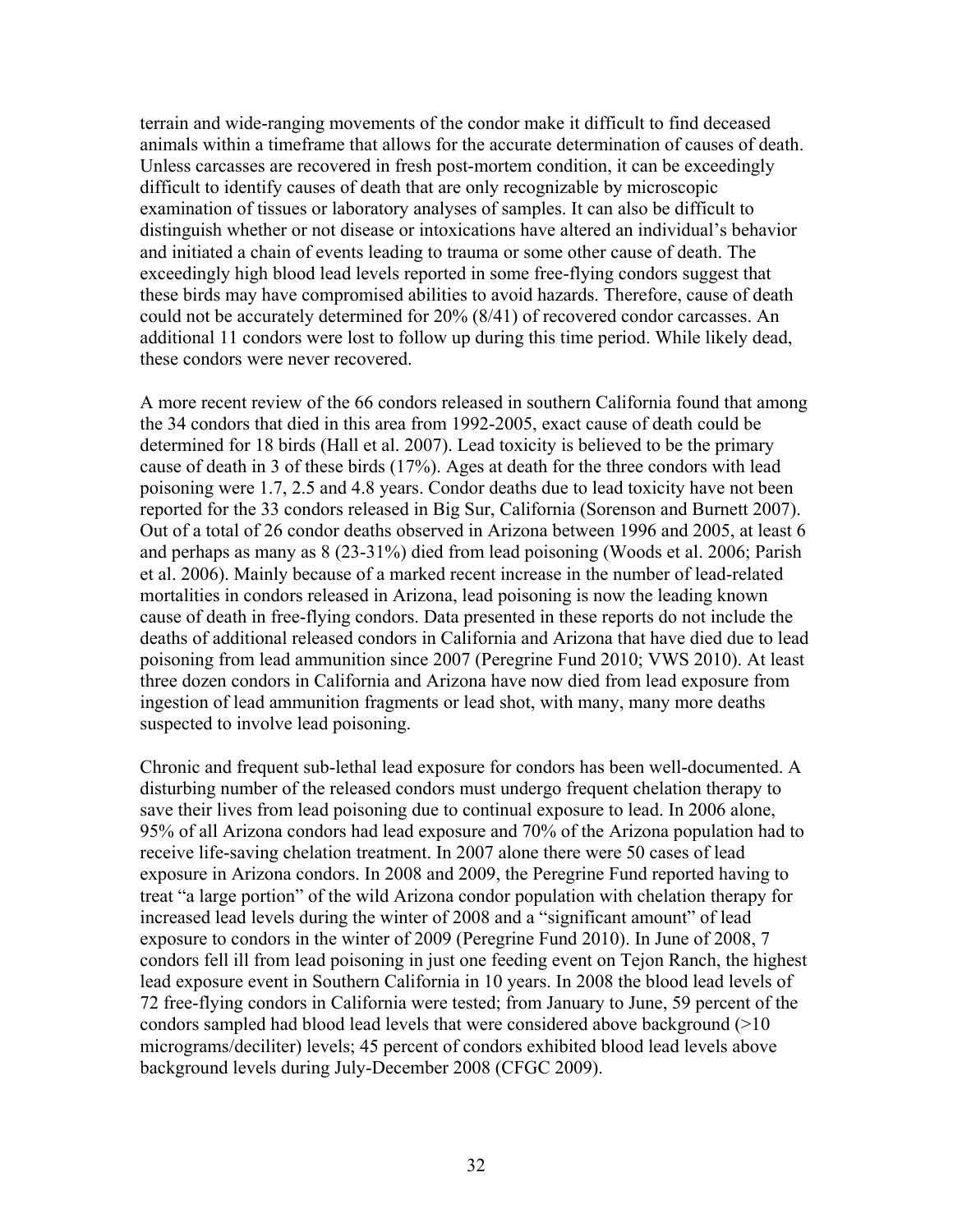Lead poisoning has begun to interfere with the first breeding of released condors in the wild; one of the lead poisoning deaths in California in 2008 was a parent with a chick in the nest; in 2009 a breeding condor died of lead poisoning; and in December 2008 the first condor female to successfully hatch, and fledge, a wild-produced condor in Arizona in close to a century died of lead poisoning, as did her wild-produced offspring. In early 2010, the first California condor chick to hatch inside a national park in more than a century was severely lead poisoned, likely from eating carrion contaminated with fragments of lead bullets. The condor chick and its male parent had to be taken from the nest at Pinnacles National Monument for treatment and the chick could suffer lasting neurological damage as a result.

If lead exposure is not high enough to cause acute intoxication and death or to impair survival skills, lead should be eliminated from condors gradually through natural processes. Fry and Maurer (2003) calculated an average depuration rate (or half-time for lead elimination from blood) of about 11-15 days. This finding, along with the high proportion of samples with elevated blood levels (see Fry et al. 2009), suggest that condors are frequently and repeatedly exposed to lead in the wild. The clinical consequences of recurrent lead poisoning are uncertain, but will likely result in long-term neurological injury (Fry et al. 2009). Fry et al. (2009) analyzed 469 blood samples taken from 95 different condors in California since 2000, and found that 79 of these condors (83%) have had at least one significant lead exposure incident, and some condors have been lead poisoned multiple times (up to 13 times for one bird). There were 276 separate documented incidents of blood lead levels in excess of 10 µg/dL; and 27 poisonings in excess of 50 µg/dL that required emergency clinical care to prevent permanent injury or death. Similar observations of high lead levels in blood and tissues of sympatric species, such as vultures, eagles, hawks and ravens in the condor range support the conclusion that environmental lead is widely available to scavenging birds (Wiemeyer et al. 1988; Pattee et al. 1990).

Many studies have attributed lead exposure in condors to lead bullet fragment ingestion when eating hunted animal carcasses (Locke et al. 1969; Janssen et al. 1986; Meretsky et al. 2000; Fry and Maurer 2003; Hunt et al. 2006; Woods et al. 2006; Church et al. 2006). Lead from environmental sources, such as air and water pollution, may accumulate in animals, but environmental exposure is not likely to result in levels high enough to cause mortality (Pattee et al. 1990). The very high level of lead detected in most individuals of the free-flying condor population is consistent with a highly concentrated source of exposure not typically found in air, water or soil unless in an area contaminated from lead mining and smelting activities.

Condors are exclusively carrion feeders, and the condor diet includes deer, sea lions, whales, squirrels, rabbits, skunks, coyotes, pigs and cattle. The relative proportion of these various components in condor diet is very hard to assess given the difficulties involved in directly observing condor feeding behavior in the wild. Observed condor feeding behavior in southern California, although sporadic, has most commonly involved deer and cow or calf carcasses (Hopper Mountain NWR unpublished data). Intensive monitoring of the condors released in Arizona has resulted in the documentation of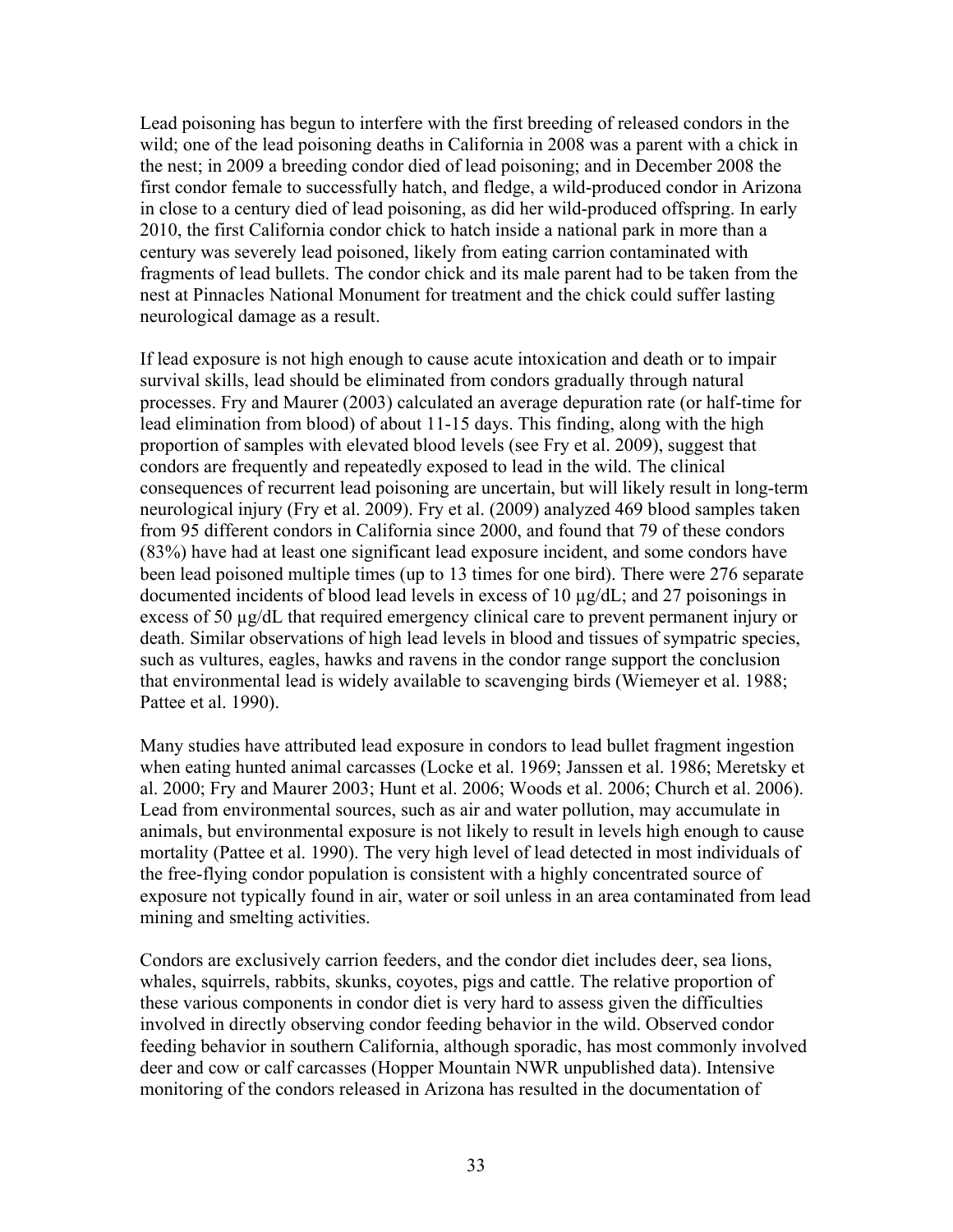condors feeding on 78 deer, 42 elk, 10 coyotes, 51 domestic livestock and 16 miscellaneous animals (Hunt et al. 2007). Condors released in Big Sur are the only population with a diet that includes marine mammals. Out of 26 feeding observations made on condors released in Big Sur, 77% involved sea lion carcasses and only 15% involved deer and elk carcasses (Sorenson and Burnett 2007). In 1984, Wiemeyer et al. evaluated environmental contaminants including biologically incorporated lead in condor prey species, testing muscle, fat and placenta from cattle, sheep and mule deer (*Odocoileus hemionus*). Lead levels in these potential food items were low in all but one muscle sample from the head of a hunter killed deer (17.5 parts per million, ppm) and one cattle placenta sample (1.82 ppm; Wiemeyer et al. 1984).

Deer killed by hunters, predation, vehicular collisions, fire and disease are potential food sources for condors. Condors have been directly observed feeding on deer killed by hunters, and there are several observations of multiple condors feeding on deer offal piles in California (Hopper Mountain NWR unpublished data) and Arizona (Hunt et al. 2007). In the Kaibab Plateau in Arizona 15 of the 55 deer carcasses involved in condor foraging events were hunter-killed (Hunt et al. 2007). Animal carcasses that have been shot with lead ammunition are likely to contain fragments of lead even if the bullet passed through the carcass or if the primary shot fragment has been removed (Hunt et al. 2006). Offal piles left in the field are also very likely to contain lead fragments, since these piles usually contain thoracic organs and hunters often aim for the thorax when targeting large mammals (Hunt et al. 2006).

Inter-annual variation and seasonal trends in lead exposure have been observed in all condor populations. The 44 condors released in southern California showed substantial inter-annual variation in blood lead concentrations with samples from 2001-2004 having a significantly lower mean than samples from 1997-2000 (Hall et al. 2007). This temporal trend has been explained by a move in release, food provisioning and trapping (sampling) location from the Sierra Madre Mountains to Hopper Mountain NWR in 2001. Condors trapped at the Sierra Madre site had a significantly higher mean lead concentration than condors trapped at Hopper Mountain. The Sierra Madre site is characterized by greater public access and hunting activity than the Hopper Mountain site (Hall et al. 2007). Increases in blood lead levels in condors tested during the deer hunting season have also been reported by Hall et al (2007), but sampling effort was not distributed evenly in all seasons. In fact, sampling between January and May was very limited (with only 20/214 samples in these months). This study noted that while mean lead concentration was significantly higher in condors sampled during deer hunting season, elevated lead exposure was detected at other times of the year with 38% (20/53) of blood samples collected in June having lead concentrations exceeding 20 μg/dl. Blood samples in the 33 condors at Big Sur also showed inter-annual and seasonal variation in lead concentration with samples obtained in 2005 and samples obtained in September and October showing the highest mean concentration of lead (Sorenson and Burnett 2007). This peak in lead concentrations in the Big Sur condor population does correspond with the time period in which hunter-shot deer are most prevalent in the coast range (Fry and Maurer 2003).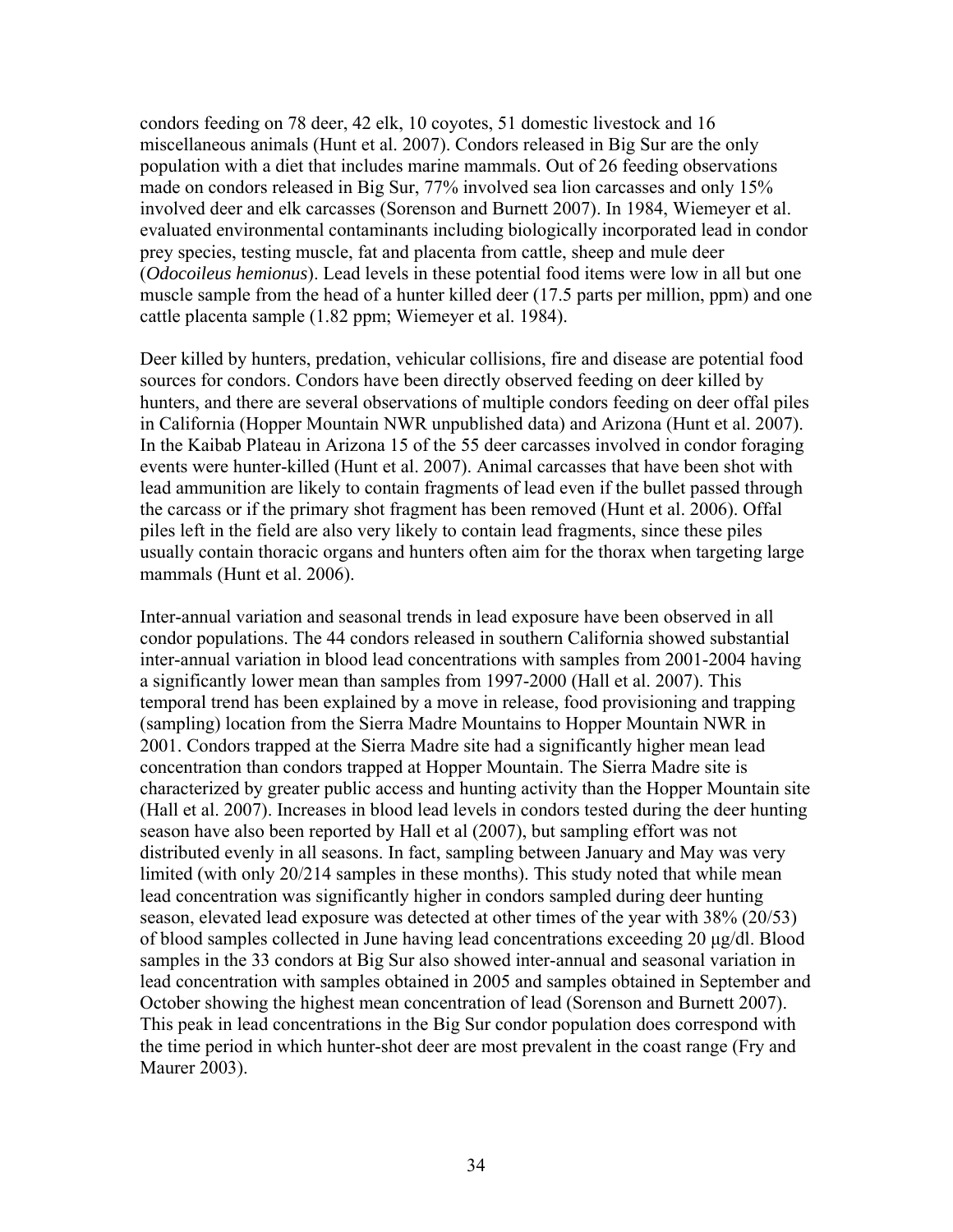The studies conducted on the introduced condor population in Arizona by Hunt et al. (2006) show correlations between increased lead exposure and foraging in deer hunting areas during and just following the hunting season. Spikes in blood lead levels of condors during November and December correspond with the deer hunting seasons and condor movement to deer hunting areas (Parish et al. 2009). Since condors began foraging in the Kaibab Plateau in 2002, detected lead exposures have been temporally and spatially clustered and highly predictable (Hunt et al. 2007). Blood lead levels in condors visiting the Kaibab Plateau were significantly higher than condors not visiting this intensively hunted area, and evidence of lead intoxication in live and dead condors peaked annually in November and December from 2002 to 2004, coincident with the deer hunting season (Hunt et al. 2007). Increased proficiency of condors at finding carrion in the wild corresponds with a greater incidence of lead exposure, and information collected on food types supports the hypothesis that lead ammunition residues in rifle- and shotgun-killed animals are the principle source of lead contamination among condors in northern Arizona and southern Utah (Parish et al. 2009). Chesley et al. (2009) evaluated lead isotopic ratios from blood samples of 47 condors in Arizona over 3 years and collected 12 metal fragments from 6 birds with elevated blood lead levels, directly linking ingested lead ammunition fragments to lead in the blood of Arizona condors. Lead poisoning has been the leading cause of death among reintroduced condors in Arizona from 1996 to 2007 (Parish et al. 2009).

Condor lead intoxications reported in both California and Arizona during non-deer hunting seasons suggest that deer hunting practices are not the only potential source of lead for condors. Firearms are used in the California condor range year-round for taking non-game animals, such as ground squirrels and coyotes, which are typically left in the field and available for scavenging species (Pattee et al.1990). Rabbits, squirrels, coyotes, and pigs shot with lead ammunition likely pose a similar risk for exposure as do hunterkilled deer carcasses, and these animals are more likely to be left in the field if they are not a food source or trophy for hunters. Condors have been observed feeding on hunted pigs at private dumps and piles of dead ground squirrels shot for pest control (Johnson et al. 2007). Two rifle-killed coyotes were observed as a food source for condors in Arizona, and hunted coyotes have been suggested as a potential source for summer lead exposure in condors (Parish et al*.* 2006; Hunt et al. 2007).

Direct evidence of consumption of ammunition by condors is extremely difficult to obtain given the lag time between likely ingestion/exposure and debilitation or death. In addition, ingested lead fragments can pass through the digestive tract or be completely digested and absorbed if very small. Radiographs are unlikely to detect radio-opaque particles less than 1 mm in diameter, and similarly sized particles may be easily missed at surgery or necropsy. Nonetheless, physical evidence of ammunition inside the stomachs of individual condors that have died or have been diagnosed with high blood lead levels, have occurred in 14 cases in Arizona (Parrish et al. 2006). Of these 14 condors, 7 (3) alive, 4 dead) had shotgun pellets and 7 (6 alive, 1 dead) had spent rifle bullets in their digestive tracts either on radiographs or during necropsy (Parish et al. 2006). In California, from 1984 to 2002, 7 condors had metal detected in their gastro-intestinal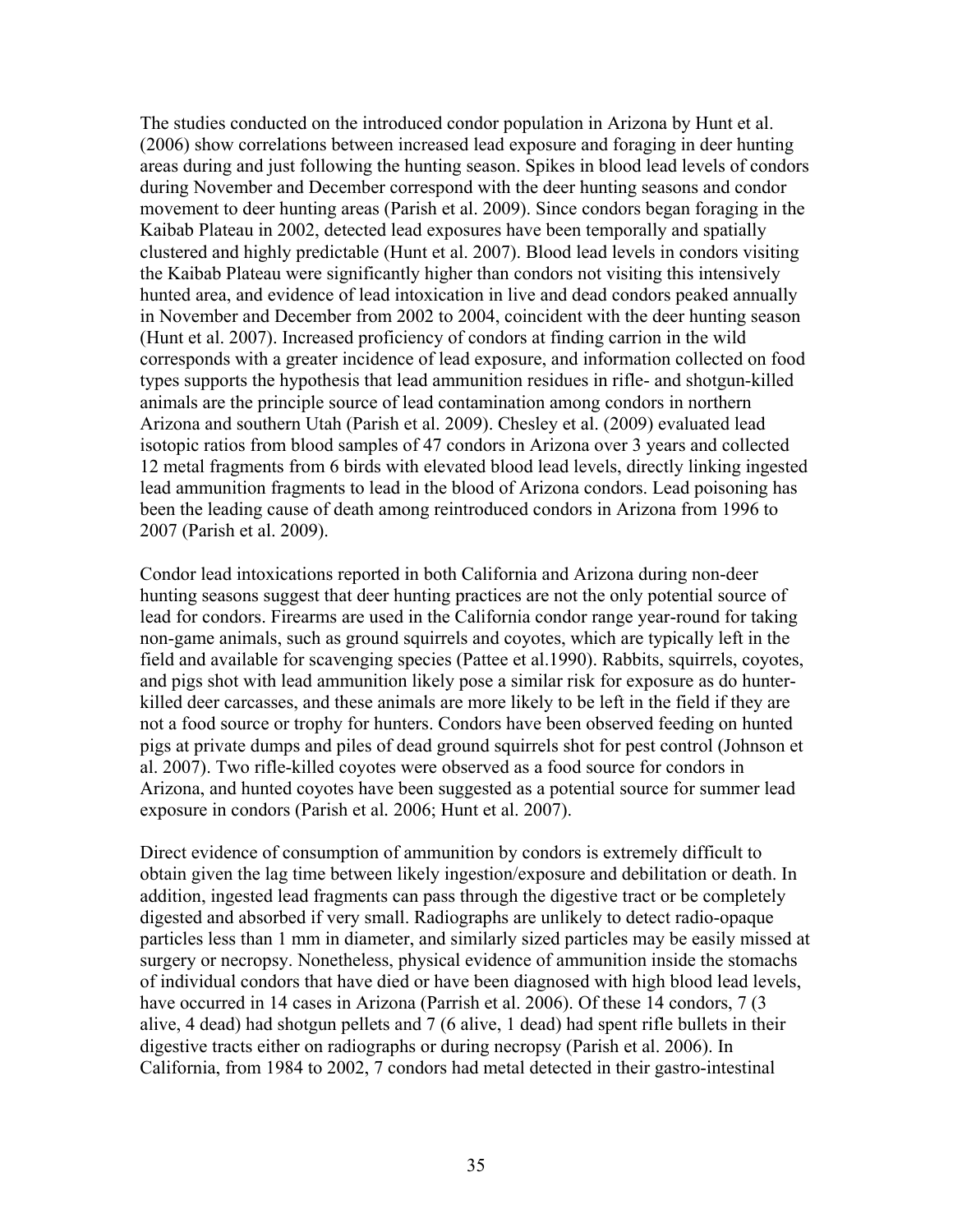tracts, but identification of fragments and analysis of samples for lead content were not performed (Fry and Maurer 2003).

Ammunition was implicated as the main source of lead exposure in released condors in recent studies by Church et al. (2006) and Chesley et al. (2009). The Church et al. (2006) study compared lead isotopic  $(207<sup>Pb</sup>/206<sup>Pb</sup>)$  ratios in blood samples from released freeflying condors in Central California and prerelease condors in Southern California; tissue samples from possible condor diet items (calves, road-killed deer and a sea lion); and samples from ammunition sold for bird and mammal hunting at stores within the condor range. The lead isotope ratios in free-flying condors differed significantly from those in captive pre-release condors providing further evidence that the sources of exposure for free-flying condors were different from the sources causing background levels of exposure in captive condors. Furthermore, the low background concentrations of lead detected in non-hunter killed condor diet samples had isotopic ratios similar to those described for environmental lead in rivers, lakes, atmospheric dust and urban aerosols. These findings provided evidence that "environmental" sources of lead, such as background levels in water, soil and non-hunter killed carcasses, were not responsible for the elevated lead exposures observed in free-flying condors in California. The lead isotopic ratios in the elevated free-flying condor samples were similar to those found in the ammunition samples tested (Church et al. 2007).

The lead isotope ratio technique has been also recently applied as a forensics tool to trace lead sources involved in condor deaths. A feather from one condor (#165) released in Arizona and found dead nearly 3 years later (June 2000) from acute lead poisoning with 16-17 shotgun pellets in its stomach was analyzed for lead concentration and lead isotope composition (Church et al. 2006). The lead isotopic ratio in the feather from this condor (in the area of the rachis and vane with most recent growth) closely matched that detected in ammunition samples from stores in California (Church et al. 2006). Further analysis of concentrations of total lead in the bones of three other dead condors (#132, 175 and 181) strongly suggest that lead poisoning or debilitation induced by lead contributed to their deaths, but the isotopic ratio in tissues from condors  $\#175$  and  $\#181$  were unlike those of the ammunition samples tested to date. However, the isotope ratio in tissues from condor #132 closely matched that of the ammunition samples tested in the study by Church et al (2006).

Finkelstein et al. (2010) compared blood and feather lead isotopic composition in leadpoisoned condors to spent ammunition from a recovered pig carcass fed upon by the birds to provide irrefutable evidence for exposure to lead-based ammunition. Finkelstein et al. (2010) also analyzed lead isotope ratios in 65 released California condors and demonstrated that lead in the condors (isotope ratio values of between 0.81 and 0.83) is within the range of that found in bullet samples, most of which were turned in by hunters in California. Pre-release birds had lower concentrations of lead in their blood, and their isotopic ratios were higher (0.83 to 0.85). Parmentier et al. (2009) showed that the lead concentration and isotopic composition of condor feathers examined changed following a documented ammunition-exposure event, arriving at values that matched exactly the isotopic composition of recovered ammunition. Finkelstein et al. (2011) further analyzed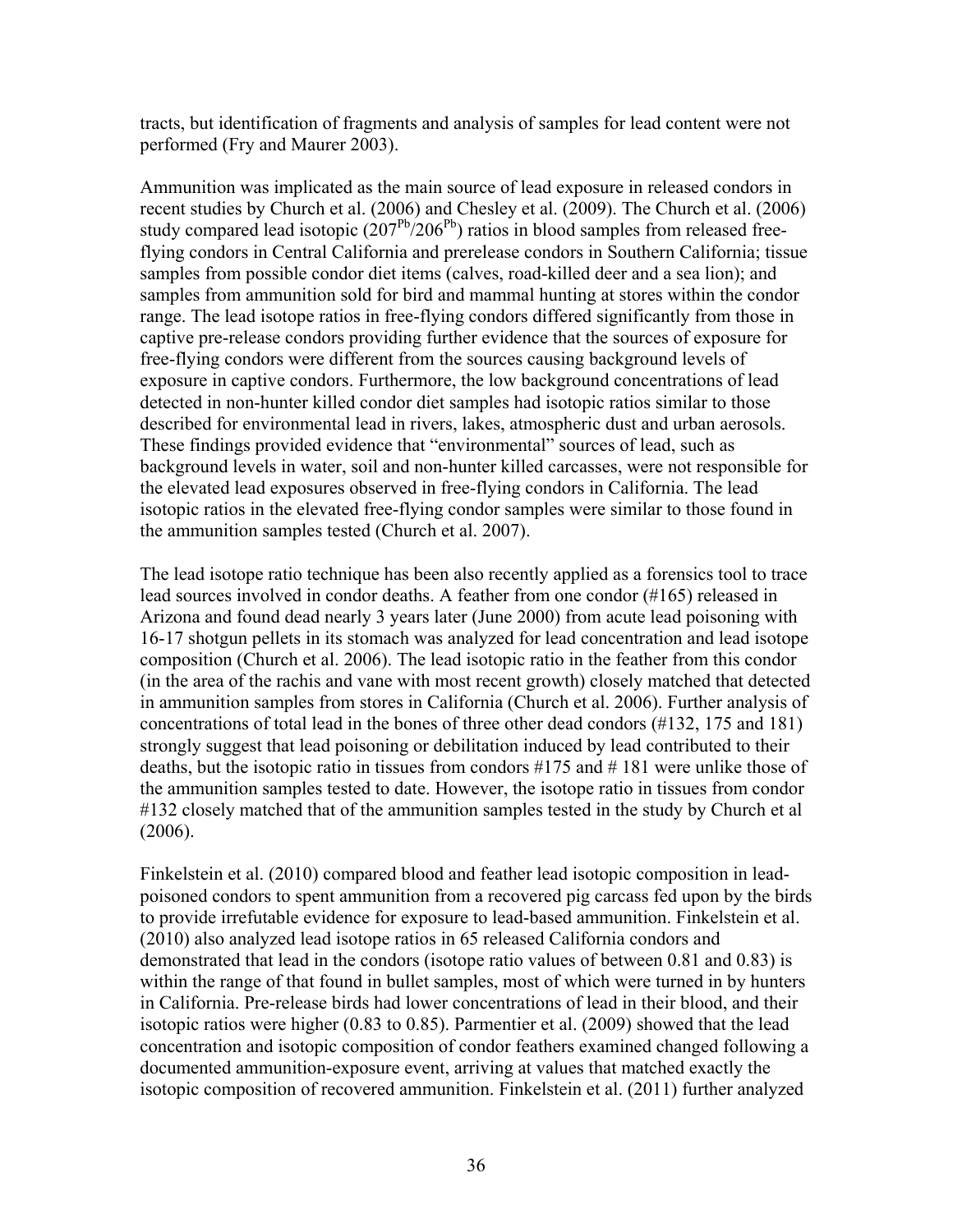lead isotopes in blood samples from pre-release and free-flying condors in California and compared them with a representative selection of 71 different lead-based ammunition samples, most collected in the field. The lead isotopic signature in free-flying condors, which can scavenge on carcasses tainted with lead ammunition fragments, differs from that in pre-release birds. About 90 percent of blood samples from free-flying condors had an isotopic composition best explained by exposure to lead-based ammunition.

Further lead isotopic analyses of ammunition and other potential point sources in the condor's habitat, along with bones, feathers and blood of other condors have developed a more conclusive association between ammunition-derived lead intoxications and condor mortalities. Feathers are a particularly instructive forensic tool to reconstruct lead poisoning in California condors. Finkelstein et al. (2010) used sequential feather sampling and analysis to show that feather lead concentrations can help estimate annual lead exposure risk and give better long-term monitoring of lead exposure. Sampling two or more growing primary feathers over a year will provide a time series of lead exposure and capture 60% of a bird's annual lead exposure history, compared to only 10% of an annual exposure history reflected in one or two blood samples collected over the same time period.

Parmentier et al. (2009) demonstrated from evaluating lead concentration and stable isotopic measurements in growing condor feathers that lead-exposed condors are suffering sub-clinical toxicity, based on δ-aminolevulinic acid dehydratase ("ALAD") inhibition by lead. Preliminary results of nine condors with blood lead concentrations ranging between 1.9-64.0 µg/dL show a significant inverse relationship between blood lead concentration and ALAD activity, indicating significant inhibition of ALAD at blood lead levels below those where clinical chelation treatment is indicated. Church et al. (2009) showed increases in phosphorus and enzymes in condors with high blood lead levels that may be indicative of lead-induced nerve tissue damage or renal disease and kidney dysfunction. Finkelstein et al. (2011) demonstrated that lead ammunition exposure causes chronic, long-term health effects in condors as well as acute poisonings. Nearly all 100 free-flying condors in California have suffered from severe lead poisoning at least once, and 35 percent of condor blood samples from 2004 to 2009 showed high blood lead levels indicating chronic exposure to potentially lethal lead levels (Finkelstein et al. 2011).

The population-level impact of condor exposure to lead may be difficult to quantify but is clearly significant. For small populations in particular, increased adult bird mortality at any measurable rate is likely to affect population dynamics (Westemeier et al. 1998; Fisher et al. 2006). Re-introduced condor populations are currently being intensively managed to reduce lead exposure, and the proportionate mortality due to lead exposure would almost certainly be higher if individual animal interventions ceased. While intensive management has been an important component of condor recovery efforts to date, its practicality in the long term is questionable as the condor population grows in size. More importantly, such close monitoring and frequent recapturing are counterproductive to the establishment of a behaviorally normal self-sustaining wild condor population (Condor Recovery Team, Lead Exposure Reduction Steering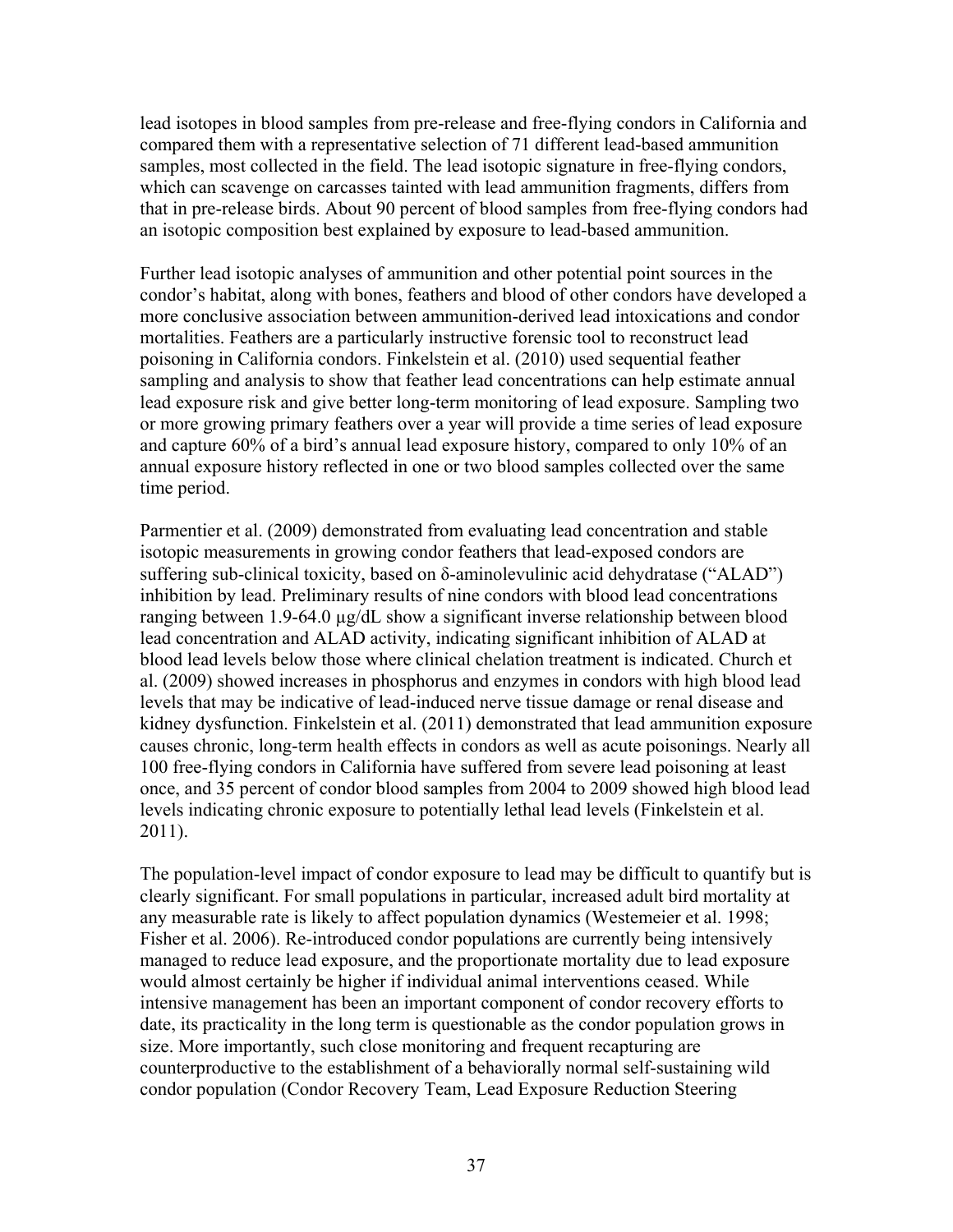Committee, 2003). In order to ensure the recovery of the California condor, lead ammunition must cease being one of the species' greatest threats.

## **2. Bald Eagle (***Haliaeetus leucocephala***) and Golden Eagle (***Aquila chrysaetos***)**

Bald eagles share some demographic and ecological factors with free-ranging condors that make them vulnerable to lead intoxication; they scavenge on carcasses, they are long-lived, they have low recruitment rates, and their numbers have been reduced in recent decades (Pattee et al. 1990). Bald eagles that ingest lead shot embedded in the tissues or the intestinal tract of waterfowl demonstrate acute and chronic symptoms of lead poisoning (Hoffman et al. 1981; Miller et al. 2001). The experimental intoxication of bald eagles with lead shot conducted by Pattee et al. (1981) found that it took between 10 and 133 days (median 20 days) for mortality to occur. The range of time for lead shot retention in the stomach varied between 0.5 and 48 days. Mean lead levels in dead animals were 16.6 ppm (wet weight) in liver and 6.0 ppm (wet weight) in kidney (Pattee et al. 1981). In a complementary study, Hoffmann et al. (1981) report mean blood lead levels in eagles dosed with 10 #4 lead shot (0.21g each) to be 80 μg/dl after 24 hours and 280 μg/dl after 72 hours. Mean blood lead levels as high as 270 μg/dl have been detected in apparently healthy free-ranging bald eagles but subclinical effects may be difficult to document (Reiser and Temple 1981). Foreign bodies, including lead fragments, may be regurgitated by eagles so that fragments may not be detected in the gastrointestinal tract at the time of capture or blood tests, even if the fragments contributed substantially to elevated lead exposure levels prior to being ejected. Mateo et al. (2003) recognized the importance of accounting for this unique physiology in raptors and recommend collecting regurgitated pellets at raptor roosting sites to study the presence, frequency, seasonality and prey associated with the ingestion of lead shot.

The secondary poisoning of bald eagles by lead shot in crippled waterfowl was part of the impetus for the final decision to ban the use of lead for hunting waterfowl (Kendall et al. 1996; Kramer et al. 1997). Coon et al. (1969) reported that 7% of 45 bald eagle carcasses had high enough lead levels to be lethal. Kaiser et al. (1990) reported 9% of 158 bald eagle carcasses had elevated lead levels in the liver. In one study, 97% of bald eagles and 86% of golden eagles tested had elevated blood levels of lead (Harmata and Restani 1995).

Pattee and Hennes (1983) found that elevated lead levels in bald eagles corresponded well (89%) with late fall and winter waterfowl hunting seasons. However, a study attempting to trace lead poisoning in bald eagles to diet preference did not find significant differences in blood lead levels among eagles feeding on fish and eagles feeding on waterfowl in an area where waterfowl hunting was intensive (Miller et al. 1998). According to the Wisconsin Department of Natural Resources, about 15 to 20 percent of all bald eagle deaths in that state are due to lead poisoning (Eisele 2008; Strom et al. 2009), usually from eating animals that were wounded with lead ammunition or from scavenging gut piles during and after the deer hunting season. Wisconsin lead poisoning cases in bald eagles begin to increase in October, peak in December and tail off in late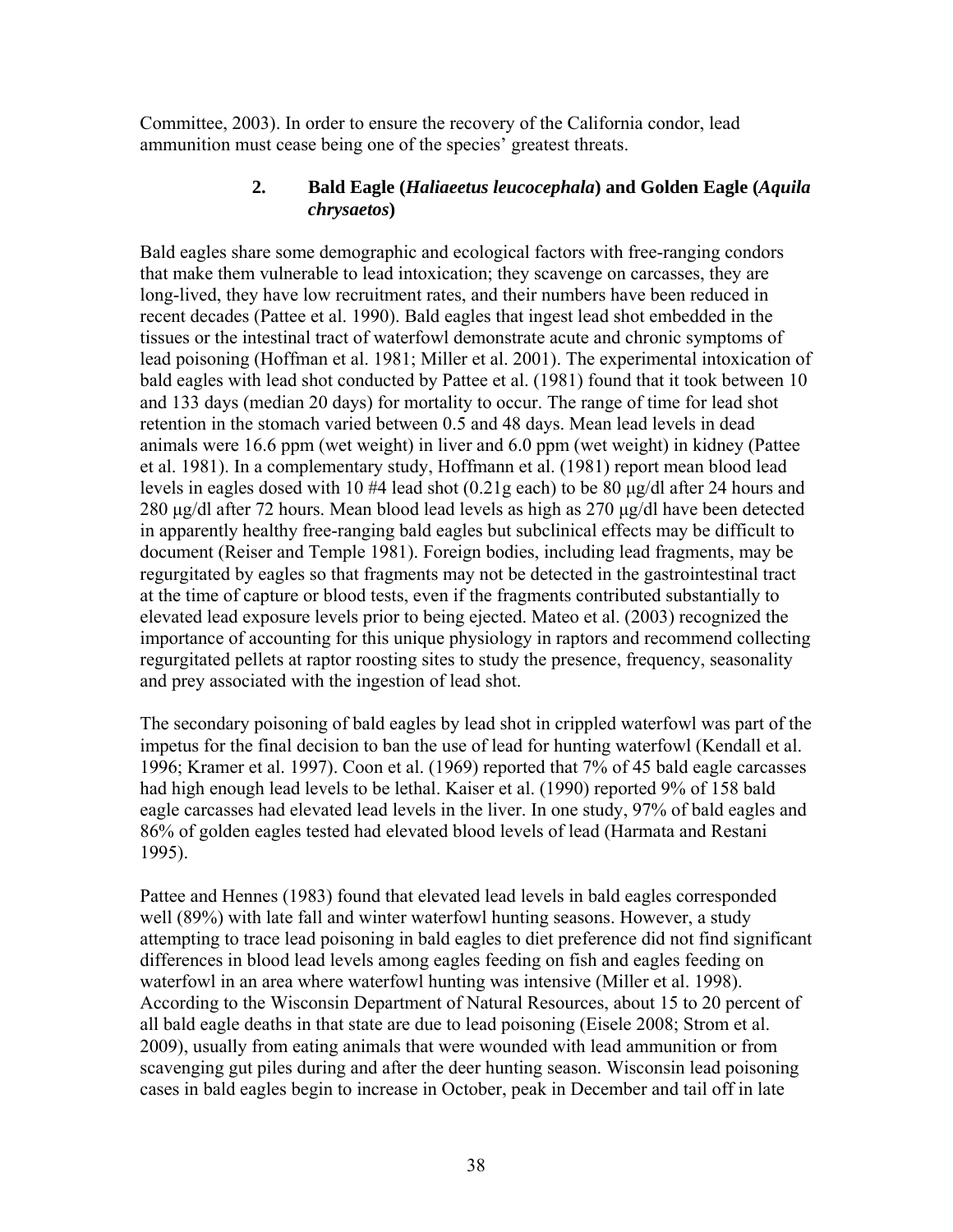winter, which coincides exactly with Wisconsin's deer hunting seasons, suggesting hunter-crippled game and lead contaminated offal are the cause.

A 16 year review of lead levels in bald and golden eagles in Minnesota and Wisconsin by Kramer and Redig (1997) found that observed blood lead concentrations in both species declined following the ban on lead shot in waterfowl hunting, but there was no change in the prevalence of lead poisoning, attributable in part to continued availability of gut piles from hunter-killed deer. In that study, 21% (138/654) of eagles admitted to treatment centers had evidence of lead poisoning, and only one had radiographic evidence of lead fragments in the gastro-intestinal tract (Kramer and Redig 1997). Other potential sources of lead, such as fish contaminated with lead fishing sinkers, and hunting activities not included in the lead shot ban were suggested as causes for the substantial number of cases reported during this time period. Clark and Scheuhammer (2003b) found, not surprisingly, that upland game birds and mammals, the primary foods for many raptors, were more likely to contain lead shot than waterfowl 12 years after the ban on lead shot for waterfowl hunting. Lead shot from upland game hunting and lead bullet fragments from big game hunting and "varmint" shooting are a significant cause of continued lead toxicity for bald and golden eagles (Harmata and Restani 1995; Fisher et al. 2006; Hunt et al. 2006; Pauli and Buskirk 2007).

Golden eagles share some feeding ecology and behaviors with California condors and bald eagles and therefore may be exposed to some of the same factors that predispose condors to lead intoxication. In the study by Pattee et al. (1990) on the lead hazards within the California condor range, golden eagles were suggested as a model species to assess lead exposure in California condors because they are abundant in the condor range and they have been observed feeding on the same carcasses as condors. Between 1985 and 1986, 36% of the 162 golden eagles evaluated within the California condor range had elevated blood lead levels, and 2.5% had levels greater than 100ug/dl, indicative of clinical lead poisoning. This study also reported seasonal trends in lead levels in tissues of golden eagles within the California condor range which coincided with the deer hunting season (Pattee et al. 1990).

Wildlife rehabilitators in Iowa began gathering lead poisoning information on bald eagles in 2004, analyzing blood, liver, or bone samples for 62 eagles (Neumann 2009). Thirtynine eagles showed lead levels in their blood above 0.2 ppm or lead levels in their liver above 6 ppm, which could be lethal poisoning without chelation treatment. Seven eagles showed exposure levels of lead (between 0.1 ppm and 0.2 ppm in blood samples, between 1 ppm and 6 ppm in liver samples, and between 10 ppm and 20 ppm in bone). Several of the eagles admitted with traumatic injuries showed underlying lead exposure or poisoning. Over half of the eagles being admitted to Iowa wildlife rehabilitators have ingested lead. Behavioral observations, time-of-year data analysis, and x-ray information point to lead shrapnel left in slug-shot white-tailed deer (*Odocoileus virginianus*) carcasses to be a source of this ingested lead (Neumann 2009). Thousands of bald eagles winter in Iowa, up to one fifth of the lower 48 states population.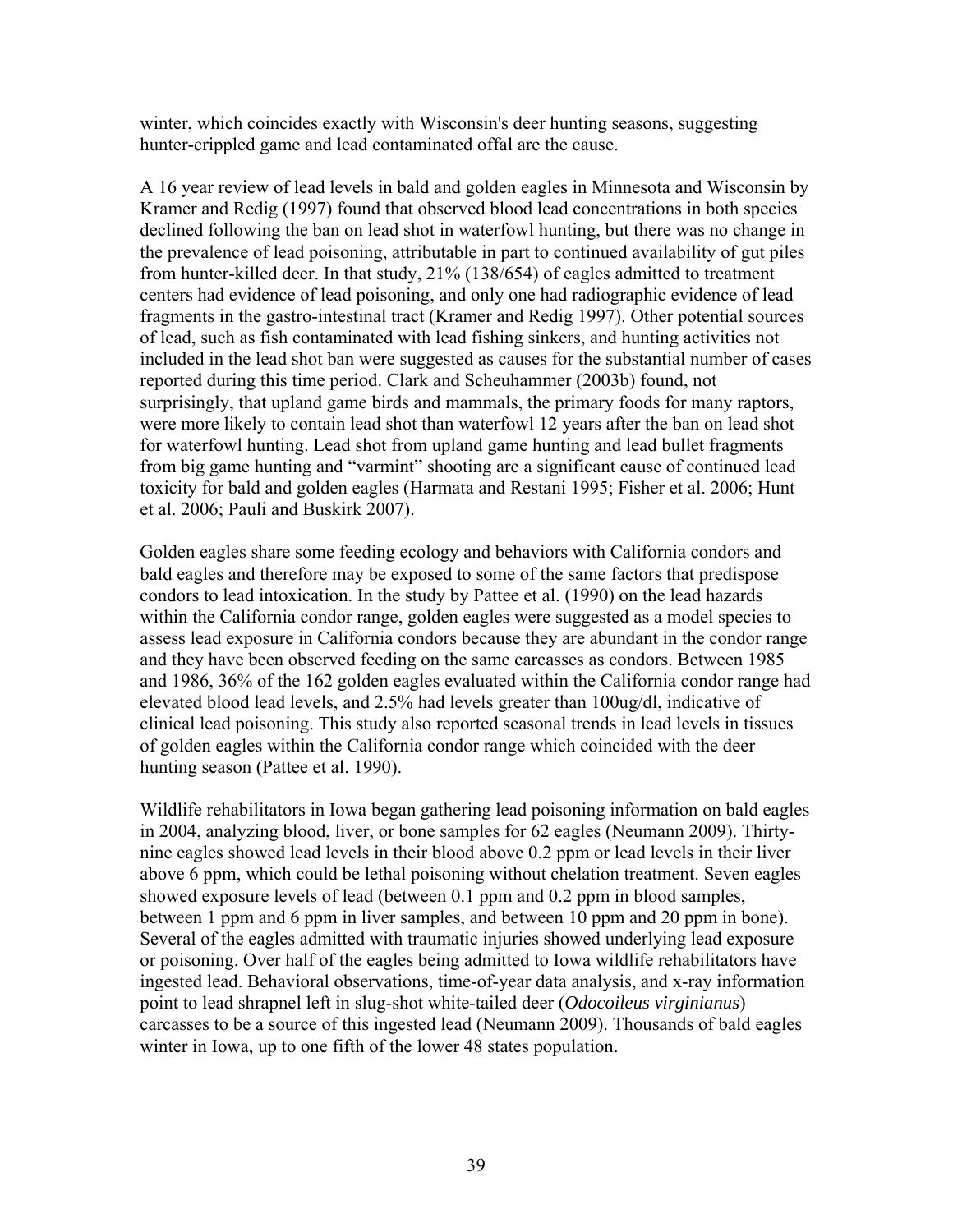The Washington Department of Fish and Wildlife conducted a four-year study of golden eagles in Washington that showed increased lead levels in golden eagles.

Spring migrating eagles sampled in west-central Montana between 1983 and 1985 showed elevated blood-lead levels in 85% of 86 golden eagles and 97% of 37 bald eagles, with the source thought to be shot from waterfowl hunting and fragmented lead-core rifle bullets in ground squirrels (Harmata and Restani 1995). Domenech and Langner (2009) sampled blood from 42 golden eagles in Montana captured on migration during the fall of 2006 and 2007 and found that 58% had elevated blood-lead levels, attributed to ingestion of lead-tainted carcasses or offal piles. Of the eagles evaluated by Domenech and Langner (2009), 18 contained background lead levels of 0–10 µg/dL, 19 eagles were considered sub-clinically exposed at 10–60 µg/dL, two birds were clinically exposed  $(60-100 \text{ µg/dL})$ , and three exhibited acute exposure of  $>100 \text{ µg/dL}$ . Eagles with lower, but detectable blood lead levels may have had earlier exposure with the majority of the lead already deposited in other organs and bone.

Bedrosian and Craighead (2009) measured blood lead levels of 47 bald eagles and 16 golden eagles in the southern Yellowstone Ecosystem around Grand Teton National Park, Wyoming during and after large-game hunts for two years. They found a median blood lead level of 41.0  $\mu$ g/dL (range = 3.2–523  $\mu$ g/dL); 75% of all birds tested exhibited elevated lead levels (>20 µg/dL) and 14.3% exhibited levels associated with clinical poisoning (>100 µg/dL). The median blood lead levels for eagles during the hunting season was significantly higher than the non-hunting season  $(56.0 \text{ vs. } 27.7 \text{ µg/dL})$ , respectively;  $P = 0.01$ ). The magnitude of lead in the blood of Wyoming eagles is extremely high and likely results in the death of some individuals (Bedrosian and Craighead 2009).

Studies of eagle species in other countries confirms high levels of lead poisoning and lead poisoning from eagles scavenging carcasses tainted with lead ammunition as a significant cause of death. Lead poisoning is a significant cause of death for golden eagles and some other upland-foraging raptors in Canada that may feed on dead or wounded upland prey with embedded lead shot or bullet fragments (Scheuhammer 2009). Kurosawa (2000) first reported lead poisoning in sea eagles in Japan, and Saito (2009) reported on 129 mortalities of Steller's sea-eagles (*Haliaeetus pelagicus*) and white-tailed eagles (*Haliaeetus albicilla*) on the island of Hokkaido, Japan from 1996 to 2007 diagnosed as lead poisoning fatalities. Necropsies and radiographs revealed lead fragments from rifle bullets and from shotgun slugs in the digestive tracts of poisoned eagles, providing evidence that a source of lead was spent ammunition from lead-contaminated Sika deer carcasses, which are a major food source for wintering eagles. Post mortem examinations of more than 390 white-tailed sea eagles (*Haliaeetus albicilla*) in Germany, an umbrella species for other scavenging birds, have shown that lead poisoning is the most significant cause (23% of mortality) of death (Krone et al. 2009). Krone (2004) also reported lead poisoning of seal eagles in Greenland. Potential sources of lead were waterfowl such as geese and carcasses of game animals or their remains (gut piles) shot with leadcontaining bullets. Captured geese and shot game animals examined by radiograph revealed embedded lead shot pellets and large numbers of lead particles.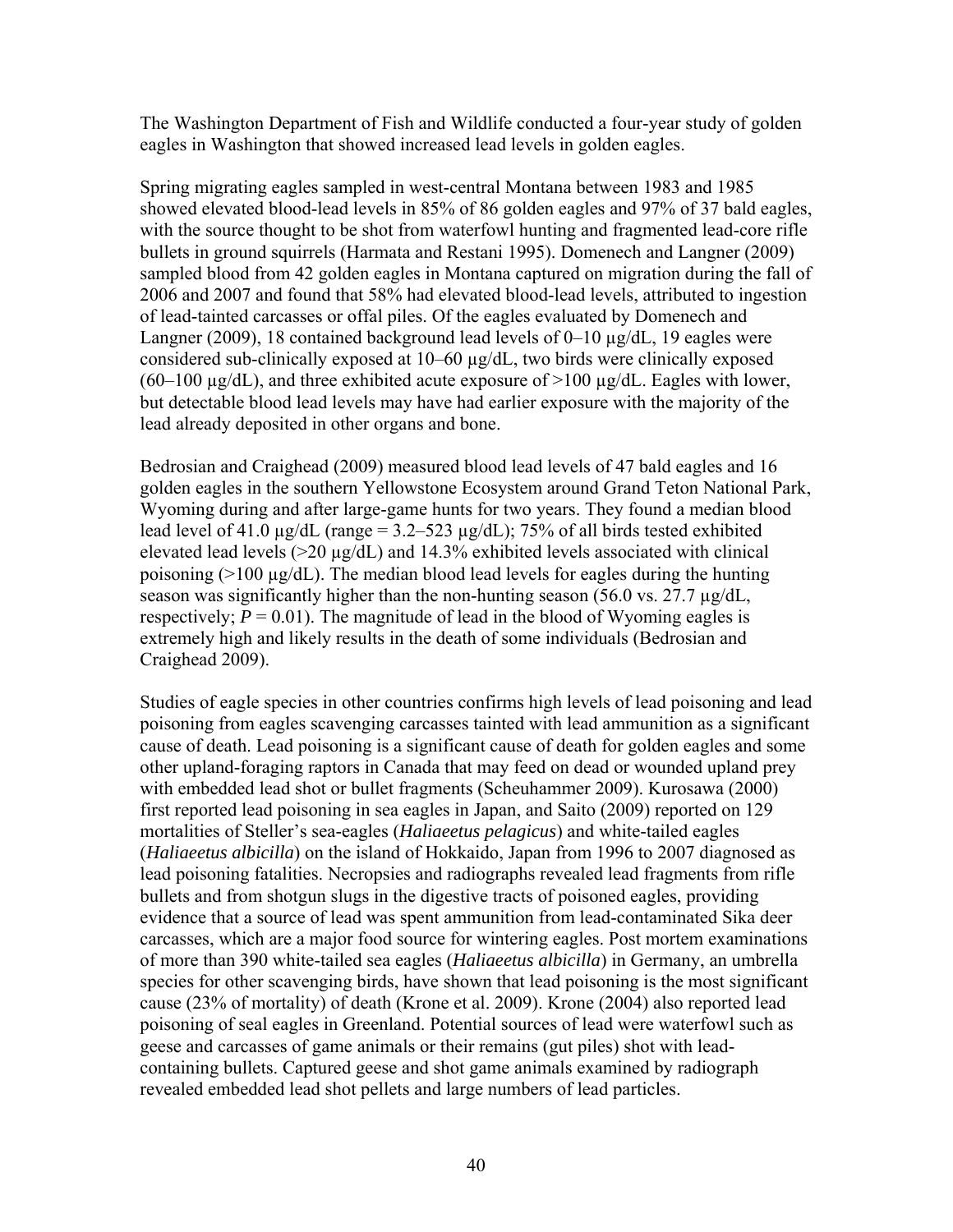# **3. Turkey Vulture (***Cathartes aura***)**

While mortality due to lead exposure in turkey vultures is not well documented, dead turkey vultures sampled within the condor range have been documented as having elevated lead exposure (Weimeyer et al. 1988). Experimental lead intoxication studies in turkey vultures suggest that vultures can succumb to lead poisoning, although studies have demonstrated that turkey vultures are able to tolerate very highly elevated lead concentrations in blood. One experimental intoxication study, conducted by Carpenter et al*.* (2003), administered turkey vultures daily oral doses of one, three or ten BB-sized lead shot (0.35 to 0.45 grams) over a six month observation period. While most measured parameters were similar to those reported for other avian species, survival time (143 to 211 days), even at the higher level of exposure, was much longer than reported for other species, suggesting turkey vultures may be less sensitive to the deleterious effects of lead ingestion (Carpenter et al. 2003). In a separate experimental trial by Reiser and Temple (1981), one turkey vulture was more susceptible to lead intoxication than two red-tailed hawks (it is difficult to generalize to the species level and rule out individual responses with this sample size).

Kelly and Johnson (2011) found that blood lead levels in free-flying turkey vultures rose during deer hunting season and in areas with wild pig hunts. Kelly and Johnson (2011) compared blood lead concentration in turkey vultures within and outside of the deer hunting season, and in areas with varying wild pig hunting intensity. Lead exposure in turkey vultures was significantly higher during the deer hunting season compared to the off-season, and blood lead concentration was positively correlated with increasing wild pig hunting intensity. Their results link lead exposure in turkey vultures to deer and wild pig hunting activity.

Additional reports on individual cases of lead toxicosis in turkey vultures have been published. Clark and Scheuhammer (2002) evaluated 184 raptors (16 different species) in Canada and the highest bone lead concentration was found in a turkey vulture, suggesting this bird was likely exposed to a series of sublethal doses of lead in carrion. Platt et al. (1999) observed histopathological peripheral neuropathy in a turkey vulture with toxic blood lead concentrations.

# **4. Other Raptors**

Lethal effects from ingestion of lead shot by predatory and scavenging raptors feeding on hunter-killed carcasses have been documented in red-tailed hawks (*Buteo jamaicensis*), northern goshawks (*Accipiter gentilis*), and great horned owls (*Bubo virginianus*).

# **5. Waterfowl**

In North America, ducks and geese for years suffered significant losses from lead poisoning by ingesting spent lead shot on the bottom of ponds and marshes. Grinnell (1894) first reviewed lead poisoning in waterfowl and others documented poisonings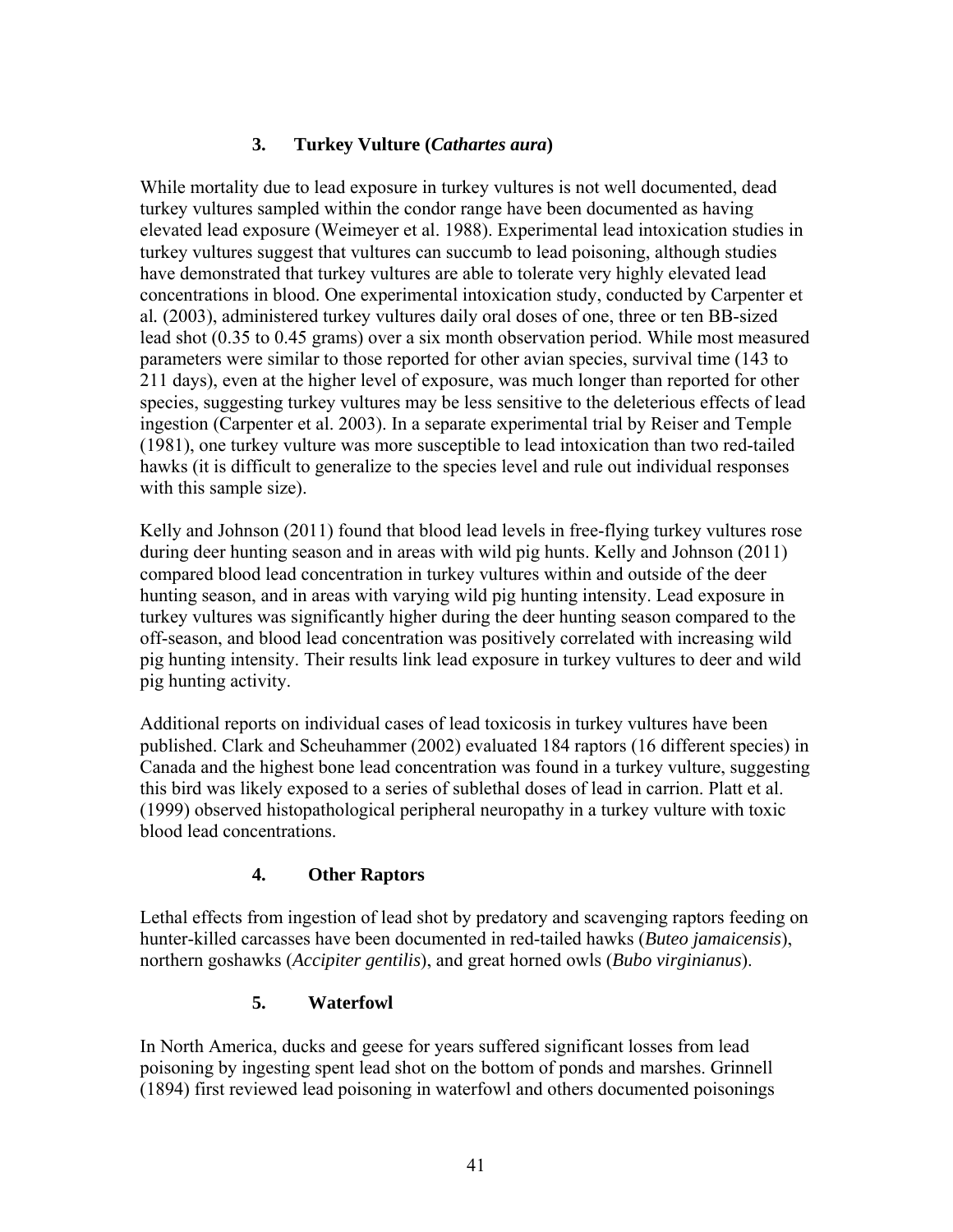shortly thereafter (Bowles 1908; McAtee 1908; Wetmore 1919; Munro 1925). It was estimated that from 1.6 to 3.9 million waterfowl died each year in North America from lead poisoning before the national ban on lead shot for waterfowl hunting in 1991 (Bellrose 1959; Feierabend 1983). Lead poisoning from spent lead shot caused an estimated 2 to 3 percent of the annual losses of North American waterfowl between 1938 and 1954 (Bellrose 1959). In Washington, prior to the ban on waterfowl hunting with lead shot, biologists reported that 4.1-4.5% of harvested waterfowl contained ingested lead shot in their digestive tracts (Jeffrey 1977; Driver and Kendall 1984), however the extent of lead poisoning in the entire Washington waterfowl population was unknown. Within six years of the ban, there was an estimated 64% decline in ingestion of lead shot by waterfowl on the Mississippi flyway (Anderson et al. 2000). Of examined ducks whose gizzards contained ingested pellets, 68% of mallards, 45% of ring-necked ducks, 44% of scaup, and 71% of canvasbacks contained only non-lead shot (Anderson et al. 2000). Samuel and Bowers (2000) demonstrated a 44% reduction in lead exposure (defined as >0.2 ppm in blood) of black ducks in Tennessee comparing exposure from 1986-1988 with the post-lead shot ban from 1997-1999. Similar decreases in mean bone lead concentrations in hatch-year ducklings were shown in Canada after implementation of lead shot bans (Stevenson et al. 2005). After non-lead shot regulations for most migratory game birds were established and implemented nationwide from 1990 to 1999 in Canada, the incidence of elevated lead exposure in hatch year ducks declined dramatically, testifying to the effectiveness of the regulations and a generally high compliance by hunters (Scheuhammer 2009).

The effects of ingested lead shot on waterfowl have been well documented (Bellrose 1959; Dieter and Finley 1978; Roscoe et al. 1979; Sanderson and Bellrose 1986; Pain and Rattner 1988; Rattner et al. 1989; Pain 1996; Franson et al. 1996; Friend 1999; Pattee and Pain 2003). As few as one or two ingested lead shot pellets can cause waterfowl to waste away and die over a period of several weeks. Ducks debilitated by lead may be more vulnerable to hunting and may have impaired migratory behavior (Bellrose 1951). Lead shot ingestion rates for waterfowl are related to density of spent shot (Rocke et al. 1997).

#### *Swans*

Swan lead fatalities from ingestion of spent lead shot have been occurring since at least 1925 (Munro 1925). Some of the most dramatic examples of mass mortality of waterfowl due to ingestion of lead shot involve the deaths of thousands of wintering trumpeter swans and tundra swans in northwestern Washington state and southern British Columbia (Lagerquist et al. 1994; Degernes et al. 2006). Swan mortalities continue to regularly occur although use of lead shot was prohibited in wetland areas over 10 years previously. The use of lead shot for waterfowl hunting was banned in Whatcom County, Washington in 1989 and Sumas Prairie, British Columbia in 1992 but lead shot continues to be permitted for upland hunting and target shooting and for hunting doves, pigeons, and American woodcock. Lagerquist et al. (1994) found that 35% of 110 trumpeter and tundra swan carcasses collected and diagnosed from 1986 to 1992 had lead liver concentrations diagnostic of lead poisoning. Degernes et al. (2006) found that 81% of 400 trumpeter and tundra swans from carcasses collected from 2000 to 2002 died from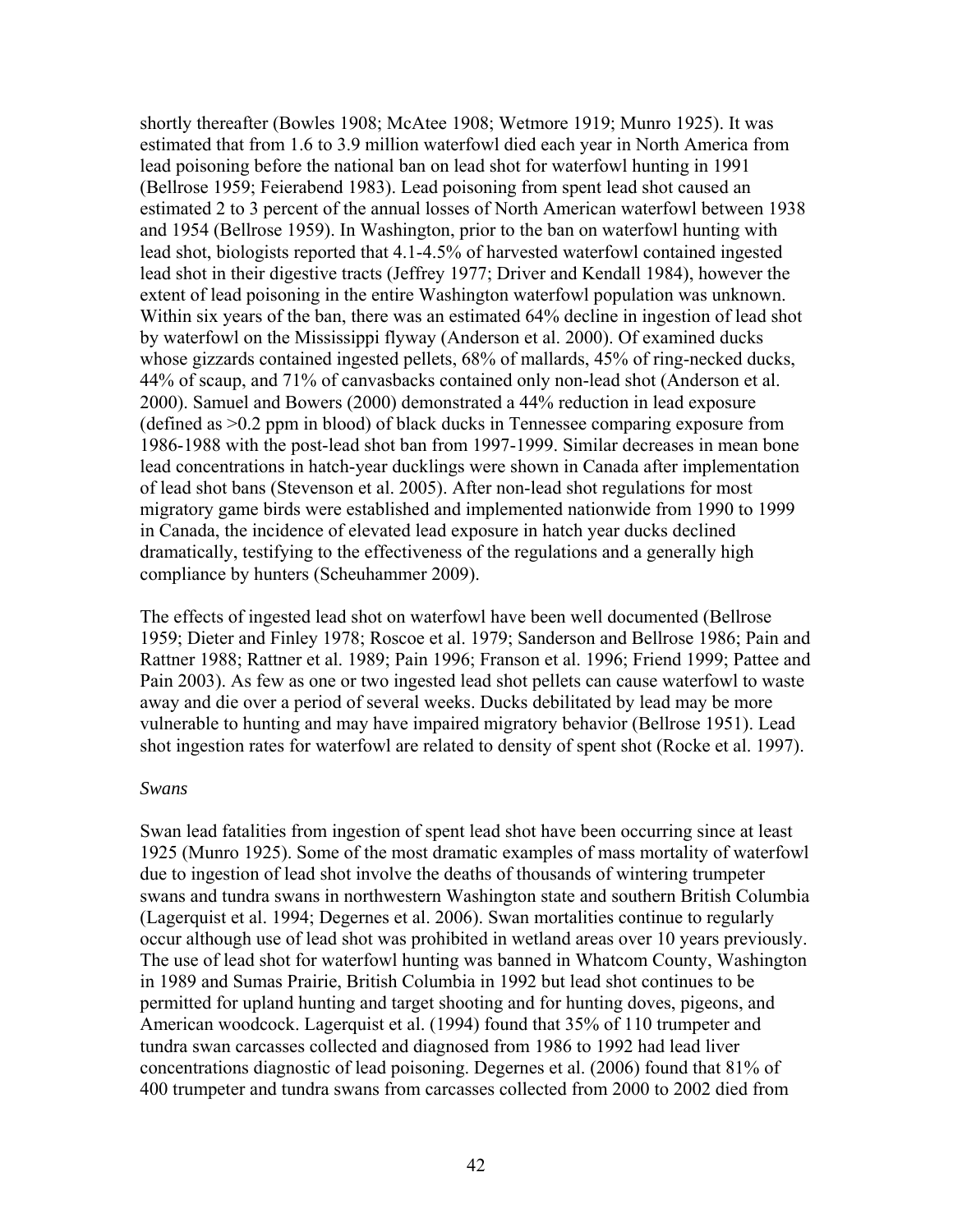lead poisoning. Swan mortality could be high because swans can forage deeper into bottom sediments than other waterfowl, and be exposed to shot deposited years earlier. Large die-offs or consistent mortality prompt concern that lead poisoning could negatively impact swan populations. From 2000 to 2001, over 300 trumpeter swans died in Whatcom County, Washington alone from ingestion of lead shot (WDFW 2000). The 2001 population of trumpeter swans in this area was 916, so it is likely that lead poisoning is significantly affecting the population in this area.

From 1999 to 2008 more than 2,500 trumpeter (*Cygnus buccinator*) and tundra swans (*Cygnus columbianus*) have died from lead poisoning from ingesting lead shot in northwestern Washington and southwestern British Columbia around just a single lake (Shore 2009; Wilson et al. 2009). Swans at Judson Lake, which straddles the U.S./Canadian border in the Fraser Valley, begin to die from lead poisoning about three weeks after their arrival in November from summer nesting grounds in the Yukon. Swans arrive on the wintering grounds with low blood lead levels, but some birds subsequently become exposed to lead after ingesting lead shot (Smith et al. 2009). Some of the poisoned swans were found to have ingested more than 100 lead shot. Ingestion of only two to three pellets may cause mortality in approximately three weeks. It is unknown whether the swans are ingesting lead shot from feeding on the bottom of the lake, left over from the days before the lead shot ban, or from nearby fields where they also forage, and where lead shot is still legal to use in the hunting of doves and other upland game birds. Relatively high densities of spent lead shot occur in fields and water bodies where hunting and target shooting occur on the U.S. side of Judson Lake (Smith et al. 2009).

Wilson et al. (2009) confirmed lead shot in 80% of intact remains of dead swans from Judson Lake given toxicological testing. A multi-agency working group identified suspected sources of the lead shot, determining the type and size of shot in lead poisoned swans and measuring lead isotope ratios in lead poisoned and non-lead poisoned swans. Patterns of lead ratios in shot from suspected source areas, in shot from gizzards of leadpoisoned swans, and in liver of lead poisoned swans were compared. Swan gizzards had a mix of lead shot sizes typically used for upland game bird hunting (#6) and target shooting (#7.5–8) and predominately non-lead shot sizes typically used for upland game bird hunting (#4–6). Fifty-six percent of the lead ratios measured in the shot collected from sediment/soil fell within the range found for shot collected from the swan gizzards, indicating that swans are not consuming the whole range of shot sizes recovered from agricultural fields and water-bodies. Preliminary results are inconclusive, but Wilson et al. (2009) suspect lead shot for trap or skeet practice in areas frequented by waterfowl may be partially responsible. Two recent tests of hazing or preventing swans from using a major roost site at Judson Lake (2006-2007 and 2007-2008) resulted in a 50% reduction in lead-related swan fatalities, compared to the average of the five previous years (Smith et al. 2009). Judson Lake is a source of the lead shot poisoning swans but it clearly is not the only source.

Efforts to restore trumpeter swans in Wisconsin are also being hampered by persistent die-offs due to lead poisoning, one of the most significant mortality factors for the species. The trumpeter swan was only recently removed from Wisconsin's endangered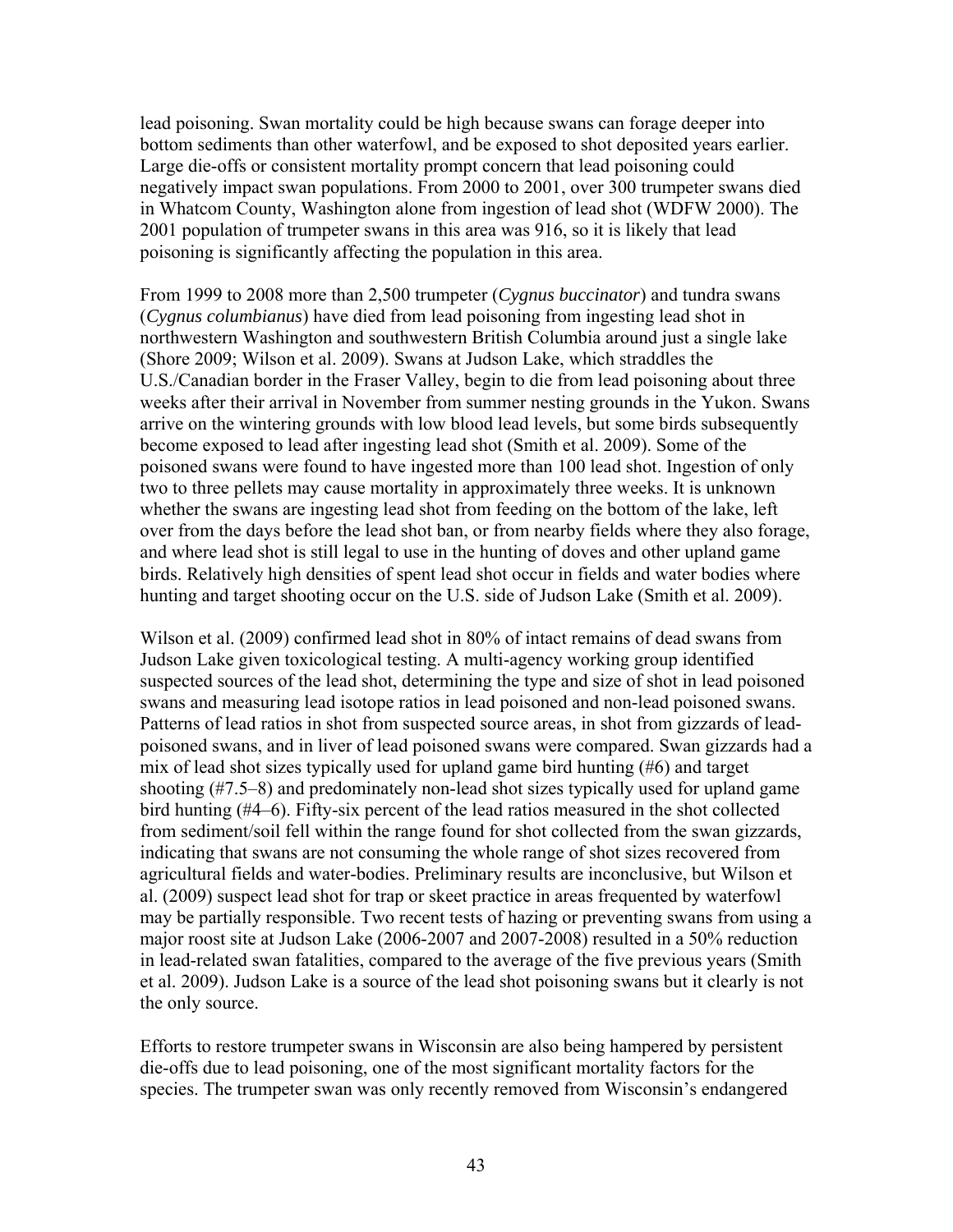species list. According to the Wisconsin Department of Natural Resources ("WDNR"), about 30 percent of all trumpeter swan deaths in Wisconsin are related to lead poisoning from ingesting lead shot or lead fishing sinkers on the bottom of water bodies (Eisele 2008). Of 143 trumpeter swan carcasses submitted to the WDNR for post-mortem examination between 1991 and 2007, 36 deaths (25%) were attributed to lead poisoning. Strom et al. (2009) reported that approximately 25% of trumpeter swan fatalities in Wisconsin have been attributed to lead toxicity, and about 15% of live-sampled trumpeter swans in Wisconsin had blood lead levels above background concentrations (20 µg/dL).

#### *Loons*

According to the Wisconsin Department of Natural Resources, about 35 percent of all loon deaths in Wisconsin are related to lead poisoning, from picking up lead shot or sinkers on the bottom of water bodies (Eisele 2008). Pokras et al. (2009) demonstrated that common loons in New England ingest spent lead shot through examining lead objects found in 118 of 522 loon carcasses recovered from the six New England states from 1987 to 2000. A total of 222 lead objects were recorded from the loons' gizzards, with 11% of the items recovered being lead ammunition, primarily shotgun pellets, but also one .22 caliber bullet and one .44 –.45 caliber bullet. Evers (2004) reported that in New England, a 14-year study diagnosing causes of mortality in 522 common loons documented that 44% of the breeding adults died from lead toxicosis, from either lead shot or sinkers. Substantial rates of lead-related mortality are also known for loons in Michigan, Minnesota and New Hampshire.

## *Eiders*

Lead shot is still used in many parts of rural Alaska for subsistence waterfowl hunting and legal use of lead shot for upland game hunting can occur in waterfowl breeding habitats. Availability of spent shot may be prolonged by permafrost, which frequently underlies wetlands used for breeding and retards the sinking of shot beyond the reach of feeding waterfowl. Lead poisoning of spectacled eiders (*Somateria fischeri*), a federally threatened species, in the Yukon-Kuskokwim Delta of Alaska, has been shown to be due to ingestion of lead shot (Franson et al. 1995; Brown et al. 2006). Spectacled eider breeding pairs on the Yukon-Kuskokwim Delta declined precipitously from about 50,000 in the 1960s to only about 2,000 nesting pairs in 1992 (USFWS 2011).

Radiograph studies showed that nearly 12% of eider adults and 2.5% of eider ducklings had ingested lead shot (Flint et al. 1997; Franson et al. 1998). Adult female eiders died of lead poisoning and predation, and eggs from females exposed to lead survived at much lower rates (Flint and Grand 1997; Grand et al. 1998). More recent studies on the Yukon-Kuskokwim Delta by U.S. Geological Survey and Service biologists revealed that during the breeding season, 36% of adult female spectacled eiders ingested lead shot left in ponds by hunters, and that lead exposure reduced annual eider survival by 50% (USFWS 2011). In some wetland types, lead pellets were still available for birds to eat after more than eight years. The USFWS has ongoing research into whether lead shot is suppressing survival in eiders nesting on the North Slope.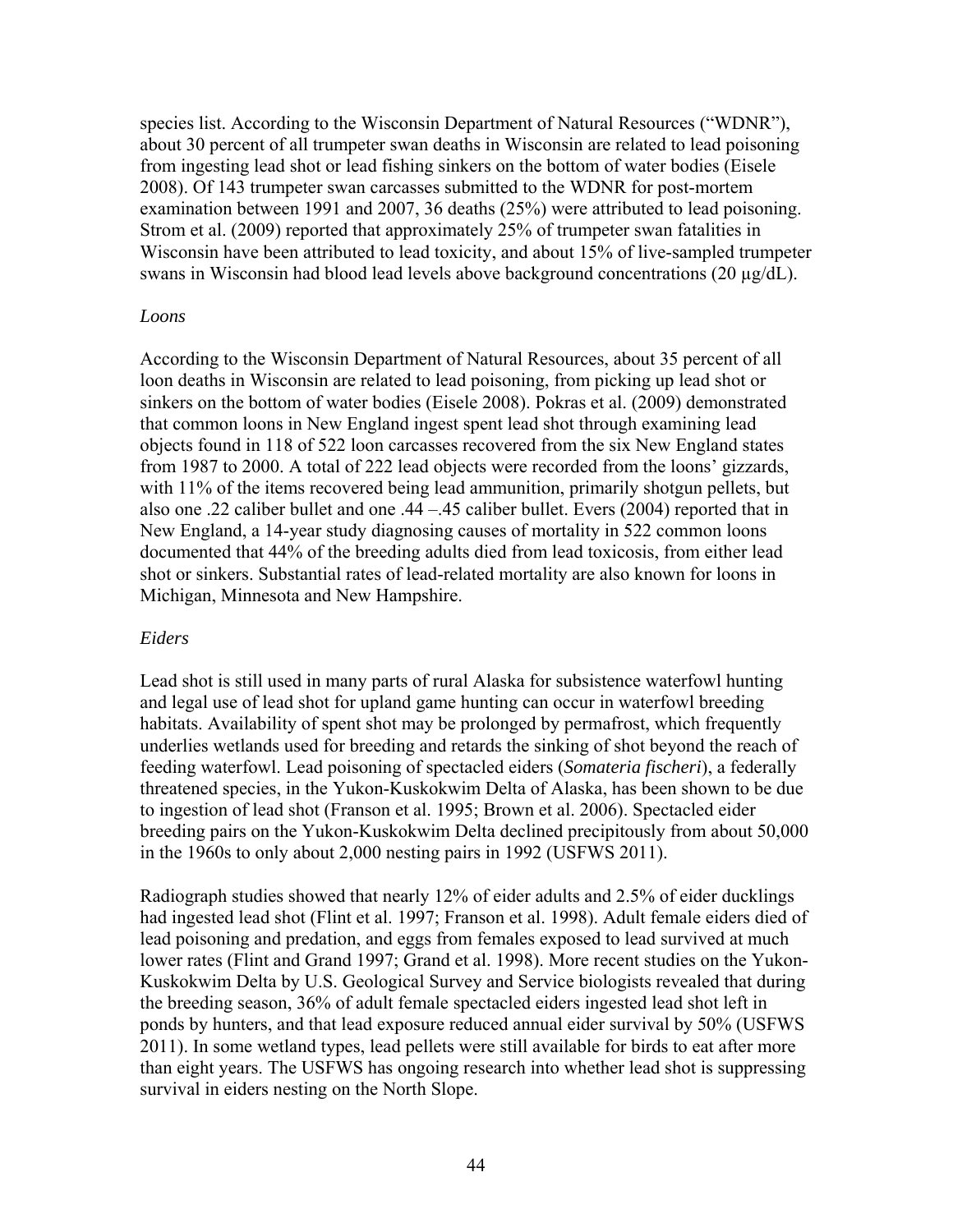Mortality from lead exposure was suggested as a significant impact impeding the recovery of the local spectacled eider populations in the 1990s, which were already depressed (Grand et al. 1998). Matz and Flint (2009) analyzed blood of spectacled eiders (*Somateria fischeri*), king eiders (*S. spectabilis*), common eiders (*S. mollissima*) and long-tailed ducks (*Clangula hyemalis*) on the Yukon-Kuskokwim Delta and the North Slope of Alaska for total lead and lead isotope ratios. Lead shot can have distinct, orespecific signatures. Isotopic signatures from birds with relatively high blood lead concentrations were most similar to the isotopic signatures of lead shot, while signatures from birds with low blood lead concentrations closely matched those of local sediments. Lead concentrations in sediment samples were very low, making sediments an unlikely source of the high blood lead concentrations.

## **6. Game Birds**

Lead exposure and poisoning from ingesting spent lead shot has been documented in many species of upland game birds such as chukar (*Alectoris chukar*), grey partridge (*Perdix perdix*), ring-necked pheasant (*Phasianus colchicus*), wild turkey (*Meleagris gallopavo*), scaled quail (*Callipepla squamata*), northern bobwhite (*Colinus virginianus*), American woodcock (*Scolopax minor*), ruffed grouse (*Bonasa umbellus*), and mourning dove (*Zenaida macroura*) (Campbell 1950; Damron and Wilson 1975; Best et al. 1992; Yamamoto et al. 1993; Kendall et al. 1996; Akoshegyi 1997; Keel et al. 2002; Battaglia et al. 2005; Butler 2005; Fisher et al. 2006, Schulz et al. 2006).

Mourning doves are particularly at risk for lead poisoning because they frequent and feed at high-risk habitats in terms of high concentrations of spent lead shot (Lewis and Legler 1968; Hass 1977; Kendal and Scanlon 1979a, 1979b; Kendall 1980; Burger et al. 1983; Carrington and Mirarchi 1989; Castrale 1989; Best et al. 1992; Kendall et al. 1996; Burger et al. 1997; Schulz et al. 2002). Portions of the dove populations feeding on these sites ingest lead pellets, and shot ingestion by doves increases during the hunting season (Kendall et al. 1996; Otis et al. 2008; Franson et al. 2009). Virtually all doves that ingest lead pellets succumb to the direct or indirect effects of lead poisoning (Schulz et al. 2006; Schulz et al. 2007). Kendell et al. (2006) identified increased susceptibility to cold as a mortality mechanism caused by lead toxicosis in doves. Spent shot concentrations on managed dove fields have been documented as high as 348,000 pellets per acre (Best et al. 1992).

Sampling and evaluation of lead exposure of hunter-harvested doves is the usual source for estimating lead ingestion (Schulz et al. 2002, 2006) with 2.5- to 45.3% of doves sampled having lead shotgun pellets in their digestive tracts. Schulz et al. (2009) suggested that doves feeding in fields hunted with lead shot that ingest multiple lead pellets may die quickly of acute lead toxicosis and become unavailable to harvest, resulting in an underestimates of lead shot ingestion rates, such as for previous studies finding relatively few doves with ingested lead shot despite feeding in areas with high lead shot availability. Schulz et al. (2007, 2009) administered lead shot to captive doves and confirmed rapid and acute lead toxicosis.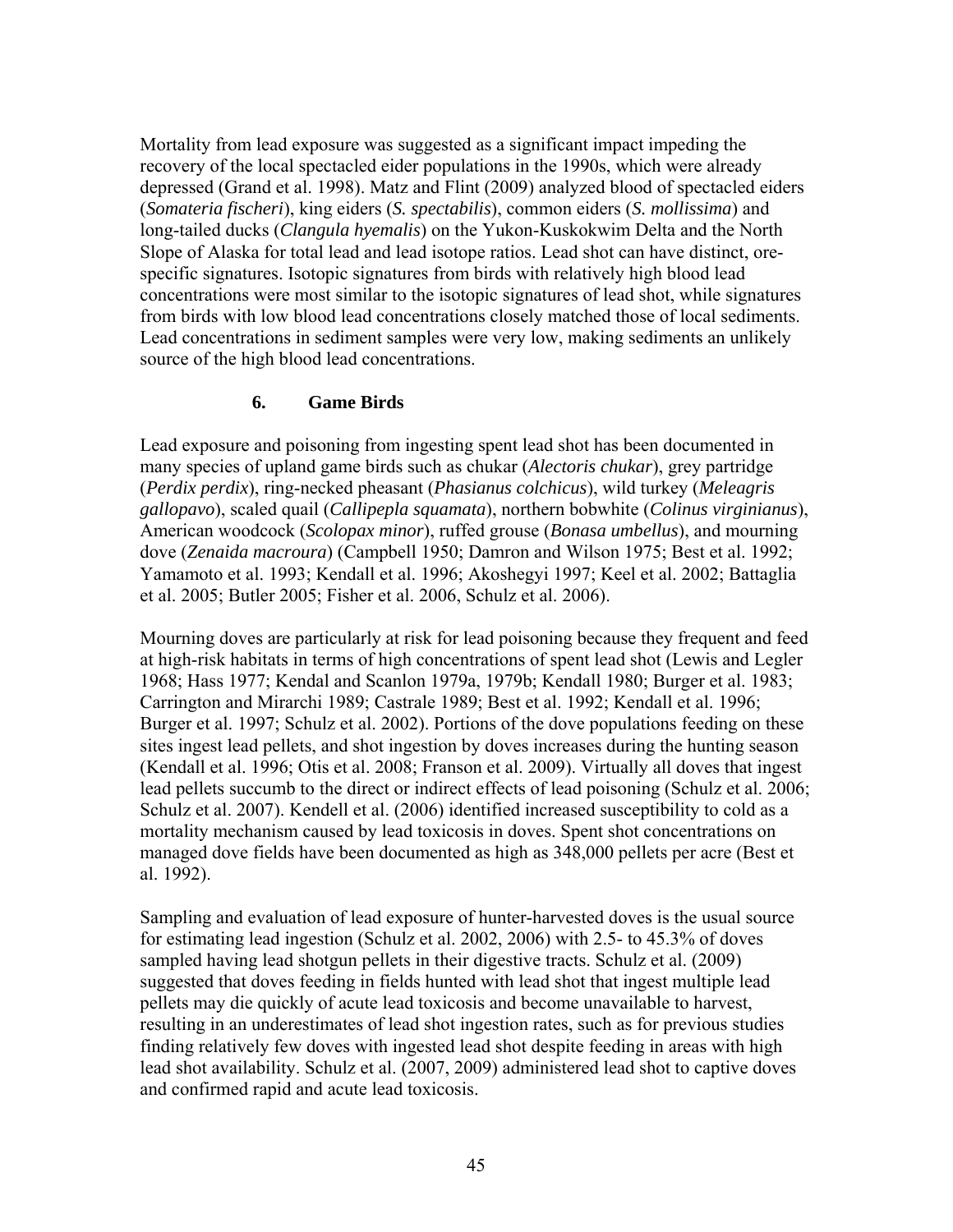Franson et al. (2009) evaluated lead exposure in 4,884 hunter-harvested mourning doves from Arizona, Georgia, Missouri, Oklahoma, Pennsylvania, South Carolina, and Tennessee. The frequency of ingested lead pellets in gizzards of doves on hunting areas where the use of lead shot was permitted was 2.5%. On areas where non-lead shot was required, 2.4% of mourning doves had ingested steel shot. Doves without ingested lead pellets had lower bone lead concentrations in areas requiring the use of non-lead shot than in areas allowing the use of lead shot. Schulz et al. (2006) calculated from comparing hunting statistics and population estimates that nearly as many doves are poisoned lethally by ingesting lead shotgun pellets (8.8 million to15 million per year) as are shot by sport hunters on an annual basis. The number of mourning doves harvested in the U.S. is approximately 20 million birds annually.

Bingham et al. (2009) documented ingestion of lead pellets by hunter-harvested chukars in four counties in western Utah, finding ingested lead pellets in 8.74% of gizzards from 286 birds. Toxicology results show elevated concentrations of lead (>0.5 ppm, ranging from 0.7 to 42.6 ppm) in 50 bird livers (14%). The arid, rocky, and alkaline nature of chukar habitat reduces pellet settlement and dissolution, and the similar appearance of lead pellets to chukar food sources leads to ingestion of lead pellets by chukars.

American woodcock are exposed to lead on their breeding grounds in Wisconsin, resulting in high accumulations of lead in bone tissue (Strom et al. 2009). Bone lead concentrations considered to be toxic in waterfowl were observed in all age classes of woodcock; although stable isotope analysis of bone samples was not able to conclusively identify the source of the lead, the data suggest a local and dietary source (Strom et al. 2009).

# **7. Cranes and Rails**

A number of gruiformes have been shown to ingest lead shot, including greater sandhill cranes (*Grus canadensis tabida*), American coots (*Fulica americana*), clapper rails (*Rallus longirostris*), king rails (*Rallus elegans*), Virginia rails (*Rallus limicola*), and sora (*Porzana carolina*) (Jones 1939; Kennedy et al. 1979; Windingstad et al. 1984; Franson and Hereford 1994; Wingstad 1998; Fisher et al. 2006). The consequences of poisoning incidents for the critically endangered Mississippi sandhill crane (*Grus canadensis pulla*) could be considerable, given a population that has only recently grown to about 100 individuals (Johnsgard 1983; LaRoe et al. 1995). Whether endangered whooping cranes (*Grus americana*) ingest lead pellets during their migration across Canada and the U.S. is unknown.

## **8. Corvids**

Scientists tested blood lead levels in 302 ravens that scavenged on hunter-killed large ungulates and their offal in and around Grand Teton National Park, Wyoming in 2004 and 2005 (Craighead and Bedrosian 2007, 2008). Blood-lead levels of ravens increased dramatically during hunting season, roughly five times higher than the rest of the year,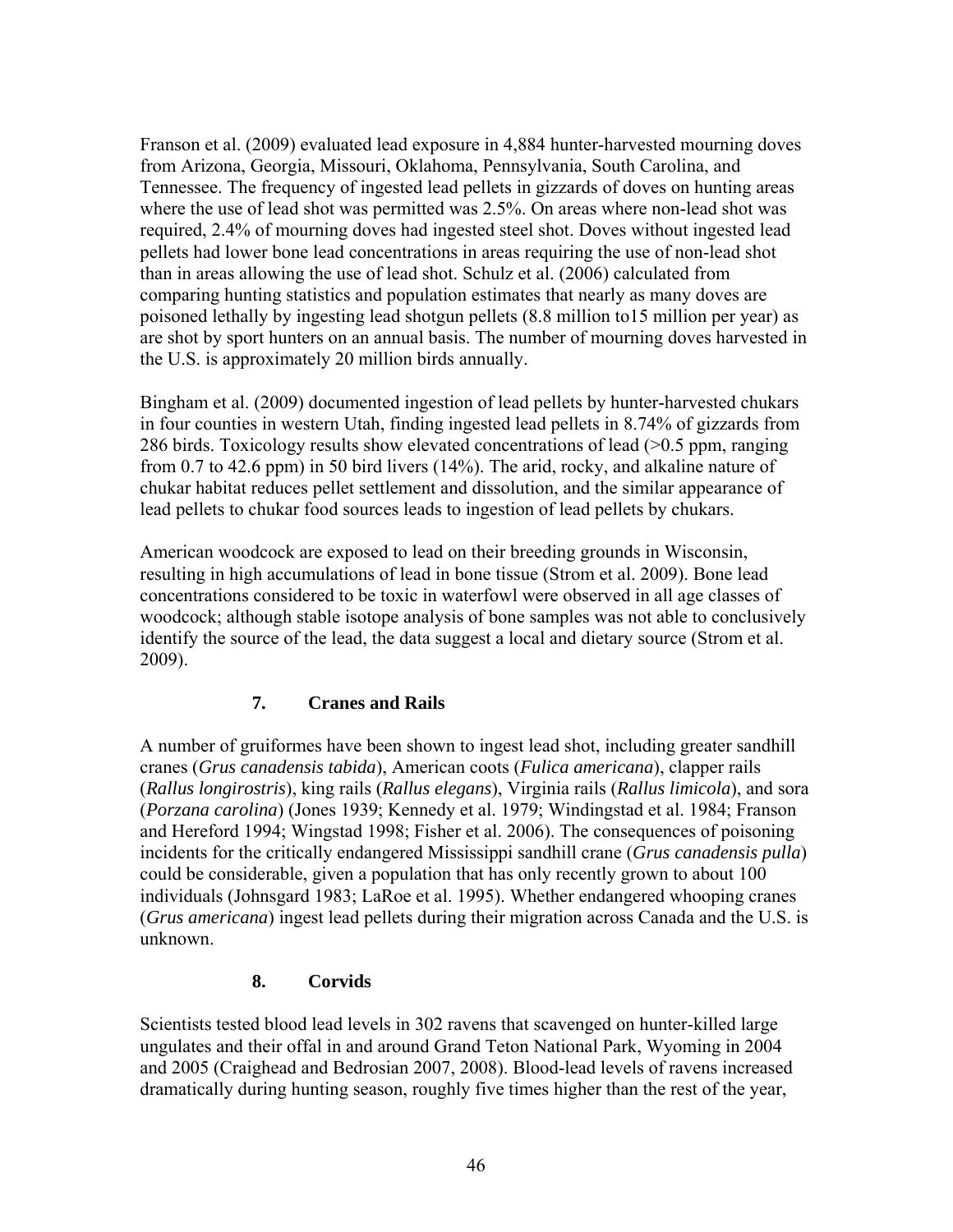likely due to ravens consuming lead bullet fragments left behind in gut piles of hunted elk, deer and moose. Blood samples were taken during a 15-month period spanning two hunting seasons, from mid-September 2004 to mid-December 2005. Forty-seven percent of the ravens tested during the hunting season exhibited elevated blood lead levels ( $\geq$ 10 μg/dL) while only 2% tested during the non-hunting season exhibited elevated lead levels. Offal is the primary food source of ravens during the time of exposure and Craighead and Bedrosian (2007) also identified un-retrieved offal piles of hunter-killed game as a point source for lead contamination in the area. These substantial increases in blood-lead levels correspond almost exactly with the open and close of hunting season. Just after the start of hunting season, blood-lead levels begin to rise. Shortly after the end of hunting season, they return to normal. Blood-lead levels show a spike again in the late spring, when melting snow uncovers gut piles left from the previous hunting season. One hundred percent of the ravens at the study site feed on gut piles at some point throughout the hunting season and get exposed to lead.

Craighead and Bedrosian (2009) collected an additional 237 blood samples from ravens in the same study area spanning an additional two hunting seasons. The samples had a median blood lead level of 10.0  $\mu$ g/dL with a range of 2.7–51.7  $\mu$ g/dL. The median blood lead level of 84 additional samples collected during the non-hunting season was only 2.2  $\mu$ g/dL with a range of 0.0–19.3  $\mu$ g/dL. Fifty percent of the hunting season samples had blood lead levels >10µg/dL, while only 3% were greater than  $10\mu$ g/dL during the nonhunting season.

Craighead and Bedrosian also documented that the blood lead levels of ravens around Grand Teton dropped corresponding with increased use of non-lead ammunition by hunters on the National Elk Refuge and in Grand Teton National Park. In fall of 2009 researchers distributed 194 boxes of copper bullets to hunters with permits for the park and the refuge, captured 46 ravens (which typically scavenge the discarded gut piles) during hunting season and tested their blood for lead. An estimated 24% of hunters in the area used copper bullets in 2009, and there was a corresponding 28% drop in blood lead levels in ravens compared with what would have been expected (Hatch 2010).

Research has yet to be done on lead exposure to magpies, which occasionally feed on carrion and could also ingest lead by eating hunter-killed carcasses.

## **9. Song Birds**

Lead poisoning from ingested spent lead ammunition has been documented in several songbird species in the United States, including white-throated sparrow (*Zonotrichia albicollis*), dark-eyed junco (*Junco hyemalis*), brown-headed cowbird (*Molothrus atar*), yellow-rumped warbler (*Dendroica coronata*), brown thrasher (*Toxostoma rufum*) and blue-headed vireo (*Vireo solitarius*) (Vyas et al. 2000, 2001; Lewis et al. 2001).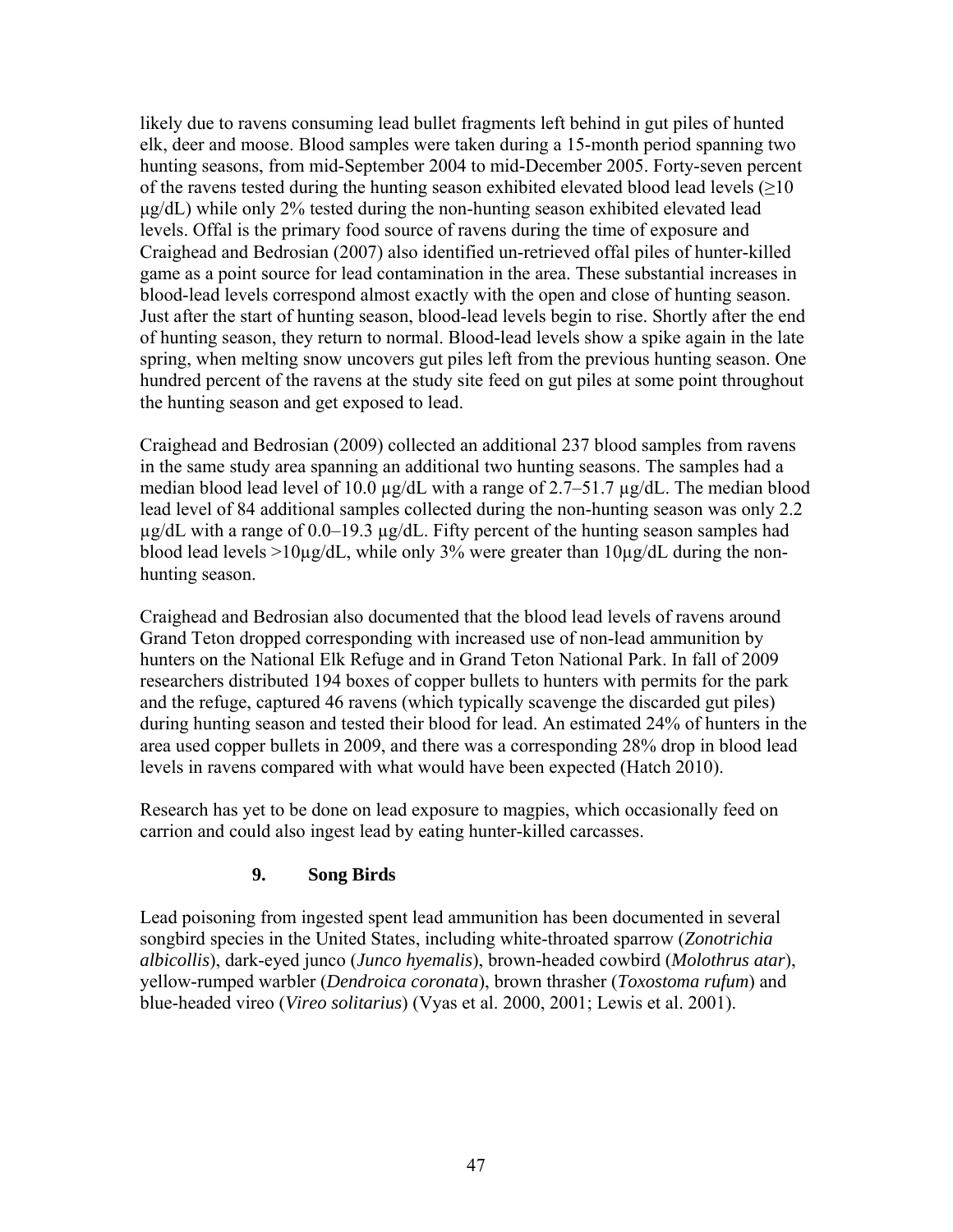#### **10. Mammals**

Elevated levels of lead have been found in several species of small mammals near shooting ranges, such as shrews, mice, voles, and squirrels, hares, opossums and raccoons (Tataruch and Onderscheka 1981; Erickson and Lindsey 1983; Ma 1989; Stansley and Roscoe 1996; Lewis et al. 2001). It was not determined whether elevated blood lead levels were due to direct ingestion of lead particles, or whether plants growing on leadcontaminated soil bioaccumulated lead, which was then ingested by the herbivorous mammals. Woolf et al. (1982) identified lead in liver of wild white-tailed deer (*Odocoileus virginianus*).

Ingestion of lead by carrion scavenging mammals, such as coyotes, grizzly bears, black bears, wolves, wolverines and mountain lions feeding on varmint carcasses, and gut piles and carcasses of big game during the hunting season has rarely been studied. Large carnivores such as black bears (*Ursus americanus*), grizzly bears (*U. arctos)*, wolves (*Canis lupis*) and coyotes (*C. latrans)* scavenge to varying degrees on ungulate offal piles abandoned by hunters. Cougars (*Puma concolor*) may periodically be exposed to lead at biologically significant levels because of the tendency to occasionally scavenge. Rogers et al. (2009) have begun collecting samples of liver, hair, blood, and feces from black and grizzly bears, wolves, coyotes and cougars in Grand Teton, Wyoming, and tested samples for the presence of lead. Rogers et al. (2009) documented elevated lead blood levels in grizzly bears during hunting season, when they scavenge the remains of big game. Preliminary data by Rogers et al. (2009) showed that of 13 Grand Teton grizzly bears sampled during hunting season, 46% showed elevated blood lead levels above 10 μg/dl, while 11 bears sampled outside of hunting season had undetectable lead in their blood. The potential consequences for large mammalian scavengers are as yet unstudied.

# **11. Amphibians and Reptiles**

A few studies have found elevated concentrations of lead in tissues of amphibians and reptiles near shooting ranges and heavily hunted areas (Stansley and Roscoe 1997; Stansley et al. 1997; Hammerton et al. 2003; Pattee and Pain 2003), with exposure presumed to be due to ingestion of lead in food items or dissolved in water, although ingestion of small lead fragments may be possible. Lead poisoning has been shown to cause mortality and to impact egg and tadpole development and growth rates in amphibians (Dilling and Healey 1926; Kaplan et al. 1967; Khangarot et al. 1985; Perez-Coll et al. 1988; IPCS 1989; Stansley et al. 1997; Rice et al. 1999; Sparling et al. 2006). American alligators have been documented ingesting lead bullets after feeding on nutria that had been shot (Camus et al. 1998).

## **F. Toxic Effects of Lead Ammunition on Humans**

The toxic effects of lead on humans have been known since Roman times (Nriagu 1983; Needleman 1999; Hernberg 2000; Tong et al. 2000; Nriagu 2009). Lead is an extraordinarily toxic element, and when ingested it attacks organs and many different body systems, including the blood-forming, nervous, urinary, and reproductive systems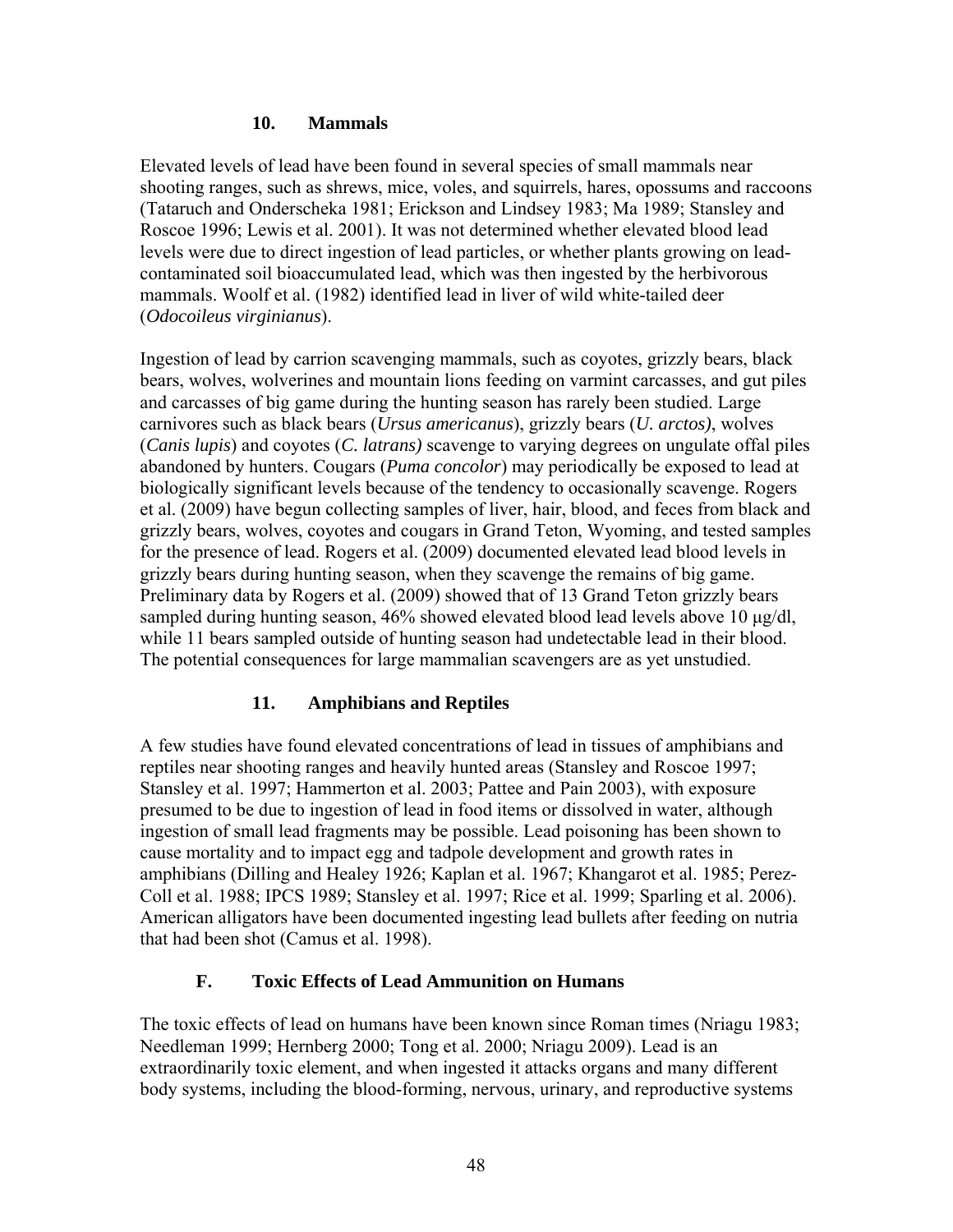(USDHHS 1999). Lead accumulates in humans mainly in bones, with lead in blood and other tissues reflecting more recent exposure. The effects of lead poisoning can include: damage to the brain and central nervous system; kidney disease; high blood pressure; anemia; and damage to the reproductive system, including decreased sex drive, abnormal menstrual periods, impotence, premature ejaculation, sterility, reduction in number of sperm cells, damage to sperm cells resulting in birth defects, miscarriage, and stillbirth, painful gastrointestinal irritation, diarrhea, loss of appetite, weakness and dehydration, nerve disorders, memory and concentration problems, muscle and joint pain (USDHHS 1999).

In large enough doses, lead can cause brain damage leading to seizures, coma, and death (USDHHS 1999). Chronic overexposure to low levels of lead can cause health impairments to develop over time, and irreversible damage can occur without obvious symptoms (USDHHS 1999). Lead exposure can adversely affect the nervous system (resulting in impaired cognition, reduced motor coordination, and palsy), renal system, and cardiovascular system (IPCS 1977; Needleman et al. 1990; Goyer 1996; Needleman 2004; Khan 2005; Cecil et al. 2008). Lead is also implicated in decreased growth (Hauser et al. 2008), decreased brain volume (Cecil et al. 2008), spontaneous abortion (Borja-Aburto et al. 1999), kidney damage (Ekong et al. 2006), cancer, and cardiovascular disease (Menke et al. 2006, Lustberg and Silbergeld 2002). Lead is especially dangerous to fetuses and young children and poisoning is even more pronounced because the lead is absorbed faster and disrupts development, causing slow growth, development defects, and damage to the brain and nervous system (Schnaas et al. 2006). Some studies link elevated bone or blood lead levels with aggression, delinquent behavior, attention deficit hyperactivity disorder and criminal behavior (Nevin 2000; Needleman et al. 2002; Needleman 2004; Braun et al. 2006; Wright et al. 2008).

Many studies show that lead exposure is harmful and that even very small amounts of lead can have permanent, debilitating, sub-lethal effects. In humans, blood lead concentration of 10 micrograms of lead per deciliter (μg/dl) is currently considered an elevated level, although some researchers and health professionals have advocated for a threshold of 5 micrograms or even 2 micrograms. In the mid-20th century, the amount of lead in the bloodstream of a child considered in need of medical intervention was considered to be 60 μg/dl, whereas today it is 10 μg/dl. The U.S. Department of Health and Human Services has concluded that there is evidence that blood lead levels less than 10 μg/dl are associated with adverse health effects on development in children and reproduction in adult women, such as delayed puberty, decreased postnatal growth, reduced fetal growth, spontaneous abortion and preterm birth (NTP 2011); and studies show blood lead levels at and below 2 μg/dl are associated with adverse effects (e.g. Wu et al. 2003; Denham et al. 2005). Children sustain permanent cognitive damage when showing a blood lead average of only 7.5 μg/dl before the age of five (Lanphear et al. 2005). The consensus among medical researchers is that there is no safe level of lead exposure in young children (CDC 2005).

Human exposure to lead in the United States has decreased as lead plumbing, paint, solder, toys, and gasoline have been phased out and replaced. Public health agencies have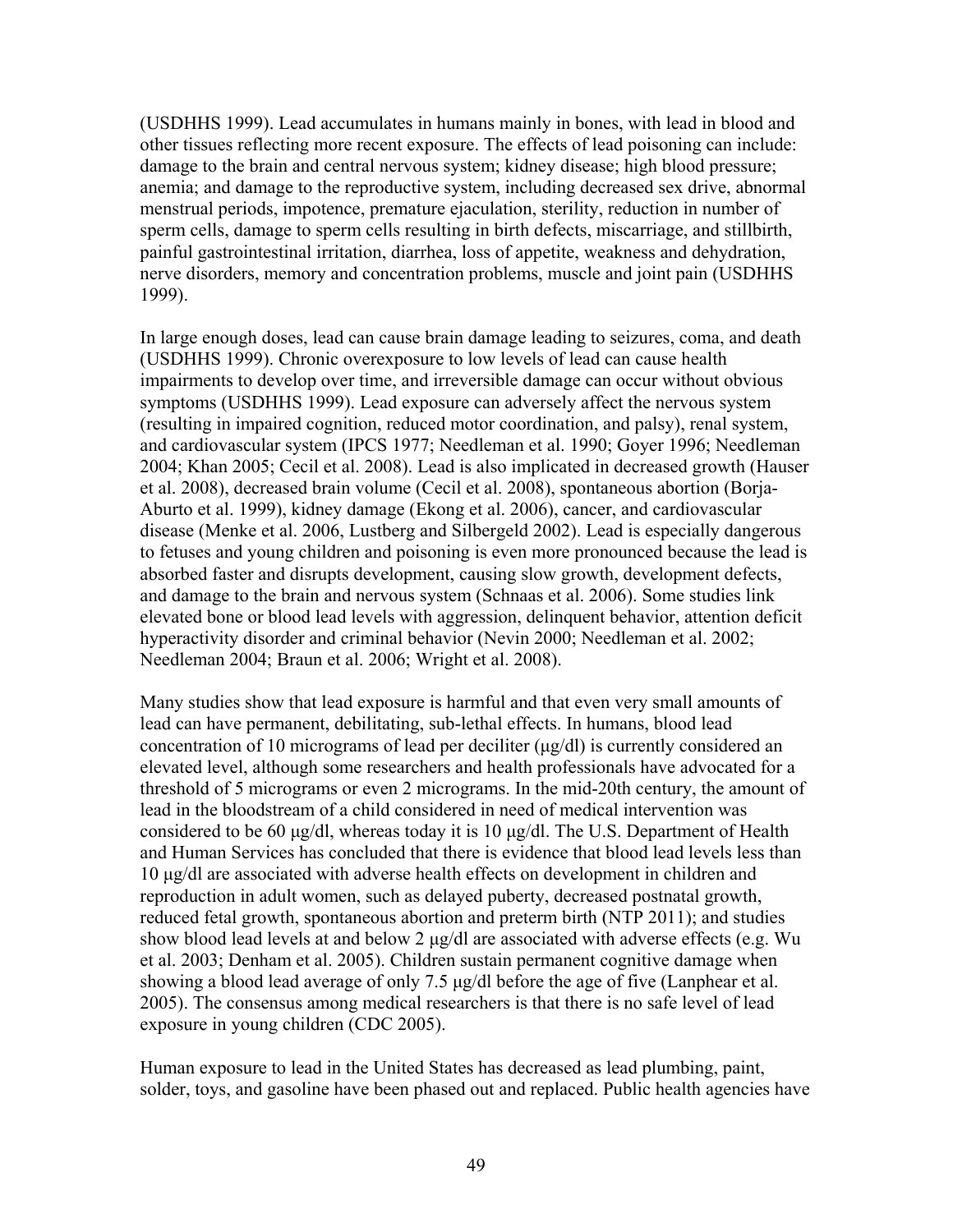regulated lead in industrial activities and consumer products, and have to varying degrees begun to address and remediate lead exposure from shooting ranges, but have focused little attention on hunting or fishing activities that may be an important source of lead exposure in certain communities, occupations or activities.

Hunters who use lead bullets are at risk of lead poisoning in several ways. One exposure mechanism is inhalation of airborne lead created by friction from lead slugs against the gun barrel (KDHE 2004), whereby inhaled lead enters the bloodstream and is distributed throughout the body. Hunters who handle lead bullets are also at risk of ingesting lead residue (KDHE 2004). The most serious exposure is from accidental ingestion of lead shot pellets or lead bullet fragments in the meat (Carey 1977; Tsuji et al. 1997, 1999; Scheuhammer et al. 1998; Johansen et al. 2001, 2004, 2005; Bjerregaard et al. 2004; Mateo et al. 2007). Health effects in human beings following ingestion of whole lead shot pellets have been reported in many cases, and ingestion of meat tissues containing minute flakes or fragments of metallic lead from the passage of lead shot or lead bullet fragments through the tissues is also possible (Scheuhammer and Norris 1995; Khan 2005).

Published literature on lead concentrations and lead isotope patterns from subsistence hunters in the circumpolar North indicates that elevated human lead exposure is correlated with use of lead ammunition (Verbrugge et al. 2009). The mechanisms of exposure include ingestion of lead dust, ammunition fragments, and shot pellets in harvested meat, and inhalation of lead dust during ammunition reloading. Epidemiological studies and risk assessment modeling indicate that regular consumption of game meat harvested with lead ammunition and contaminated with lead residues may cause relatively substantial increases in blood lead compared to background levels, particularly in children (Kosnett 2009). A Canadian study of blood lead levels in hunters (Nieboer 2001) showed that lead pellets from wild game harvested with lead shot is a major source of exposure to lead in Native American communities in Canada. Blood lead levels were demonstrated to be higher in Native hunting communities than in a nearby reference group. Blood lead levels were also higher in men than women, consistent with greater participation of males in hunting and greater consumption of bagged wild fowl. Blood lead levels were shown to increase in male hunters during the hunting season, and one of the measured lead isotope ratios also changed in a manner consistent with exposure to lead derived from leaded ammunition. Of 132 subsistence hunters radiographed, 15% showed ingested lead pellets, with 8% located in the lumen of the digestive tract and 7% in the appendix (Tsuji and Nieboer 1997). Fifteen recent studies in Canada, Greenland, and Russia have linked lead shot found in game animals to higher levels of lead in people who eat those game animals (Carey 1977; Tsuji et al. 1997, 1999; Scheuhammer et al. 1998; Johansen et al. 2001, 2004, 2005; Bjerregaard et al. 2004; Mateo et al. 2007; Tranel and Kimmel 2009). Studies showing significantly higher lead exposure in people from hunting communities have major implications for the public health hazards of lead in ammunition (Dewailley et al. 2001; Levesque et al. 2003).

In Alaska, ammunition-related lead exposures include ingestion of lead fragments in shot game, use of certain indoor firing ranges and melting and casting lead to make bullets. Titus et al. (2009) quantified the population of Alaska at potential risk of lead exposure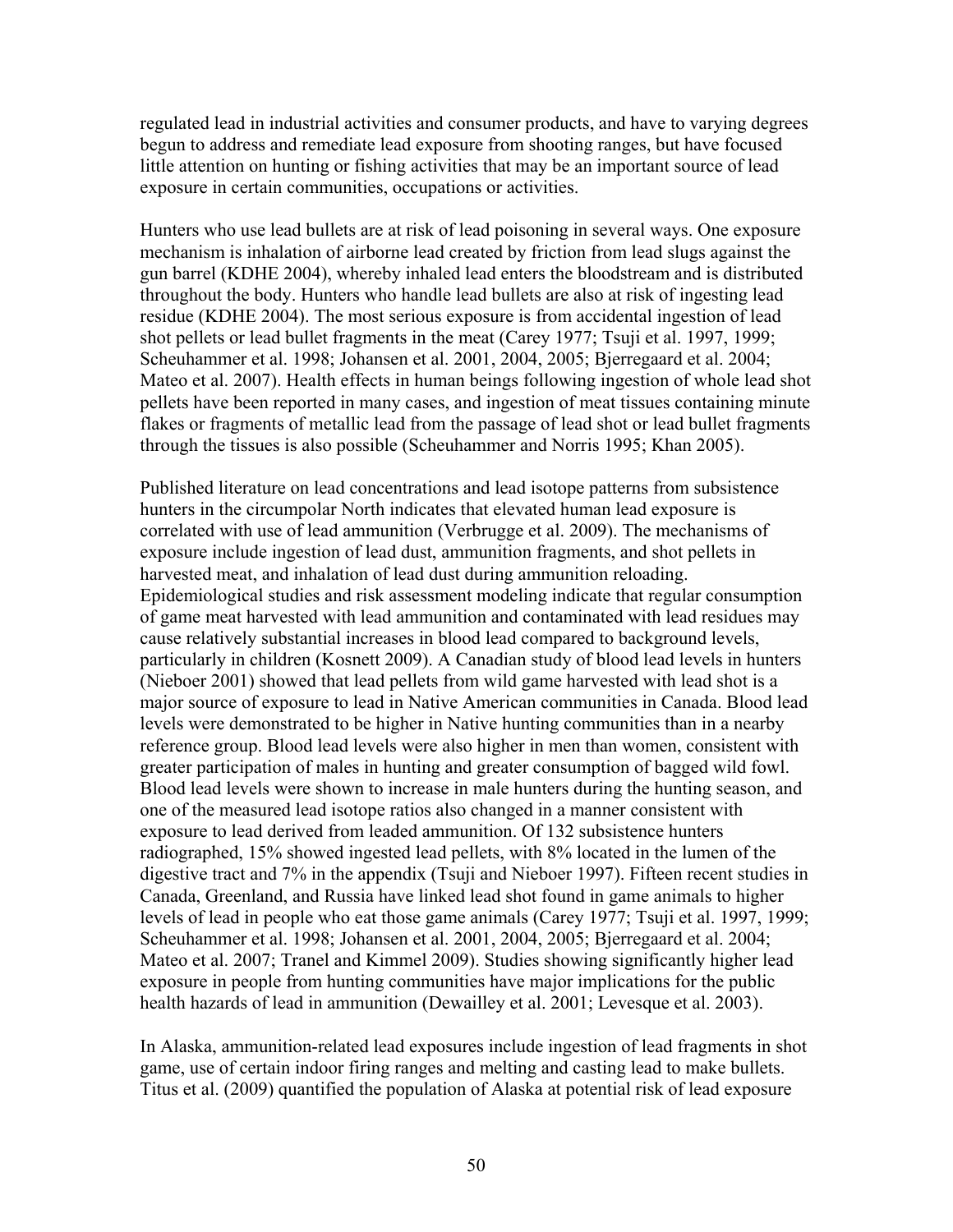from eating game shot with lead ammunition. Alaska has 84,000 licensed resident hunters, many of whom rely on wild game for a significant part of their diet. About 29,000 hunters kill about 7,300 moose annually in Alaska. In rural Alaska, where reliance on ungulate meat is high, about 100 kg of moose and caribou meat is consumed per person annually, and small game, marine mammals, and waterfowl harvested with firearms also contribute to the local diet. Sixty percent of households in rural Alaska harvest game animals and 86% consume wild game.

A study of lead concentrations in tissues of waterfowl killed by lead shotgun pellets (Frank 1986) showed high amounts of lead  $(>100 \text{ mg/kg})$  and confirmed the presence of lead fragments by X-ray. Particles of lead ranged from irregular fragments 1–2 mm in length to very fine dust, resulting from the disruption of lead shot pellets upon collision with bone (Frank 1986). Researchers have also detected lead fragments visible by radiograph in carcasses of squirrels shot with bullets (Harmata and Restani 1995; Knopper et al. 2006). The flesh of any species of game animal killed with lead shot or lead bullets can become contaminated with high concentrations of lead through this mechanism. Studies have demonstrated that lead bullets can shatter into hundreds of fragments when fired from a high-powered rifle (Hunt et al. 2009b; Cornicelli and Grund 2009). Bedrosian and Craighead (2009) showed extensive fragmentation of lead bullets in an elk carcass shot with a .30-06 rifle. In an X-ray of the results, lead fragments appear as white shards spread throughout a large area in the elk's body. Hunt et al. (2009b) found that lead fragments in shot game spread far beyond the internal organs and can move into the meat that humans eat. X-rays of meat from a butchered game animals showed bullet fragments in steaks packaged for human consumption. While most big-game hunters discard "blood-shot" meat that has been pierced by bullet fragments, the California research shows that fragments can be packaged even by experienced butchers.

A study by the Minnesota Department of Natural Resources found that when lead bullets explode inside an animal, imperceptible dust sized particles of lead can infect meat up to a foot and a half away from the bullet wound (Cornicelli and Grund 2009). Cornicelli and Grund (2009) conducted a radiograph study of bullet fragmentation patterns in carcasses to determine the potential risk of lead contamination of deer meat in the Minnesota venison donation program. The study assessed lead levels in deer and domestic sheep shot using different types of bullets and firearms commonly used for hunting in Minnesota, including: a centerfire rifle with lead bullets designed to rapidly expand upon impact used for hunting mid-sized game such as deer, lead bullets designed to retain a high percentage of their weight, and non-lead copper bullets; a shotgun using a 1-ounce Foster lead slug, commonly used throughout the Minnesota shotgun-only zone; and an inline muzzleloader with two common bullets types used during Minnesota's hunting seasons.

Cornicelli and Grund (2009) showed that using bullets with no exposed lead (a copper case completely surrounds the lead core) or bullets made of copper significantly reduce (or eliminate) lead exposure. Non-exposed lead core bullets averaged nine copper fragments in the animal with an average maximum distance from the wound channel of seven inches. By design, copper bullets leave no lead and the few copper fragments that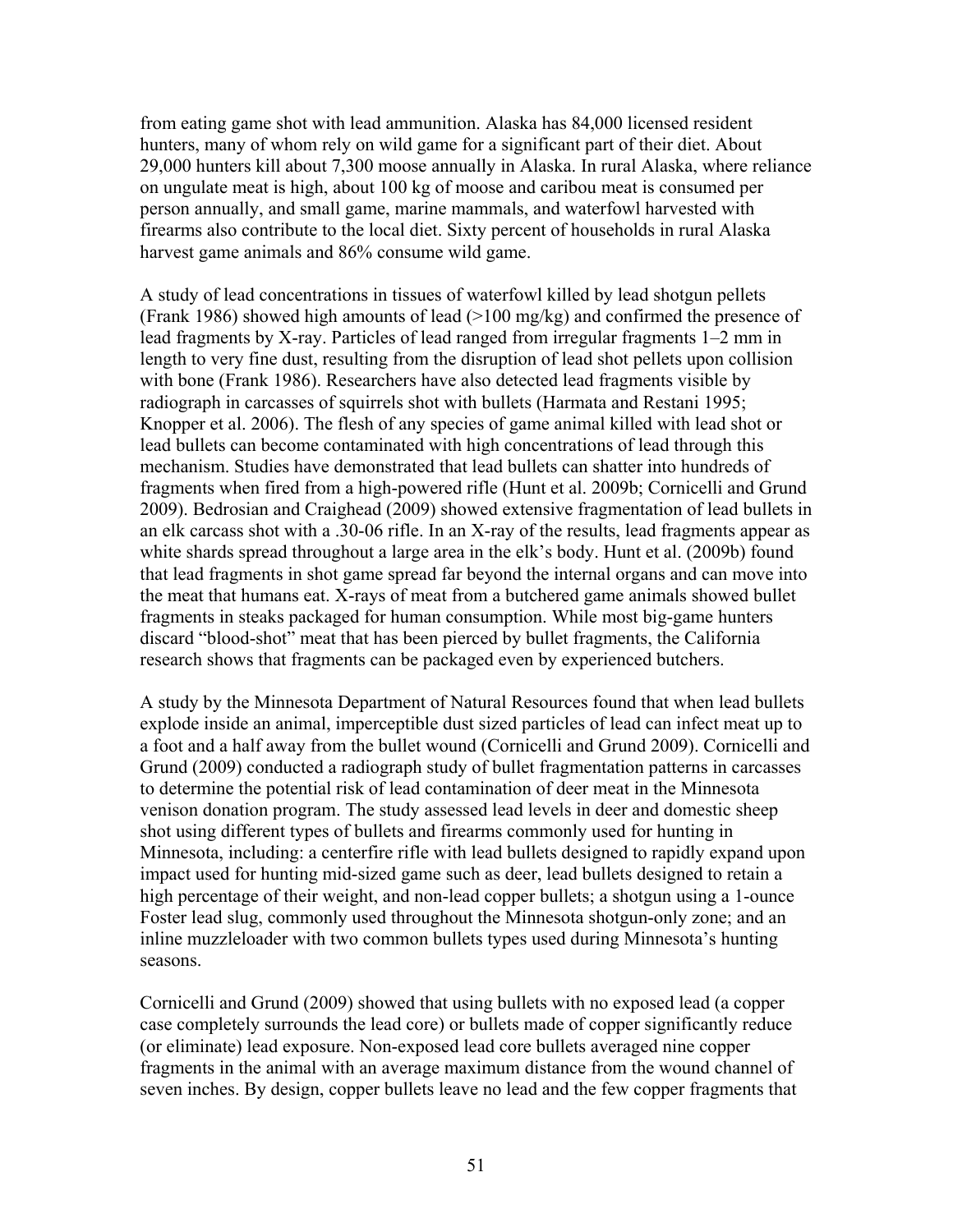were seen on x-ray were less than an inch from the exit wound. Both of these bullet designs fragmented very little and left no lead. Ballistic tip lead bullets (rapid expansion) had the highest fragmentation rate, with an average of 141 lead fragments per carcass and an average maximum distance of 11 inches from the wound channel. In one carcass, a lead fragment was found 14 inches from the exit wound. Soft point lead bullets (rapid expansion) left an average of 86 lead fragments at an average maximum distance of 11 inches from the wound channel. Bonded lead-core bullets (controlled expansion, exposed lead core) left an average of 82 lead fragments with an average maximum distance of nine inches from the wound. Lead shotgun slugs left an average of 28 lead fragments at an average maximum distance of five inches from the wound channel. Muzzleloader bullets (245-grain and 300-grain respectively) left an average of three and 34 lead fragments, respectively, at an average maximum distances of one and six inches, respectively. Lead fragments were found so far from exit wounds that routine trimming likely would not remove all of the fragments. Only about 30% of fragments were within two inches of the exit wound, and the vast majority were dispersed further from the carcass. In some cases, low levels of lead were detected as far away as 18 inches from the bullet exit hole. Rinsing of a carcass produced mixed results, tending to reduce lead around the wound channel but also transporting lead away from the wound. Lead ammunition shot into the hindquarters of a deer, where heavy bones are found, resulted in extensive fragmentation so pronounced that a hunter would likely not want to utilize this meat as there would be no way to remove all the fragments. Having venison processed at a meat processor will likely result in an increased risk of lead exposure because venison from different hunters is typically mixed during the grinding process and the vast majority of hunting bullets are made from lead. Cornicelli and Grund (2009) found that 27% of the ground venison and 2% of the whole muscle cuts tested had detectable lead fragments.

In a highly publicized recent case, packets of venison shot with lead ammunition and donated by hunters to feed the hungry tested positive for lead contamination. Cornatzer et al. (2009) studied 100 randomly selected ground venison packages donated to the Community Action Food Centers of North Dakota by hunters. The packages were studied by high resolution computerized tomography imaging and x-ray fluoroscopy for detection of metal fragments. Analysis of randomly selected ground venison samples showed 59 packages out of 100 (59%) had one or more visible lead fragments. One sample had 120 ppm lead. Cornatzer et al. (2009) concluded there is a health risk from lead exposure to humans consuming ground venison. Food banks and shelters in North Dakota pulled the meat from their shelves after the report. The Centers for Disease Control and Prevention and the North Dakota Department of Health ran a test to find out the health effects of lead-shot game. The agency compared blood-lead levels of people who regularly eat meat shot with lead bullets with the levels of those who don't eat much wild game. The results were inconclusive. Those who ate the lead-shot meat had slightly higher blood-lead levels than those who did not, but none of the 738 people in the study had levels above the government's threshold for danger. The health department recommended that children younger than 6 and pregnant women stop eating venison shot with lead bullets because those groups are at particular risk for lead poisoning, even at low levels. Avery and Watson (2009a) conducted a survey of all wild game meat donation programs throughout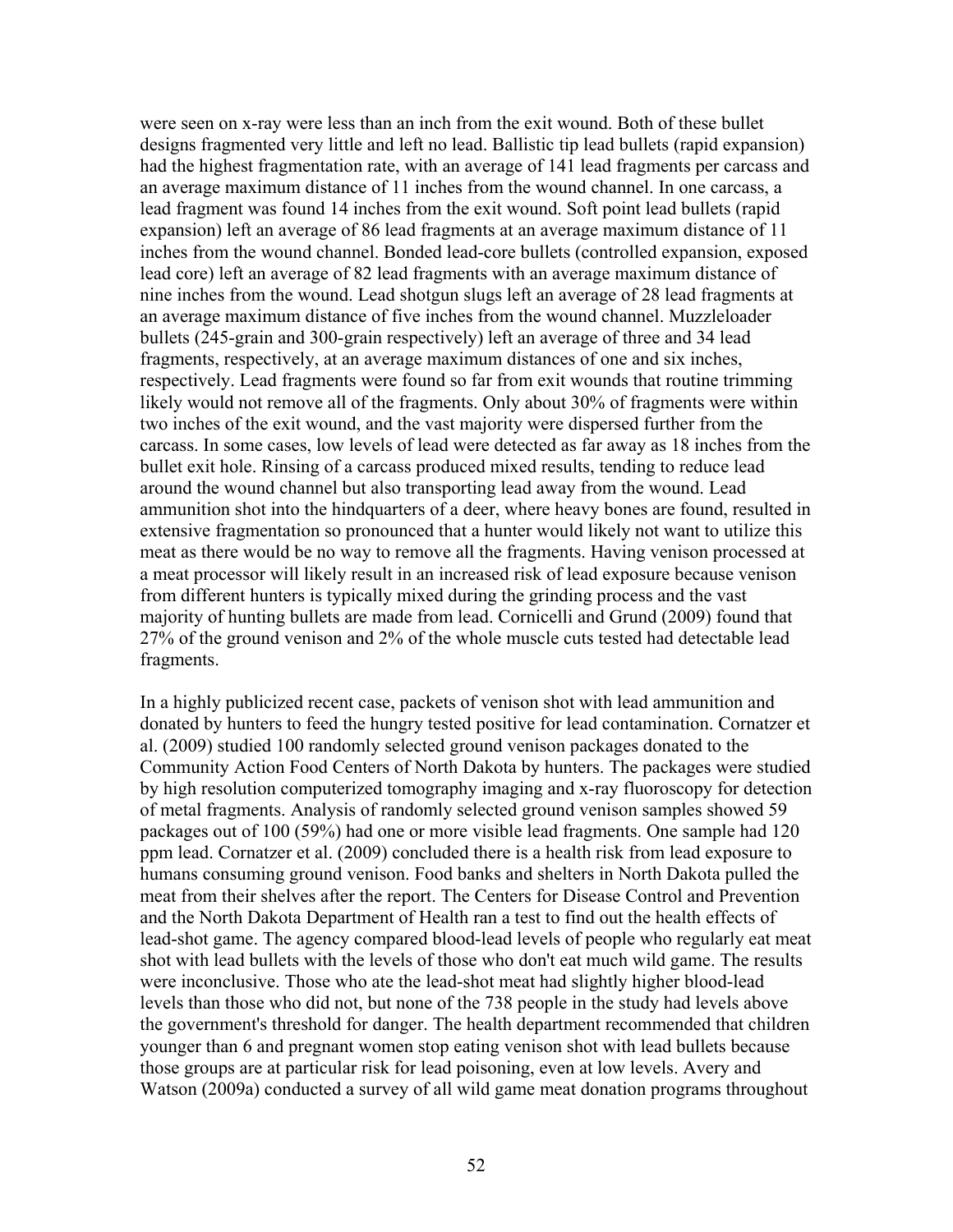the United States to determine the amount of venison and other game donated annually. Venison donation programs operate in all 50 states and in at least four Canadian provinces. For the 2007/2008 hunting season 75 programs reported providing an average of 34,943 pounds of hunted game meat annually, a total of 2.6 million pounds of meat or approximately 10 million meals.

Hunt et al. (2009) radiographed 30 eviscerated carcasses of white-tailed deer (*Odocoileus virginianus*) shot by hunters with standard lead core, copper-jacketed bullets under normal hunting conditions. All deer carcasses brought to processors contained fragments (15–409 fragments counted in radiographs), and despite a high rate of removal of fragments by processors to avoid contamination, 80% were unable to do so entirely. Hunt et al. (2009) demonstrated that people risk exposure to bioavailable lead when they eat venison from deer killed with standard lead-based rifle bullets and processed under normal commercial procedures. Ten million hunters, their families, and low-income beneficiaries of venison donations in the U.S. are at risk. The evidence includes a high proportion (80%) of examined deer showing at least one bullet fragment in one or more ground meat packages, a substantial frequency of contamination (32% of all ground meat packages), a majority (93%) of assayed fragments identified as lead, isotopic homogeneity of bullet lead with that found in the meat, and increased blood lead concentrations in swine fed fragment-containing venison, meaning the lead is bioavailable to humans as well. Hunt et al. (2009) concluded that in a majority of cases, one or more consumers of a hunter-killed, commercially-processed deer will consume toxic lead derived from bullets.

Pain et al. (2010) found that eating the meat of animals hunted using lead ammunition can be more dangerous for health than was previously thought, especially for children and people who consume large quantities. Pain et al. (2010) analyzed the meat of six species of game birds (red partridge, pheasant, wood pigeon, grouse, woodcock and mallard) shot by hunters in the United Kingdom, and found that lead levels in cooked game meat exceeded the maximum allowances set by the European Union, due to the presence of remains of ammunition, even after lead pellets were removed. Depending on the species and type of recipe used, between 20% and 87.5% of the samples analyzed exceeded 100 parts per billion of the fresh weight of meat.

Watson and Avery (2009) assessed the numbers and proportions of state populations that hunt and may be at risk of lead exposure from lead-based ammunition, from handling lead ammunition (hunters who load their own ammunition), inhalation of vapor upon firing, or ingestion of game meat contaminated with bullet fragments and shot. In 2006, 12.5 million people (6% of the population) aged 16 years and older in the United States hunted on 220 million days, including an estimated 1.6 million children aged 6 to 15 years.

Elevated blood lead levels resulting in biochemical effects, disease and neurotoxicity have been documented for people who frequent or work at indoor and outdoor firing ranges (Fischbein et al. 1979; Novotny et al. 1987; Chisholm 1988; Valway et al. 1989; Peddicord and LaKind 2000; Gulson et al. 2002). Exposure may be due to handling lead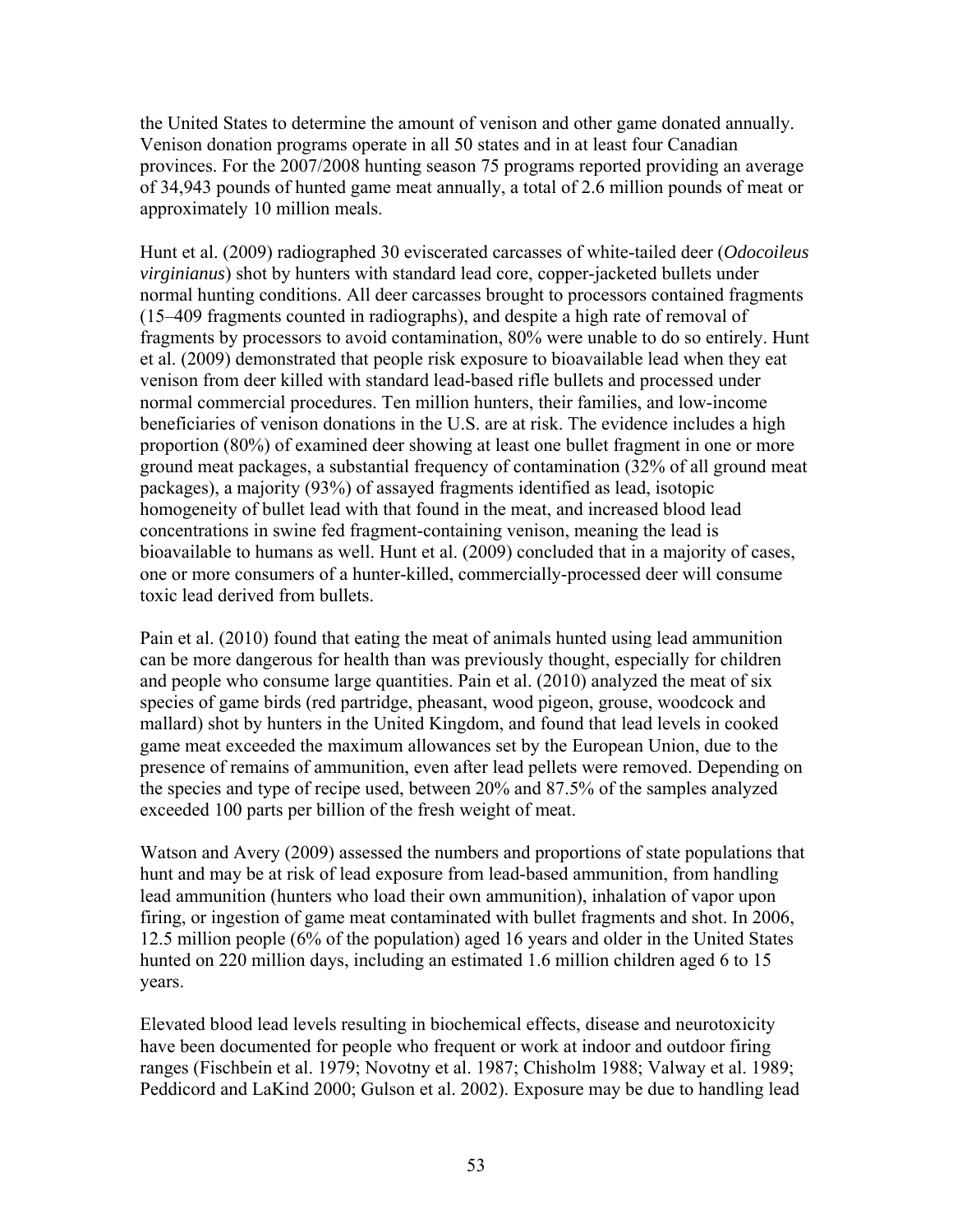materials during reloading as well as inhalation of lead dust. Sportsmen who reload rifle and pistol ammunition and cast their own lead bullets are at particular risk of exposure to lead.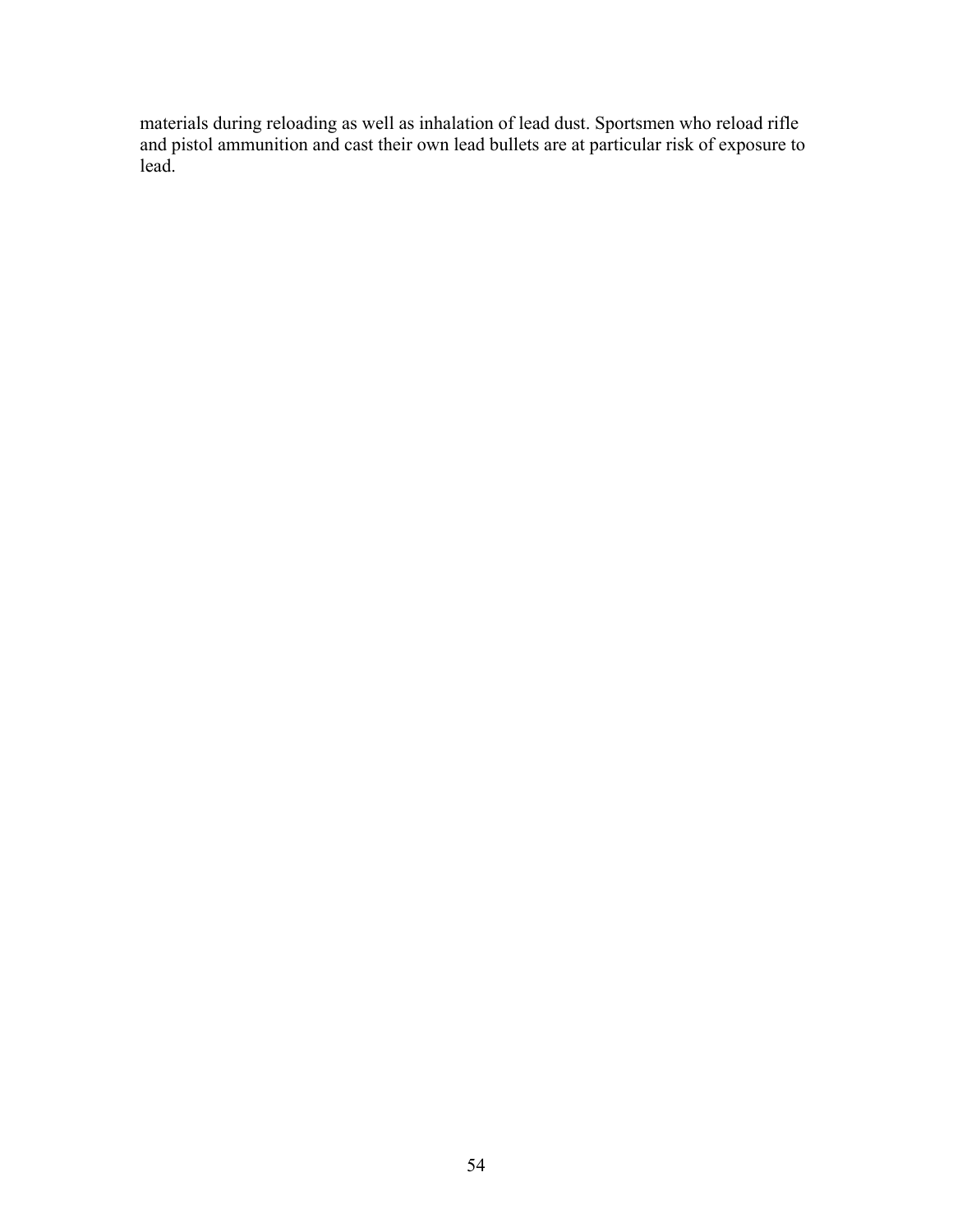# **V. AUTHORITY TO ACT**

 $\overline{a}$ 

In 2010, the EPA denied a petition under the Toxic Substances Contro1 Act ("TSCA") seeking a complete ban on all lead ammunition. In denying that petition, the EPA stated that "TSCA does not provide the agency with authority to address lead shot and bullets as requested in your petition, due to the exclusion found in TSCA  $\S 3(2)(B)(v)$ ."

However, Senate and House reports on the legislative history and intent of TSCA, not included in the 2010 petition and not considered by the EPA in its denial, confirm that the agency indeed does have the regulatory authority to regulate the toxic components of ammunition. According to the House report on the history and intent of TSCA, "the Committee does not exclude from regulation under the bill chemical components of ammunition which could be hazardous because of their chemical properties."

The legislative history of TSCA supports its plain language. Section  $2605(a)(2)(A)(i)$  of TSCA, passed in 1968 as the federal mechanism for regulating toxic substances, allows the EPA to regulate any chemical substance for a particular use, up to and including prohibiting the manufacture, processing or distribution in commerce. Lead is plainly a "chemical substance" falling within the scope of TSCA. Although certain products are excluded from the definition of "chemical substances," none of these exclusions are applicable to lead bullets or shot.

In adopting TSCA, Congress declared its policy that (1) "adequate data should be developed with respect to the effect of chemical substances and mixtures on health and the environment" and (2) "adequate authority should exist to regulate chemical substances and mixtures which present an unreasonable risk of injury to health or the environment."

If "there is a reasonable basis to conclude that the issuance" of a proposed rule "is necessary to protect health or the environment against an unreasonable risk of injury to health or the environment," then the EPA must grant a petition for rulemaking and initiate rulemaking procedures under TSCA section 2605. (15 U.S.C. §  $2620(b)(4)(B)(ii)$ . Factual certainty of the magnitude of risk to health and environment is not required; the EPA may base its decision not only on known facts, but also on scientific theories, projections and extrapolations from available data, and modeling using reasonable assumptions (59 Fed. Reg. 11122, 11138, citing H.R. Rep. No. 1341,  $94<sup>th</sup>$ Cong., 2d Sess. 32 (1976)).

Lead used in shot and bullets is a "chemical substance" falling within the scope of the Act (15 U.S.C. § 2602(2)(A)).<sup>1</sup> Although certain substances are excluded from the definition of "chemical substances," these exclusions do not apply to lead shot or bullets. The relevant section of TSCA, (15 U.S.C. § 2602(B)). Section 2602(B)(v), excludes from

<sup>&</sup>lt;sup>1</sup> "Except as provided in subparagraph  $(B)$ , the term "chemical substance" means any organic or inorganic substance of a particular molecular identity, including (i) any combination of such substances occurring in whole or in part as a result of a chemical reaction or occurring in nature and (ii) any element or uncombined radical."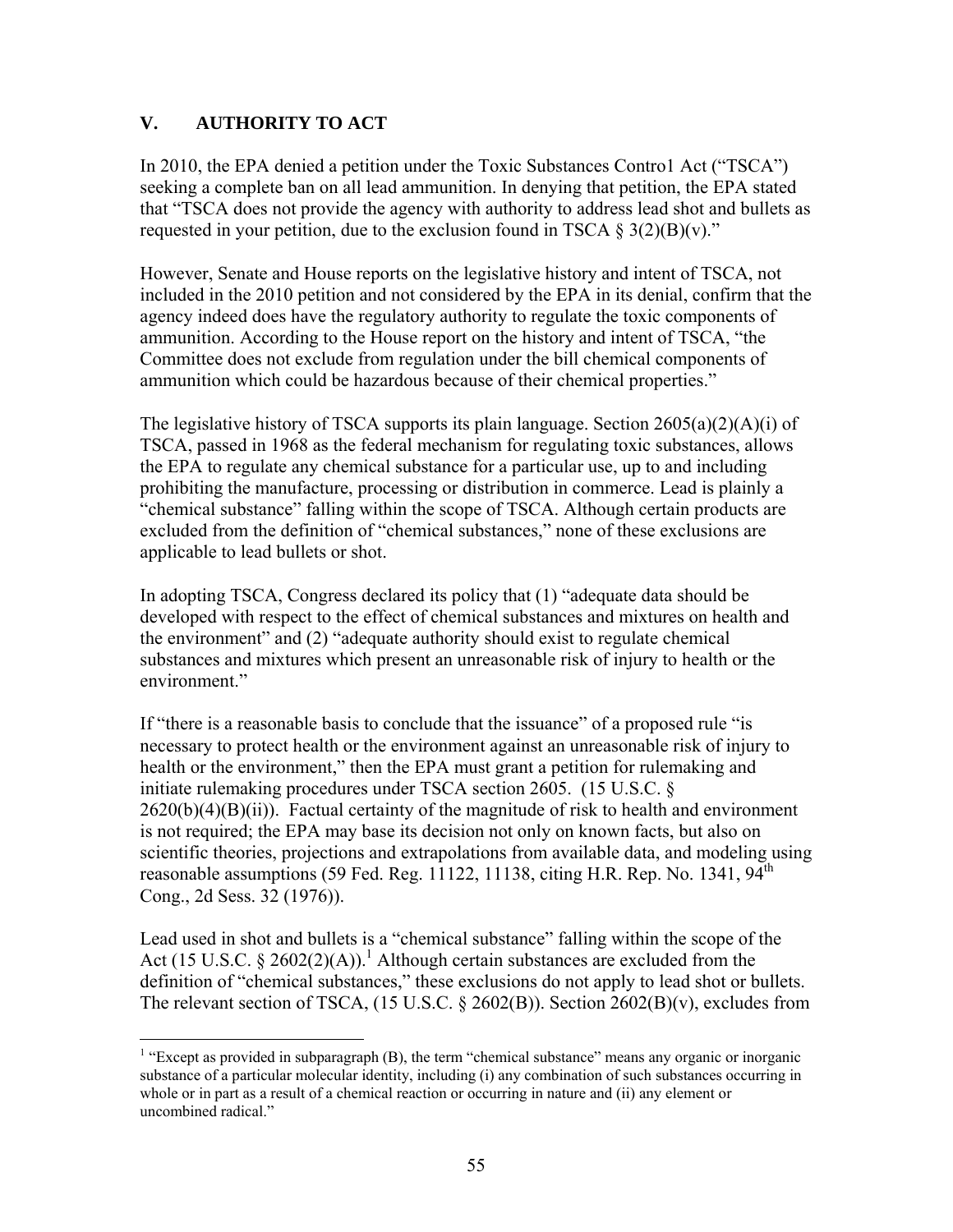Act regulation "any article the sale of which is subject to the tax imposed by section 4181 of the Internal Revenue Code of 1986." However, Section 4181 of the Internal Revenue Code only taxes firearms, shells, and cartridges (26 U.S.C. § 4181). Shot and bullets are explicitly not subject to this tax. In fact, a 1968 Revenue Ruling states, "The manufacturers excise tax imposed upon sales of shells and cartridges by section 4181 of the Internal Revenue Code of 1954 *does not apply* to sales of separate parts of ammunition such as cartridge cases, primers, bullets, and powder" (Rev. Rul. 68-463, 1968-2 C.B. 507 (emphasis added)). This ruling has been confirmed by subsequent administrative decisions (See, for example, Fed. Tax Coordinator ¶ W-2911(2d.)). Because shot and bullets, as separate parts of ammunition, are not listed as taxable items in 26 U.S.C. § 4181, and additional evidence affirms they are not implicitly taxed under section 4181, the section 2602(B)(v) exception of TSCA to "chemical substance" does not apply. Thus, lead shot and bullets are properly classified as "chemical substances" subject to TSCA regulation.

The Senate and House reports on the legislative history and intent of TCSA are equally clear and instructive. The House report explicitly states on page 418: "Although the language of this bill is clear on its face as to the exemption for pistols, revolvers, firearms, shells and cartridges, the Committee wishes to emphasize that it does not intend that the legislation be used as a vehicle for gun control…However, *the Committee does not exclude from regulation under the bill chemical components of ammunition which could be hazardous because of their chemical properties*" (emphasis added). The Senate report states, "In addition, the term [chemical substance] does not include pesticides, tobacco, or tobacco products, nuclear material (as defined in the Atomic Energy Act), firearms and ammunition (to the extent subject to taxes imposed under section 4181 of the Internal Revenue Code)…"

The IRS ruling, along with the legislative history of TSCA, makes clear that the component parts of ammunition, namely shot and bullets, may be regulated as chemical substances under TSCA. This petition does not request that the EPA regulate firearms or the manufacture and sale of ammunition, but rather the toxic, separate parts of ammunition, such as bullets and shot.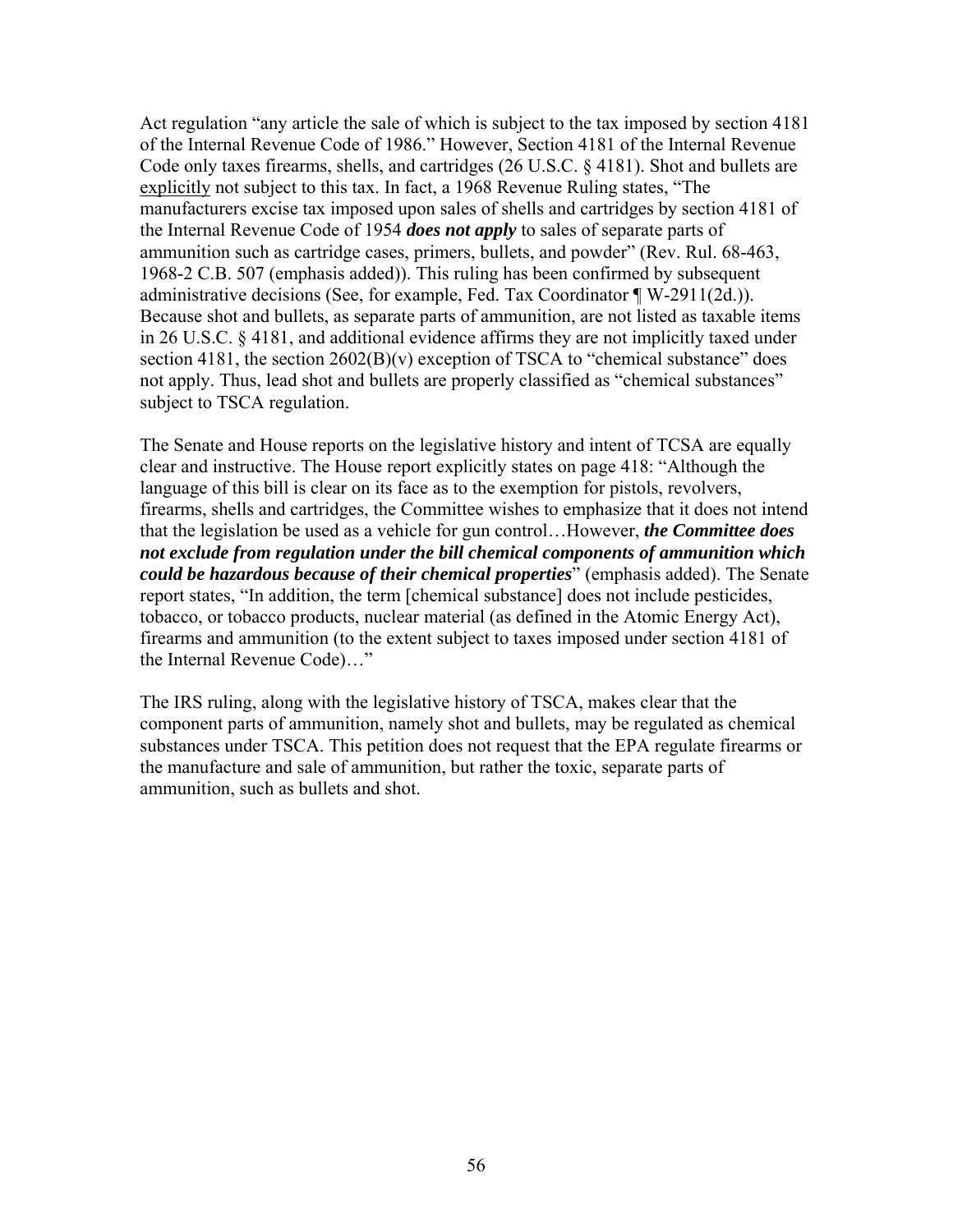## **VI. ALTERNATIVES TO LEAD AMMUNITION**

In reviewing this petition, the EPA is only required to determine whether there is a reasonable basis to conclude that an issuance of such a rulemaking is necessary to protect against an unreasonable risk of injury. However, in promulgating a rule in response to a Section 6 petition, the EPA must consider "the benefits of such substance or mixture for various uses and the availability of substitutes for such uses" as well as "the reasonably ascertainable economic consequences of the rule, after consideration of the effect on the national economy, small business, technological innovation, the environment, and public health" (15 U.S.C. § 2605(c)(1)(C)-(D)). Therefore, this petition identifies commercially available alternatives to rifle bullets, rimfire bullets and shotgun pellets containing lead. Not all products available in lead are currently available as non-lead alternatives, but a rapidly increasing number and range of bullets in all calibers are available in non-lead forms, and demonstrated technology indicates that hunting and shooting sport products could be produced in non-lead alternatives within a short period of time if manufacturers are provided a transition period for expanding upon current designs and stocks of ammunition.

Stroud and Hunt (2009) reviewed basic bullet materials available to bullet manufacturers, which include lead alloys, lead with external copper wash, lead core with copper jacket, pure copper, and bismuth. Lead and bismuth are highly frangible, whereas pure copper bullets tend to remain intact after impact. Bullet fragmentation increases the degree of lead contamination in tissue ingested by scavengers feeding on hunter-killed animal remains. Modern bullet design, velocity, composition, and bone impact are significant factors in the character and distribution of lead particles in carcasses, gut piles, and wound tissue left in the field by hunters. Prior to the 1900s, bullets were made entirely of lead. Their velocities were relatively slow (<2,000 feet per second), and their tendency to fragment was accordingly lower than that of modern ammunition. Development of smokeless powder in the 1890s increased bullet speeds above 2,000 feet (610 m) per second, causing lead bullets to melt in the barrels and produce fouling which reduced accuracy. Copper jacketed lead-core bullets were therefore developed, which permitted velocities that may exceed 3,000 or even 4,000 ft/sec in modern firearms. Standard hunting bullets now typically travel at 2,600 to 3,100 ft/sec, speeds highly conducive to fragmentation. Plastic-tipped "hollow-point bullets" used for varmint hunting are actually designed to completely fragment, leaving the entire mass of the lead bullet to contaminate the carcass.

Although the terms "lead-free," "non-lead" and "nontoxic" are often used interchangeably, they are not equivalent. As a result of the manufacturing process, trace levels of lead can exist in any metal projectile used for bullets, including copper, resulting in ammunition that is not 100% lead-free, but that is functionally nontoxic to wildlife and humans. The U.S. Fish and Wildlife Service ("USFWS") definition of "nontoxic" shot to be used in waterfowl hunting specifies in 50 C.F.R. 20.21(j) several alloys containing not more than 1% lead. Steel shot can be coated with metals such as zinc (which always contains lead as an impurity) as long as the coating does not exceed 1% of the weight of the shot. The California Department of Fish and Game has established a maximum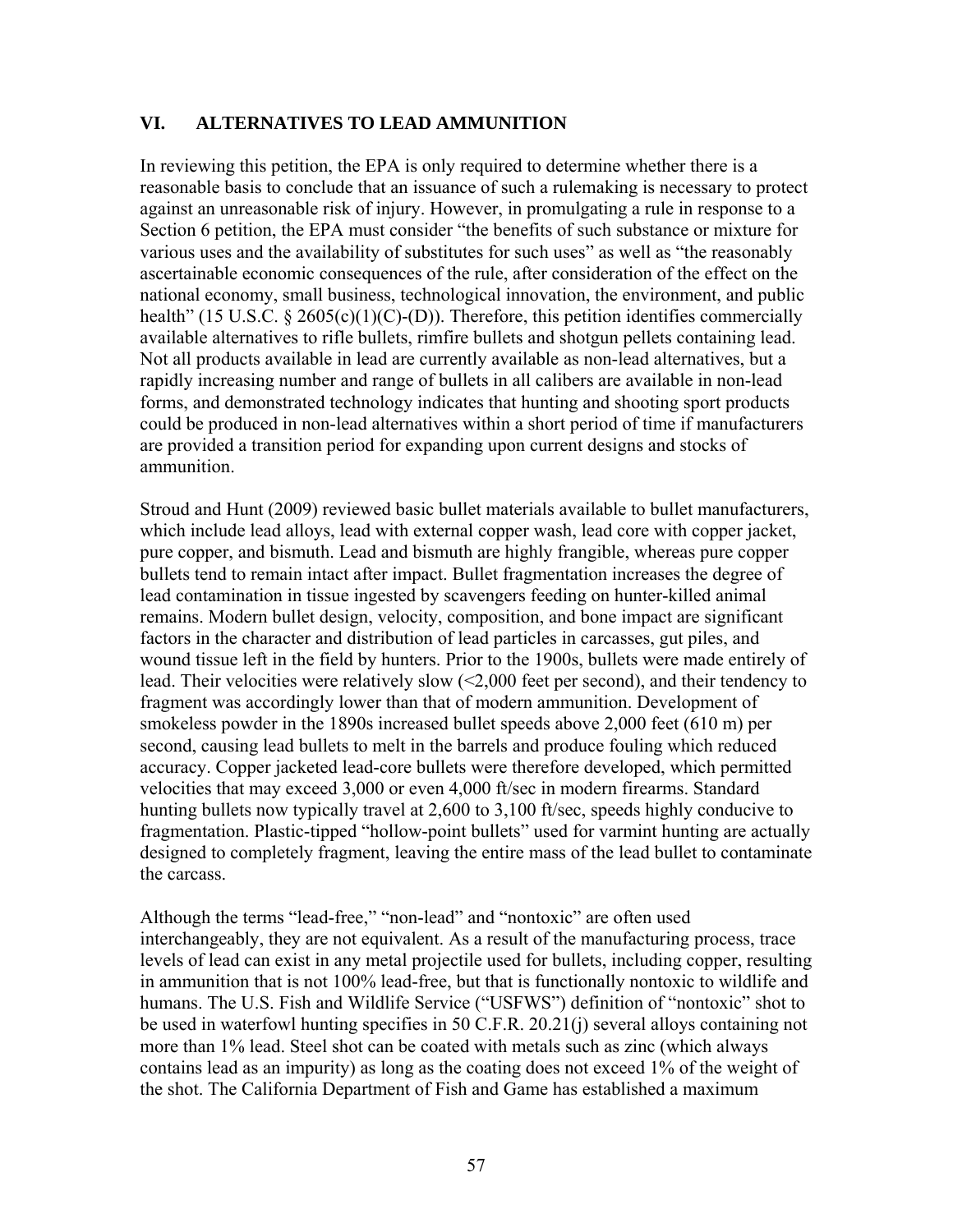amount of lead content in projectiles considered to be nontoxic at 1% by weight, given scientific consensus that this threshold for lead content will preclude risk from lead fragmentation to California condors, which are typically more sensitive to lead than other taxa. Toxicological modeling of this amount of lead impurity in bullet fragments indicates that even if condors consume major fragments of bullets, the dissolution of lead is unlikely to raise the blood lead levels above 1 µg/dL, a low level equivalent to the blood lead levels of condors being raised in Los Angeles or San Diego Zoos on a leadfree diet (Fry et al. 2009). Other metals used for manufacturing ammunition can have risk of toxicity, which is a function of exposure and concentrations, and the resulting dose encountered by wildlife or humans that ingest ammunition fragments or shot pellets. For example, tungsten, although considerably less toxic than lead, can be oxidized in the environment forming tungstate and can migrate into ground water. Tungstate can cause immuno-suppression at high concentrations. Although tungstate and tungstate alloys (with the exception of tungsten/nickel/cobalt, which when imbedded can cause a rare cancer, rhabdomyosarcoma) are much less toxic than lead, they are not truly "non-toxic." Another example is copper-jacketed lead, which can facilitate the galvanic oxidation of metallic lead to more environmentally and bioavailable forms such as lead oxides and carbonates, effecting transport into the food web.

For all but the smallest caliber bullets (those used for varmint hunting), non-lead ammunition is widely available. Currently available alternatives are either made completely of non-lead materials, such as copper; or designed such that a lead interior is "jacketed" by copper and theoretically protected from exposure upon impact. Other designs have been proposed and it is expected that the increase in demand will result in greater options of non-lead ammunition. Non-lead bullets generally have equivalent, if not superior, performance when compared to their lead counterparts. Copper bullets were originally designed for the "premium" market not because of concerns over lead poisoning but rather for their enhanced ballistic capabilities.

Oltrogge (2009) reviewed the success of ammunition manufacturers in developing nonlead, expanding-nose centerfire bullets. The Barnes Bullet Company succeeded in 1985 in designing copper bullets that demonstrate good expansion without shedding copper particles. They have proper rotational moment of inertia, are made in traditional bullet weights, and despite the lower density, the over-all loaded cartridge lengths are within specification. These and other factors make them as capable as traditional lead-cored bullets. They are on the market as the X-Bullet series, in several varieties, chief of which are the Triple Shock and the MRX. The latter is shorthand for Maximum Range X-Bullet, which has an all-metal tungsten-composite core that is more dense than lead. It shoots further, with flatter trajectory, than any other non-lead bullet and surpasses many leadcontaining bullets. Oltrogge (2009) reviewed some of the science of achieving these nonlead, centerfire bullets. Nosler and other companies are now making all-copper centerfire bullets, and availability is increasing.

Currently there are a number of copper hunting bullets produced, at least one of which the Barnes X Bullet—is widely available. The Barnes X is made out of copper, a material that is lighter and more rigid than lead. Barnes produces a number of X-type bullets,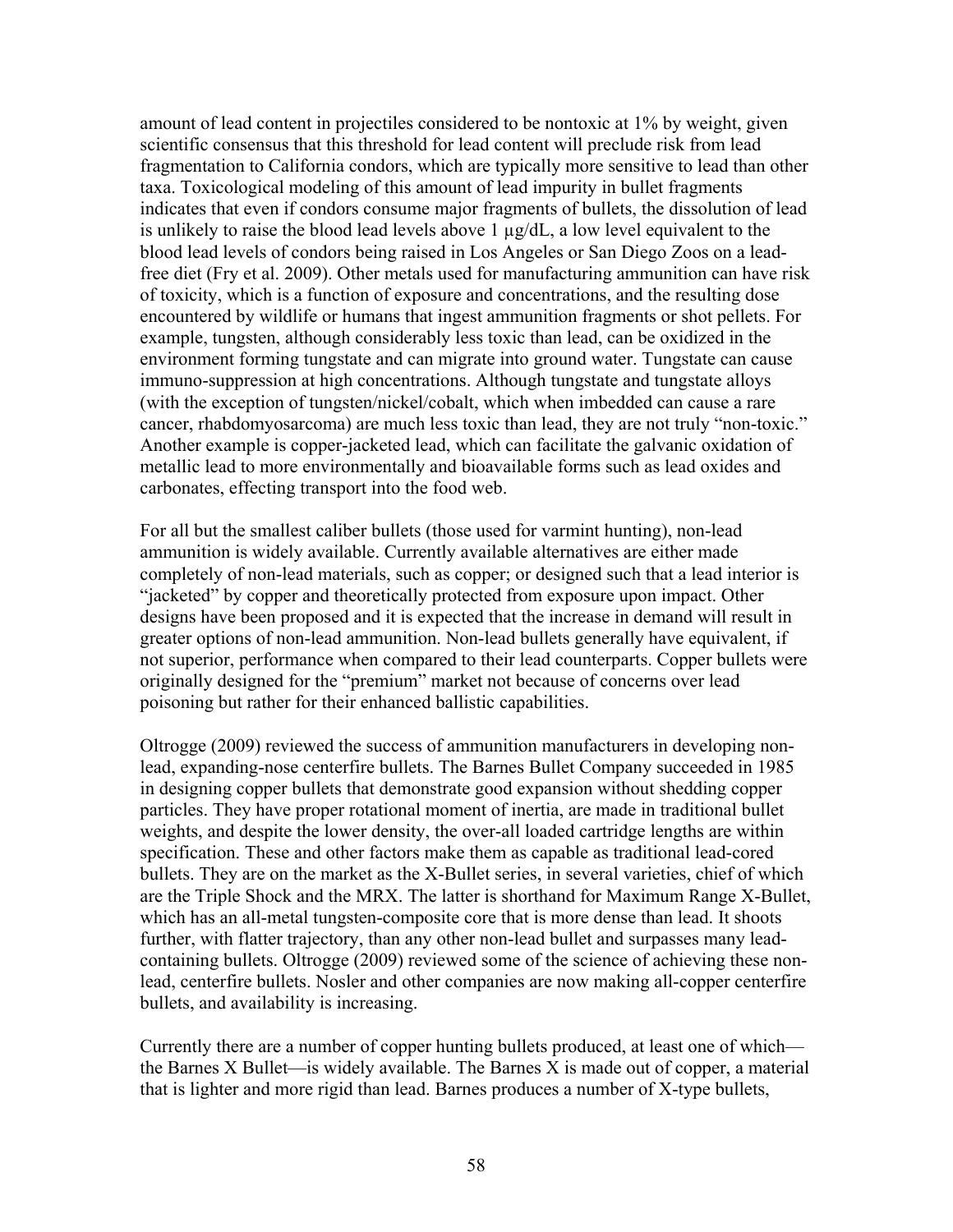including the X, XLC, and Triple Shock X, in a wide variety of calibers suitable for hunting game such as deer, elk, pig, and coyote. In order to promote proper expansion, Barnes bullets are designed with a hollow point that is fluted so that the tip peels back to form a mushroom upon impact. Barnes bullets have a ballistic coefficient between .220 and .555, depending upon the caliber and cartridge used. Barnes also reports that its bullets retain close to 100% of their weight after hitting most targets. Thus, Barnes bullets are a non-lead alternative ammunition that offers equivalent or superior performance to that of high-quality lead bullets. Another alternative bullet, composed of tungsten, tin, and bismuth ("TTB") is being developed by various ammunition manufacturers and the military has been experimenting with a so-called "green" bullet that relies on the same metals to replace lead (Mikko 1999).

The California Department of Fish and Game ("CDFG") certifies "nontoxic" ammunition for use while hunting big-game and non-game species in the range of the California condor in California, including deer, bear, wild pig, elk, pronghorn antelope, coyote, ground squirrels, and other nongame wildlife. Such ammunition must use a projectile or bullet which has been certified to contain  $\leq 1\%$  lead by weight. As a result of the manufacturing process, trace levels of lead are likely exist in any projectile made of any metal. CDFG established a maximum amount of lead content in projectiles to be 1% by weight, given scientific consensus that this threshold for lead content will preclude risk to the condor from lead fragmentation. Typically, the certified "nontoxic" identified projectiles have far less than 1% lead content. As of April 2010, CDFG had certified "nontoxic" ammunition from 24 manufacturers. A list of CDFG approved "nontoxic" ammunitions can be found at

http://www.dfg.ca.gov/wildlife/hunting/condor/certifiedammo.html. The Arizona Game and Fish Department also publishes a list of non-lead rifle ammunition available for big game hunters, including 120 bullets in various calibers produced by 13 ammunition manufacturers, as well as 7 manufacturers who provide custom-loaded non-lead rifle ammunition. The information can be found at

http://www.azgfd.gov/pdfs/w\_c/condors/Non-LeadAmmo.pdf.

Both rifle bullets and .22 caliber rimfire bullets are currently marketed with non-lead alternatives. Non-lead ammunition in .22 rimfire was made available only after California required the use of "nontoxic" .22 ammunition in the range of California condors. Prior to that time, expert testimony was presented to the California Fish and Game Commission claiming that non-lead .22 caliber rimfire was impossible to produce. However, commercially available non-lead .22 caliber ammunition was available four months after the Commission decision to ban lead .22 ammunition.

In one survey, 90% of hunters and ranchers surveyed approved of the use of copper bullets (Ritter 2006). According to post-hunt survey results in Arizona, 88% of successful hunters who used non-lead ammunition said it performed as well as or better than lead bullets; in addition, 72% of all hunters said they would recommend the all-copper bullets to other hunters (Seng 2006). In general, experts appear to endorse the use of non-lead bullets (AGFD 2010a, 2010b; Rees 2010).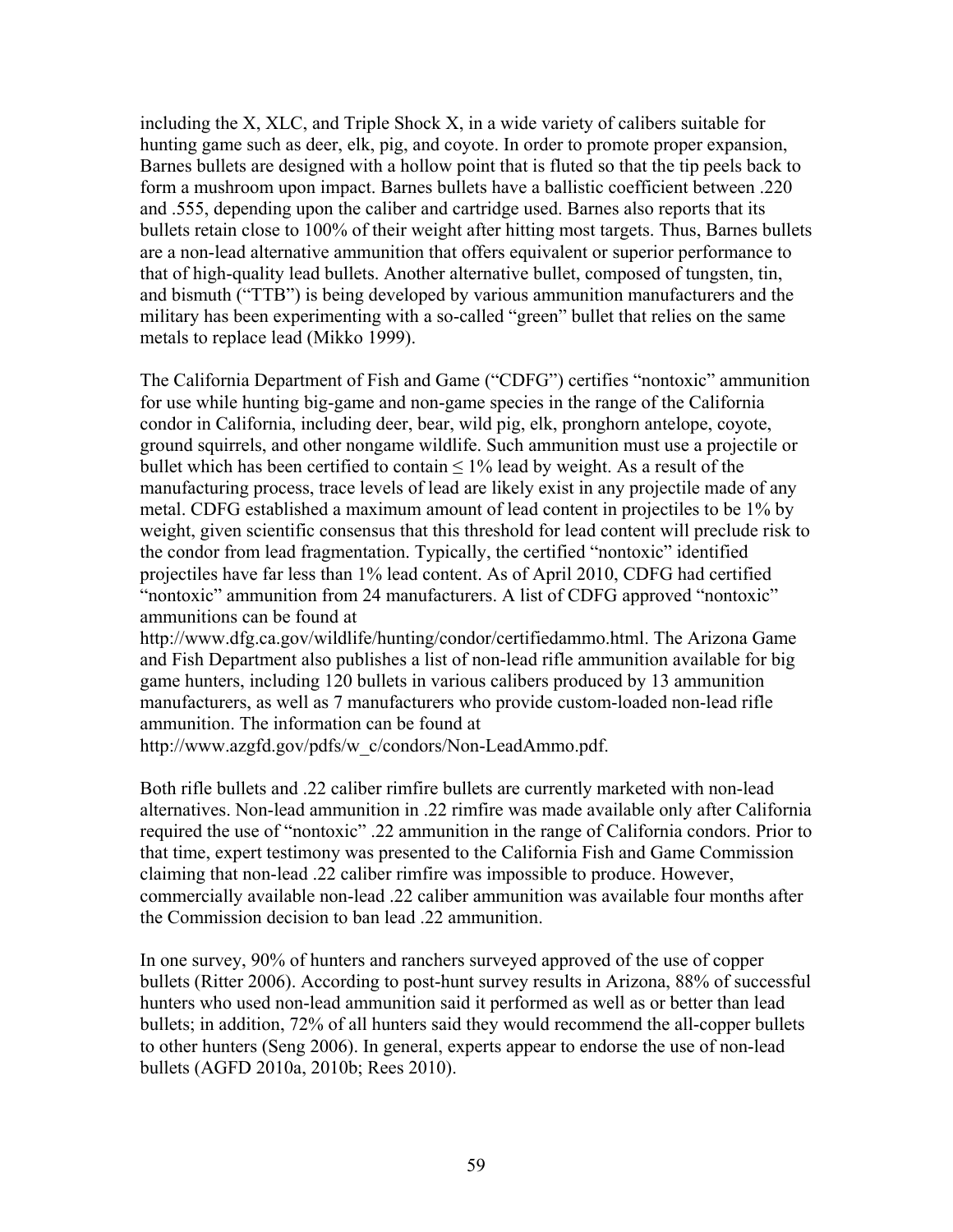Non-lead shotgun ammunition is widely available on the market, largely as the result of federal regulations requiring its use while hunting for waterfowl (50 C.F.R. § 20.134). Certification of "nontoxic" shot for waterfowl hunting is conducted by the USFWS, and acceptable alloys must be not more than 1% lead. Shotguns, the dominant firearm used for waterfowl hunting, are also used for upland hunting of small game, such as squirrels, rabbits, and birds, and in many states are used for hunting larger game such as deer and pigs using solid slugs.

Commercially available non-lead shotgun ammunition consists of shot composed either of steel, tungsten (including tungsten-iron, tungsten-bronze, tungsten-nickel-iron, tungsten-matrix, tungsten-nickel-iron, tungsten-tin-iron-nickel, tungsten-tin-bismuth, tungsten-tin-iron, and tungsten polymers), bismuth, or tin (WFGA 2001). It should be noted, however, that non-lead shot is not currently available for all gauges and pellet sizes, particularly smaller shot sizes  $(\#7\frac{1}{2})$  and  $\#8$ ) which are popular for hunting upland game birds (WFGA 2001).

The use of non-lead shot for hunting upland game is mandated on a variety of federal and state lands, and non-lead shot is used by upland hunters across at least 1.33 million acres nationwide (WFGA 2001). For example, a number of individual National Wildlife Refuges require the use of non-lead shot, as do a number of states such as South Dakota, Wisconsin, and Maine.

The performance of non-lead shot is also roughly equivalent to that of lead shot. Nonlead shot, particularly steel, is lighter than lead and thus has reduced velocity at greater distances, whereas bismuth shot has a density almost equivalent to that of lead. Tungsten alloy shot of several compositions is superior to lead and steel shot, and can be used in double barreled shotguns and older steel barreled shotguns which would be damaged by the higher muzzle pressures created by steel shot. Tungsten alloy shot shells are currently more expensive (\$2.20-3.50 per cartridge) than either lead (\$0.25-0.75 per cartridge) or steel shot (\$0.40-\$0.60 per cartridge).

After the federal ban on lead shot for hunting waterfowl, there were hunter complaints about the effects of non-lead shot on shotgun barrels. Older shotguns not designed for steel shot have a risk of damage to the barrels due to increased pressure of the hard steel shot which may cause "ring-bulge" deformation of the barrel at the choke of older fixed choke shotguns. Double barrel shotguns are also susceptible to barrel damage with steel shot. "Hevi-shot"®, composed of tungsten, nickel, and iron will not damage barrels of older shotguns, although it is considerably more expensive than steel shot. All modern single barreled shotguns manufactured after 1990 use interchangeable choke tubes designed for steel and other non-lead shot, and will not be damaged by any non-lead shot. The USFWS certifies and approves non-lead shot for use in waterfowl hunting (USFWS 2010). The USFWS has currently approved 12 non-lead shot types. A full list can be found at http://www.fws.gov/migratorybirds/CurrentBirdIssues/nontoxic.htm.

Mandating the use of non-lead ammunition for hunting would impose some additional costs on some in the hunting community. However, the incremental cost of alternative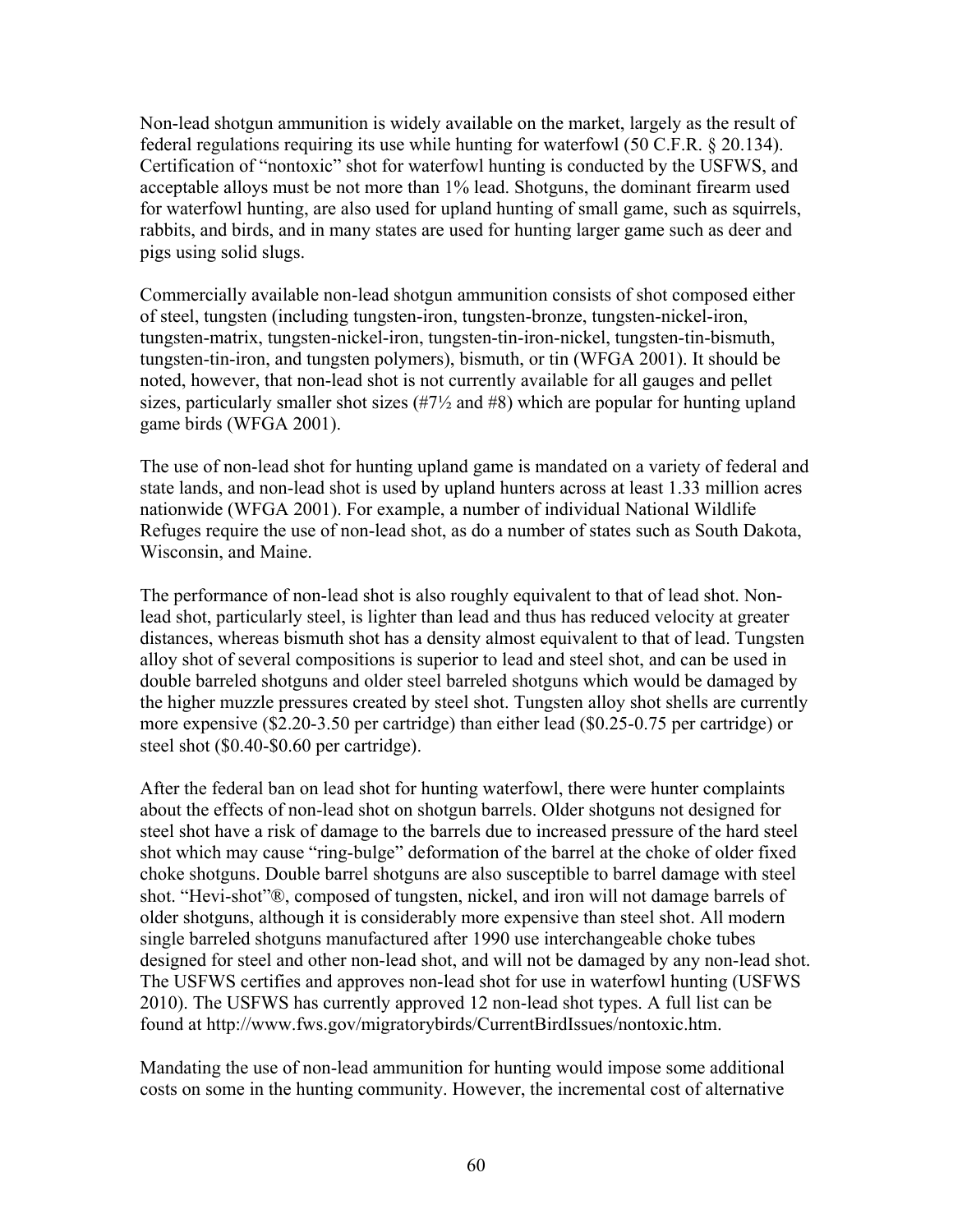ammunition is typically a tiny fraction of the total that hunters spend on their sport. According to the federal government, the average big game hunter in California spends just over \$800 per hunting trip; of which approximately \$173 dollars is spent on all "hunting equipment" with bullets representing a fraction of that cost (USDOI/DOC 2003). Likewise the cost of shot is a small portion of annual waterfowl or game bird hunting expenses (Scheuhammer and Norris 1995). The Minnesota Department of Natural Resources reports that effective non-lead alternatives to lead shot are now available at costs comparable to lead (Tranel and Kimmel 2009). The price of non-lead ammunition has continued to drop over time as demand has risen. As demand continues to increase and subsequent production costs fall, non-lead bullets and shot will likely become less expensive. On a larger scale, the costs to purchase non-lead ammunition would likely be more than offset by eliminating the societal costs involved in cleaning up and managing lead wastes from lead ammunition.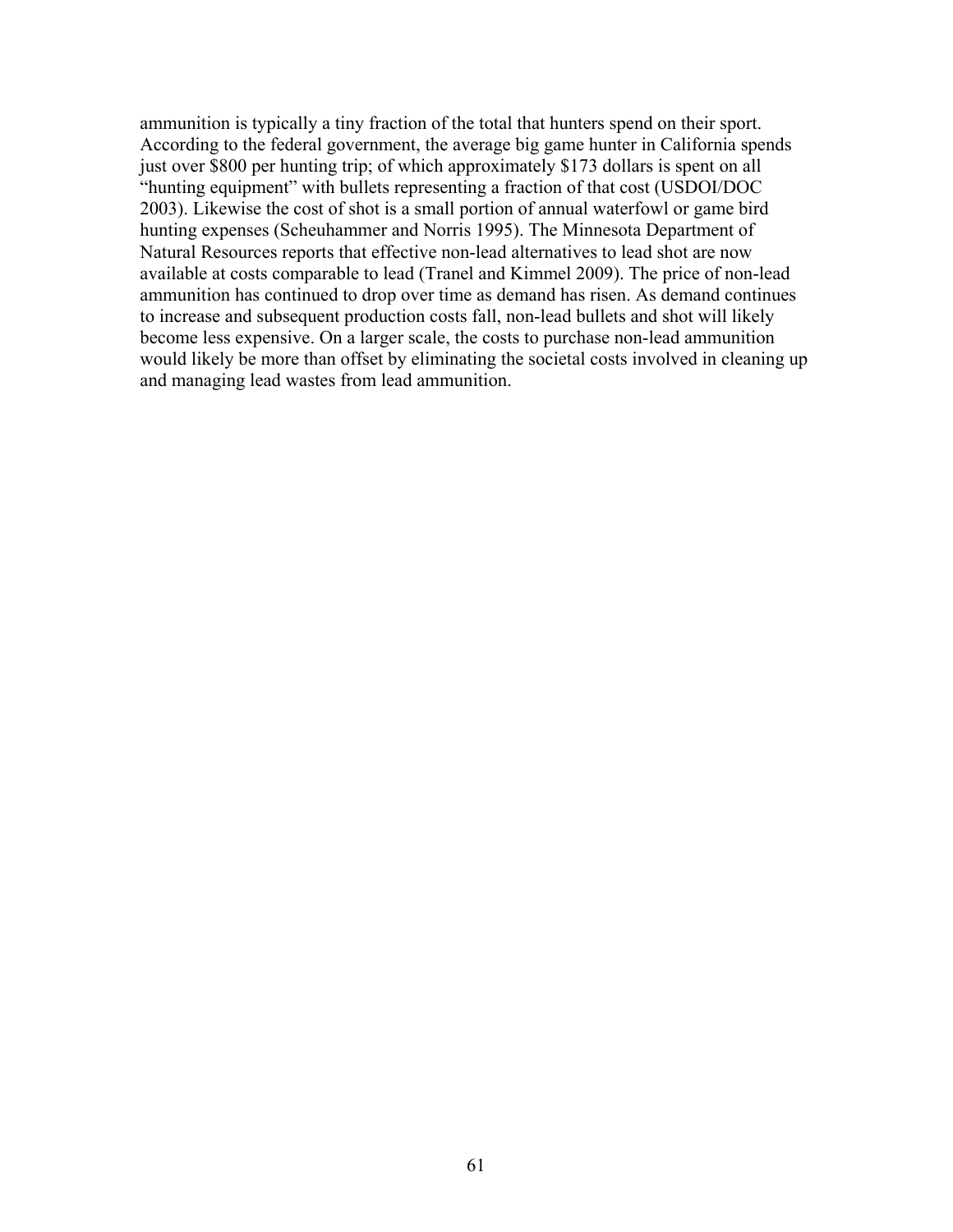## **VII. EXISTING FEDERAL AND STATE REGULATIONS**

While TSCA requires the EPA to consider whether actions undertaken under other federal laws adequately address the risk of unreasonably injury in promulgating a rule, this petition presents information on existing regulatory efforts in order to demonstrate that regulation of lead used in hunting ammunition is possible, enforceable and effective, and allows continued hunting; and that despite these efforts, widespread use of lead shot and bullets continues, creating an unreasonable risk of injury to the environment. TSCA does not require a showing of population-level impacts from lead poisonings to regulate toxic lead, only that there is an unreasonable risk of injury to the environment.

There are an increasing number of outreach and education programs by state and federal agencies and non-governmental organizations promoting the voluntary use of non-lead ammunition by hunters. While these programs are important, they have not resulted in a widespread switch to non-lead ammunition by hunters and there is no evidence these programs by themselves have significantly reduced lead exposure to wildlife.

In 1991 the USFWS banned the use or possession of lead shot while hunting waterfowl nationwide (50 C.F.R. § 20.21(j)). This regulation was passed as a result of a lawsuit brought by a coalition of environmental groups, filed under the Endangered Species Act, in response to lead poisoning of waterfowl and secondary poisoning of eagles caused by lead shot. Regulations were phased in nationally over a five year period, with additional zones designated as requiring non-lead shot each year. By September 1, 1991, every state was designated as a non-lead shot zone for hunting waterfowl, coots and certain other species (50 C.F.R. 20.108). While the ban on the use of lead shot for hunting waterfowl has reduced the likelihood of poisoning of raptors that prey on or scavenge waterfowl, it does not prevent the poisoning of raptors that feed on animals hunted away from wetlands or those that feed on a range of avian and mammalian prey. Lead ammunition is still permitted for upland hunting of big game, game birds and non-game mammals on non-federal lands by most states. Continued lead poisoning of condors, eagles, and upland game birds, has prompted some additional restrictions on use of lead ammunition in some National Parks, National Wildlife Refuges, and on public lands in some states. Other than the regulations pertaining to lead shot for waterfowl, the federal government does not regulate the method of take by hunting, deferring to state regulations on federal lands.

A 2006 survey by the Association of Fish and Wildlife Agencies of existing non-lead shot regulations for hunting waterfowl contacted 50 U.S. states, 10 Canadian provinces and 2 Canadian territories (D.J. Case & Associates 2006). The Minnesota Department of Natural Resources also In 2006, 28 states (Alaska, California, Delaware, Florida, Illinois, Indiana, Iowa, Kansas, Kentucky, Louisiana, Maryland, Michigan, Minnesota, Missouri, Nebraska, New Jersey, New Mexico, New York, North Carolina, North Dakota, Ohio, Oklahoma, Oregon, South Dakota, Tennessee, Utah, Washington, and Wyoming) had non-lead shot regulations for dove, crane, rail, snipe, quail, pheasant and/or other game bird and small game hunting on some state-managed lands that go beyond those required by federal law for waterfowl hunting. Some of these restrictions apply to public, but not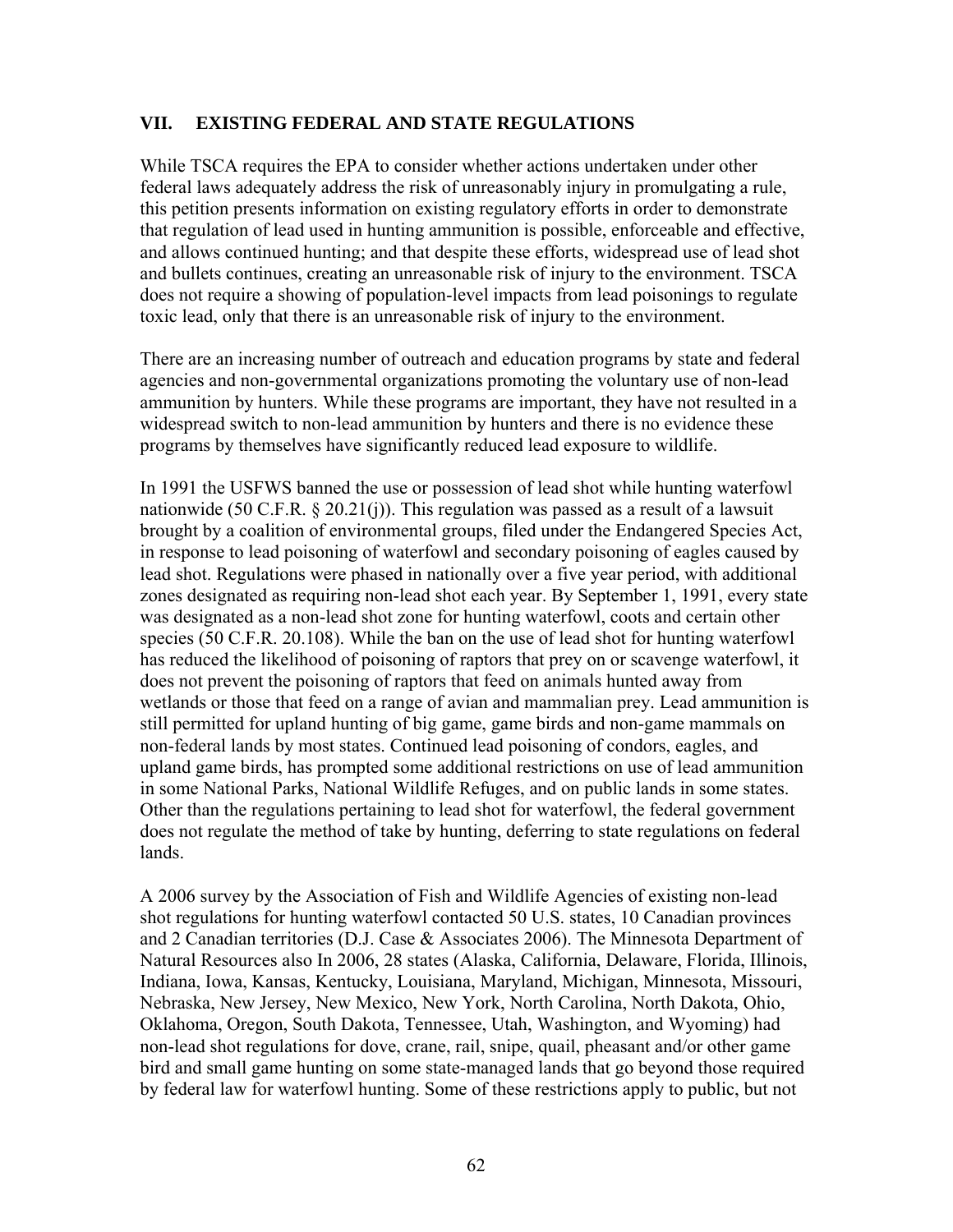private land, and in 7 states the restrictions only apply to mourning dove and/or marsh species such as snipe and rails. In general, the regulations are more widespread for species that overlap in habitat with waterfowl (such as crane, rail, and snipe), and to a lesser degree, doves, and are less restrictive for upland game birds such as grouse, quail and pheasant. Most of these state regulations cover a single or few game bird species in very limited geographic areas (an average of 50,000 acres covered per state). Overall, these regulations cover 1.3 million acres, an extremely small fraction of the public and private lands nationwide where lead ammunition can be used for hunting.

Of the 40 states that allow dove hunting, 16 have some level of non-lead shot requirements specific to dove hunting. In fall of 2008 Wisconsin started requiring dove hunters on public lands to use non-lead shot (Eisele 2008). The Iowa Department of Natural Resources (IDNR) in 2011 approved the first mourning dove hunting season in Iowa since 1918. IDNR prohibited the use of lead ammunition for dove hunting anywhere in the state of Iowa, based largely on the concern that since much of the dove hunting occurs over a small area, allowing lead shot would increase the likelihood of concentrations of toxic lead.

There have are only been a few state efforts to restrict use of lead ammunition within the range of special-status species, such as the California condor, spectacled eider and other water birds:

#### *Alaska*

Lead exposure to the threatened spectacled eider and other water birds led to regulations in Alaska in 2007 that prohibit use of lead shot "T" size and smaller for hunting small game, furbearers, and unclassified game in the Yukon-Kuskokwim Delta.

## *California*

The Ridley-Tree Condor Preservation Act was signed into law in California in 2007, effective July 1, 2008, requiring hunters to use non-lead ammunition for hunting big game (such as deer, elk, pigs, and bighorn sheep) and shooting coyotes within the condor range, which encompasses all or portions of 13 central and southern California counties and seven deer-hunting zones. The California Fish and Game Commission approved additional regulations in 2007 expanding the non-lead requirements to hunting of nongame mammals and birds and prohibiting the use of lead .22-caliber and smaller-rimfire cartridges for non-game hunting in the condor range. In February 2010, California state Assembly member Pedro Nava proposed legislation to ban the use of lead shot in California's 627,000 acre network of State Wildlife Areas – this legislation passed the state Assembly but was rejected by the Senate in 2010.

#### *National Parks*

In March 2009 the National Park Service announced that it would begin to develop regulations to eliminate the use of lead ammunition in all National Parks by the end of 2010, but has yet to initiate any rulemaking. Grand Teton National Park and National Elk Refuge in Wyoming asked hunters to voluntarily switch to non-lead bullets beginning in fall of 2009.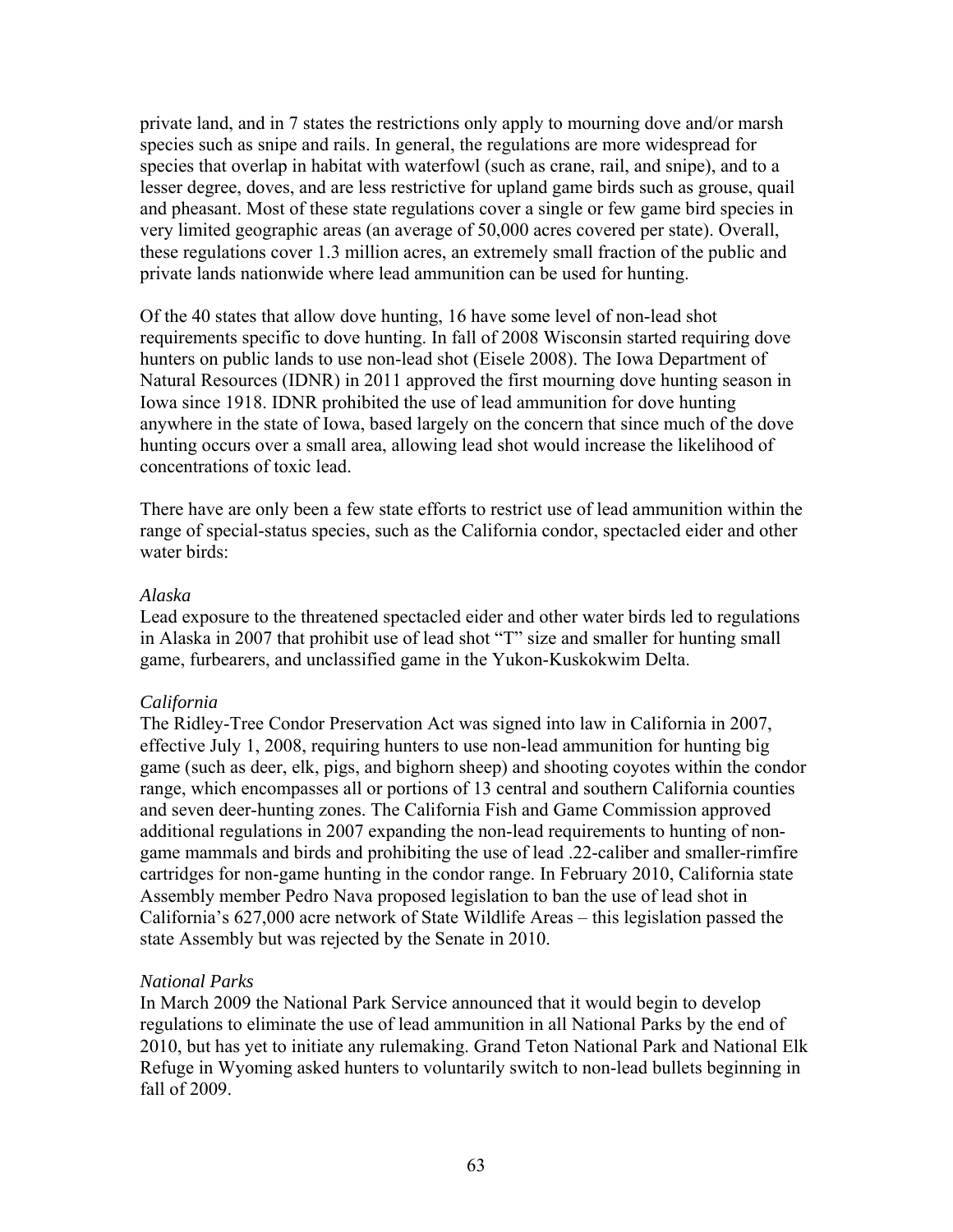#### *International*

Restrictions on lead ammunition in other countries can inform regulations in the United States. As part of the International Update Report on Lead Poisoning in Waterbirds in 2000, 74 of 137 responding countries had implemented regulations on the use of lead shot, and 37 more countries indicated lead shot legislation was being prepared (Beintema 2001). Restrictions range from voluntary measures to partial bans applied to certain species and areas, to outright statutory bans for all water bird hunting. Use of lead shot to hunt any water bird species is banned outright in Canada, Denmark, Finland, Norway and Switzerland (Beintema 2001). Due to extensive lead poisoning of eagles, in 2001 the Ministry of the Environment in Japan mandated use of non-lead rifle bullets or shotgun slugs for hunting on the island of Hokkaido, Japan (Saito 2009). Canadian national regulation in 1999 prohibited the use of lead shot for hunting all migratory birds anywhere in Canada, exempting upland species such as American woodcock, mourning doves, and rock doves (Scheuhammer 2009).

Avery and Watson (2009b) summarized international lead ammunition legislation, noting that 29 countries have implemented voluntary or legislative restrictions on the use of lead ammunition. The types of bans varied widely and ranged from partial, voluntary restrictions of the use of lead shot to a total ban on the use and import of lead ammunition. Two counties have banned all forms of lead ammunition. Six countries have a partial ban on the use of lead bullets in addition to full bans on lead shot. Four countries have banned the use of lead shot for all hunting. Fourteen countries and some Australian territories have banned the use of lead shot in wetlands or for waterfowl hunting. Two countries have voluntary or recommended restrictions in place. Eleven countries and some Australian territories have a partial ban on lead shot. Seven countries have implemented increasingly strict regulations on lead ammunition over time.

## **A. Effectiveness of Lead Ammunition Regulations**

Restrictions on the use of lead shot or bullets for hunting have been remarkably effective in significantly reducing lead exposure to wildlife.

Prior to restrictions on using lead shot for hunting waterfowl, it was estimated that from 1.6 to 3.9 million waterfowl died each year in North America from lead poisoning (Bellrose 1959; Feierabend 1983). Within five to six years following the 1991 nationwide ban on use of lead shot for hunting waterfowl, a large-scale study conducted in the Mississippi flyway demonstrated dramatic reductions in the ingestion of lead shot (Anderson et al. 2000). Of the gizzards containing ingested pellets, 68% of mallards, 45% of ring-necked ducks, 44% of scaup, and 71% of canvasbacks contained only non-lead shot. Anderson et al. (2000) estimated that lead poisoning of mallards was reduced by 64% in the Mississippi flyway. Another approach to assessing exposure to lead shot involving a threshold concentration of 0.2 ppm in blood demonstrated a 44% reduction in lead exposure of black ducks from Tennessee by comparing exposure prevalence in 1986 through 1988 to that in 1997 through 1999 after the ban in lead shot for hunting waterfowl (Friend 1985; Samuel and Bowers 2000). An estimated 1.4 million ducks of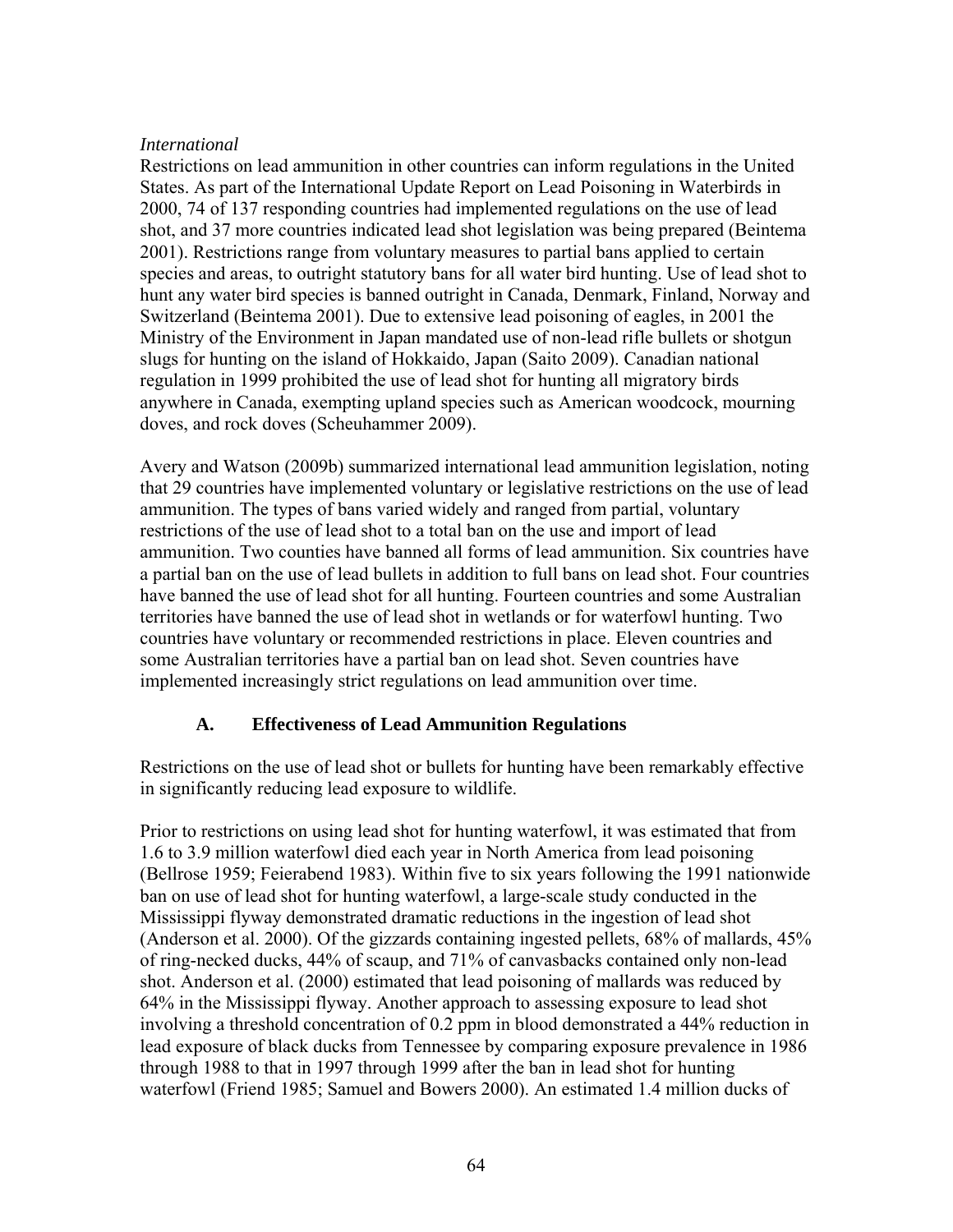the North American fall continental flight were spared from fatal lead poisoning by the 1991 waterfowl regulations (Anderson et al. 2000). Samuel and Bowers (2000) suggest that conversion to non-lead shot conservatively reduced lead exposure in waterfowl by 50%. Similarly, in Canada, substantial decreases (52% to 90%, depending on species and location) in mean bone lead concentrations in hatch-year ducklings have occurred since non-lead shot regulations were established (Stevenson et al. 2005).

The U.S. Fish and Wildlife Service provided data on blood lead levels detected in California condors sampled in California during calendar year 2008 to the California Department of Fish and Game. CDFG concluded that this preliminary information, representing the initial year after adoption of the regulation to prohibit lead ammunition in the condor range in California, is not systematically collected in a manner to evaluate the effectiveness of the lead ammunition regulations because the sources of lead in the sampled condors are unknown, relationships of sampled condors to hunting activity are unknown, and as it relates to the regulations in place that prohibit lead projectiles in condor range, the condor feeding habits for this period of time are also unknown (CDFG 2009). Notwithstanding the preliminary nature of the data and lack of knowledge regarding direct causation, blood lead levels of condors as reported were lower during the second half of 2008 (after the regulations went into effect) compared to the first half of 2008. During the period January-June 2008, 59% of condors sampled had blood lead levels that were considered above background (>10 micrograms/deciliter) levels; 45% of condors exhibited blood lead levels above background levels during July-December 2008 (CDFG 2009).

Blood lead levels were subsequently evaluated for 90 condors in California in 2009 (42 in southern California and 48 in central California). During the period January-June 2009, 60% of condors sampled had blood lead levels that were considered above background (>10 micrograms/deciliter) levels; 54% of condors exhibited blood lead levels above background levels during July-December 2009 (CDFG 2010). CDFG concluded that it is too soon to tell whether the ban on lead ammunition for big game and nongame hunting has significantly reduced the frequency and level of lead exposure in condors, and that the data are not yet adequate for in-depth or meaningful comparison or analysis. Factors to consider that can influence blood lead exposure of condors include time in the wild, long range movements, food sources, foraging habits, and exposure to hunting activities during the sampling period. CDFG is initiating a three-year research project to comprehensively address the effectiveness of the California regulations.

Researchers at the University of California, Davis concluded from the results of a more focused study that the 2008 lead-ammunition ban in the California condor range reduced lead exposure in two avian sentinel species, golden eagles and turkey vultures (Kelly et al. 2011). This study assessed the effectiveness of the California regulations in decreasing blood lead concentration in golden eagles and turkey vultures within the condor range in California, comparing blood lead concentration in eagles and vultures prior to the lead ammunition ban and one year following implementation of the ban. Lead exposure in both golden eagles and turkey vultures declined significantly post-ban. Their findings provide evidence that hunter compliance with lead ammunition regulations was sufficient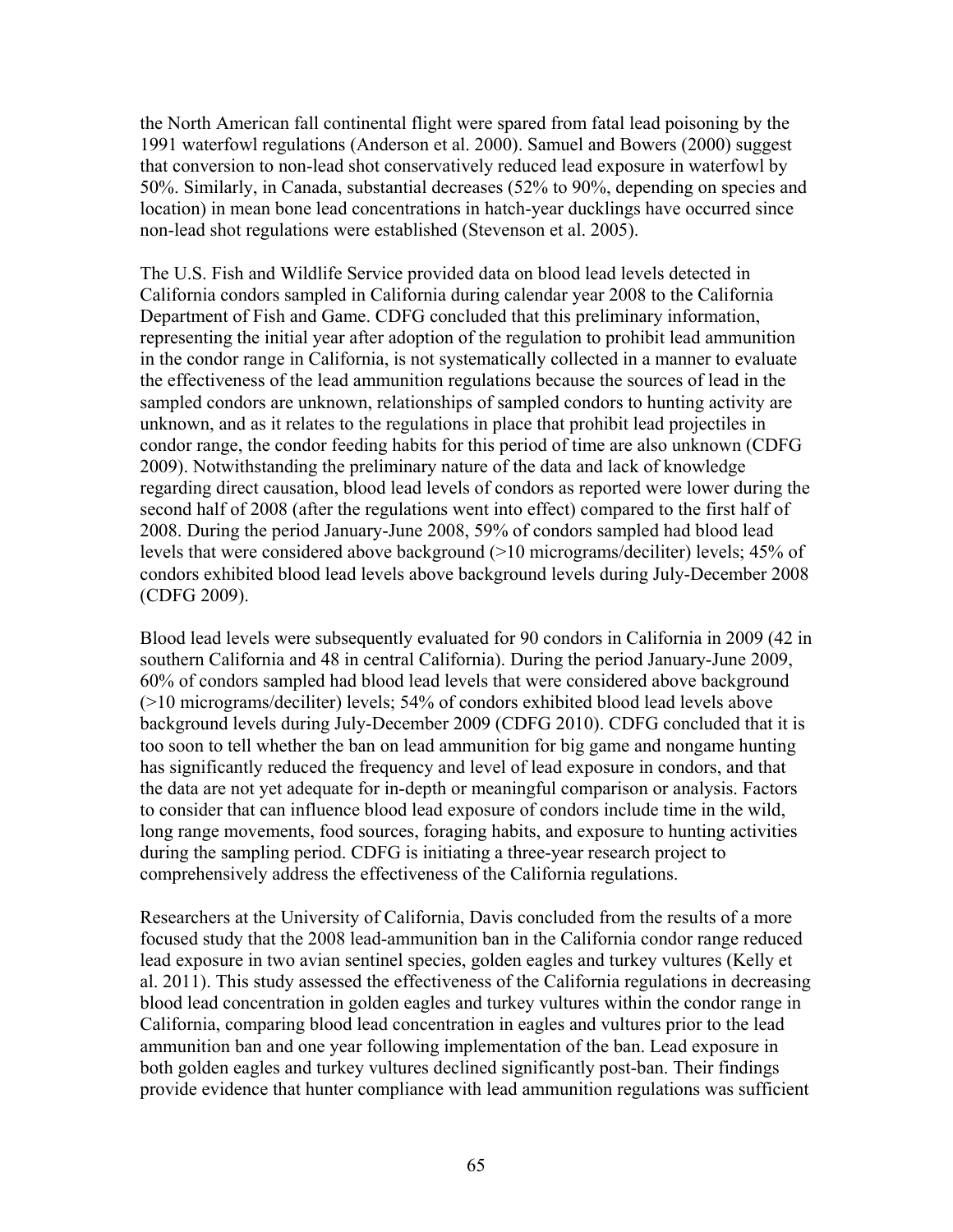to reduce lead exposure in predatory and scavenging birds at their study sites (Kelly et al. 2011).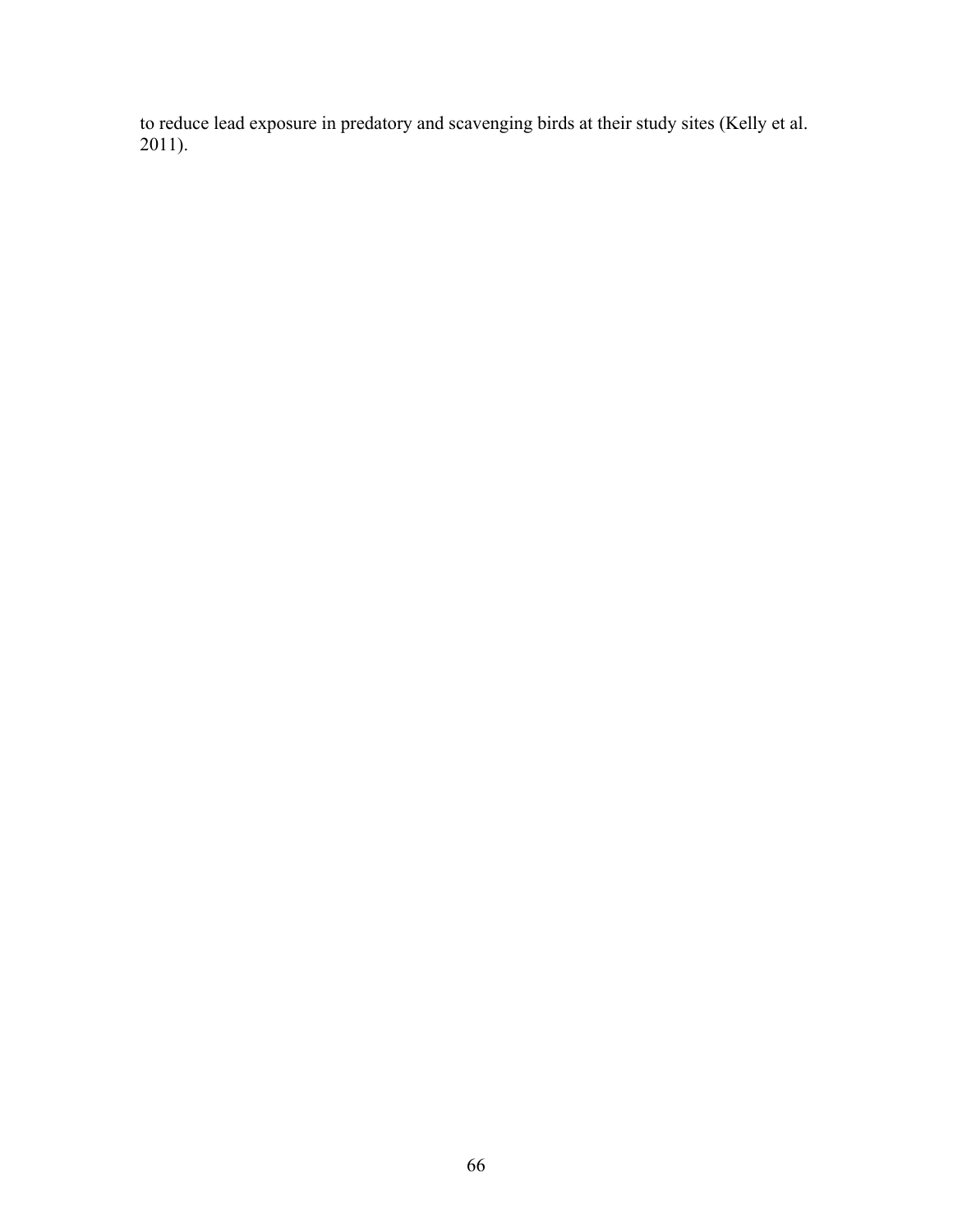## **VIII. DESCRIPTION OF FEDERAL REGULATIONS REQUESTED**

The petitioners formally request that the EPA:

- 1) evaluate the risk of injury to the environment, human health and wildlife from lead bullets and shotgun pellets, used in hunting and shooting sports, which have the potential to cause harmful lead exposure; and
- 2) initiate a proceeding for the issuance of a rulemaking under Section 6(a) of TSCA to adequately protect against such risks (15 U.S.C. § 2620(a); 15 U.S.C. §  $2605(a)(2)(A)(i)).$

This petition sets forth facts presenting a reasonable basis to conclude that such a rulemaking is necessary to protect wildlife from the ongoing unreasonable risk of injury to health and the environment caused by the use of lead bullets and shot. TSCA grants the EPA the broad authority to regulate chemical substances that "present an unreasonable risk of injury to health or the environment" 15 U.S.C. § 2601. TSCA also mandates that the EPA must regulate chemical substances where there is a "reasonable basis to conclude" that such substances "present an unreasonable risk of injury to health and or the environment" (15 U.S.C.  $\S$  2605(a)). The EPA may regulate the manufacture, processing, distribution, use or disposal of such chemical substances. Specific control mechanisms include: prohibitions on an entire or certain use of a chemical substance; limitations on allowable concentration levels; labeling or recordkeeping requirements; and obligations to issue notice of risks of injury. (15 U.S.C.  $\S$  2605(a)). Regulations may be achieved through a range of alternatives, up to and including the EPA prohibiting the manufacture, processing, or distribution in commerce of a chemical substance for a particular use  $(15 \text{ U.S.C. } § 2605(a)(2)(A)(i))$ .

Although petitioners advocate for a complete ban on bullets and shot containing lead for use in hunting and shooting sports, with specific exceptions for military and law enforcement uses, with this petition, petitioners request that the EPA evaluate and consider a range of alternatives for rulemaking or revision of rules governing toxic substances, one of which may or may not be a complete ban, to eliminate the potential for harmful lead exposure to wildlife and humans.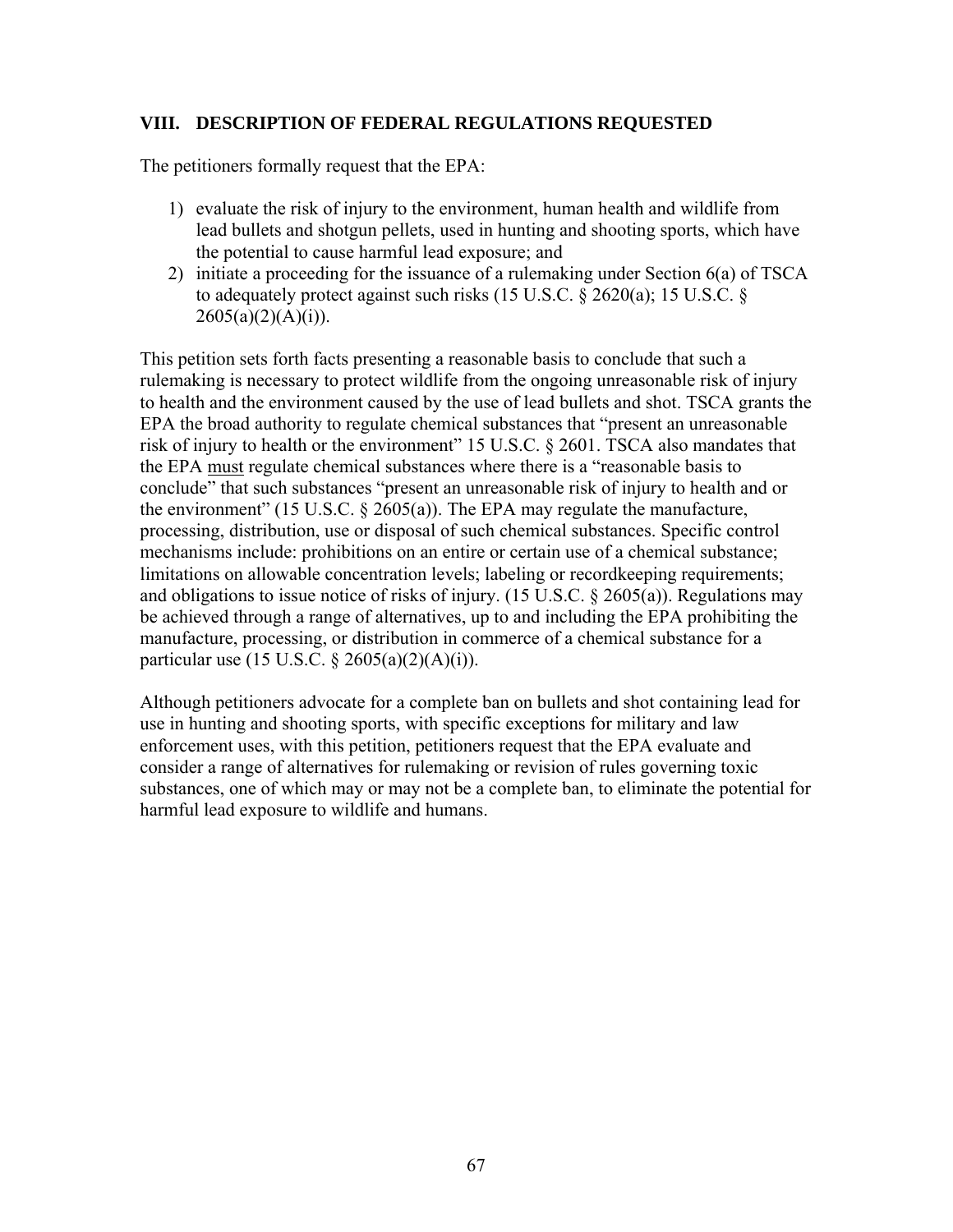# **IX. CONCLUSION**

Section 6 of TSCA requires only that the EPA find that there is "a reasonable basis to conclude" that "the manufacture, processing, distribution in commerce, use, or disposal of" a substance presents an unreasonable risk to the environment or human health in order for the agency to take action. The data presented in this petition provides a reasonable basis to conclude that the risk is such that lead bullets and shot used in hunting and shooting sports should be regulated under TSCA to protect against unreasonable risk of injury to the environment.

This petition has set forth the facts establishing the indisputable toxicity of spent lead bullets and shotgun pellets from hunting and shooting activities to wildlife and to humans. The scientific literature on the sources, quantities, and pathways of exposure of lead in the environment from hunting and shooting sports is comprehensive and conclusive, as is information on the toxic effects and health risk of lead ammunition on wildlife and humans. The banning of lead shot for hunting waterfowl has greatly reduced the massive former mortalities of waterfowl and correspondingly reduced lead consumption by predators and scavengers of waterfowl, such as bald eagles, as well as humans. However, other uses of lead ammunition have continued unabated, causing unnecessary widespread incidental mortality of many bird and mammal species.

Lead-based bullets fragment on impact, distributing toxic lead particles widely throughout carcasses, and making it impossible for scavenging animals or humans to avoid ingesting lead along with meat. Normal butchering processes do not remove this lead. This health risk potentially affects large numbers of people, particularly hunters and their families and in areas where wild game is a significant part of the diet. Lead has been shown to affect adults and children at far lower concentrations in body tissues than formerly thought, and at lower concentrations than current regulations acknowledge.

Many species of wildlife ingest spent lead shot pellets, while others ingest lead fragments from the carcasses and gut piles of shot animals on which they feed. More than 130 species of wildlife are affected by lead from these sources, and in some species thousands or tens of thousands of individuals die from lead ingestion every year in North America. For most species there has been no assessment of the effect of lead-caused mortality on population levels. However, population level effects have been shown in well-studied species such as the California condor, bald eagle, trumpeter swan, sandhill crane and spectacled eider.

The widespread poisoning of many species of wildlife requires a response from the EPA to regulate lead ammunition. This petition presents strong evidence that lead shot and bullets pose an unreasonable risk to health and the environment and that this risk cannot be prevented through action under other federal laws. In evaluating unreasonable risk the EPA must consider: a) the effects of the chemical on health and the magnitude of human exposure; b) the effects of the chemical on the environment and the magnitude of environmental exposure; c) the benefits of the chemical for various uses and the ability of substitutes for such uses; and d) the reasonably ascertainable economic consequences of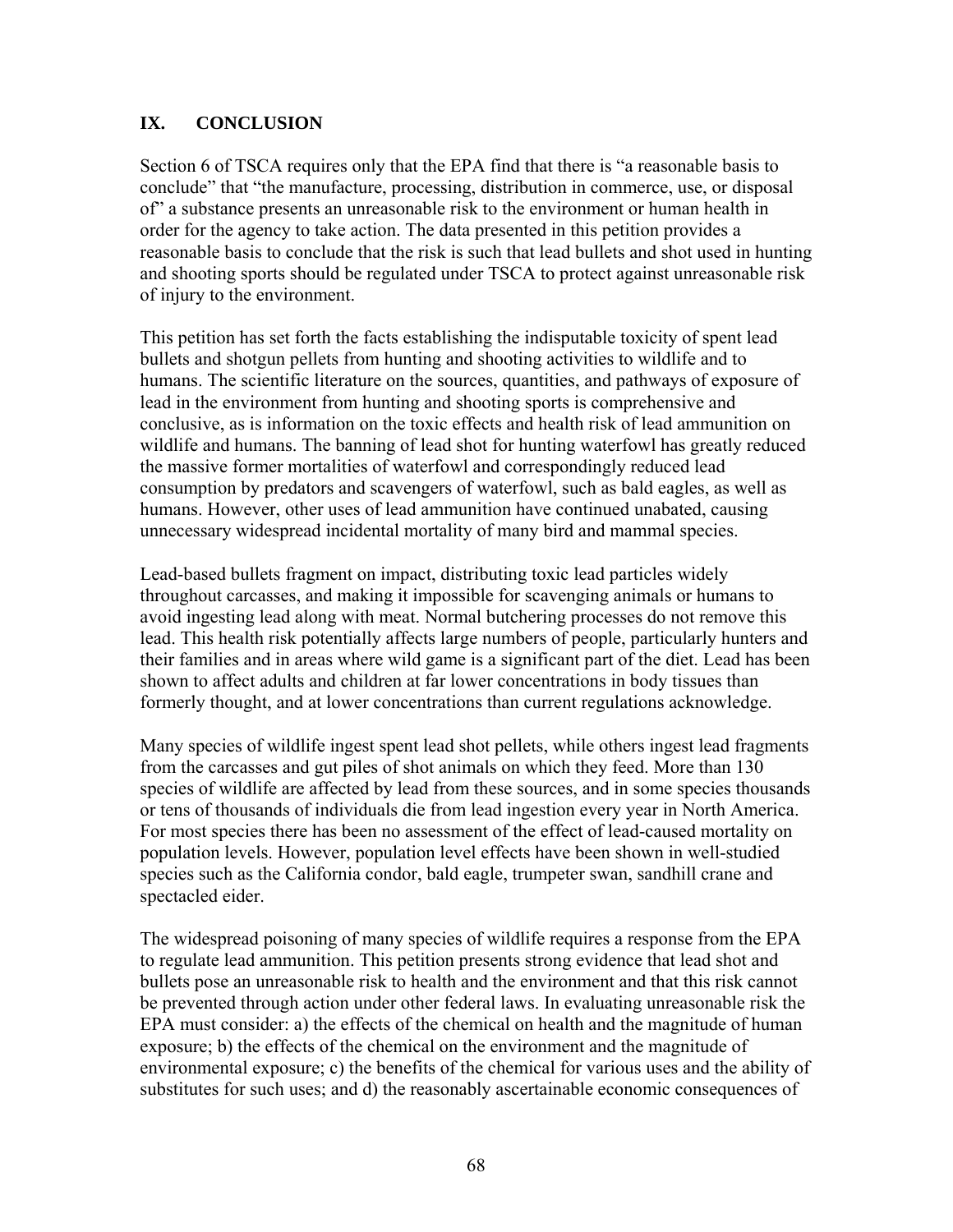the rule, after consideration of the effect on the national economy, small business, technological innovation, the environment, and public health  $(15 \text{ U.S.C.} \S 2605(c)(1))$ . Regulation under section 2605 of the Toxic Substances Control Act requires only "a reasonable basis to conclude" that a risk is unreasonable. Scientific theories, projections of trends from currently available data, modeling using reasonable assumptions, and extrapolations from limited data may help to establish risk (H.R. Rep. No. 1341, 94<sup>th</sup> Cong., 2d Sess. 32 (1976)). The data presented in the petition supports the conclusion that the risk is such that lead shot and bullets should be regulated under the Act. The recent granting of a Section 21 petition to ban lead wheel-balancing weights is further evidence that the EPA is aware of the environmental hazards of lead. This petition demonstrates that commercially available non-lead alternatives to lead ammunition are or can be made available to replace toxic lead ammunition currently on the market.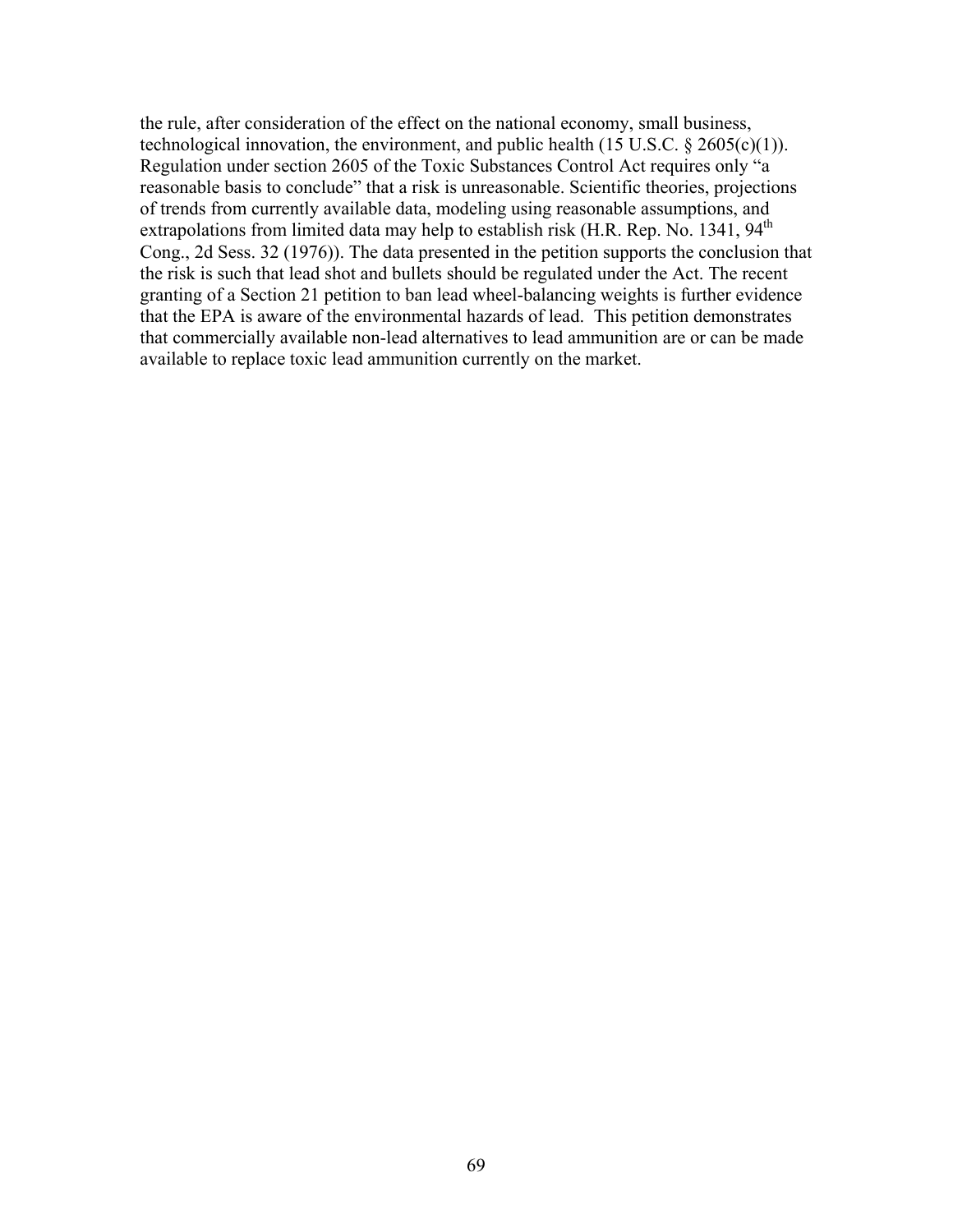## **X. REFERENCES**

Adler, F.E.W. 1944. Chemical analyses of organs from lead-poisoned Canada geese. Journal of Wildlife Management 8(1):83-85.

African-Eurasian Water Bird Agreement (AEMA). 2002. Special Edition: Lead poisoning in waterbirds through the ingestion of spent lead shot. AEMA Newsletter, Special Issue #1. 28 pp.

Agency for Toxic Substances and Disease Registry (ATSDR). 2007. Toxicological Profile for Pb. http://www.atsdr.cdc.gov/substances/toxsubstance.asp?toxid=22.

Akoshegyi, I. 1997. Lead poisoning of pheasants caused by lead shots. Magyar Allatorvasok Lapja 119(6):328-336.

Ancora, S., N. Bianchi, C. Leonzio, and A. Renzoni. 2008. Heavy metals in flamingos (*Phoenicopterus ruber*) from Italian wetlands: The problem of ingestion of lead shot. Environmental Research. In press.

Anderson, W.L. 1975. Lead poisoning in waterfowl at Rice Lake, Illinois. Journal of Wildlife Management 39:264-270.

Anderson, W.L., and S. P. Havera. 1985. Blood lead, protoporphyrin, and ingested shot for detecting lead poisoning in waterfowl. Wildlife Society Bulletin 13(1):26- 31.

Anderson, W.L. and S.P. Havera. 1989. Lead poisoning in Illinois waterfowl (1977-1988) and implementation of nontoxic shot regulations. Illinois Natural History Survey Biological Notes 133.

Anderson, W.L., S.P. Havera, and B.W. Zercher. 2000. Ingestion of Lead and Non-Toxic Shotgun Pellets by Ducks in the Mississippi Flyway. Journal of Wildlife Management 64:848-857.

ANZECC (Australian and New Zealand Environment and Conservation Council). 1994. Report to the Australian and New Zealand Environment and Conservation Council on alternative shot to lead in hunting. Prepared by NSW National Parks and Wildlife Service, April. 32 pp.

Arizona Game and Fish Department (AGFD). 2010a. Non-Lead Brochure. Available at www.azgfd.gov/pdfs/w\_c/condors/nonlead\_brochure.pdf.

Arizona Game and Fish Department (AGFD). 2010b. What the Experts Say About Non-Lead Bullets. Available at http://condorinfo.org/What\_the\_Experts\_Say.pdf.

Artmann, J.W. and E.M. Martin. 1975. Incidence of ingested lead shot in sora rails. Journal of Wildlife Management 39(3):514-519.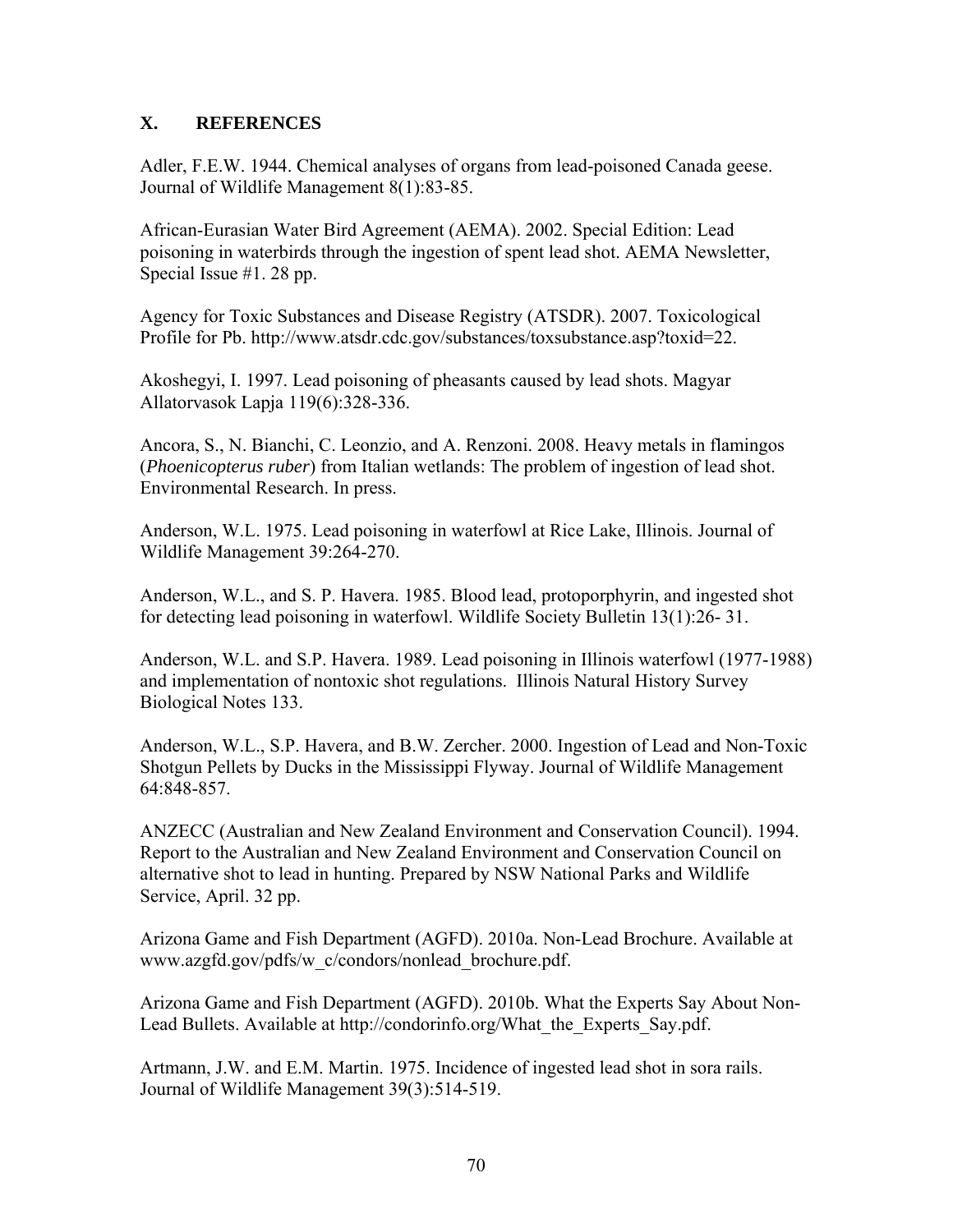Avery, D., and R.T. Watson. 2009a. Distribution of Venison to Humanitarian Organizations in the USA and Canada. *In* R. T. Watson, M. Fuller, M. Pokras, and W. G. Hunt (Eds.). Ingestion of Lead from Spent Ammunition: Implications for Wildlife and Humans. The Peregrine Fund, Boise, Idaho, USA.

Avery, D., and R.T. Watson. 2009b. Regulation of lead-based ammunition around the world. *In* R. T. Watson, M. Fuller, M. Pokras, and W. G. Hunt (Eds.). Ingestion of Lead from Spent Ammunition: Implications for Wildlife and Humans. The Peregrine Fund, Boise, Idaho, USA.

Bagchi, D. and H.G. Preuss. 2005. Effects of Acute and Chronic Oval Exposure of Lead on Blood Pressure and Bone Mineral Density in Rats. Journal of Inorganic Biochemistry 99:1155-1164.

Bagley, G.E. and L.N. Locke. 1967. The occurrence of lead in tissues of wild birds. Bulletin of Environmental Contamination and Toxicology 2:297-305.

Baksi, S.N. and A.D. Kenny. 1978. Effect of Lead Ingestion on Vitamin D3 Metabolism in Japanese Quail, Res. Commun. Chem. Path. Pharmacol. 21, 375-378.

Bates, F.Y., D.M. Barnes, and J.M. Higbee. 1968. Lead Toxicosis in Mallard Ducks. Bull. Wildl. Dis. Assoc. 4:116-125.

Battaglia, A., S. Ghidini, G. Campanini, and R. Spaggiari. 2005. Heavy metal contamination in little owl (*Athene noctua*) and common buzzard (*Buteo buteo*) from northern Italy. Ecotoxicology and Environmental Safety 60(1):61-66.

Baxter, G.S., C. Melzer, D. Byrne, D. Fielder, and R. Loutit. 1998. The prevalence of spent lead shot in wetland sediments and ingested by wild ducks in coastal Queensland. The Sunbird 28(2):21-25.

Beaven, L. 2004. Army reconsiders green bullets in light of new studies. Army Times, August 2, 2004.

Beck, N. 1997. Lead shot ingestion by the common snipe (*Gallinago gallinago*) and the jacky snipe (*Lymnocryptes minimus*) in northwestern France. Gibier Faune Sauvage (France):65-70.

Bedrosian, B., and D. Craighead. 2009. Blood lead levels of Bald and Golden Eagles sampled during and after hunting seasons in the Greater Yellowstone Ecosystem. Extended abstract *in* R. T. Watson, M. Fuller, M. Pokras, and W. G. Hunt (Eds.). Ingestion of Lead from Spent Ammunition: Implications for Wildlife and Humans. The Peregrine Fund, Boise, Idaho, USA.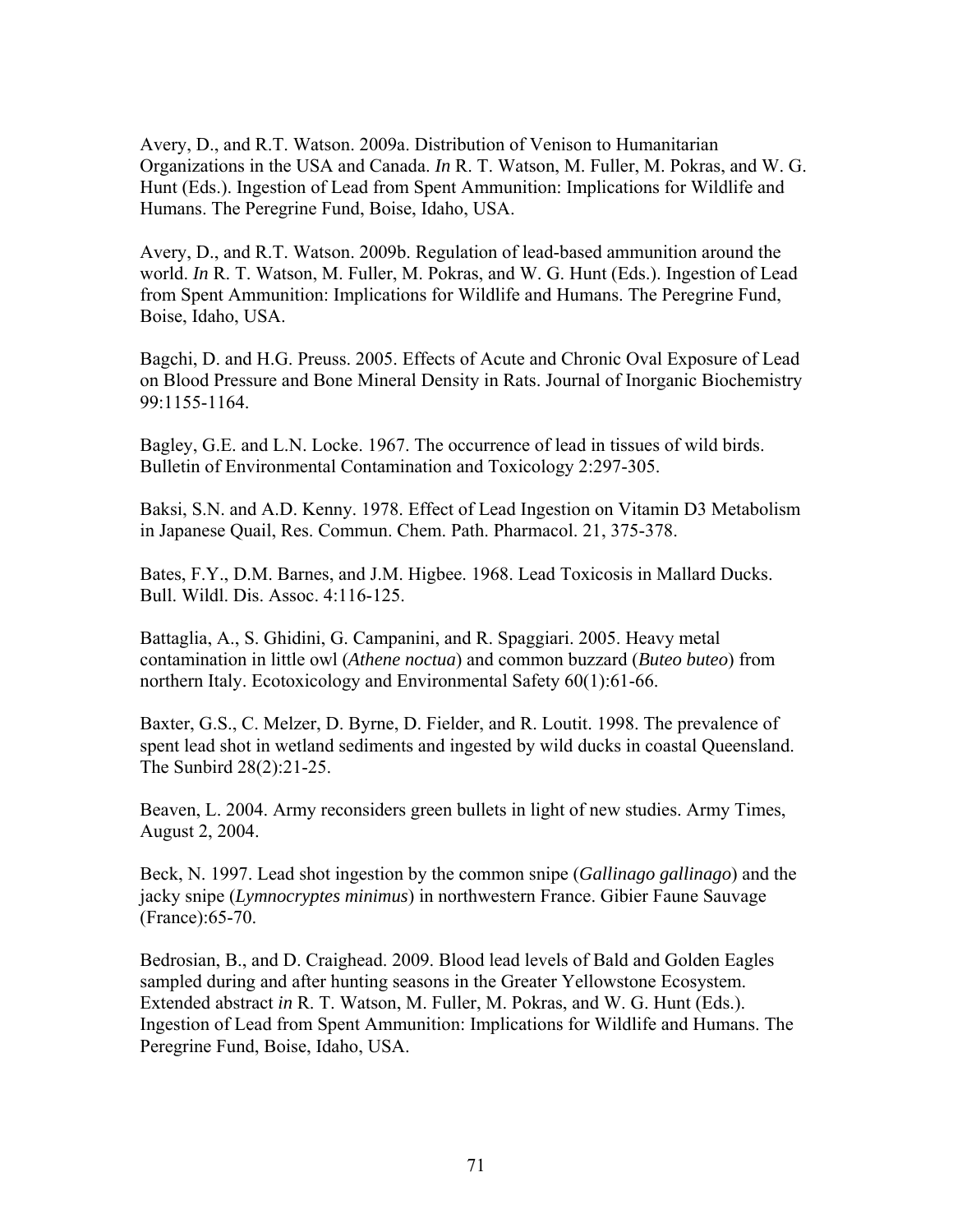Beintema, N.H. 2001. Lead Poisoning in Waterbirds. International Update Report 2000. Wetlands International Wageningen. www.unep-aewa.org.

Beintema, N. (compiler). 2004. Non-toxic shot: A path towards sustainable use of the waterbird resource. African- Eurasian Waterbird Agreement, Technical series No. 3. Accessed Feb. 8, 2007. Available online: http://www.unepaewa.org/publications/technical\_series/ts3\_non-toxic\_shot\_english.pdf.

Bellrose, F.C. 1959. Lead Poisoning as a Mortality Factor in Waterfowl Populations. Ill. Nat. Hist. Surv. Bull. 27:2335-288.

Bengtson, F.L. 1984. Studies of lead toxicity in Bald eagles at the Lac Qui Parle Wildlife Refuge. Master's thesis. University of Minnesota. 106 pp.

Best, T.L., T.E. Garrison, and C.G. Schmidt. 1992. Ingestion of lead pellets by scaled quail (*Callieppla squamata*) and northern bobwhite (*Colinus virginianus*) in southeastern New Mexico. Texas Journal of Science 44:99-107.

Best, T.L., T.E. Garrison, and C.G. Schmitt. 1992. Availability and Ingestion of Lead Shot by Mourning Doves (*Zenaida macroura*) in Southeastern New Mexico. The Southwestern naturalist 37:287-292.

Beyer, W.N., J.W. Spann, L. Sileo, and J.C. Franson. 1988. Lead Poisoning in Six Captive Avian Species. Arch. Environ. Contam. Toxicol. 17:121-130.

Beyer, W.N., J.C. Franson, L.N. Locke, R.K. Stroud, and L. Sileo. 1998. Retrospective study of the diagnostic criteria in a lead-poisoning survey of waterfowl. Archives of Environmental Contamination and Toxicology 35(3):506-512.

Bihrle, C. 1999. Testing new ground - Steel shot study finds facts for pheasant hunters. North Dakota Outdoors Magazine, September-October 1999:1-7.

Bingham, R.J., R.T. Larsen, J.A. Bissonette, and J.T. Flinders. 2009. Causes and consequences of ingested lead pellets in Chukars. Extended abstract *in* R. T. Watson, M. Fuller, M. Pokras, and W. G. Hunt (Eds.). Ingestion of Lead from Spent Ammunition: Implications for Wildlife and Humans. The Peregrine Fund, Boise, Idaho, USA.

Bjerregaard, P., P. Johansen, G. Mulvad, H.S. Pedersen, and J.C. Hansen. 2004. Lead sources in human diet in Greenland. Environmental Health Perspectives 112(15):1496- 1498.

Bjorn, H., N. Gyrd-Hansen, and I. Kraul. 1982. Birdshooting lead pellets and grazing cattle. Bulletin of Environmental Contamination and Toxicology 29:174-176.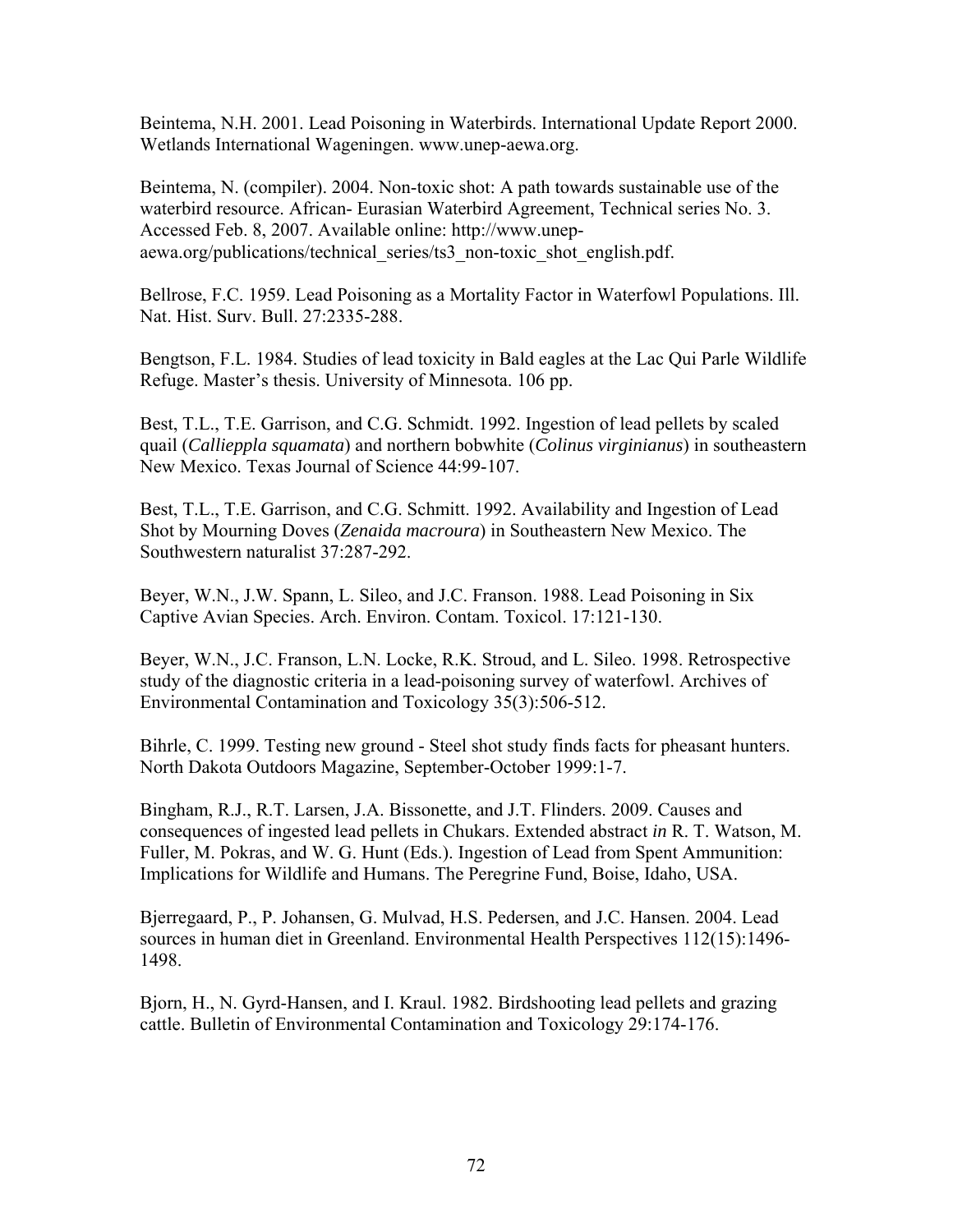Blus, L.J., C.J. Henry, D.J. Hoffman, and R.A. Grove. 1991. Lead Toxicosis in Tundra Swans Near a Mining and Smelting Complex in Northern Idaho. Arch. Environ. Contam. Toxicol. 21:549-555.

Blus, L.J.,C.J. Henry, D.J. Hoffman, and R.A. Grove. 1995. Persistence of High Lead Concentrations and Associated Effects in Tundra Swans Captured Near a Mining and Smelting Complex in Northern Idaho. Ecotoxicology (8)2: 125-132.

Borja-Aburto, V. H., I. Hertz-Picciotto, M. R. Lopez, P. Farias, C. Rios, and J. Blanco. 1999. Blood lead levels measured prospectively and risk of spontaneous abortion. American Journal of Epidemiology 150:590-597.

Bowles, J.H. 1908. Lead poisoning in ducks. Auk 25(3):312-313.

Braun, J.M., R.S. Kahn, T. Froelich, P. Auinger, and B. Lamphear. 2006. Exposures to Environmental Toxicants and Attention Deficit Hyperactivity Disorder in U.S. Children. Environmental Health Perspectives 114;1904-1909.

Brown, C.S., J.Luebbert, D. Mulcahy, J. Schamber, and D.H. Rosenberg. 2006. Blood lead levels of wild Steller's eiders (*Polysticta stelleri*) and black scoters (*Melanitta nigra*) in Alaska using a portable blood lead analyzer. Journal of Zoo and Wildlife Medicine 37(3):361-365.

Brownlee, W.C., K. Brown, and L.A. Johnson. 1985. Steel vs. lead shot: a ten-year evaluation on Murphree Wildlife Management Area. Unpublished mimeo. Texas Parks and Wildlife Federal Aid Project W-106-R. 12 pp.

Bruell, R., N.P. Nikolaidis, and R.P. Long. 1999. Evaluation of Remedial Alternatives of Lead From Shooting Range Soil. Environmental Engineering Science 16:403-414.

Buerger, T.T., R.E. Mirarchi and M.E. Lisano.1983. Lead shot ingestion in a sample of Alabama mourning doves. Journal of Alaska Academy of Science 54:119.

Buerger, T. 1984. Effect of lead shot ingestion on captive mourning dove survivability and reproduction. M.S. thesis. Auburn University, Auburn, Alabama. 39 pp.

Buerger, T., R.E. Mirarchi, and M.E. Lisano. 1986. Effects of lead shot ingestion on captive mourning dove survivability and reproduction. Journal of Wildlife Management  $50(1):1-8.$ 

Burger, J., R.A. Kennamer, I.L. Brisbin, and M. Gochfeld. 1997. Metal levels in Mourning doves from South Carolina: Potential hazards to doves and hunters. Environmental Research 75(2):173-186.

Burger, J., R.A. Kennamer, I.L. Brisbin, and M. Gochfeld. 1998. A risk assessment for consumers of mourning doves. Risk Analysis 18(5):563-573.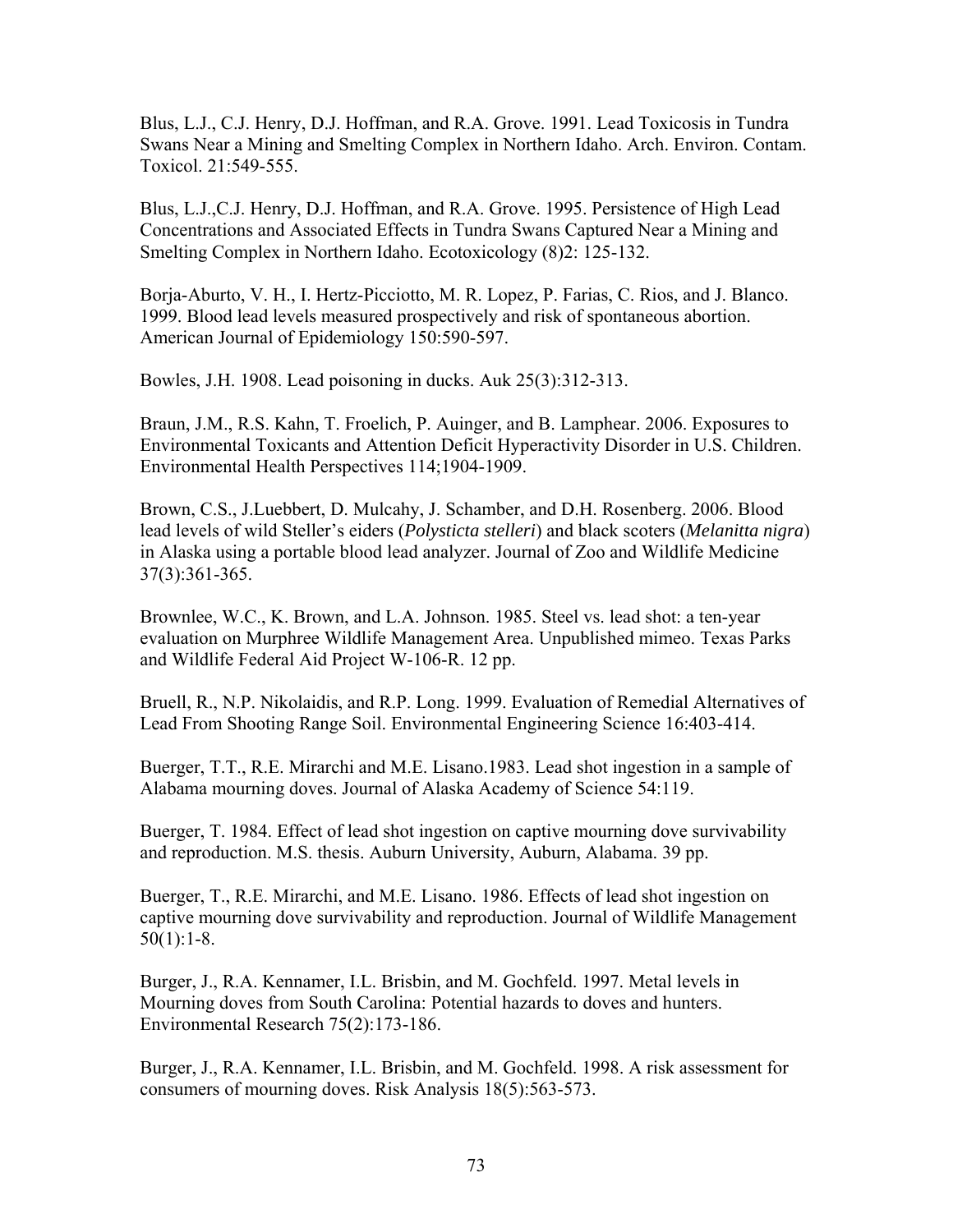Burger, J. and M. Gochfeld. 2000. Metals in Albatross Feathers From Midway Atoll: Influence of Species, Age, and Nest Location. Environ. Res. 82(3): 207-21.

Butler, D. A. 1990. The incidence of lead shot ingestion by waterfowl in Ireland. Irish Naturalists' Journal Belfast 309-131.

Butler, D.A. 2005. Incidence of lead shot ingestion in red-legged partridges (*Alectoris rufa*) in Great Britain. Veterinary Record: Journal of the British Veterinary Association 157(21):661.

Butler, D.A., R.B. Sage, R.A.H. Draycott, J.P. Carroll, and D. Pottis. 2005. Lead exposure in ring-necked pheasants on shooting estates in Great Britain. Wildlife Society Bulletin 33(2):583-589.

Cade, T.J. 2007. Exposure of California condors to lead from spent ammunition. Journal of Wildlife Management 71(1):2125-2133.

Calle, P.P., D.F. Kowalczyk, F.J. Delin, and F.E. Hartman. 1982. Effect of hunters' switch from lead to steel shot on potential for oral lead poisoning in ducks. Journal of American Veterinary Medical Association 181(11):1299-1301.

Calvert, H.S. 1876. Pheasants poisoned by swallowing shot. The Field 47:189.

California Department of Fish and Game. 2009. Report on the Levels of Lead Found in California Condors During 2008. Report to the California Fish and Game Commission.

California Department of Fish and Game. 2010. Report on the Levels of Lead Found in California Condors During 2009. Report to the California Fish and Game Commission.

Campbell, H. 1950. Quail picking up lead shot. Journal of Wildlife Management 14:243- 244.

Camus, A.C., M.M. Mitchell, J.F. Williams, and P.L.H. Jowett. 1998. Elevated Lead Levels in Farmed American Alligators *Alligator mississippiensis* Consuming *Myocastor coypus* Meat Contaminated by Lead Bullets. Journal of World Aquaculture Society 29:370-376.

Canfield, R. L., C.R. Henderson, Jr., D.A. Cory-Slechta, C. Cox, T.A. Jusko, and B.P. Lanphear. 2003. Intellectual Impairment in Children with Blood Lead Concentrations Below 10 micrograms Per Deciliter. New England Journal of Medicine 348:1517-26.

Cantarow, H.O. and M. Trumper. 1944. Lead poisoning. Williams and Wilkins Co. Baltimore.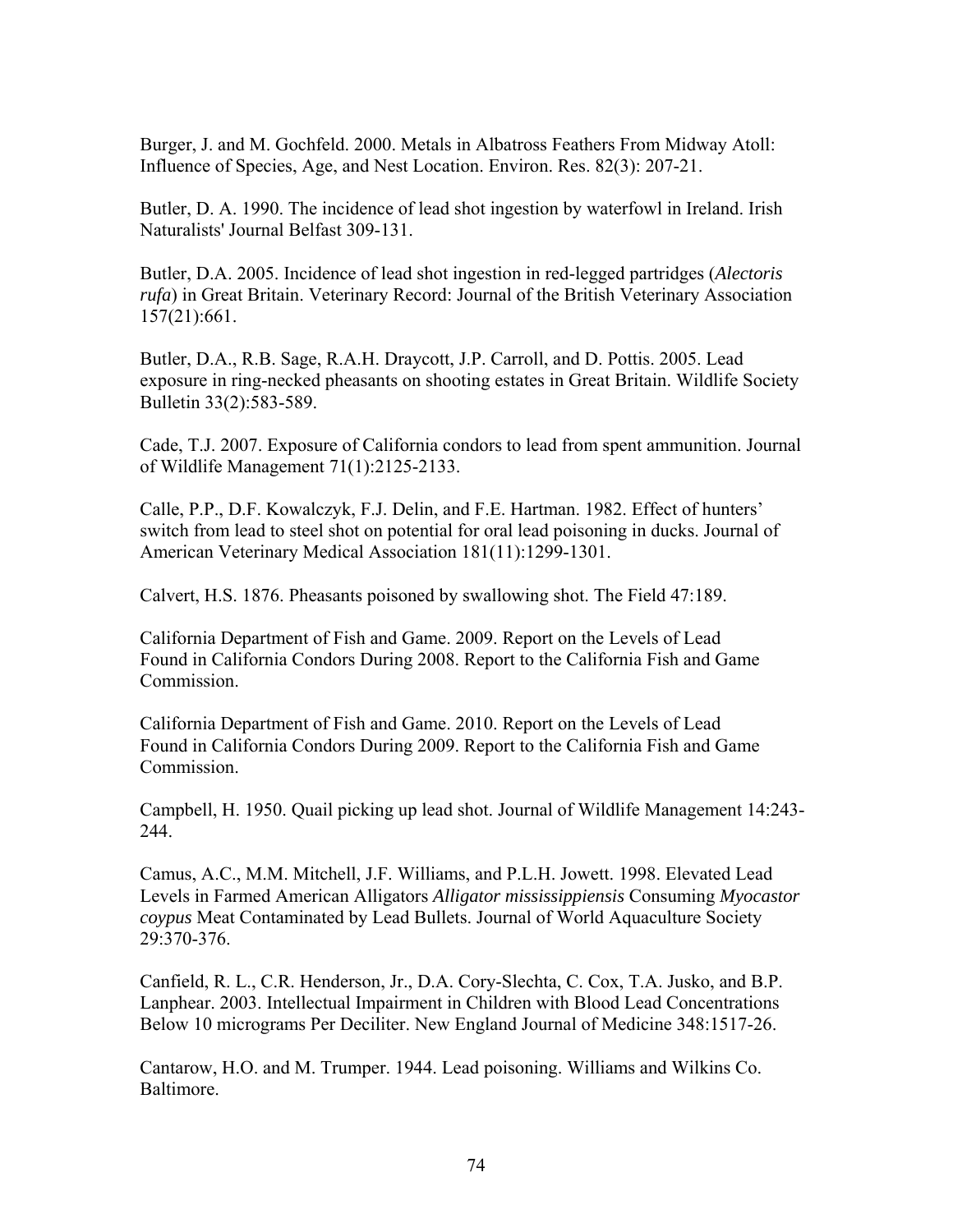Cao, X., L.Q. Ma, M. Chen, D.W. Hardison, and W.G. Harris. 2003. Lead Transformation and Distribution in the Soils of Shooting Ranges in Florida, USA. Science of the Total Environment 307:179-189.

Cao, X., L.Q. Ma, M. Chen, D.W. Hardison, and W.G. Harris. 2003. Weathering of Lead Bullets and Their Environmental Effects at Outdoor Shooting Ranges. Journal of Environmental Quality 32:526-534.

Carey, L.S. 1977. Lead shot appendicitis in northern native people. Journal of Canadian Association of Radiology 28:171-174.

Carlisle, J.C., K.C. Dowling, D.M. Siegel, and G.V. Alexeeff. 2009. A blood lead benchmark for assessing risks from childhood lead exposure. J Environ Sci Health A Tox Hazard Subst Environ Eng. 2009 Oct;44(12):1200-8.

Carpenter, J.W., O.H. Pattee, S.H. Fritts, B.A. Rattner, S.N. Wiemeyerr, J.A. Royle, and M.R. Smith. 2003. Experimental Lead Poisoning in Turkey Vultures (*Cathartes aura*). J. Wildl. Dis. 39(1):96-104.

Carrington, M.E. and R.E. Mirarchi. 1989. Effects of lead shot ingestion on free-ranging mourning doves. Bulletin of Environmental Contamination and Toxicology 14:89-95.

Case, D.J. and Associates. 2006. Non-toxic shot regulation inventory of the United States and Canada. D.J. Case and Associates, Mishawaka, IN. 29 pp.

Castrale, J.S. 1989. Availability of spent lead shot in fields managed for mourning dove hunting. Wildlife Society Bulletin 17:184-189.

Cecil, K. M., C. J. Brubaker, C. M. Adler, K. N. Dietrich, M. Altaye, J. C. Egelhoff, S.Wessel, I. Elangovan, R. Hornung, K. Jarvis, and B. Lanphear. 2008. Decreased brain volume in adults with childhood lead exposure. PLoS Medicine 5:741-750.

Centers for Disease Control and Prevention (CDC). 2005. Preventing lead poisoning in young children.

Cheatum, E.L., and D. Benson. 1945. Effects of lead poisoning on reproduction of mallard drakes. Journal of Wildlife Management 9(1):26-29.

Chen, M., S. Daroub, L.Q. Ma, W.G. Harris, and X. Cao. 2002. Characterization of Lead in Soils of a Rifle/Pistol Range in Central Florida, USA. Soil and Sediment Contamination 111:1-17.

Chesley, J., P. Reinthal, C. Parish, K. Sullivan, and R. Sieg. 2009. Evidence for the source of lead contamination within the California Condor. Abstract *in* R.T. Watson, M.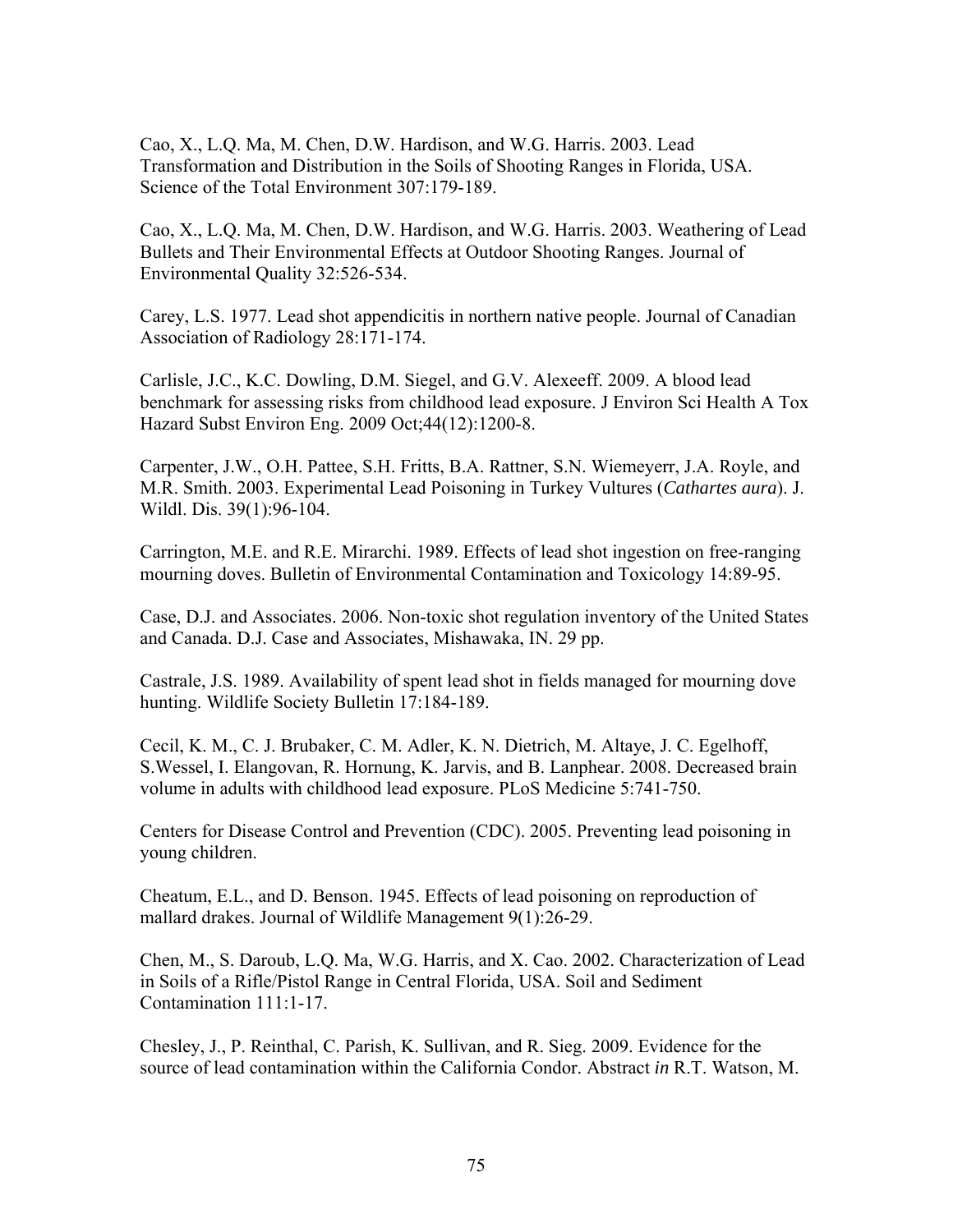Fuller, M. Pokras, and W.G. Hunt (Eds.). Ingestion of Lead from Spent Ammunition: Implications for Wildlife and Humans. The Peregrine Fund, Boise, Idaho, USA.

Chiba, A., N. Shibuya, and R. Honma. 1999. Description of a Lead-poisoned Middendorff's Bean Goose, *Anser fabalis middendorffii*, Found at Fukushima-gata, Niigata Prefecture, Japan. Japanese Journal of Ornithology 47:87-96.

Chisolm, J.J., Jr. 1971. Lead poisoning. Scientific American 224(2):15-23.

Chisholm, J.J. 1988. Blood Lead Levels and Indoor Target Practice. Journal of the American Medical Association 259:1385.

Church, M.E., R. Gwiazda, R.W. Risebrough, K. Sorenson, C.P. Chamberlain, S. Farry, W. Heinrich, B.A. Rideout, and D.R. Smith. 2006. Ammunition is the principal source of lead accumulated by California condors re-introduced to the wild. Environmental Science and Technology 40(19):6143-6150.

Church, M.E., R. Gwiazda, R.W. Risebrough, K. Sorenson, C.P. Chamberlain, S. Farry, W. Heinrich, B.A. Rideout, and D.R. Smith. 2008. Response on "Ammunition is the principal source of lead accumulated by California condors re-introduced to the wild". Environmental Science and Technology, Web release date: 1/31/2008. Available online: http://pubs.acs.org/cgi-bin/abstract.cgi/esthag/asap/abs/es702174r.html.

Church, M., K. Rosenthal, D. R. Smith, K. Parmentier, K. Aron, and D. Hoag. 2009. Blood chemistry values of California Condors exposed to lead. Abstract *in* R. T. Watson, M. Fuller, M. Pokras, and W. G. Hunt (Eds.). Ingestion of Lead from Spent Ammunition: Implications for Wildlife and Humans. The Peregrine Fund, Boise, Idaho, USA.

Clark, A.J. and A.M. Scheuhammer. 2003. Lead Poisoning in Upland-Foraging Birds of Prey in Canada. Ecotoxicology 12(1-4):23-30.

Clausen, B., K. Haarbo, and C. Wolstrup. 1981. Lead pellets in Danish cattle. Nordisk Veterinary Medicine 33:65-70.

Clausen, B., and C. Wolstrup. 1979. Lead poisoning in game from Denmark. Denmark Review of Game Biology 11:1-22.

CNN. 2009. Should Hunters Switch to 'Green' Bullets?

Coburn, D.R., D.W. Metzler, and R. Treichler. 1951. A study of absorption and retention of lead in wild waterfowl in relation to clinical evidence of lead poisoning. Journal of Wildlife Management 15(2):186-192.

Cornatzer, W.E., E.F. Fogarty, and E.W. Cornatzer. 2009. Qualitative and quantitative detection of lead bullet fragments in random venison packages donated to the Community Action Food Centers of North Dakota, 2007. *In* R. T. Watson, M. Fuller, M. Pokras, and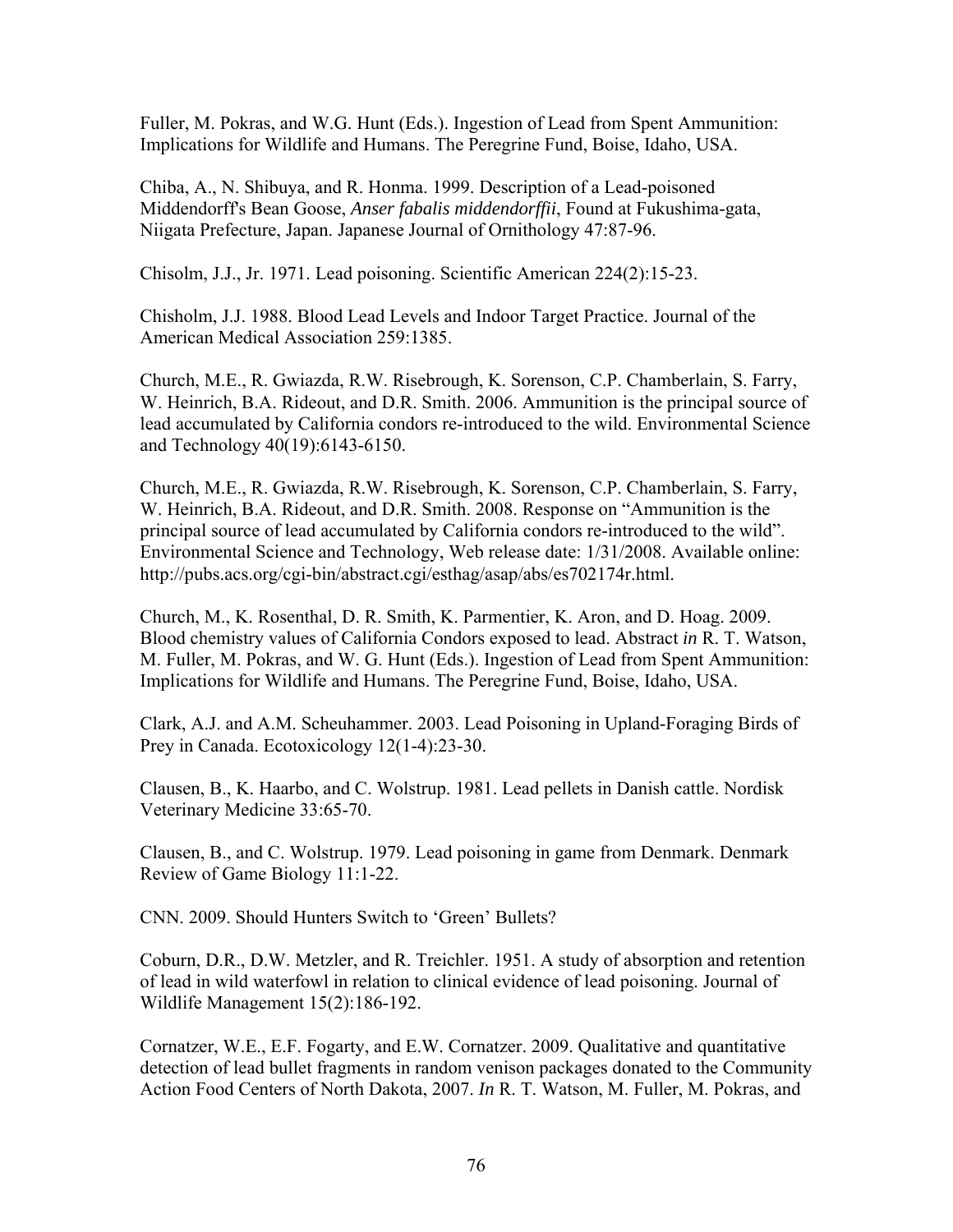W. G. Hunt (Eds.). Ingestion of Lead from Spent Ammunition: Implications for Wildlife and Humans. The Peregrine Fund, Boise, Idaho, USA.

Cornicelli, L. and M. Grund. 2009. Examining Variability Associated With Bullet Fragmentation and Deposition in White-Tailed Deer and Domestic Sheep: Preliminary Results. Minnesota Department of Natural Resources.

Craig, J.R., D. Edwards, J.D. Rimstidt, P.F. Scanlon, Y.K. Collins, O. Schabenberger, and J.B. Birch. 2002. Lead Distribution on a Public Shotgun Range. Environmental Geology 41:873-882.

Craig, J.R., J.D. Rimstidt, C.A. Bonnaffon, T.K. Collins, and P.F. Scalon. 1999. Surface Water Transport of Lead at a Shooting Range. Bulletin of Environmental Contamination and Toxicology 63:312-319.

Craig, T.H., J.W. Connelly, E.H. Craig, and T.L. Parker. 1990. Lead concentrations in Golden and Bald eagles. Wilson Bulletin 102(1):130-133.

Craighead, D. and B. Bedrosian. 2008. Blood lead levels of Common ravens with access to big-game offal. Journal of Wildlife Management 72(1):240-245.

Craighead, D. and B. Bedrosian. 2009. A relationship between blood lead levels of Common Ravens and the hunting season in the southern Yellowstone Ecosystem. *In* R. T. Watson, M. Fuller, M. Pokras, and W. G. Hunt (Eds.). Ingestion of Lead from Spent Ammunition: Implications for Wildlife and Humans. The Peregrine Fund, Boise, Idaho, USA.

Custer, T.W., and B.L. Mulhern. 1983. Heavy metal residues in pre-fledgling blackcrowned night-herons from three Atlantic Coast colonies. Bulletin of Environmental Contamination and Toxicology 30:178-185.

Custer, T.W., J.C. Franson, and O.H. Pattee. 1984. Tissue Lead Distribution and Hematologic Effects in American Kestrels (*Falco sparverius*) Fed Biologically Incorporated Lead. J. Wildlife Dis. 20, 39-43.

Damron, B.L., and H.R. Wilson. 1975. Lead toxicity of bobwhite quail. Bulletin Environmental Contamination Toxicology 14:489-496.

Darling, C.T.R. and V.G. Thomas. 2003. The Distribution of Outdoor Shooting Ranges in Ontario and the Potential for Lead Pollution of Soil and Water. Science of the Total Environment 313:235-243.

Darling, C.T.R. and V.G. Thomas. 2005. Lead bioaccumulation in earthworms, *Lumbricus terrestris*, from exposure to lead compounds of differing solubility. Science of the Total Environment 346(1-3):70-80.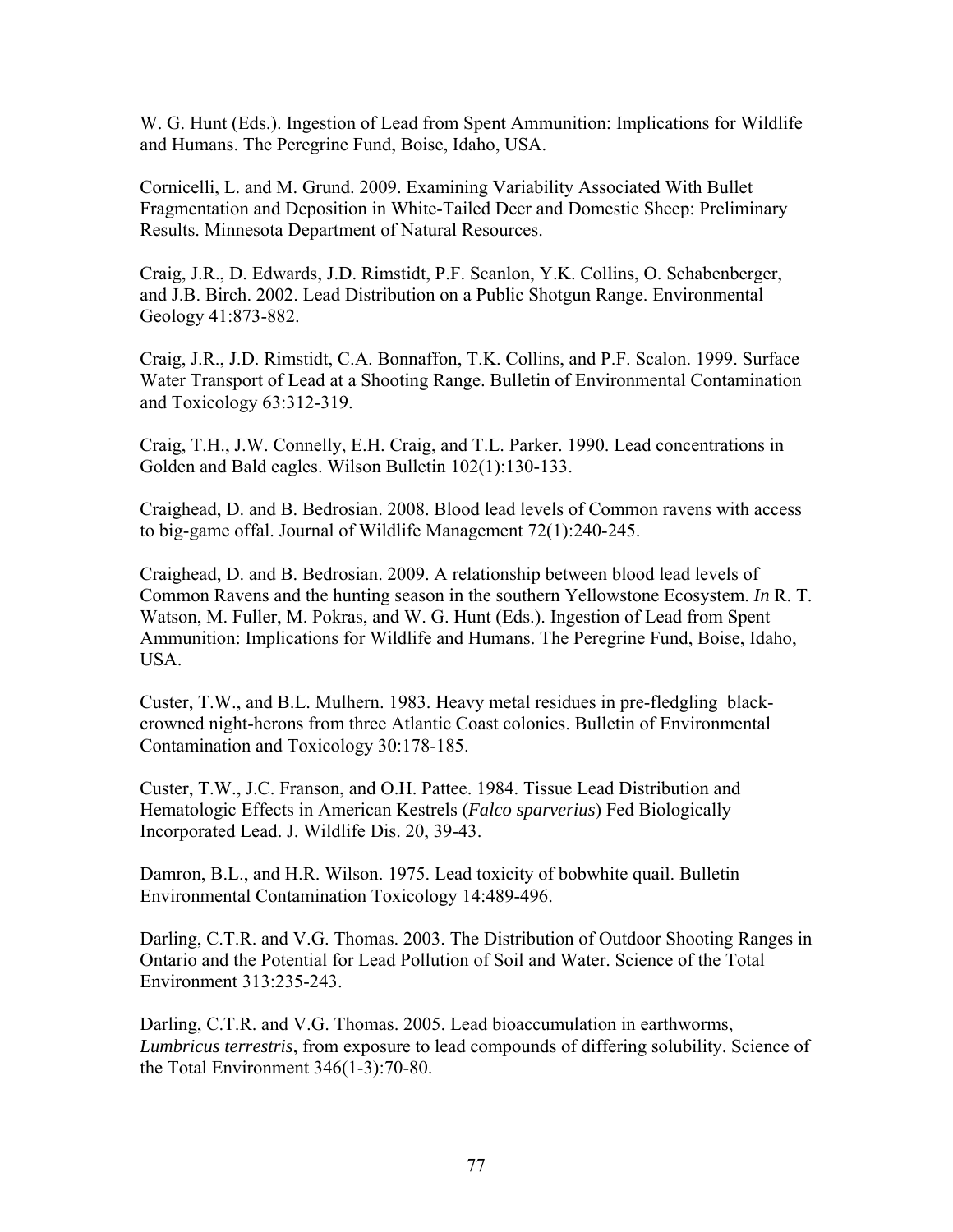Daury, R.W., F.E. Schwab, and M.C. Bateman. 1994. Prevalence of ingested lead shot in American black duck (*Anas rubripes*) and ring-necked duck (*Aythya collaris*) gizzards from Nova Scotia and Prince Edward Island. Canadian Field-Naturalist 108(1):26-30.

Decker, R.A., A.M. McDermid, and J.W. Prideaux. 1979. Lead poisoning in two captive king vultures. Journal of American Veterinary Medial Association 175:1009.

Degernes, L., S. Heilman, M. Trogdon, M. Jordan, M. Davison, D. Kraege, M. Correa, and P. Cowen. 2006. Epidemiologic Investigation of lead Poisoning in Trumpeter and Tundra Swans in Western Washington State, USA, 2000-2002. Journal of Wildlife Diseases 42:345-358.

DeLong, J. P. 2004. Effects of management practices on grassland birds: Golden Eagle. Northern Prairie Wildlife Research Center, Jamestown, ND. 22 pages.

Demayo, A., M.C. Taylor, K.W. Taylor, and P.V. Hodson. 1982. Toxic effects of lead and lead compounds on human health, aquatic life, wildlife, plants, and livestock. CRC Critical Reviews in Environmental Control 12(4):257-305.

DeMent, S.H., J.J. Chisolm, Jr., J.C. Barber, and J.D. Strandberg. 1986. Lead exposure in an "urban" Peregrine falcon and its avian prey. Journal of Wildlife Diseases 22(2):238- 244.

DeMent, S.H., J.J. Chisolm, Jr., M.A. Eckhaus and J.D. Strandberg. 1987. Toxic lead exposure in the urban rock dove. Journal Wildlife Diseases 23:273-278.

Denham, M., Schell, L. M., Deane, G., Gallo, M. V., Ravenscroft, J., and DeCaprio, A. P. 2005. Relationship of lead, mercury, mirex, dichlorodiphenyldichloroethylene, hexachlorobenzene, and polychlorinated biphenyls to timing of menarche among Akwesasne Mohawk girls. *Pediatrics* **115**, e127-134.

Dewaily, E., B. Levesque, J-F. Duchesnes, P. Dumas, A. Scheuhammer, C. Gariepy, M. Rhainds, J-F. Proulx. 2000. Lead shot as a source of lead poisoning in the Canadian Arctic. Epidemiology 11(4):146.

Dewailly E., P.Ayotte, and S. Bruneau. 2001. Exposure of the Inuit population of Nunavik (Arctic Quebec) to lead and mercury. Arch. Environ. Health 56:350-357.

Dieter, M.P. and M.T. Finley. 1978. Erythrocyte δ-Aminolevulinic Acid Dehydrates Activity in Mallard Ducks: Duration of Inhibition After Lead Shot Dosage. Journal of Wildlife Management 42:621-625.

Dilling, W.J. and C.W. Healey. 1926. Influence of lead and the Metallic Ions of Copper, Zinc, Thorium, Beryllium and Thallium on the Germination of Frog's Spawn and on the Growth of Tadpoles. Annals of Applied Biology 13:177-188.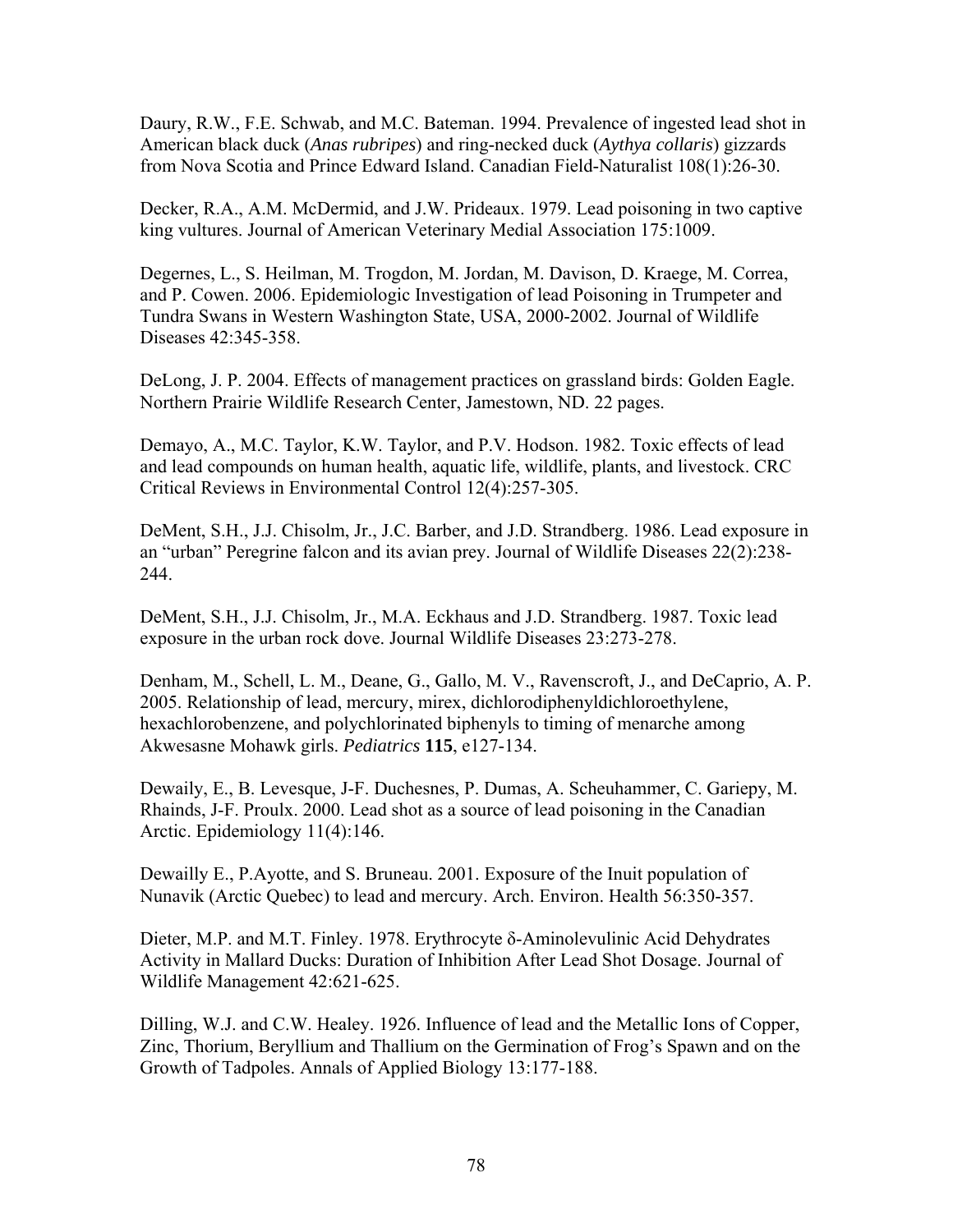D.J. Case & Associates. 2006. Non-Toxic Shot Regulation Inventory of the Untied States and Canada. Report to the Ad Hoc Mourning Dove and Lead Toxicosis Working Group. Final Report, August 2006.

Domenech, R. and H. Langner. 2009. Blood-lead levels of fall migrant Golden Eagles in west-central Montana. Extended abstract *in* R. T. Watson, M. Fuller, M. Pokras, and W. G. Hunt (Eds.). Ingestion of Lead from Spent Ammunition: Implications for Wildlife and Humans. The Peregrine Fund, Boise, Idaho, USA.

Donázar, J.A., C.J. Palacios, L. Gangoso, O. Ceballos, M.J. Gonzalez, and F. Hiraldo. 2002. Conservation status and limiting factors in the endangered population of Egyptian vulture (*Neophron percnopterus*) in the Canary Islands. Biological Conservation 107(1):89-97.

Dorgelo, F. 1994. Alternatives for lead shot and fishing sinkers in the Netherlands. Issue Paper presented at the OECD Workshop on Lead Products and Uses, 12-15 September, Toronto, Ontario. 5 pp.

Driver, C. J, and R. J. Kendall. 1984. Lead shot ingestion in Waterfowl in Washington State, 1978-1979. Northwest Sci. 58:103-107.

Edens, F.W. and J.D. Garlich. 1983. Lead-Induced Egg Production Decrease in Leghorn and Japene Quail Hens, Poultry Sci. 62, 1757-1763.

Eisele, T. 2008. Outdoors: Time to Get the Lead Out of All Hunting, Fishing. Special to The Capital Times 3/12/2008.

Eisler, R. 1988. Lead Hazards to Fish, Wildlife and Invertebrates: A Synoptic Review. USFWS Biol. Rep. 8, 1-4.

Ekong, E. B., B. G. Jaar, and V. M. Weaver. 2006. Lead-related nephrotoxicity: a review of the epidemiologic evidence. Kidney International 70:2074-2084.

Elder, W.H. 1954. The effect of lead poisoning on the fertility and fecundity of domestic mallard ducks. Journal of Wildlife Management 18(3):315-323.

Elliott, J.E., K.M. Langelier, A.M. Scheuhammer, P. H. Sinclair, and P. E. Whitehead. 1992. Incidence of lead poisoning in bald eagles and lead shot in waterfowl gizzards from British Columbia, 1988-91. Canadian Wildlife Service Program Note No. 200. 7 pp.

Engstad, J.E. 1932. Foreign bodies in the appendix. Minnesota Med. 15:603-6xx.

Environment Canada. 1995. A review of the environmental impacts of lead shotshell ammunition and lead fishing weights in Canada. Canadian Wildlife Service. Occasional Paper No. 88. Hull, Quebec.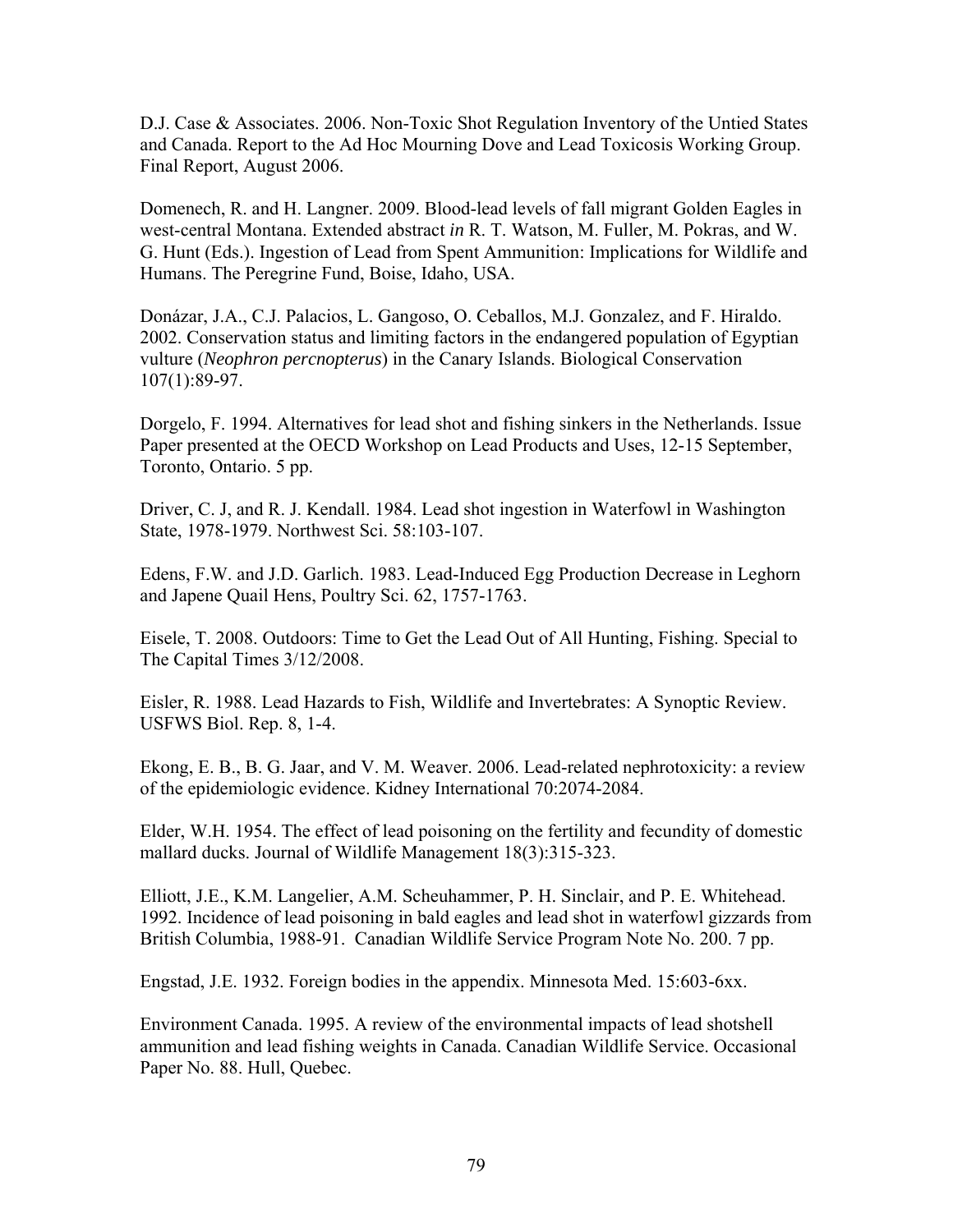Erickson, D.W., and J.S. Lindsey. 1983. Lead and cadmium in muskrat and cattail tissues. Journal of Wildlife Management 47(2):550-555.

Erne, K., and K. Borg. 1969. Lead poisoning in Swedish wildlife. In: metals and ecology. Swedish Natural Science Council, Ecology Research Commissioners Bulletin 5:31-33.

Estabrooks, S.R. 1987. Ingested lead shot in Northern red-billed whistling ducks (*Dendrocygna autumnalis*) and northern pintails (*Anas acuta*) in Sinaloa, Mexico. Journal of Wildlife Diseases 23(1):169.

Ethier, A.L.M., B.M. Braune, A.M. Scheuhammer, and D.E. Bond. 2007. Comparison of lead residues among avian bones. Environmental Pollution 145(3):915-919.

Evers, D.C. 2004. Status assessment and conservation plan for the Common Loon (Gavia immer) in North America. U.S. Fish and Wildlife Service, Hadley, MA.

Fawcett, D. and J. van Vessem. 1995. Lead poisoning in waterfowl: international update report 1995. JNCC Report, No. 252. Joint Nature Conservation Committee, Peterborough, UK.

Feierabend, J.S. 1983. Steel Shot and Lead Poisoning in Waterfowl. National Wildlife Federation Science and technical Series Number 8. 62 pp.

Fimreite, N. 1984. Effects of lead shot ingestion in willow grouse. Bulletin of Environmental Contamination and Toxicology 33(1):121-126.

Finkelstein, M.E., D. George, S. Scherbinski, R. Gwiazda, M. Johnson, J. Burnett, J. Brandt, S. Lawrey, A.P. Pessier, M. Clark, J. Wynne, J. Grantham, and D.R. Smith. 2010. Feather Lead Concentrations and <sup>207</sup>Pb/<sup>206</sup>Pb Ratios Reveal Lead Exposure History of California Condors (*Gymnogyps californianus*). Environ. Sci. Technol. 2010, 44, 2639– 2647.

Finkelstein M.E. et al. 2011. Lead Poisoning from Ingested Ammunition is Precluding Recovery of the Endangered California Condor. Presentation at Society of Toxicology annual meeting, March 2011.

Finley, M.T., and M.P. Dieter. 1978. Influence of laying on lead accumulation in bone of mallard ducks. Journal of Toxicology and Environmental Health 4:123-129.

Fischbein, A., C. Rice, L. Sakozi, S.H. Kon, M. Petrocci, and I.J. Selikoff. 1979. Exposure to Lead at Firing Ranges. Journal of the American Medical Association 241:1141-1144.

Fisher, I.J., D.J. Pain, and V.G. Thomas. 2006. A Review of Lead Poisoning From Ammunition Sources in Terrestrial Birds. Biological Conservation 131:421-432.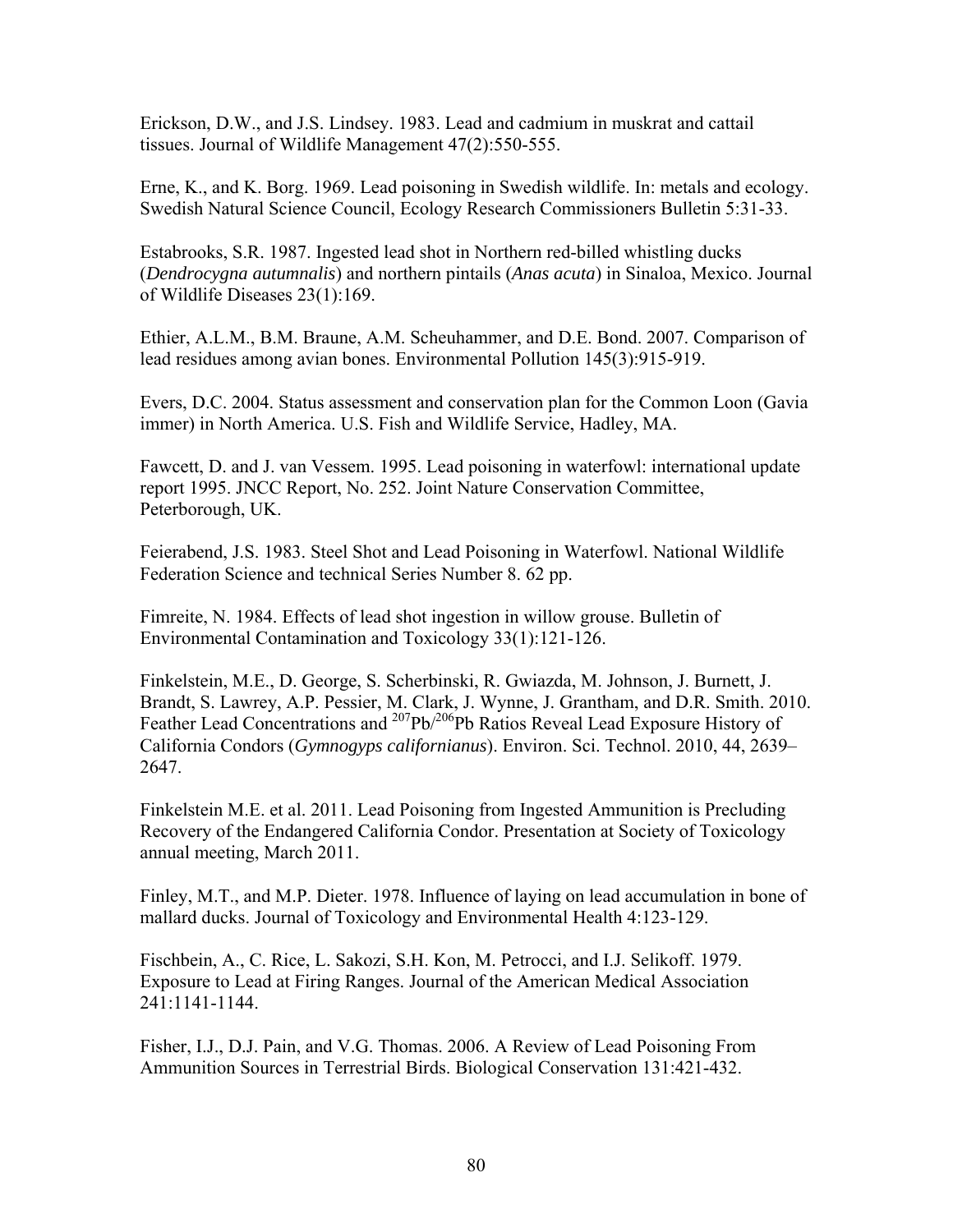Flint, P.L. and J.B. Grand. 1997. Survival of Spectacled Eider Adult Females and Ducklings During Brood Rearing. Journal of Wildlife Management 61:217-221.

Flint, P.L., M.R. Petersen, and J.B. Grand. 1997. Exposure of Spectacled Eiders and Other Diving Ducks to Lead in Western Alaska. Canadian Journal of Zoology 75:439- 443.

Florida State University College of Medicine (FSUCM). 2004. Firearms tutorial. Internet Pathology Laboratory for Medical Education (available at http://medlib.med.utah.edu/WebPath/ TUTORIAL/GUNS/GUNBLST.html).

Frank, A. 1986. Lead fragments in tissues from wild birds: a cause of misleading results. *Sci. Total Environ.* 54:275–281.

Franson, J.C. and S.G. Hereford. 1994. Lead Poisoning in a Mississippi Sandhill Crane. Wilson Bulletin 106:766-768.

Franson, J.C., L. Sileo, O.H. Pattee, and J.F. Moore. 1983. Effects of Chronic Dietary Lead in American Kestrels (*Falco spaverius*). J. Wildlife Dis. 19,110-113.

Franson, J.C., M.R. Petersen, C.U. Meteyer, and M.R. Smith. 1995. Lead Poisoning of Spectacled Eiders (*Somateria fischeri*) and of a Common Eider (*Somateria mollissima*) in Alaska. Journal of Wildlife Diseases 31:268-271.

Franson, J.C., N.J. Thomas, M.R. Smith, A.H. Robbins, S. Newman, and P.C. McCartin. 1996. A Retrospective Study of Post-Mortem Findings in Red-Tailed Hawks, J. Raptor Res. 30, 7-14.

Franson, J.C., M.R. Petersen, L.H. Creekmore, P.L. Flint, and M.R. Smith. 1998. Blood Lead Concentrations of Spectacled Eiders Near the Kashunuk River, Yukon Delta National Wildlife Refuge, Alaska. Ecotoxicology 7:175-181.

Franson, J.C., S.P. Hansen, and J.H. Schulz. 2009. Ingested shot and tissue lead concentrations in Mourning Doves. *In* R. T. Watson, M. Fuller, M. Pokras, and W. G. Hunt (Eds.). Ingestion of Lead from Spent Ammunition: Implications for Wildlife and Humans. The Peregrine Fund, Boise, Idaho, USA.

Fredrickson, L.H., T.S. Baskett, G.K. Brakhage, and V.C. Cravens. 1977. Evaluating Cultivation Near Duck Blinds to Reduce Lead Poisoning Hazard. Journal of Wildlife Management 41:624-631.

Friend, M. 1987. Field Guide to Wildlife Diseases. USFWS.

Friend, M. 1999. Lead. Pages 317-334 *in* M. Friend and J.C. Franson, editors. Field Manual of Wildlife Diseases: General Field Procedures and Diseases of Birds. U.S.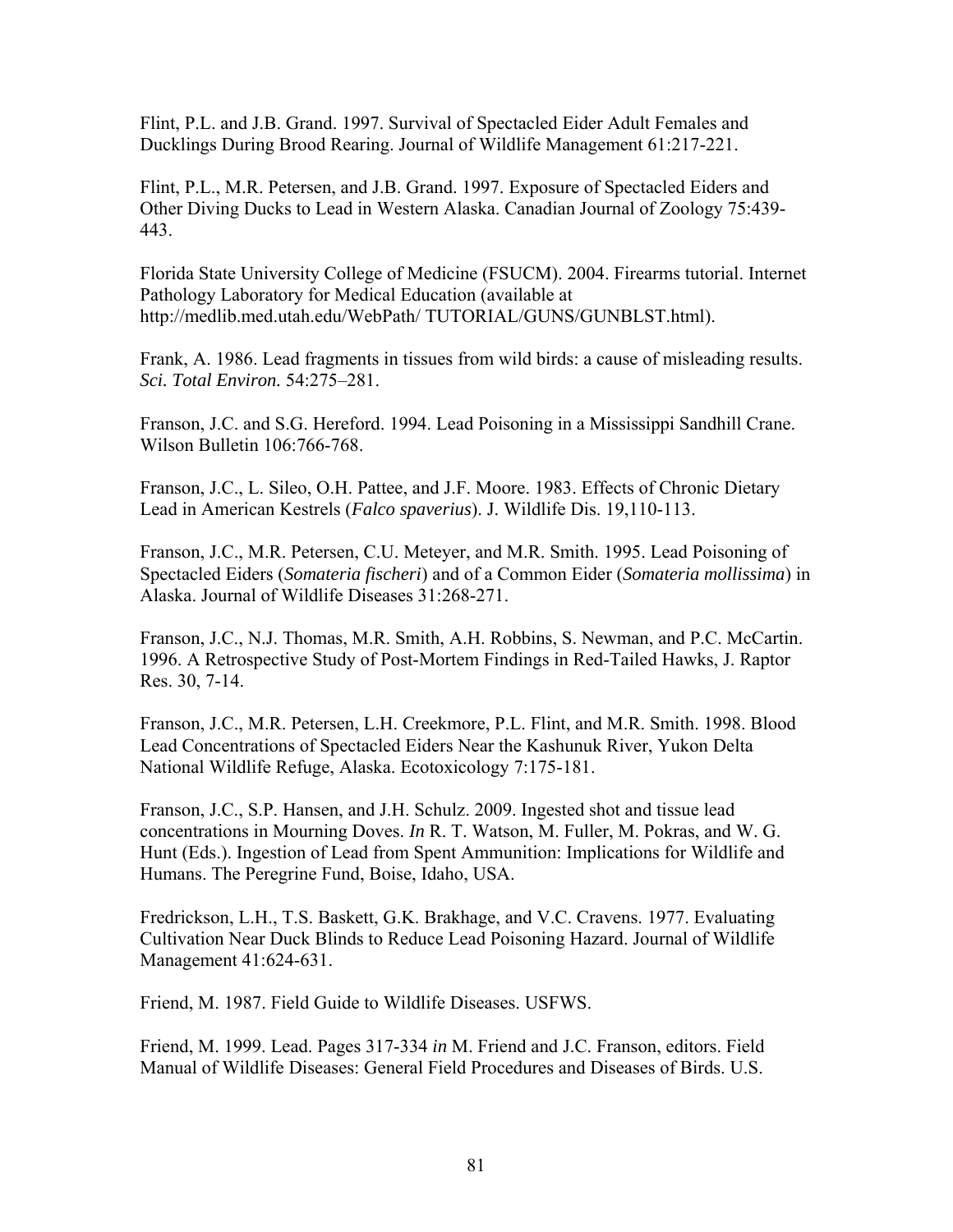Geological Survey, Biological resources Division. Information and technology Report 1999-2001. Washington, D.C.

Fry, D.M. 2003. Assessment of Lead Contamination Sources Exposing California Condors. Species conservation and recovery report 2003, California Department of Fish and Game: San Diego, Calif.

Fry, M., K. Sorenson, J. Grantham, J. Burnett, J. Brandt, and M. Koenig. 2009. Lead intoxication kinetics in condors from California. Abstract *in* R.T. Watson, M. Fuller, M. Pokras, and W.G. Hunt (Eds.). Ingestion of Lead from Spent Ammunition: Implications for Wildlife and Humans. The Peregrine Fund, Boise, Idaho, USA.

Gangoso, L., P. Alvarez-Lloret, A.A.B. Rodriguez-Navarro, R. Mateo, F. Hiraldo, and J.A. Donazar. 2009. Long-Term Effects of Lead Poisoning on Bone Mineralization in Vultures Exposed to Ammunition Sources. Environmental Pollution 157 569-574.

Garcia-Fernandez, A.J., E. Martinez-Lopez, D. Romero, P. Maria-Mojica, A. Godino, and P. Jimenez. 2005. High levels of blood lead in griffon vultures (Gyps fulvus) from Cazorla Natural Park (southern Spain). Environmental Toxicology 20(4):459-463.

Garcia Fernandez, A. J., M. Motas Guzman, I. Navas, P. Maria Mojica, A. Luna, and J. A. Sanchez Garcia. 1997. Environmental exposure and distribution of lead in four species of raptors in southeastern Spain. Archives of Environmental Contamination and Toxicology 33:76-82.

Godin, A. J. 1967. Test of grit types in alleviating lead poisoning in mallards. U.S. Fish Wildlife Service, Spec. Scientific Report- Wildlife 107. Washington, D.C. 9 pp.

Goyer, R.A. 1996. Toxic Effects of Metals. Pages 691-736 *in* C.D. Klaassen, M.O. Amdur, and J. Doull, editors. Cassarett and Doull's Toxicology: The Basic Science of Poisons.  $5<sup>th</sup>$  ed. McGraw-Hill, New York.

Grand, J.B., P.L. Flint, M.R. Petersen, and C.L. Moran. 1998. Effect of Lead Poisoning on Spectacled Eider Survival Rates. Journal of Wildlife Management 62:1103-1109.

Grandjean, P. 1976. Possible effect of lead on egg-shell thickness in kestrels 1874-1974. Bulletin of Environmental Contamination and Toxicology 16(1):101-106.

Grandy, J.W. IV, L.N. Locke, and G.E. Bagley. 1968. Relative Toxicity of Lead and Five Proposed Substitute Shot Types to Pen-Reared Mallards. Journal of Wildlife Management 32:483-488.

Grasman, K.A., and P.F. Scanlon. 1995. Effects of acute lead ingestion and diet on antibody and T-cell-mediated immunity in Japanese quail. Arch. Environ. Contam. Toxicol. 28, 161–167.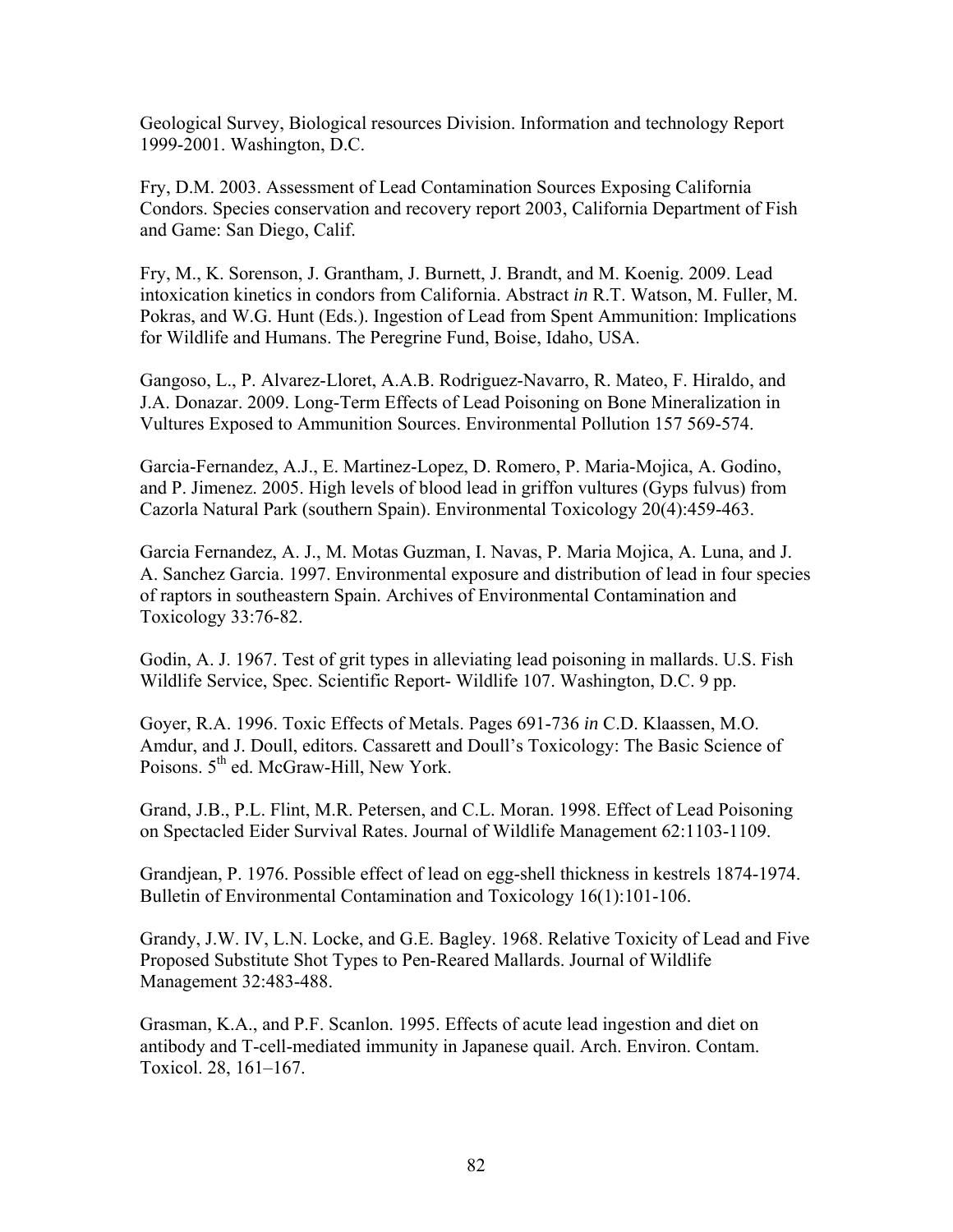Grinnell, G.B. 1894. Lead-poisoning. Forest and Stream 42(6):117-118.

Guitart, R., J. Serratosa, V.G. Thomas. 2002. Lead poisoned wildfowl in Spain: A significant threat for human consumers. International Journal of Environmental Health Research 12(4):301-309.

Guitart, R., J. To-Figueras, R. Mateo, A. Bertolero, S. Cerradelo, and A. Martinez-Vilalta. 1994. Lead poisoning in waterfowl from Ebro delta, Spain: calculation of lead exposure thresholds for mallards. Archives of Environmental Contamination and Toxicology 27:289-293.

Gulson, B.L., J.M. Palmer, and A. Bryce. 2002. Changes in the Blood Lead of a Recreational Shooter. The Science of the Total Environment 293:143-150.

Haldimann, M., A. Baumgartner, and B. Zimmerli. 2002. Intake of lead from game meat – a risk to consumers' health. European Food Research and Technology 215(5):375-379.

Hall, M., J. Grantham, R. Posey, and A. Mee. 2007. Lead Exposure Among Reintroduced California Condors in Southern California. California Condors in the  $21<sup>st</sup>$  Century, American Ornithologists Union and Nuttall Ornithological Club. A. Mee, L.S. Hall and J. Grantham (eds.).

Hall, S. L., and F. M. Fisher. 1984. Lead concentrations in tissues of marsh birds: relationship of feeding habits and grit preference to spent shot ingestion. Department of Biology, Rice Univ., Houston, Texas. Mimeo, 8 pp.

Hall, S. L., and F. M. Fisher. 1985. Lead concentrations in tissues of marsh birds: relationship of feeding habits and grit preference to spent shot ingestion. Bulletin of Environmental Contamination and Toxicology 35:1-8.

Hammerton, K.M., N. Jayasinghe, R.A. Jeffree, and R.P. Lim. 2003. Experimental Study of Blood Lead Kinetics in Estuarine Crocodiles (*Crocodylus porosus*) Exposed to Ingested Lead Shot. Archives of Environmental Contamination and Toxicology 45:390- 398.

Hanning, R.M., R. Sandhu, A. MacMillan, L. Moss, L.J.S. Tsuji, and E. Nieboer Jr. 2003. Impact on blood Pb levels of maternal and early infant feeding practices of First Nation Cree in the Mushkegowuk Territory of northern Ontario, Canada. Journal of Environmental Monitoring 5:241 – 245.

Hanzlik, P. J. 1923. Experimental plumbism in pigeons from the administration of metallic lead. Archiv für experimentelle Pathologie und Pharmakologie 97:183-201.

Hardison, D.W. Jr., L.Q. Ma, T. Luongo, and W.G. Harris. 2004. Lead Contamination in Shooting Range Soils From Abrasion of lead Bullets and Subsequent Weathering. Science of the Total Environment 328:175-183.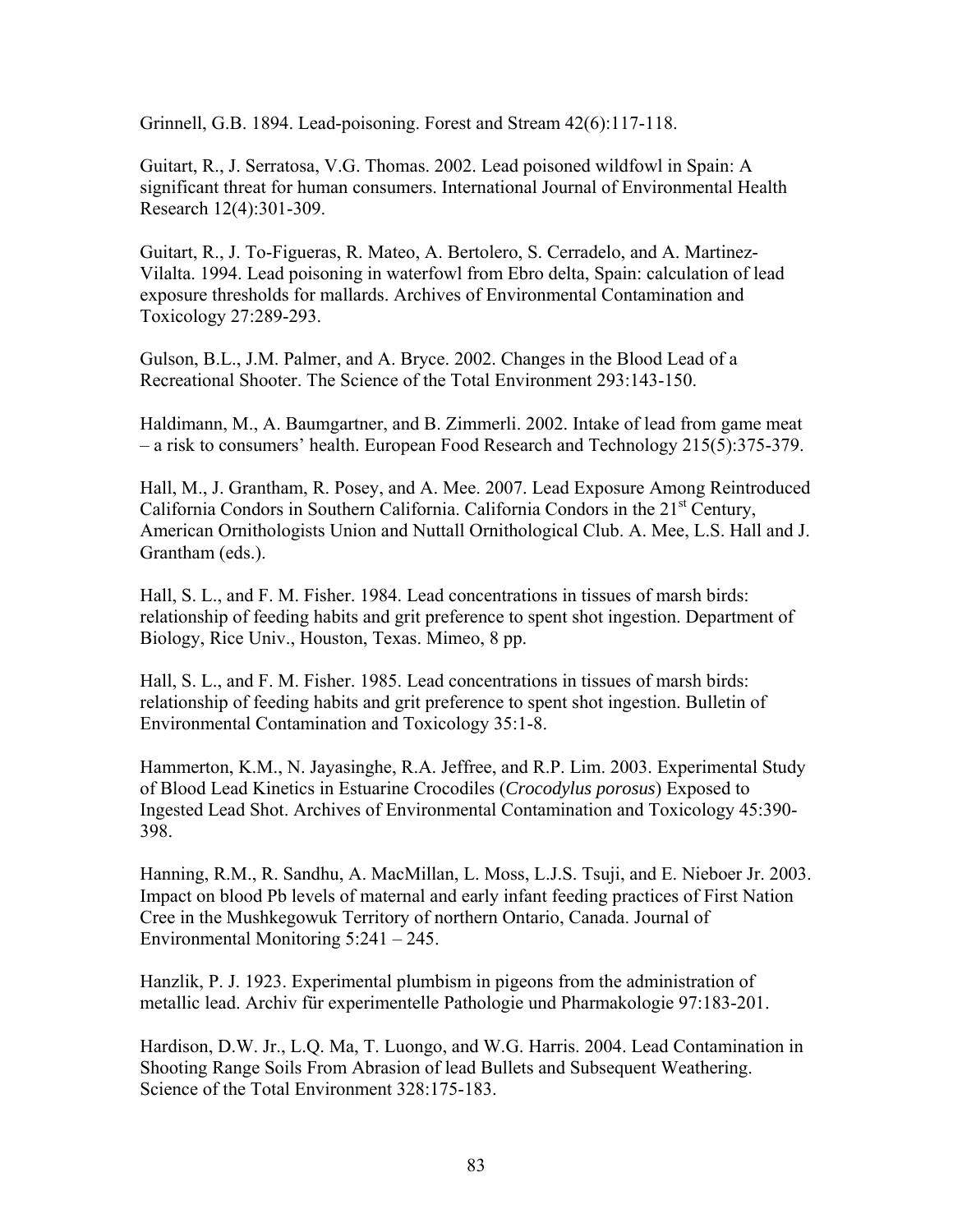Harmata, A.R. and M. Restani. 1995. Environmental contaminants and cholinesterase in blood of vernal migrant bald and golden eagles in Montana. Intermountain Journal of Sciences 1(1):1-15.

Harper, M.J. and M. Hindmarsh. 1990. Lead poisoning in magpie geese *Anseranas semipalmata* from ingested lead pellets at Bool Lagoon Game Reserve (South Australia). Australia Wildlife Research 17:141-145.

Hass, G. H. 1977. Unretrieved shooting loss of mourning doves in north central South Carolina. Wildlife Society Bulletin 5:123-125.

Hatch, C. 2006. Lead Bullets Poison Ravens, Maybe People. Jackson Hole News & Guide, September 16, 2006.

Hatch, C. 2010. Lead in Ravens Drops With Copper Bullets. Jackson Hole News & Guide*,* February 24, 2010.

Hauser, R., O. Sergeyev, S. Korrick, M. M. Leem B. Revich, E. Gitin, J. S. Burns, and P. L.Williams. 2008. Association of blood lead levels with onset of puberty in Russian boys. Environmental Health Perspectives 116:976-980.

Hawkins, A. S. 1965. The lead poisoning problem in the four flyways. Pages 21-60 in N. A. Cox, (Chair), Wasted Waterfowl. Report by Mississippi Flyway Central Planning Committee.

Hennes, S.K. 1985. Lead shot ingestion and lead residues in migrant bald eagles at the Lac Qui Parle Wildlife Management Area, Minnesota. Master's thesis. University of Minnesota.

Henny, C.J., L.J. Blus, D.J. Hoffman, R.A. Grove, and J.S. Hatfield. 1991. Lead Accumulation and Osprey Production Near a Mining Site in the Coeur d' Alene River, Idaho. Arch. Environ. Contam. Toxicol. 21, 415-424.

Herbert, C. E., V. L. Wright, P. J. Zwank, J. D. Newson, and R. L. Kasul. 1984. Hunter performance using steel and lead loads for hunting ducks in coastal Louisiana. Journal Wildlife Management 48(2):388-398.

Hernberg, S. 2000. Lead Poisoning in Historical Perspective. American Journal of Industrial Medicine 38:244-254.

Hoffman, D.J., O.H. Pattee, S.N. Wiemeyer, and B. Mulhern. 1981. Effects of Lead Shot Ingestion on Delta-Aminolevulinic Acid Dehyratase Activity, Hemoglobin Concentration, and Serum Chemistry in Bald Eagles. J. Wildl. Dis. 17:423-431.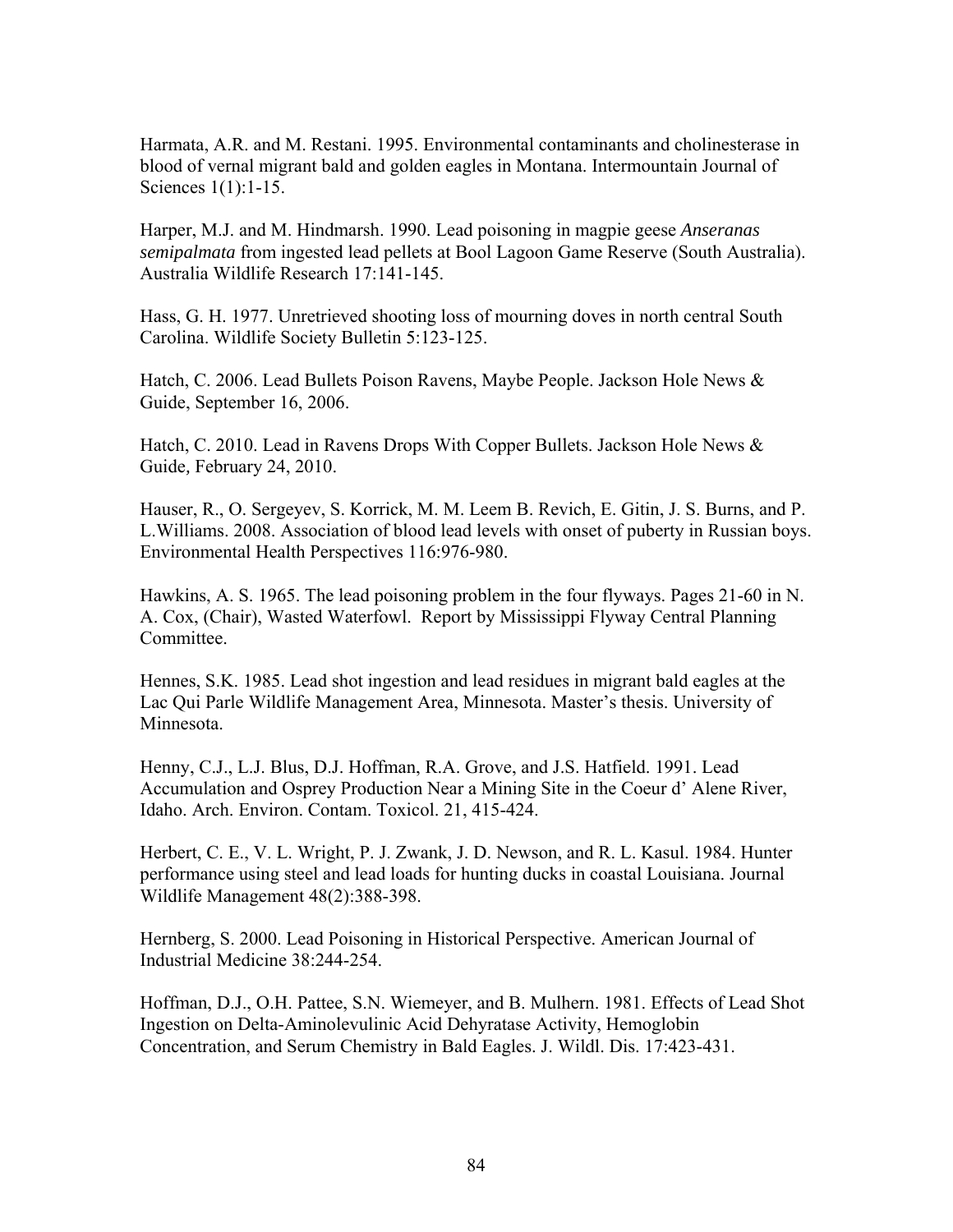Hoffman, D.J., J.C. Franson, O.H. Pattee, C.M. Bunck, and A. Anderson. 1985. Survival, Growth and Accumulation of Ingested Lead in Nestling American Kestrels (*Falco sparverius*). Arch. Environ. Contam. Toxicol. 14, 89-94.

Hoffman, D.J., J.C. Franson, O.H. Pattee, C.M. Bunck, and H.C. Murray. 1985. Biochemical and Hematological Effects of Lead Ingestion in Nestling American Kestrels (*Falco sparverius*). Comp. Biochem. Physiol. 80C, 431-439.

Hohman, W. L., J. L. Moore, and J. C. Franson. 1995. "Winter survival of immature Canvasbacks in inland Louisiana." Journal of Wildlife Management 59(2):384-392.

Holland, G. 1882. Pheasant poisoning by swallowing shot. The Field 59:232.

Holmes, R. S. 1975. Lead poisoning in waterfowl: dosage and dietary study. Summary of Illinois Natural History Survey Study- 1948-1953. Joint Report of Illinois Natural History Survey and Olin Corporation, Winchester Group. 70 pp.

Holt, G., A. Froslie, and G. Norheim. 1978. Lead poisoning in Norwegian waterfowl (author's translation). 1978. Nordisk Veterinaer Medicin. 30(9):380-386.

Honda, K., D. P. Lee, and R. Tasukawa. 1990. Lead poisoning in swans in Japan. Environmental Pollution 65(3):209-218.

Horton, B.T. 1933. Bird shot in verminform appendix: a cause of chronic appendicitis. Surgical Clinics of North America 13:1005-1006.

Hui, C.A. 2002. Lead Distribution Throughout Soil, Flora and an Invertebrate at a Wetland Skeet Range. Journal of Toxicology and Environmental Health 65:1093-1107.

Humburg, D. D., S. L. Sheriff, P. H. Geissler, and T. Roster. 1982. Shot shell and shooter effectiveness: lead vs. steel shot for duck hunting. Wildlife Society Bulletin 10(2):121- 126.

Humburg, D.D., D. Graber, S. Sheriff, and T. Miller. 1983. Estimating autumn-spring waterfowl nonhunting mortality in north Missouri. North American Wildlife and Natural Resources Conference Transactions 48:241-256.

Hunt, W.G., W. Burnham, C.N. Parish, and K. Burnham. 2006. Bullet Fragments in Deer Remains: Implications for Lead Exposure in Scavengers, Wildlife Society Bulletin 34:168-171.

Hunt, W.C., C.N. Parish, S.C. Farry, T.G. Lord, and R. Sieg. 2007. Movements of Introduced Condors in Arizona in Relation to Lead Exposure. California Condors in the 21<sup>st</sup> Century, American Ornithologists Union and Nuttall Ornithological Club. A. Mee, L.S. Hall and J. Grantham (eds.).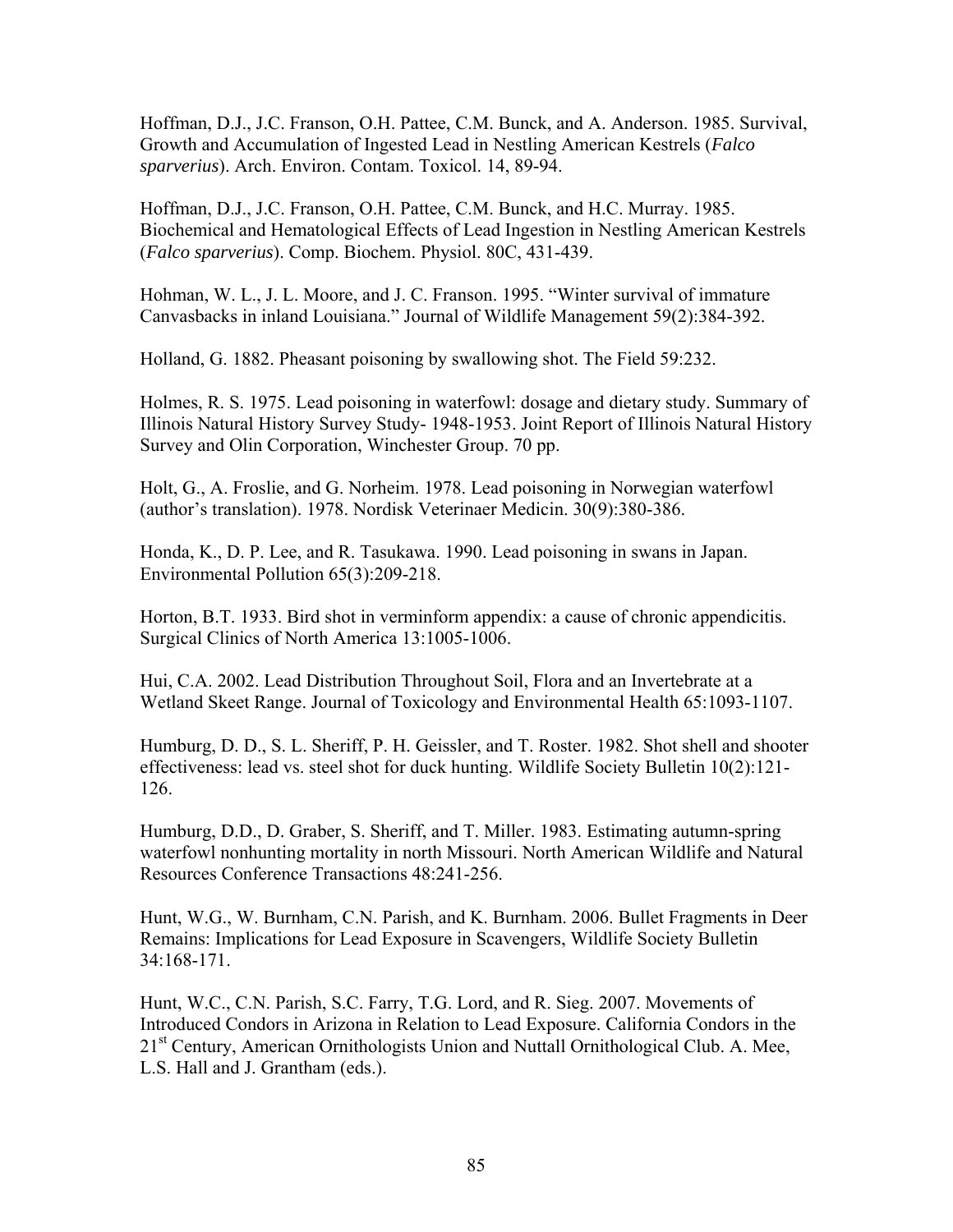Hunt, W.G., R.T. Watson, J.L. Oaks, C.N. Parish, K.K. Burnham, R.L. Tucker, J.R. Belthoff, and G. Hart. 2009. Lead Bullet Fragments in Venison from Rifle-Killed Deer: Potential for Human Dietary Exposure. PLoS ONE.

Hunt, G., W. Burnham, C. Parish, K. Burnham, B. Mutch, and J. L. Oaks. 2009a. Bullet fragments in deer remains: Implications for lead exposure in scavengers. *In* R. T. Watson, M. Fuller, M. Pokras, and W. G. Hunt (Eds.). Ingestion of Lead from Spent Ammunition: Implications for Wildlife and Humans. The Peregrine Fund, Boise, Idaho, USA.

Hunt, W.G., R.T. Watson, J.L. Oaks, C.N. Parish, K.K. Burnham, R.L. Tucker, J.R. Belthoff, and G. Hart. 2009b. Lead bullet fragments in venison from rifle-killed deer: potential for human dietary exposure. Reproduced *in* R. T. Watson, M. Fuller, M. Pokras, and W. G. Hunt (Eds.). Ingestion of Lead from Spent Ammunition: Implications for Wildlife and Humans. The Peregrine Fund, Boise, Idaho, USA.

Hunter, B. F., and M. N. Rosen. 1965. Occurrence of lead poisoning in a wild pheasant (Phasianus colchicus). California Fish and Game 51:207.

International Programme on Chemical Safety (IPCS). 1989. Lead Environmental Aspects. Environmental health Criteria 85. World Health Organization, International Programme on Chemical Safety, Geneva, Switzerland.

Iowa Department of Natural Resources, "Trends in Iowa Wildlife Populations and Harvest 2007."

Irwin, J.C. and L.H. Karstad. 1972. The toxicity for Ducks of Disintegrated Lead Shot in a Stimulated Marsh Environment. J. Wildl. Dis. 8:149-154.

Janssen, D. L., J. E. Oosterhuis, J. L. Allen, M. P. Anderson, D. G. Kelts, and S. N. Wiemeyer. 1986. Lead poisoning in free ranging California condors. J. Amer. Vet. Med. Assoc. 189:1115-1117.

Jeffrey, R. G. 1977. Incidence of ingested shot in waterfowl taken during the 1973-74 and 1976-77 season in Washington. Washington Det. Game, Game Manage. Div. Rep. 8 pp.

Johansen, P., G. Asmund, and F. Riget. 2001. Lead contamination of seabirds harvested with lead shot — implications to human diet in Greenland. Environmental Pollution 112(3):501-504.

Johansen, P., G. Asmund, and F. Riget. 2004. High Human Exposure to Lead Through Consumption of Birds Hunted With Lead Shot. Environmental Pollution 127:125-129.

Johansen, P., H.S. Pedersen, G. Asmund, and F. Riget. 2005. Lead shot from hunting as a source of lead in human blood. Environmental Pollution 142(1):93-7.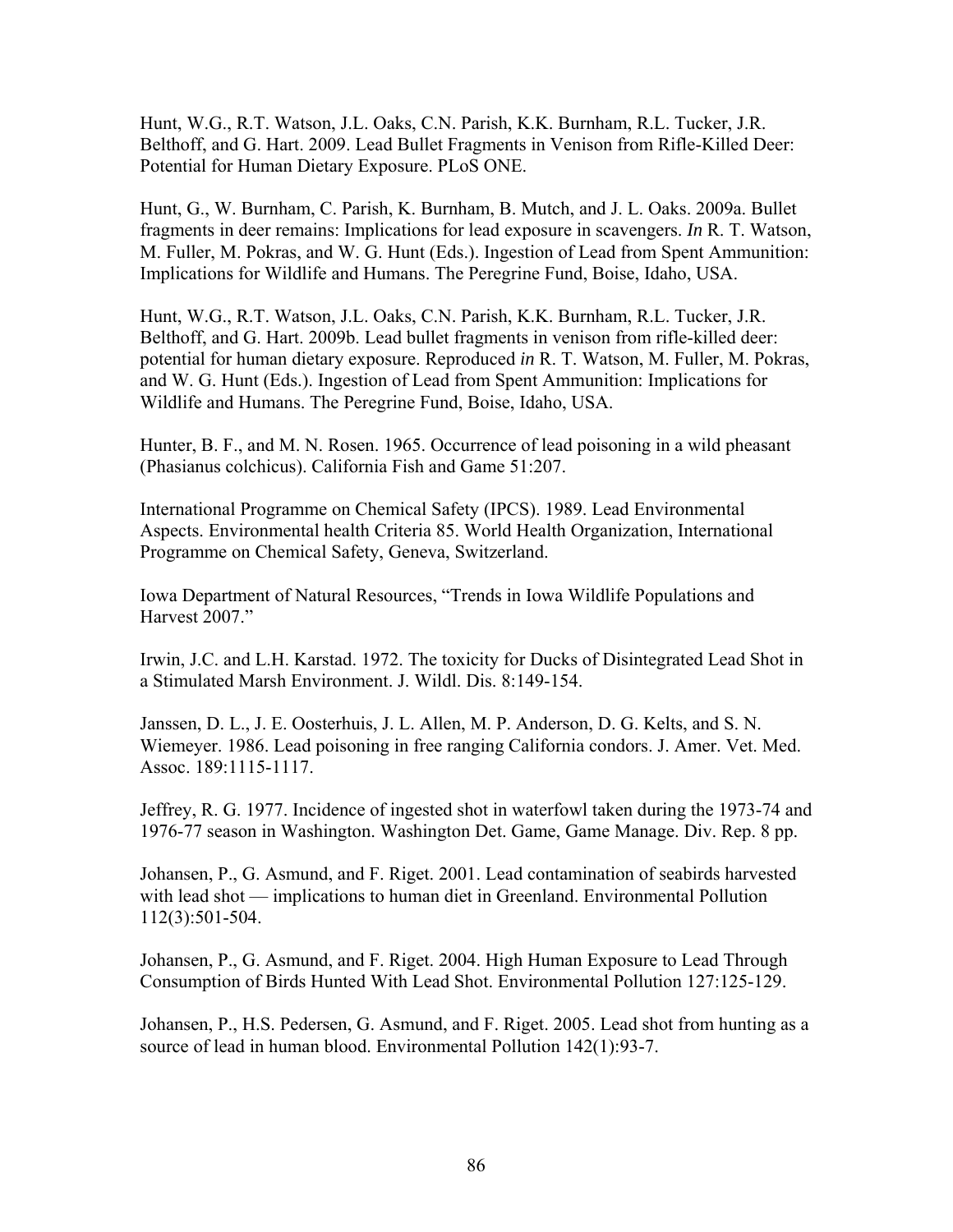Johns, F. M. 1934. A study of punctate stippling as found in the lead poisoning of wild ducks. Journal of Laboratory and Clinical Medicine 19:514-517.

Johnsgard, P.A. 1983. Cranes of the World.

Johnson, C.K., T. Vodovoz, W.M. Boyce, and J.A.K. Mazet. 2007. Lead Exposure in California Condors and Sentinel Species in California. Report prepared for the California Department of Fish and Game. University of California, Davis, February 2007.

Jorgensen, S.S. and M. Willems. 1987. The Fate of Lead in Soils: The Transformation of Lead Pellets in Shooting Range Soils. Ambio 16:11-15.

Jones, J. C. 1939. On the occurrence of lead shot in stomachs of North American gruiformes. Journal of Wildlife Management 3:353-357.

Jordan, J. S. 1951. Lead poisoning in wild waterfowl. Illinois National History Survey Biology Notes 26:18.

Jordan, J. S., and F. C. Bellrose. 1950. Shot alloys and lead poisoning in waterfowl. Transactions of North American Wildlife Conference 15:155-170.

Kaiser, G. W., K. Fry, and J. G. Ireland. 1980. Ingestion of lead shot by dunlin. The Murrelet 61(1):37.

KDHE (Kansas Department of Health and Environment). 2004. Adult blood lead epidemiology and surveillance program. http://www.kdhe.state.ks.us/ables/hobby.html#hunting/.

Kaplan, H.M., T.J. Arnholt, and J.E. Payne. 1967. Toxicity of Lead Nitrate Solutions for Frogs (*Rana pipiens*). Lab Animal Care 17:240-246.

Keel, M.K., W.R. Davidson, G.L. Doster, and L.A. Lewis. 2002. Northern bobwhite and lead shot deposition in an upland habitat. Archives of Environmental Contamination and Toxicology 43:318-322.

Kelly, A. and S. Kelly. 2000. Are Mute Swans With Elevated Blood Levels More Likely to Collide With Overhead Powerlines? Waterbirds 28:331-334.

Kelly T.R. and C.K. Johnson. 2011. Lead Exposure in Free-Flying Turkey Vultures Is Associated with Big Game Hunting in California. PLoS ONE 6(4): e15350. doi:10.1371/journal.pone.0015350

Kelly T.R., P.H. Bloom, S.G. Torres, Y.Z. Hernandez and R.H. Poppenga. 2011. Impact of the California Lead Ammunition Ban on Reducing Lead Exposure in Golden Eagles and Turkey Vultures. PLoS ONE 6(4): e17656. doi:10.1371/journal.pone.0017656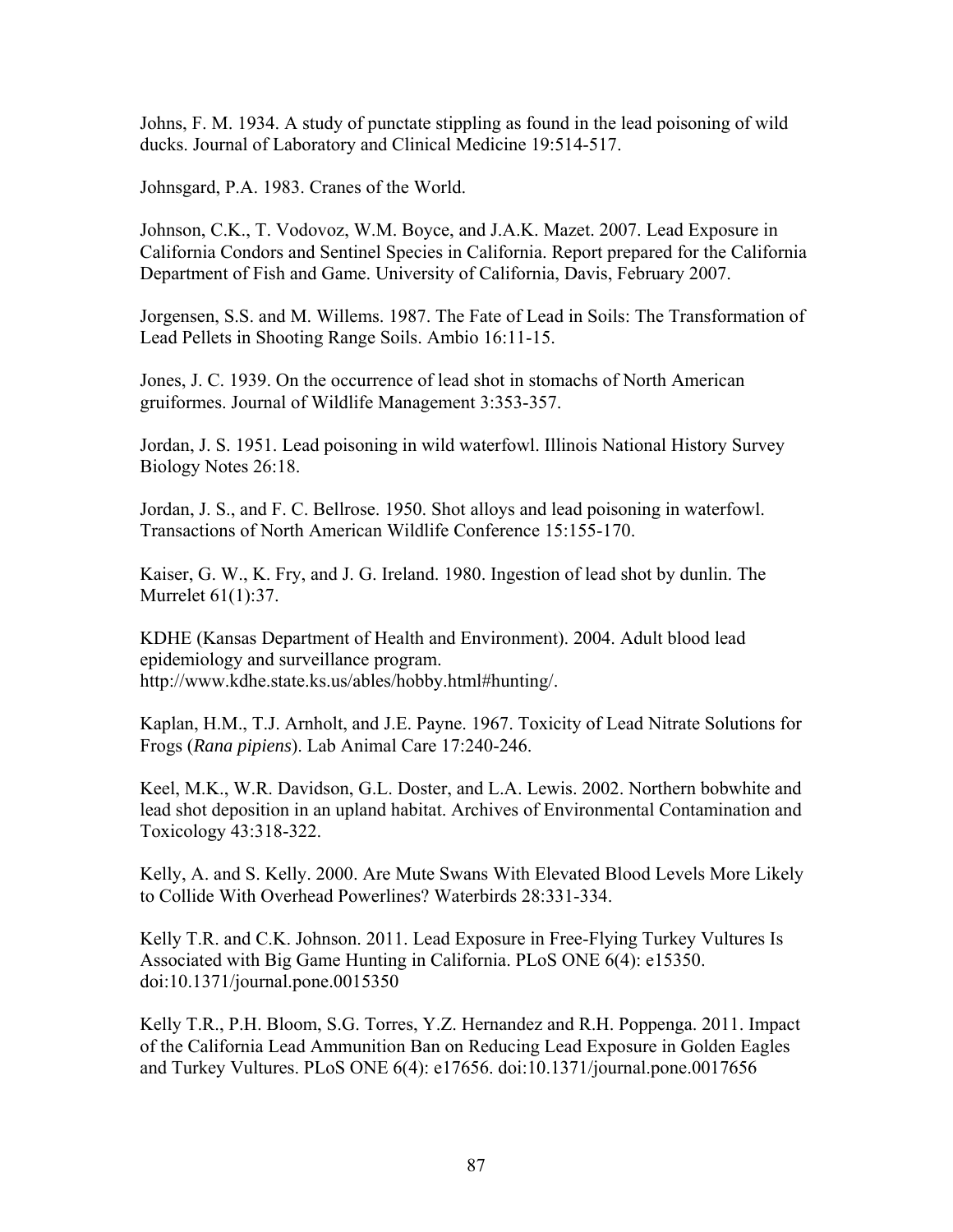Kendall, R. J. 1980. The toxicology of lead shot and environmental lead ingestion in avian species with emphasis on the biological significance in mourning dove populations. Ph.D. thesis. Virginia Polytech Institute and State University, Blacksburg. 289 pp.

Kendall, R. J., G. R. Norman, and P. F. Scanlon. 1980. Lead concentrations in ruffed grouse (Bonasa umbellus) collected from southwestern Virginia, USA. Virginia Journal of Science 31(4):100.

Kendall, R.J. and P.F. Scanlon. 1981. Effects of Chronic Lead Ingestion on Reproductive Characteristics of Ringed Turtle Doves (*Streptopelia risoria*) and on Tissue Lead Concentrations of Adults and Their Progeny. Environ. Pollut. Series A 26, 203-214.

Kendall, R.J., G.W. Norman, and P.F Scanlon. 1984. Lead concentration in ruffed grouse collected from Southwestern Virginia. Northwest Science 58:14-14.

Kendall, R.J. and P.F. Scanlon. 1979a. Lead concentrations in mourning doves collected from middle Atlantic game management areas. Proceedings of the Annual Conference of Southeast Association Fish Wildlife Agencies 33:165-172.

Kendall, R. J., and P. F. Scanlon. 1979b. Lead levels in mourning doves collected from Mid-Atlantic States in 1977. Virginia Journal of Science 30:69.

Kendall, R.J., T.E. Lacher, C. Bunck, B. Daniel, C.E. Driver, C.E. Grue, F. Leighton, W. Stansley, P.G. Watanabe, and M. Whitworth. 1996. An Ecological Risk Assessment of Lead Shot Exposure in Non-Waterfowl Avian Species: Upland Game Birds and Raptors. Environmental Toxicology and Chemistry 15:4-20.

Kennedy, J. A., and S. Nadeau. 1993. Lead shot contamination of waterfowl and their habitats in Canada. Canadian Wildlife Service Technical Report Ser. No. 164, Canadian Wildlife Service, Ottawa. 109 pp.

Kennedy, S., J. P. Crisler, E. Smith, and M. Bush. 1979. Lead poisoning in sandhill cranes. Journal of American Veterinary Medical Association 171:955-958.

Kenntner, N., Y. Crettenand, H-J. Fünfstück, M. J. Janovsky, and F. Tataruch. 2007. Lead poisoning and heavy metal exposure of golden eagles (*Aquila chrysaetos*) from the European Alps. Journal of Ornithology 148(2):173-177.

Kenntner, N., F. Tataruch, and O. Krone. 2001. Heavy metals in soft tissue of whitetailed eagles found dead or moribund in Germany and Austria from 1993 to 2000. Environmental Toxicology and Chemistry 20(8):1831-1837.

Khan, A.N. 2005. Lead Poisoning. Emedicine instant access to the minds of medicine. www.emedicine.com/radio/topic386.htm.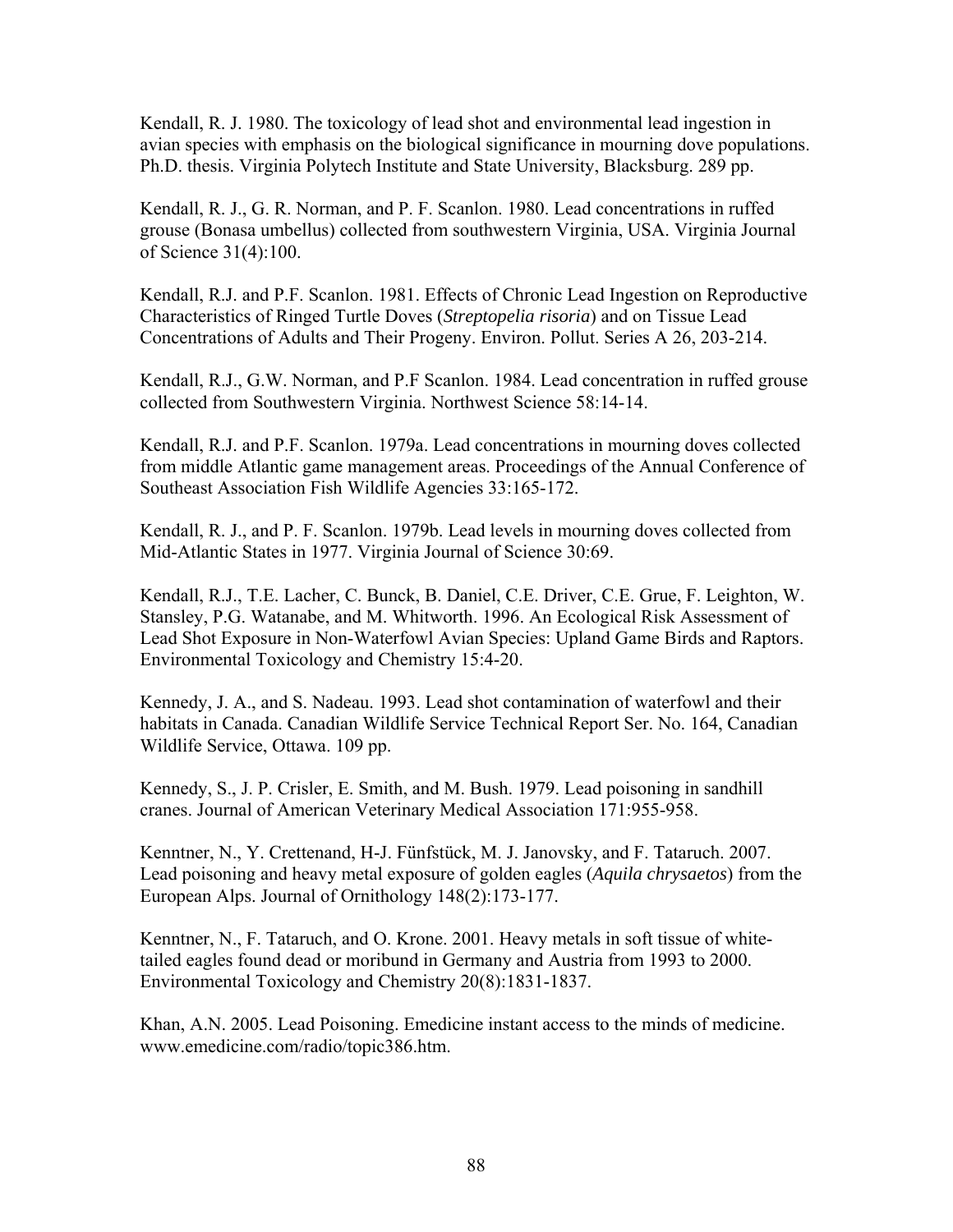Khangarot, B.S., A. Sehgal, and M.K. Bhasin. 1985. Man and Biosphere – Studies on the Sikkim Himalayas. Part 5: acute toxicity of selected heavy metals on the tadpoles of *Rana hexadactyla*. Acta Hydrochimica et Hydrobiologica 13:259-263.

Kimball, W. H. and Z. A. Munir. 1971. The corrosion of lead shot in a simulated waterfowl gizzard. Journal of Wildlife Management 35(2):360-365.

King, M. 1993. Bismuth shot now established as a legal alternative to steel in the Northern Territory. Australian Shooters Journal, January 1993:56-57.

Kingsford, R. T., J. Flanjak, and S. Black. 1989. Lead shot and ducks on Lake Cowal. Australian Wildlife Research 16:167-172.

Kingsford, R.T., J. L. Kacprzak, and J. Ziaziaris. 1994. Lead in livers and gizzards of waterfowl shot in New South Wales, Australia. Environmental Pollution 85(3):329-335.

Knopper, L.D., P. Mineau, A.M. Scheuhammer, D.E. Bond, and D.T. McKinnon. 2006. Carcasses of Shot Richardson's Ground Squirrels May Pose Lead Hazards to Scavenging Hawks. The Journal of Wildlife Management 70(1).

Koh, T.S. and M.J. Harper. 1988. Lead-poisoning in Black Swans, *Cygnus atratus*, exposed to lead shot at Bool lagoon Game Reserve, South Australia. Australian Wildlife Research 15:395-403.

Kosnett, M.J. 2009. Health effects of low dose lead exposure in adults and children, and preventable risk posed by the consumption of game meat harvested with lead ammunition. *In* R. T. Watson, M. Fuller, M. Pokras, and W. G. Hunt (Eds.). Ingestion of Lead from Spent Ammunition: Implications for Wildlife and Humans. The Peregrine Fund, Boise, Idaho, USA.

Kramer, J.L. and P.T. Redig. 1997. Sixteen Years of Lead Poisoning in Eagles, 1980- 1995: An Epizootiologic View. J.E. Cooper and A.G. Greenwood (eds.). Journal of Raptor Research 31:327-332.

Kringer, F., W. L. Anderson, and J. A. Ellis. 1980. Effectiveness of steel shot in 2  $\frac{3}{4}$  in 12 gauge shells for hunting mourning doves. Illinois Department of Conservation Management Notes No. 3. Springfield, Illinois. 10 pp.

Krone, O., F. Willie, N. Kenntner, D. Boertmann, and F. Tataruch. 2004. Mortality factors, environmental contaminants, and parasites of white-tailed sea eagles from Greenland. Avian Diseases 48:417-424.

Krone, O., N. Kenntner, A. Trinogga, M. Nadjafzadeh, F. Scholz, J. Sulawa, K. Totschek, P. Schuck-Wersig, and R. Zieschank. 2009. Lead poisoning in White-tailed Sea Eagles: Causes and approaches to solutions in Germany. *In* R.T. Watson, M. Fuller, M. Pokras,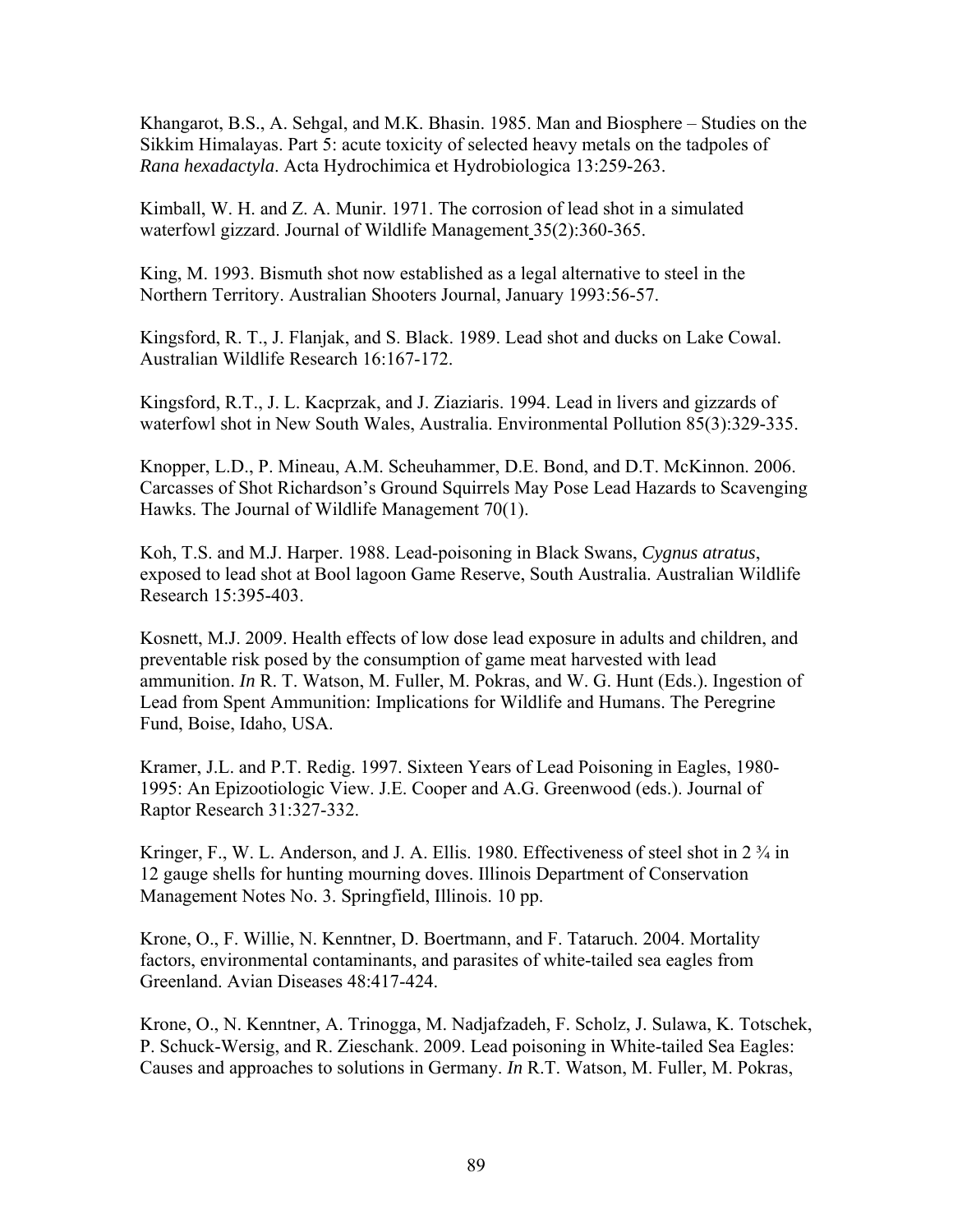and W.G. Hunt (Eds.). Ingestion of Lead from Spent Ammunition: Implications for Wildlife and Humans. The Peregrine Fund, Boise, Idaho, USA.

Kurosawa, N. 2000. Lead poisoning in Steller's sea eagles and White-tailed sea eagles. Pages 107-109 in Ueta, M. and McGrady, M.J. (eds). First Symposium on Steller's and White-tailed sea eagles in East Asia.

Labare, M.P., M.A. Butkus, D. Riegner, N. Schommer, and J. Atkinson. 2004. Evaluation of Lead Movement from the Abiotic to Biotic at a Small-Arms Firing Range. Environmental Geology 46:750-754.

Lagerquist, J.E., M. Davison, and W.J. Foreyt. 1994. Lead Poisoning and Other Causes of Mortality in Trumpeter (*Cygnus buccinator*) and Tundra (*C. columbianus*) Swans in Western Washington. Journal of Wildlife Diseases 30:60-64.

Lakhani, H. 1982. Benefit-cost analysis: Substituting iron for lead shot in waterfowl hunting in Maryland. Journal of Environmental Management 14:201-208.

Lance, V.A., T.R. Horn, R.M. Elsey and A. de Peyster. 2006. Chronic incidental lead ingestion in a group of captive-reared alligators (*Alligator mississippiensis*): possible contribution to reproductive failure. Toxicology and Pharmacology 142:30–35.

Langelier, K. 1994. Lead shot poisoning in Canadian wildlife. Prepared for the Animal Welfare Foundation of Canada, Vancouver, B.C. 46 pp.

Langelier, K. M., J. E. Elliott, and A. M. Scheuhammer. 1991. Bioaccumulation and toxicity of lead in bald eagles (Haliaeetus leucocephalus) of British Columbia. Western Canada Wildlife Health Workshop, 15-16 February, Victoria, B.C.

Lanphear, B.P., K.N. Dietrich, and O. Berger. 2003. Prevention of lead toxicity in US children. Ambul. Pediatr*.* 3(1):27-36.

Lanphear, B.P., R. Hornung, J. Khoury, K. Yolton, P. Baghurst, D.C. Bellinger, R.L. Canfield, K.N. Dietrich, R. Bornschein, T. Greene, S.J. Rothenberg, H.L. Needleham, L. Schnaas, G. Wasserman, J. Graziano, and R. Roberts. 2005. Low-level environmental lead exposure and children's intellectual function: an international pooled analysis. Environ Health Perspect. 2005 Jul;113(7):894-9.

Lanphear, B.P., R. Hornung, J. Khoury, K. Yolton, and K.N. Dietrich. 2006. Lead and IQ in Children: Lanphear et al. Respond. Environ Health Perspect. 2006 February; 114(2): A86–A87.

LaRoe, E.T., G.S. Farris, C.E. Puckett, P.D. Doran, and M.J. Mac. 1995. Our Living Resources. A Report to the Nation on the Distribution, Abundance, and Health of U.S. Plants, Animals, and Ecosystems. U.S. Dept. Interior, National Biological Service.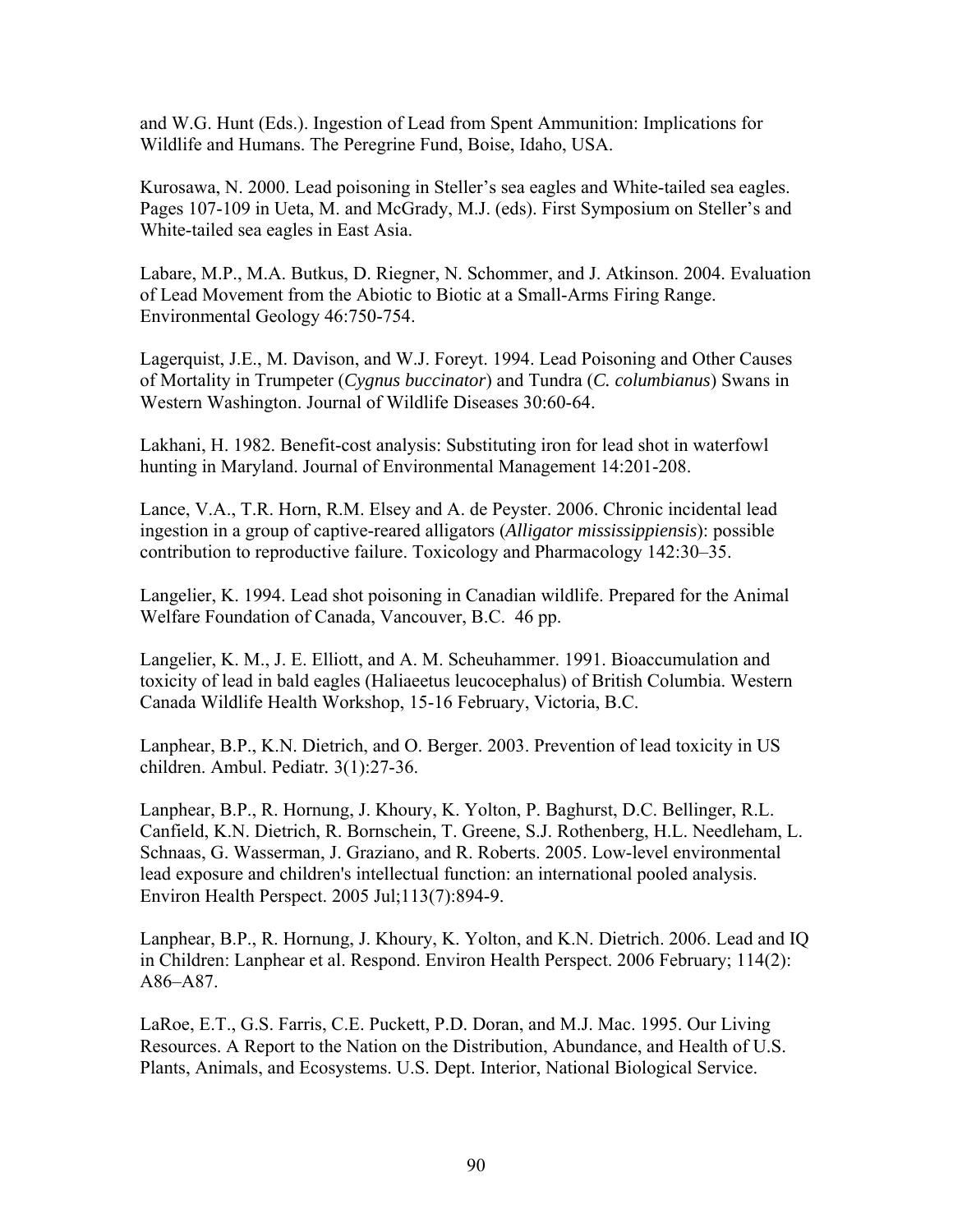Levesque, B., J. F. Duchesne, C. Gariepy, M. Rhainds, P. Dumas, A. M. Scheuhammer, J. F. Proulx, S. Dery, G. Muckle, F. Dallaire, and E. Dewailly. 2003. Monitoring of umbilical cord blood lead levels and sources assessment among the Inuit. Occupational and Environmental Medicine 60:693-695.

Lewis, J. C. and E. Legler, Jr. 1968. Lead shot ingestion by mourning doves and incidence in soil. Journal of Wildlife Management 32(3):476-482.

Lewis, L.A., R.J. Poppenga, W.R. Davidson, J.R. Fischer, and K.A. Morgan. 2001. Lead Toxicosis and Trace Elements in Wild Birds and Mammals at a Firearms Training Facility. Arch. Environ. Contam. Toxicol. 41:208-214.

Locke, L. N. and G. E. Bagley. 1967a. Case report: coccidiosis and lead poisoning in Canada geese. Chesapeake Science 8(1):68-69.

Locke, L.N., M.R. Smith, R.M. Windingstad, and S.J. Martin. 1991. Lead poisoning of a marbled godwit. Prairie Naturalist 23(1):21-24.

Locke, L.N. and M. Friend. 1992. Lead Poisoning of Avian Species Other Than Waterfowl. Lead Poisoning in Waterfowl, D.J. Pain (ed.), pp. 19-22.

Lustberg M. and E. Silbergeld. 2002. Blood lead levels and mortality. Archives of Internal Medicine 162:2443-2449.

Ma, W. 1989. Effect of Soil Pollution With Metallic Lead Pellets on Bioaccumulation and Organ/Body Weight Alterations in Small Mammals. Archives of Environmental Contamination and Toxicology 18:617-622.

Maedgen, J. L., C. S. Hacker, G. D. Schroder, and F. W. Weir. 1982. Bioaccumulation of lead and cadmium in the royal tern and sandwich tern. Archives of Environmental Contamination and Toxicology 11:99-102.

Manninen, S. and N. Tanskanen. 1993. Transfer of lead from shotgun pellets to humus and three plant species in Finnish shooting range. Archives of Environmental Contamination and Toxicology 24:410-414.

Mateo, R. R. Molina, J. Grifols, and R. Guitart. 1997. Lead Poisoning in a Free Ranking Griffin Culture (*Gyps fulvus*). Vet. Rec. 140:47-48.

Mateo, R. 1998. La Intoxicacion Por Ingestion de Objtos de Polmo en Aves: Una Revision de Los Aspectos Epidemiologicos y Clinicos. La Intoxicacion por Ingestion de Perdigones de Plomo en Aves Silvestres: Aspectos Epidemiologicos y Propuestas para su Prevencion en Espana, Doctoral Thesis, Univertat Autonoma de Barcelona, Barcelona, pp. 5-44.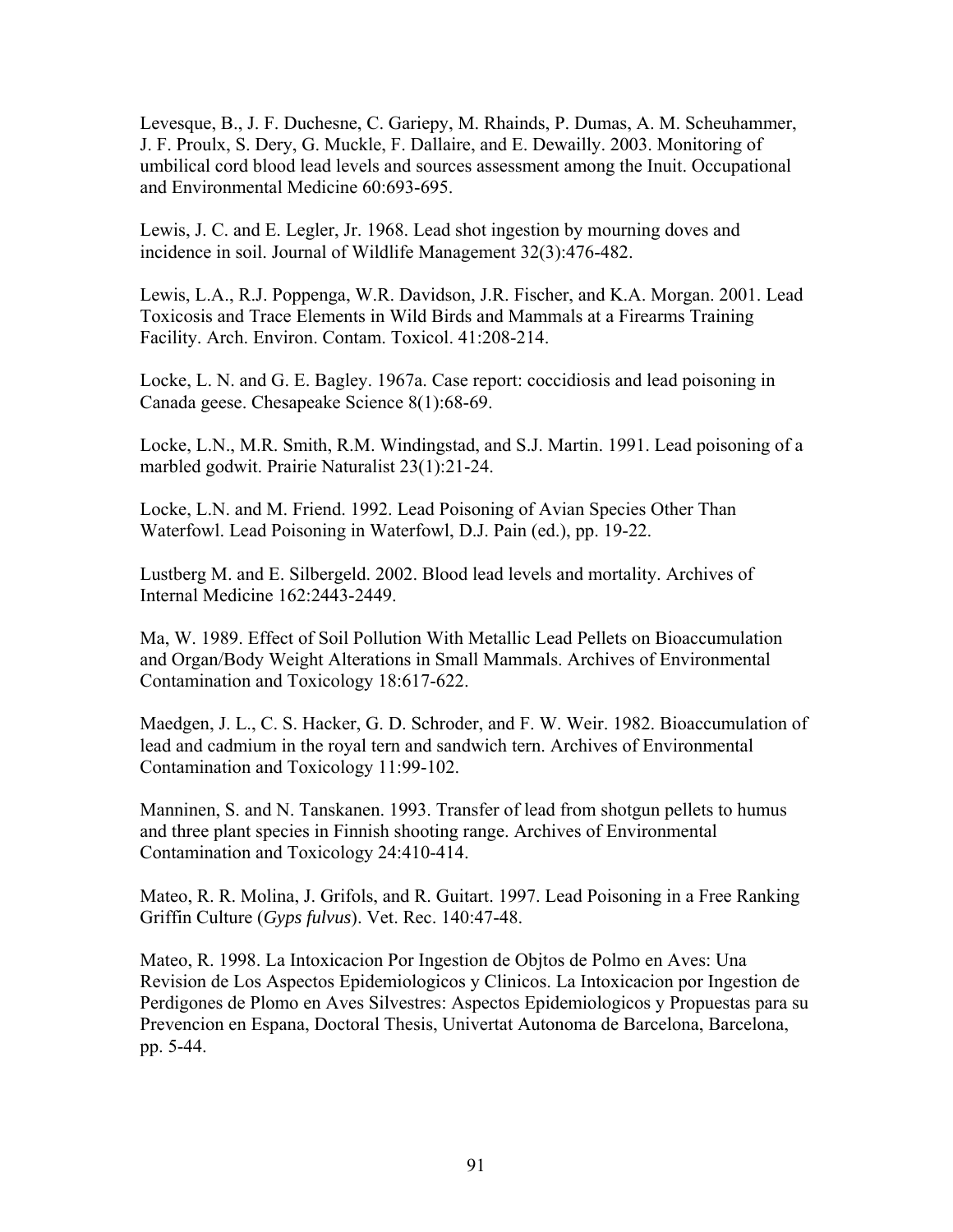Mateo, R. J. Estrada, J.Y. Paquet, X. Riera, L. Domingues, R. Guitart, and A. Martinez-Vilata. 1999. Lead Shot Ingestión by Marsh Harriers (*Circus aeruginosus*) From the Ebro Delta, Spain. Environ. Pollut. 104, 435-440.

Mateo, R., J.C. Doltz, J.M. Aguilar Serrano, J. Belliure, and R. Guitart. 1997. An epizootic of lead poisoning in greater flamingos (*Phoenicopterus ruber roseus*) in Spain. Journal of Wildlife Diseases 33(1):131-134.

Mateo, R., R., A.J. Green, C.W. Jeske, V. Urios, and C. Gerique. 2001. Lead poisoning in the globally threatened marbled teal and white-headed duck in Spain. Environmental Toxicology Chemistry 20(12):2860-2868.

Mateo, R., M. Taggard, and A.A. Meharg. 2003. Lead and Arsenic in Bones of Birds of Prey From Spain, Env. Poll. 126:107-114.

Mateo, R., R., A.J. Green, H. Lefranc, R. Baos, and J. Figuerola. 2007. Lead poisoning in wild birds from southern Spain: a comparative study of wetland areas and species affected, and trends over time. Ecotoxicological Environmental Science 66(1):119-126.

Mateo, R., M. Rodríguez-de la Cruz, M. Reglero, and P. Camarero. 2007. Transfer of lead from shot pellets to game meat during cooking. Science of the Total Environment 372(2-3):480-485.

Matz, A. and P. Flint. 2009*.* Lead isotopes indicate lead shot exposure in Alaska-breeding waterfowl. Abstract *in* R.T. Watson, M. Fuller, M. Pokras, and W.G. Hunt (Eds.). Ingestion of Lead from Spent Ammunition: Implications for Wildlife and Humans. The Peregrine Fund, Boise, Idaho, USA.

McAtee, W. L. 1908. Lead poisoning in ducks. Auk. 25(4):472.

Mellor, A. and C. McCartney. 1994. The Effects of Lead Shot Deposition on Soil and Crops at a Clay Pigeon Shooting Site in Northern England. Soil Use and Management 10:124-129.

Menke, A., P. Muntner, V. Batuman, E. K. Silbergeld, and E. Guallar. 2006. Blood lead below 0.48 μmol/L (10μg/dL) and mortality among US adults. Circulation 114:1388- 1394.

Meretsky, V. J., N. F. R. Snyder, S. R. Beissinger, D. A. Clendenen, and J. W. Wiley. 2000. Demography of the California condor: Implications for reestablishment. Conservation Biology 14:4:957-967.

Mikko, D. 1999. U.S. Military "Green Bullet." Association of Firearm and Tool Mark Examiners Journal, Volume 31 Number 4, Fall 1999. U. S. Army Criminal Investigation Laboratory, Forest Park Georgia.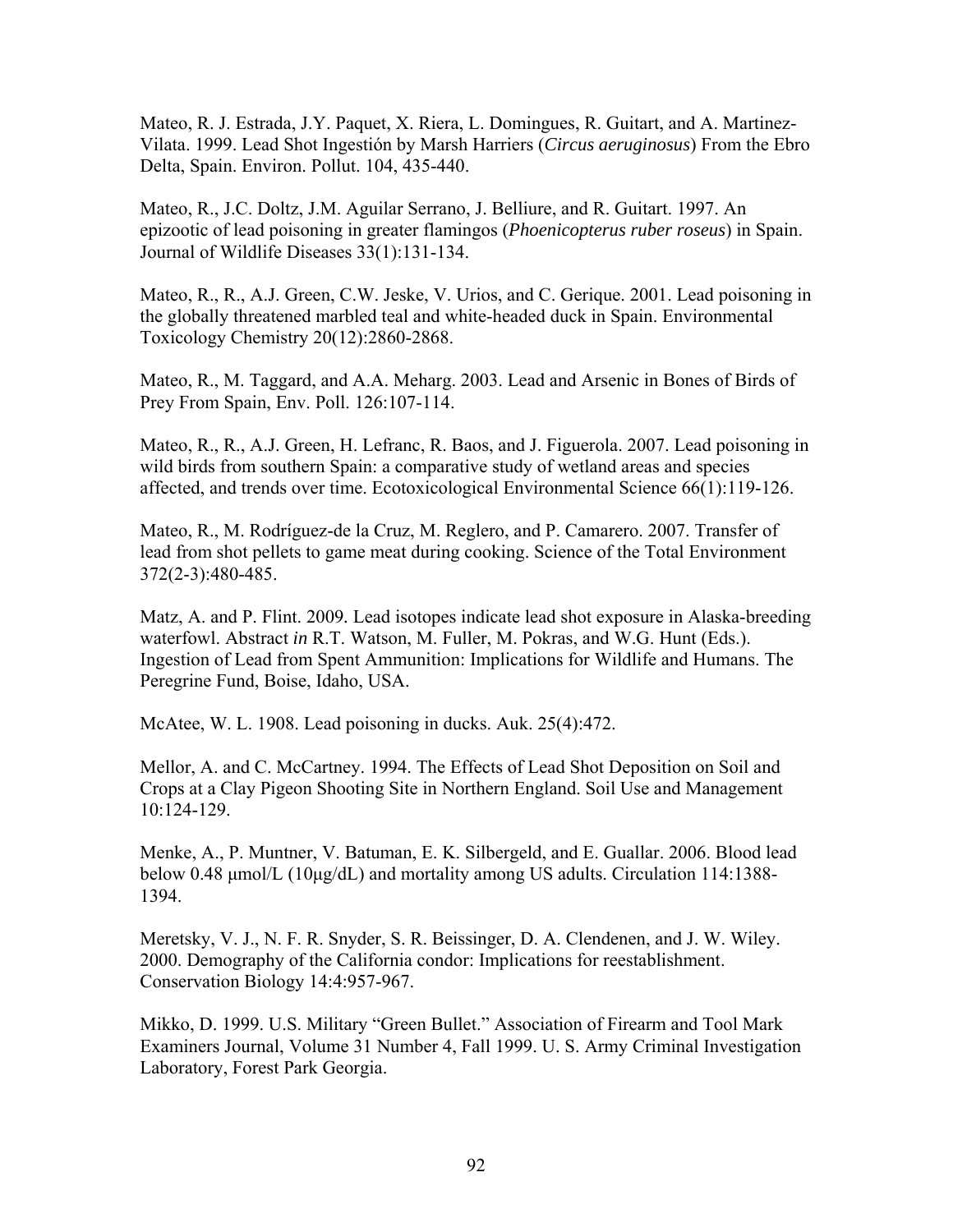Miller, M.J.R., M. Restani, A.R. Harmata, G.R. Bortolotti, and M.E. Wayland. 1998. A Comparison of Blood Lead Levels in Bald Eagles From Two Regions on the Plains of North America. Journal of Wildlife Diseases 34:704-714.

Miller, M.J.R., M.E. Waylands, and G.R. Bortolotti. 2001. Hemograms for and Nutritional Condition of Migrant Bald Eagles Tested for Exposure to Lead. J. Wildl. Dis. 37(3):481-488.

Mohler, L. 1945. Lead poisoning of geese near Lincoln. Nebraska Bird Review 13(2):49- 50.

Mörner, T. and L. Petersson. 1999. Lead poisoning in woodpeckers in Sweden. Journal of Wildlife Diseases 35(4):763-765.

Mudge, G.P. 1983. The Incidence and Significance of Ingested Lead Pellet Poisoning in British Waterfowl. Biological Conservation 27:333-372.

Munro, J. A. 1925. Lead poisoning in trumpeter swans. Canadian Field-Naturalist 39(7):160-162.

Murray, K., A. Bazzi, C. Carter, A. Ehlert, A. Harris, M. Kopec, J. Richardson, and H. Sokol. 1997. Distribution and Mobility of Lead in Soils at an Outdoor Shooting Range. Journal of Soil Contamination 6:79-93.

Nakade, T., Y. Tomura, K. Jin, H. Taniyama, M. Yamamoto, A. Kikkawa, K. Miyagi, E. Uchida, M. Asakawa, T. Mukai, M. Shirasawa, and M. Yamaguchi. 2005. Lead poisoning in Whooper and Tundra swans. Journal of Wildlife Diseases 41(1):253-256.

National Toxicology Program (NTP). 2011. Draft NTP Monograph on Health Effects of Low-Level Lead. U.S. Department of Health and Human Services.

National Wildlife Health Laboratory. 1985. Bald eagle mortality from lead poisoning and other causes 1963-84. Unpublished report. U.S. Fish and Wildlife Service, Washington, D.C. 48 pp.

Needleman, H.L., A. Schell, D.M. Bellinger, A. Leviton, and E.N. Allred. 1990. The long-term effects of exposure to low doses of lead in childhood. An 11-Year follow up report. New England Journal of Medicine 322(2):83-88.

Needleman, H.L. and D.M. Bellinger. 1991. The health effects of low level exposure to lead. Annual Review of Public Health12:111-140.

Needleman, H.L. 1999. History of Lead Poisoning in the World. International Conference on lead Poisoning Prevention and Treatment, Bangalore, February 8-10, 1999. Bangalore, India: The George Foundation. www.leadpoisoning.net/general/history.htm.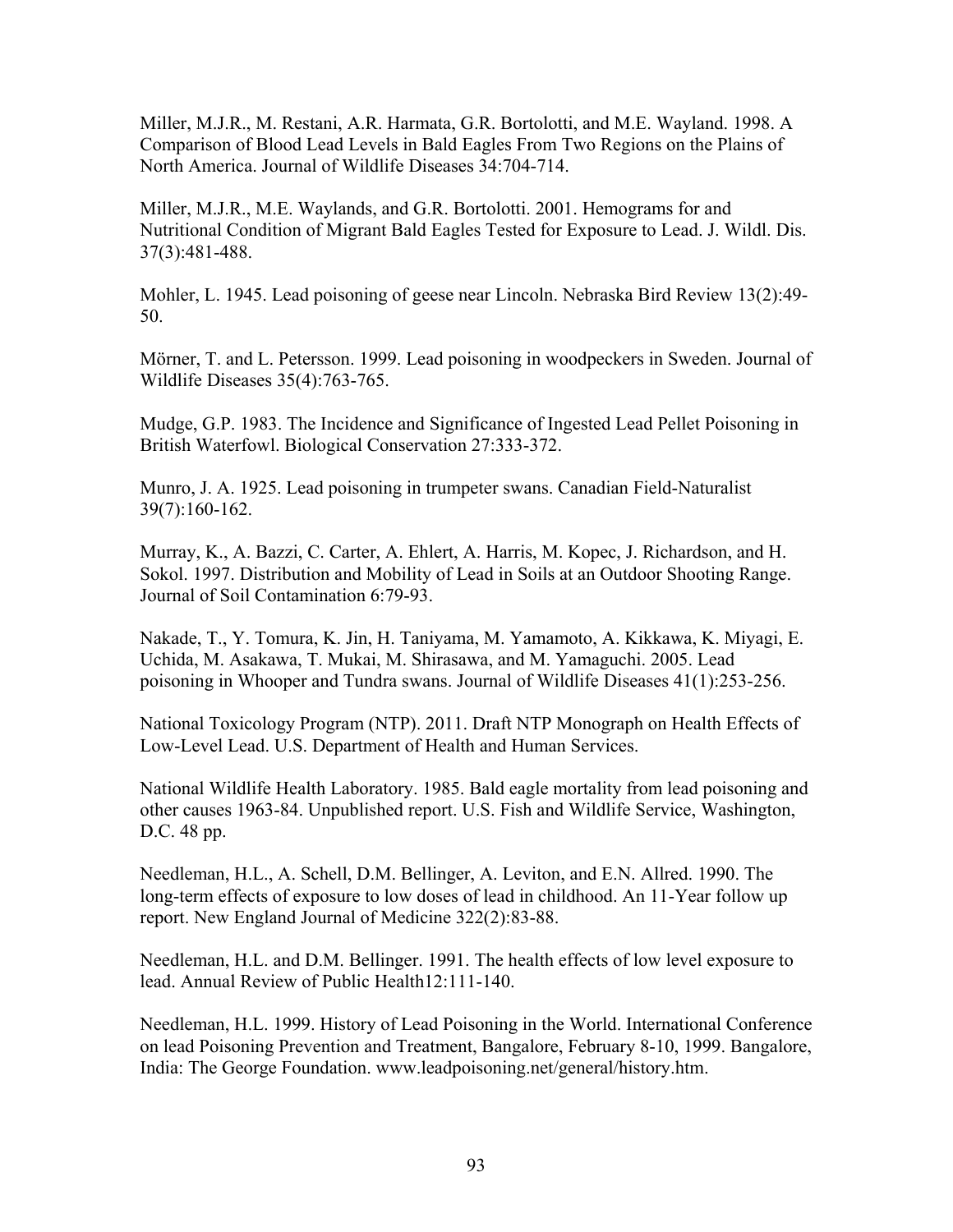Needleman, H.L. 2004. Lead Poisoning. Annual Review of Medicine 55:209-222.

Needleman, H.L., C. McFarland, R.B. Ness, S.E. Fienberg, and M.J. Tobin. 2002. Bone Lead Levels in Adjudicated Delinquents: A Case Control Study. Neurotoxicology and Teratology 24:711-717.

Neumann, K. 2009. Bald Eagle lead poisoning in winter. *In* R. T. Watson, M. Fuller, M. Pokras, and W. G. Hunt (Eds.). Ingestion of Lead from Spent Ammunition: Implications for Wildlife and Humans. The Peregrine Fund, Boise, Idaho, USA.

Nevin, R. 2000. How Lead Exposure Relates to Temporal Changes in IQ, Violent Crime, and Unwed Pregnancy. Environmental research Section A 83:1-22.

Nieboer, E. 2001. The definitive identification of lead shotshell as a major source of lead exposure in native communities. Health Canada and Environment Canada, Toxic Substances Research Initiative # 287.

Nordic Council of Ministers (NCM). 2003. Lead Review. Nordic Council of Ministers Report 1, Issue 4. www.norden.org/pub/miljo/miljo/sk/US20031308.pdf.

Novotny, T., M. Cook, J. Hughes, and S.A. Lee. 1987. Lead Exposure on a Firing Range. American Journal of Public health 77:1225-1226.

Nriagu, J.O. 1983. Lead and Lead Poisoning in Antiquity. John Wiley and Sons. New York.

Nraigu, J.O. 2009. History in lead and lead poisoning in history. Abstract *in* R. T. Watson, M. Fuller, M. Pokras, and W. G. Hunt (Eds.). Ingestion of Lead from Spent Ammunition: Implications for Wildlife and Humans. The Peregrine Fund, Boise, Idaho, USA.

Ochiai, K., T. Kimura, K. Uematsu, Umematsu, and C. Itakura. 1999. Lead poisoning in wild waterfowl in Japan. Journal of Wildlife Diseases 35(4):766-769.

Ochiai, K., K. Hoshiko, K. Jin, T. Tsuuzuki, and C. Itakura. 1993. A survey of lead poisoning in wild waterfowl in Japan. Journal of Wildlife Diseases 29(2):349-352.

Ochiai, K., K. Jin, C. Itakura, M. Goryo, K. Yamashita, N. Mizuno, T. Fujinaga, and T. Tsuzuki. 1992. Pathological study of lead poisoning in whooper swans (*Cygnus cygnus*) in Japan. Avian Diseases 36(2):313-323.

Odland et al. 1999. Elevated blood lead concentrations in children living in isolated communities of the Kola Peninsula, Russia. Ecosystem Health 5(2):75-81.

O'Halloran, J., A. A. Myers, and P. F. Duggan. 1988. Lead poisoning in swans and sources of contamination in Ireland. Journal of Zoology (London) 216:211-223.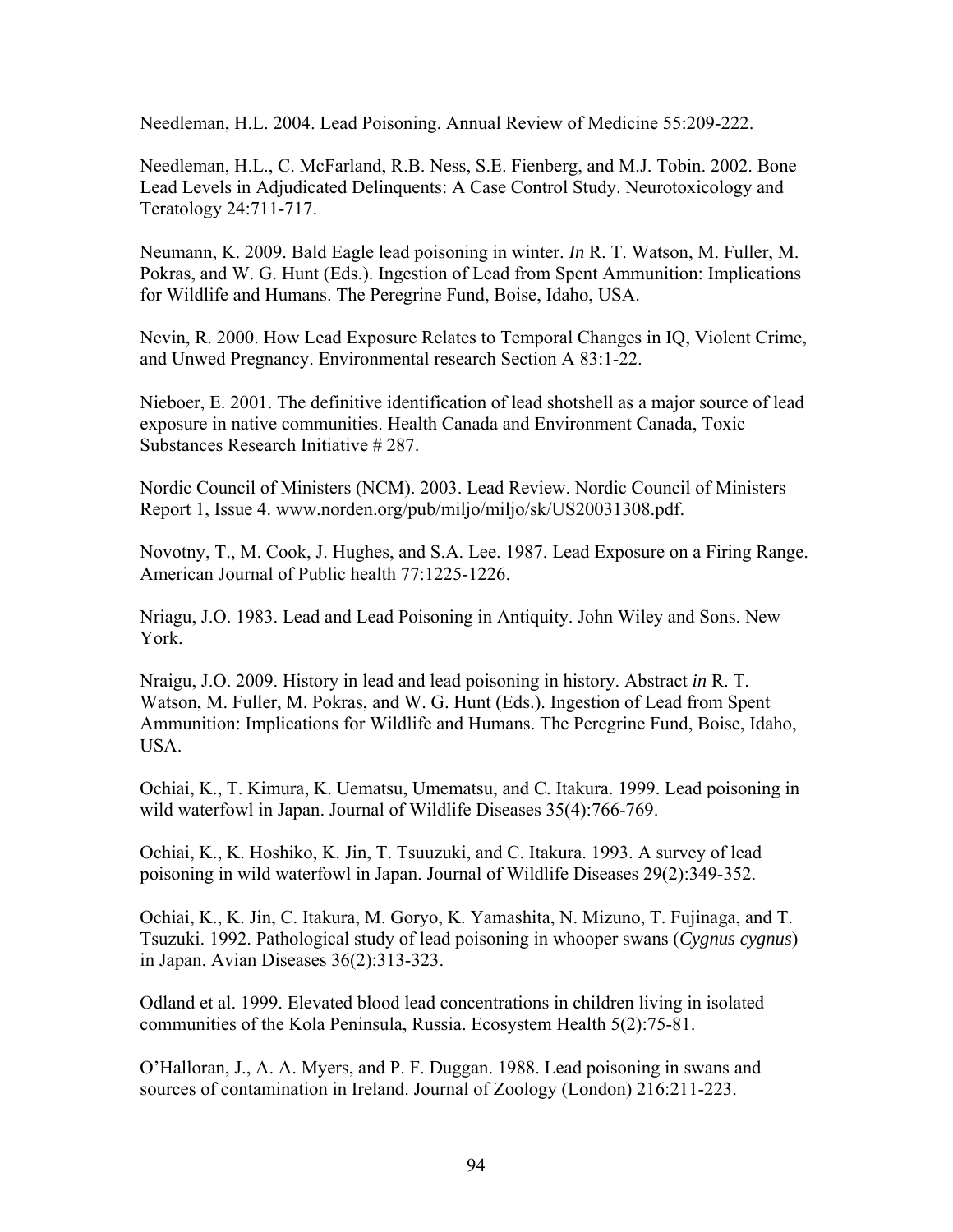Old Deer Hunter Association (ODHA). 2004. The Importance of Ballistic Coefficient When Selecting Ammo and Bullets (available at http://www.clcweb.net/Shooting/Ballistics/ ballistics.html.

Oltrogge, V. 2009. Success in developing lead-free, expanding nose centerfire bullets. *In*  R.T. Watson, M. Fuller, M. Pokras, and W. G. Hunt (Eds.). Ingestion of Lead from Spent Ammunition: Implications for Wildlife and Humans. The Peregrine Fund, Boise, Idaho, USA.

Osmer, T.L.G. 1940. Lead shot: its danger to water-fowl. The Scientific Monthly 50(5):455-459.

Oswkttera, GD, W.B. Bucka, and W.E. Lloyda. 1973. Epidemiology of Lead Poisoning in Cattle- A Five-Year Study in Iowa. Clinical Toxicology, Volume 6(3): 367 – 376.

Owen, M. 1992. Progress on Lead Shot in the UK: 1991. Wildfowl 43:223.

Pain, D.J. 1991. Lead shot densities and settlement rates in Camargue marshes, France. Biological Conservation 57:273-286.

Pain, D. J. (ed). 1992a. Lead poisoning of waterfowl: a review. IWRB Special Publication No. 16, Slimbridge, United Kingdom.

Pain, D.J. 1992b. Lead poisoning in birds: a southern European perspective. Pages 109- 114 in C M. Finlayson, G. E. Hollis and T. J. Davis (eds), Managing Mediterranean Wetlands and Their Birds, Proceedings of an IWRB International Symposium, Grado, Italy, 1991. IWRB Special publication, Slimbridge, United Kingdom.

Pain, D.J. 1992. Lead Poisoning of Waterfowl: A Review. Pages 7-13 *in* D.J. Pain, editor. Lead Poisoning in Waterfowl. Proceedings of the International Waterfowl and Wetlands Research Bureau Workshop, Brussels, Belgium 1991. IWRB Special Publication 16, Slimbridge, U.K.

Pain, D. J., and C. Amiard-Triquet. 1993. Lead poisoning of raptors in France and elsewhere. Ecotoxicology and Environmental Safety 25:183-192.

Pain, D. J., C. Bavoux, G. Burneleau, L. Eon, and P. Nicolau-Guillaum. 1993. Lead poisoning in wild populations of marsh harriers (Circus aeruginosus) in the Camargue and Charente-Maritime, France. Ibis 135:379-386.

Pain, D. J., J. Sears, and I. Newton. 1994. Lead concentrations in birds of prey in Britain. Environmental Pollution 87:173-180.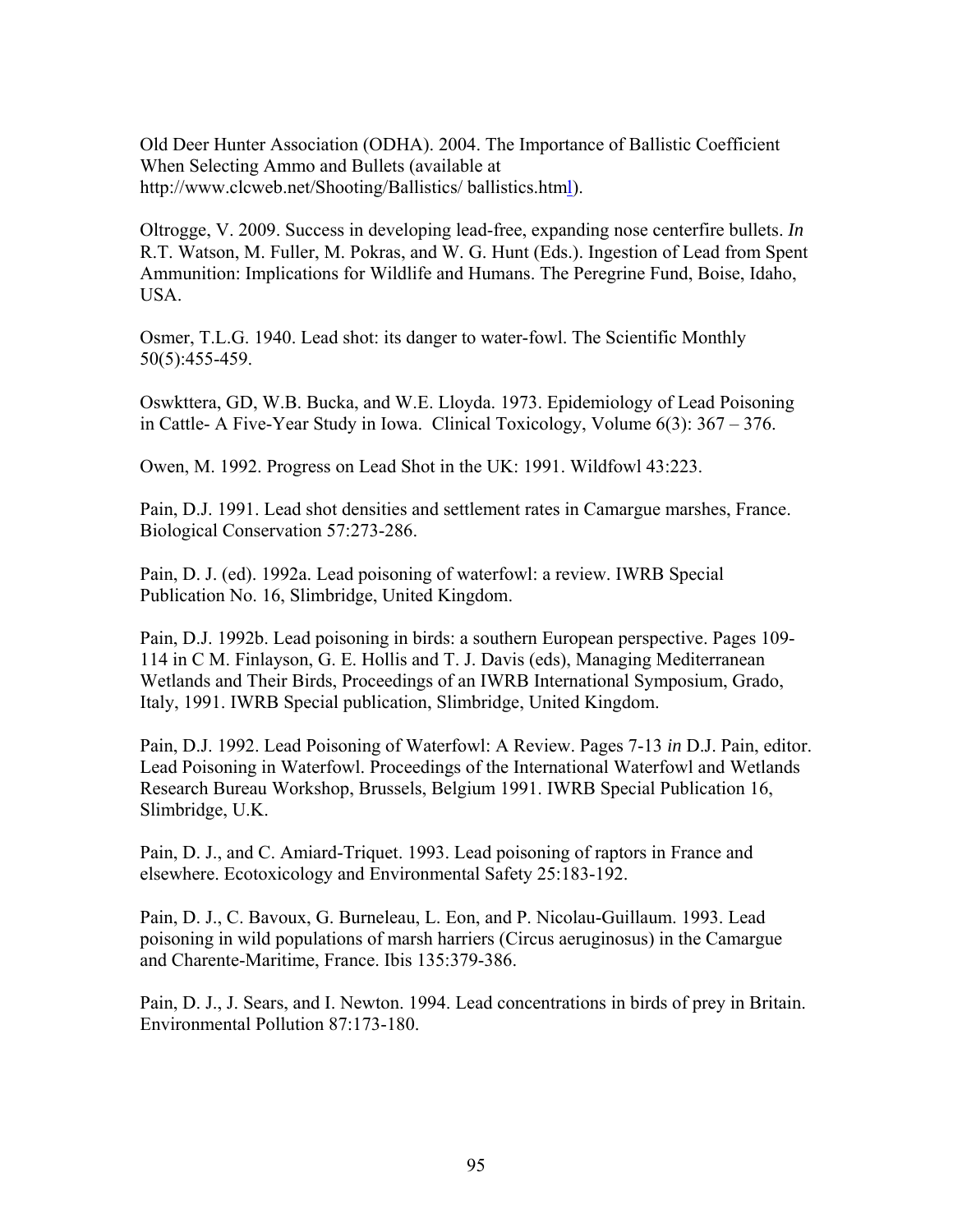Pain, D.J. 1996. Lead in Waterfowl. *Environmental Contaminants in Wildlife: Interpreting Tissue Concentrations*. W.M. Beyer, G.H. Heinz, and A.W. Redman-Norwood (eds.), pp. 251-262.

Pain, D. J., C. Bavoux, and G. Burneleau. 1997. Seasonal blood lead concentrations in marsh harriers *Circus aeruginosus* from Charente-Maritime, France: Relationship with the hunting season.

Pain, D.J. and B.A. Rattner. 1988. Mortality and Hematology Associated With the Ingestion of One Number Four Lead Shot in Black Ducks, Anas rubripes. Bull. Environ. Contam. Toxicol. 40, 159-164.

Pain, D.J., C. Amiard-Triquet, C. Bavoux, G. Burneleau, and P. Nicolau-Guillaumet. 1993. Lead Poisoning in Wild Populations of Marsh Harrier (*Circus aeruginosus*) in the Camargue and Charente-Maritime, France. Ibis 135, 379-386.

Pain, D.J., I.J. Fisher, and V.G. Thomas. 2009. A global update of lead poisoning in terrestrial birds from ammunition sources. *In* R. T. Watson, M. Fuller, M. Pokras, and W. G. Hunt (Eds.). Ingestion of Lead from Spent Ammunition: Implications for Wildlife and Humans. The Peregrine Fund, Boise, Idaho, USA.

Pain, D.J., R.L. Cromie, J. Newth, M.J. Brown, E. Crutcher, P. Hardman, L. Hurst, R. Mateo, A.A. Meharg, A.C. Moran, A. Raab, M.A. Taggart, and R.E. Green. 2010. Potential Hazard to Human Health from Exposure to Fragments of Lead Bullets and Shot in the Tissues of Game Animals. Plos One, 5 (4): e10315 DOI: 10.1371/journal.pone.0010315.

Parish, C.N., W.G. Hunt, E. Feltes, R. Sieg, and K. Orr. 2009. Lead exposure among a reintroduced population of California Condors in northern Arizona and southern Utah. *In*  R. T. Watson, M. Fuller, M. Pokras, and W. G. Hunt (Eds.). Ingestion of Lead from Spent Ammunition: Implications for Wildlife and Humans. The Peregrine Fund, Boise, Idaho, USA.

Parmentier, K., R. Gwiazda, J. Burnett, K. Sorenson, S. Scherbinski, C. Vantassell, A. Welch, M. Koenig, J. Brandt, J. Petterson, J. Grantham, R. Risebrough, and D. Smith. 2009. Feather Pb isotopes reflect exposure history and ALAD inhibition shows subclinical toxicity in California Condors. Abstract *in* R. T. Watson, M. Fuller, M. Pokras, and W. G. Hunt (Eds.). Ingestion of Lead from Spent Ammunition: Implications for Wildlife and Humans. The Peregrine Fund, Boise, Idaho, USA.

Pattee, O.H., S.N. Wiemeyer, B. Mulhern, L. Sileo, and J.W. Carpenter. 1981. Experimental Leadshot Poisoning in Bald Eagles. J. Wildl. Manage. 45:806-810.

Pattee, O.H., P.H. Bloom, J.M. Scott, and M.R. Smith. 1990. Lead Hazards Within the Range of the California Condor. The Condor 92:931-937.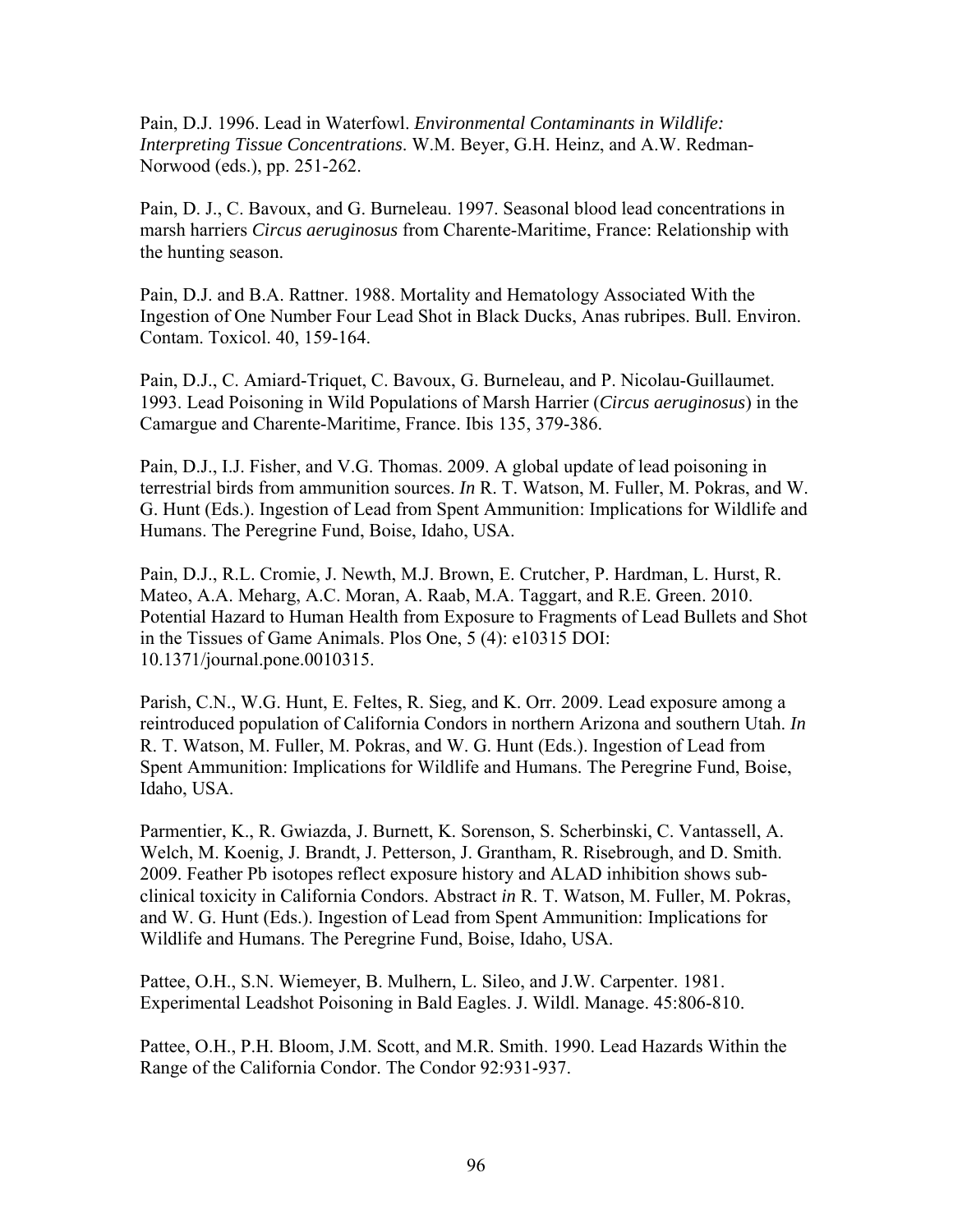Pattee, O.H. and D.J. Pain. 2003. Lead in the Environment. Handbook of Ecotoxicology, D.J. .Hoffman, B.A. Rattner, G.A. Burton, and J. Cairns (eds.), pp. 373-408.

Pauli, J.N. and S.W. Buskirk. 2007. Recreational Shooting of Prairie Dogs: A Portal for Lead Entering Wildlife Food Chains. Journal of Wildlife Management 71:103-108.

Peddicord, R.K. and J.S. LaKind. 2000. Ecological and Human Health Risks at an Outdoor Firing Range. Environmental Toxicology and Chemistry 19:2602-2613.

The Peregrine Fund. 2010. California Condor Releases in Arizona--Notes from the Field. Available at http://www.peregrinefund.org/archived\_notes.asp?category=California%20Condor%20R eleases%20in%20Arizona&cnoteid=272.

Perez-Coll, C.S., J. Herkovitz, and A. Salibian. 1988. Embryotoxicity of Lead to *Bufo arenarum*. Bulletin of Environmental Contamination and Toxicology 41:247-252.

Perry, M. C. and J. W. Artmann. 1979. Incidence of embedded shot and ingested shot in oiled ruddy ducks. Journal of Wildlife Management 43(1):266-269.

Peterson, S., R. Kim, and C. McCoy. 1993. Ecological Risks of Lead Contamination at a Gun Club: Waterfowl Exposure Via Multiple Dietary Pathways. 14<sup>th</sup> Annual Meeting of the Society of Environmental Toxicology and Chemistry. Abstract.

Petterson, J.R., K.J. Sorenson, C. Vantassell, J. Burnett, S. Scherbinski, A. Welch, and S. Flannagan. 2009. Blood-lead concentrations in California Condors released at Pinnacles National Monument, California. Abstract *in* R. T. Watson, M. Fuller, M. Pokras, and W. G. Hunt (Eds.). Ingestion of Lead from Spent Ammunition: Implications for Wildlife and Humans. The Peregrine Fund, Boise, Idaho, USA.

Platt, S.R., K.E. Helmick, J. Graham, R.A. Bennett, L. Phillips, C.L. Chrisman, and P.E. Ginn. 1999. Peripheral neuropathy in a turkey vulture with lead toxicosis. Journal of the American Veterinary Medical Association 8:1218-1220.

Pokras, M.A., M.R. Kneeland, A. Major, R. Miconi, and R.H. Poppenga. 2009. Lead objects ingested by Common Loons in New England. Extended abstract *in* R. T. Watson, M. Fuller, M. Pokras, and W. G. Hunt (Eds.). Ingestion of Lead from Spent Ammunition: Implications for Wildlife and Humans. The Peregrine Fund, Boise, Idaho, USA.

Potts, G.R. 2004. Incidence of ingested lead gunshot in wild grey partridges (*Perdix perdix*) from the UK. European Journal of Wildlife Research 51(1):31-34.

Quortrup, E.R. and J.E. Shillinger. 1941. 3,000 wild bird autopsies on western lake areas. American Veterinary Medical Association Journal.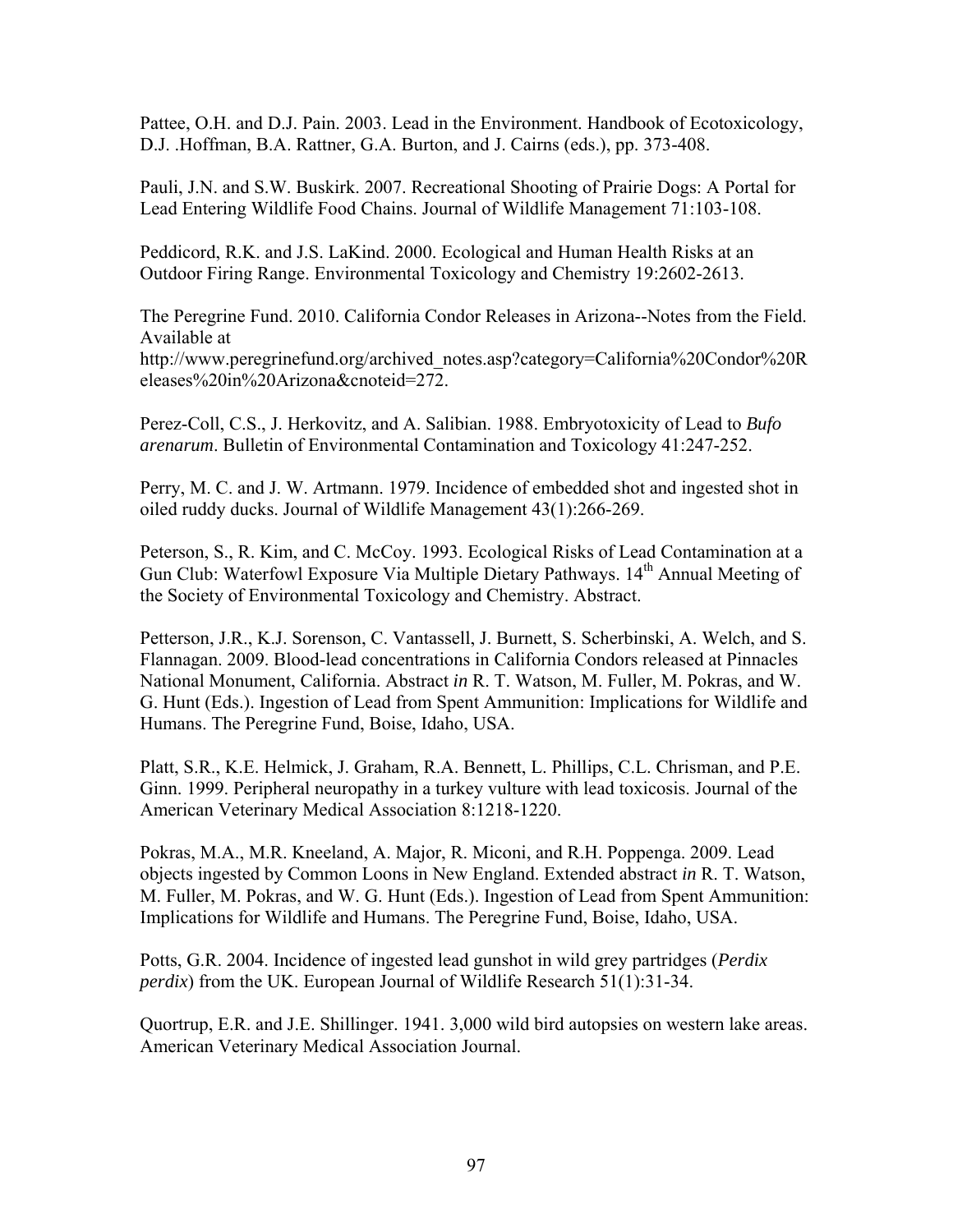Raptor Research Foundation (RRF). 2011. Scientific Research Shows That Lead (Pb) From Spent Ammunition Causes Death and Sickness to Bald Eagles, Golden Eagles and Other Wildlife, and Limits the Reestablishment of the California Condor Population.

Rattner, B.A., W.J. Fleming, and C.E. Bunck. 1989. Comparative Toxicity of Lead Shot in Black Ducks (*Anas rubripes*) and Mallards (*Anas platyrhynchos*). Journal of Wildlife Diseases 25:175-183.

Rattner, B.A. 2007. Contaminant Exposure and Effects--Terrestrial Vertebrates (CEE-TV) Database. Version 7.0. [Updated May 2007; Accessed Feb. 4, 2008]. U.S. Geological Survey, Patuxent Wildlife Research Center , Laurel, Maryland. Available online: http://www.pwrc.usgs.gov/contaminants-online.

Redig, P. T. 1979. Lead poisoning in raptors. Hawk Chalk 18(2):29-30.

Redig, P.T. 1984. An investigation into the effects of lead poisoning on bald eagles and other raptors: Final report. Endangered Species Program. Study 100A-100B. University of Minnesota, St. Paul, Minnesota. Unpublished report. 41 pp.

Redig, P. T. 1985. A report on lead toxicosis studies in bald eagles. Final Report, U. S. Dept. of Interior, Fish and Wildlife Service Project No. BPO #30181-0906.

Redig P.T, D.R. Smith, and L. Cruz-Martinez. 2009. Potential sources of lead exposure for Bald Eagles: A retrospective study. Extended abstract in R. T. Watson, M. Fuller, M. Pokras, and W. G. Hunt (Eds.). Ingestion of Lead from Spent Ammunition: Implications for Wildlife and Humans. The Peregrine Fund, Boise, Idaho, USA.

Redig, P.T., C.M. Stowe, D.M. Barnes, and T.D. Arent. 1980. Lead Toxicosis in Raptors. J. Am. Vet. Assoc. 177:941-943.

Redig, P.T., E.M. Lawler, S. Schwartz, J.L. Dunnette, B. Stephenson, and G.E. Duke. 1991. Effects of Chronic Exposure to Sublethal Concentrations of Lead Acetate on Heme Synthesis and Immune Function in Red-Tailed Hawks. Arch. Environ. Contam. Toxicol. 21:72-77.

Rees, C. 2010. Triple-Shock X-Bullet. Petersen's Rifle Shooter. Available at http://www.rifleshootermag.com/ammunition/triple\_0723/index.html.

Reid, V.H. 1948. Lead shot in Minnesota waterfowl. Journal of Wildlife Management 12(2):123-127.

Reiser, M.H. and S.A. Temple. 1981. Effects of Chronic Lead Intoxication on Birds of Prey. Recent advances in the study of raptor diseases, 21-25. J.E. Cooper and A.G. Greenwood (eds.), pp. 21-25.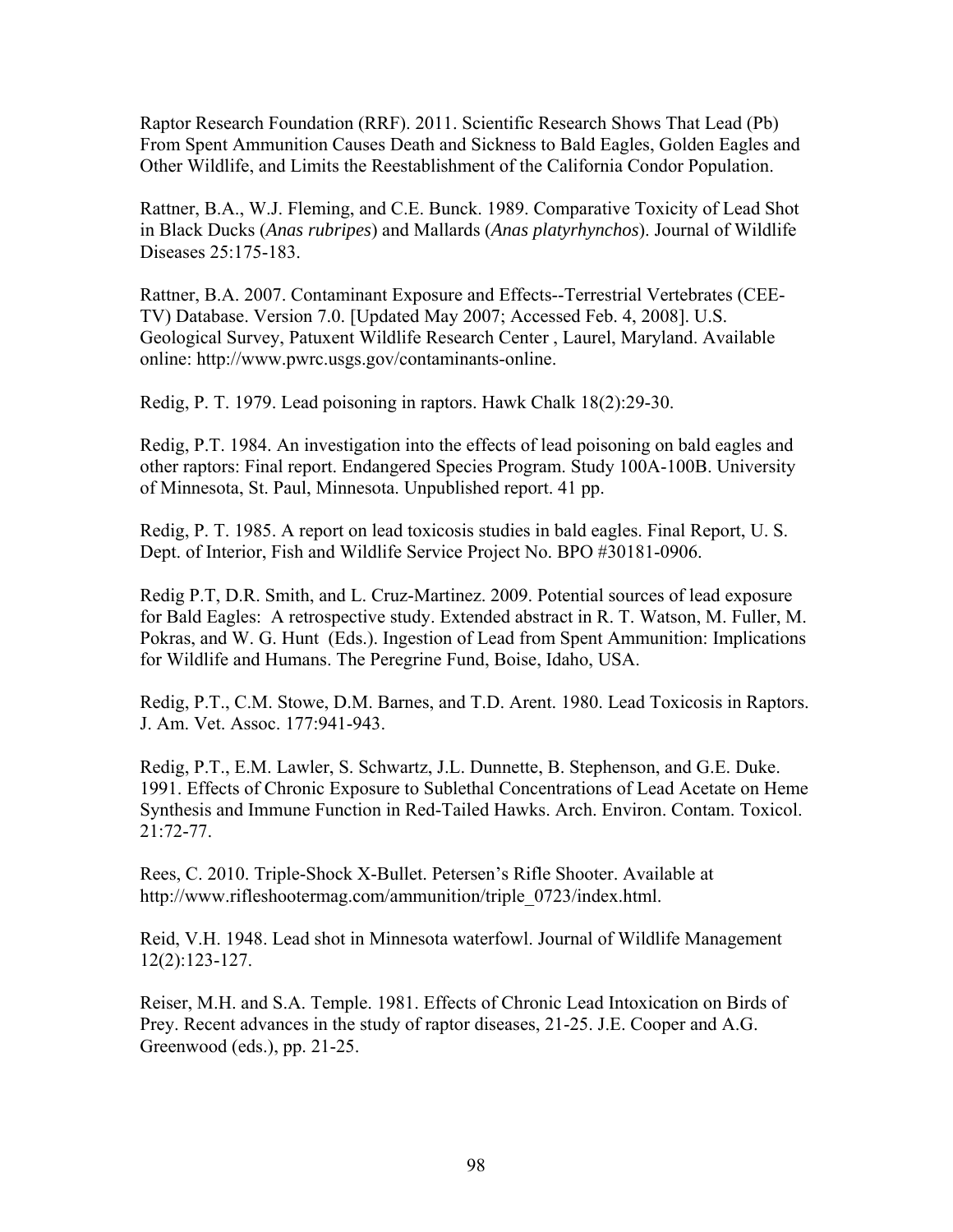Rice, D.A., M.F. McLoughlin, W.J. Blanchflower, and T.R. Thompson. 1987. Chronic lead poisoning in steers eating silage contaminated with lead shot – diagnostic criteria. Bulletin of Environmental Contaminant Toxicology 39(4):622–629.

Rice, T.M., B.J. Blackstone, W.L. Nixdorf, and D.H. Taylor. 1999. Exposure to Lead Induces Hypoxia-Like Responses in Bullfrog Larvae (*Rana catesbeiana*). Environmental Toxicology and Chemistry 18:2283-2288.

Ris, M. D., K.N. Dietrich, P.A. Succop, O.G. Berger and R.L. Bornschein. 2004. Early exposure to lead and neuropsychological outcome in Adolescence. Journal International Neuropsychological Society 10: 261-270.

Ritter, J. 2006. Lead Poisoning Eyed as Threat to California Condor,. *USA Today* (10/23/2006). Available at http://www.usatoday.com/news/nation/2006-10-23 condor\_x.htm.

Rocke, T.E., C.J. Brand, and J.G. Mensik. 1997. Site-Specific Lead Exposure From Lead Pellet Ingestion in Sentinel Mallards. Journal of Wildlife Management 61:228-234.

Rodrigue, J., R. McNicoll, D. Leclair, and J. F. Duchesne. 2005. Lead concentrations in ruffed grouse, rock ptarmigan, and willow ptarmigan in Quebec. Archives of Environmental Contamination and Toxicology 49(1):334-340.

Rogers, T., B. Bedrosian, D. Craighead, H. Quigley, and K. Foresman. 2009. Lead ingestion by scavenging mammalian carnivores in the Yellowstone ecosystem. Extended abstract *in* R.T. Watson, M. Fuller, M. Pokras, and W.G. Hunt (Eds.). Ingestion of Lead from Spent Ammunition: Implications for Wildlife and Humans. The Peregrine Fund, Boise, Idaho, USA.

Rooney, C.P., RG. McLaren, and R.J. Creswell. 1999. Distribution and Phytoavailability of Lead in a Soil Contaminated With Lead Shot. Water, Air, and Soil Pollution 116:535- 548.

Roscoe, D.E., S.W. Nielsen, A.A. Lamola, and D. Zuckerman. 1979. A Simple, Quantitative Test for Erythrocytic Protoporphyrin in Lead-Poisoned Ducks. Journal of Wildlife Diseases 15:127-136.

Saito, K. 2009. Lead poisoning of Steller's Sea-Eagle (*Haliaeetus pelagicus*) and Whitetailed Eagle (*Haliaeetus albicilla*) caused by the ingestion of lead bullets and slugs, in Hokkaido Japan. *In* R.T. Watson, M. Fuller, M. Pokras, and W. G. Hunt (Eds.). Ingestion of Lead from Spent Ammunition: Implications for Wildlife and Humans. The Peregrine Fund, Boise, Idaho, USA.

Sanderson, G.C. and F.C. Bellrose. 1986. A Review of the Problem of Lead Poisoning in Waterfowl. Ill. Nat. Hist. Surv. Spec. Publ. 4.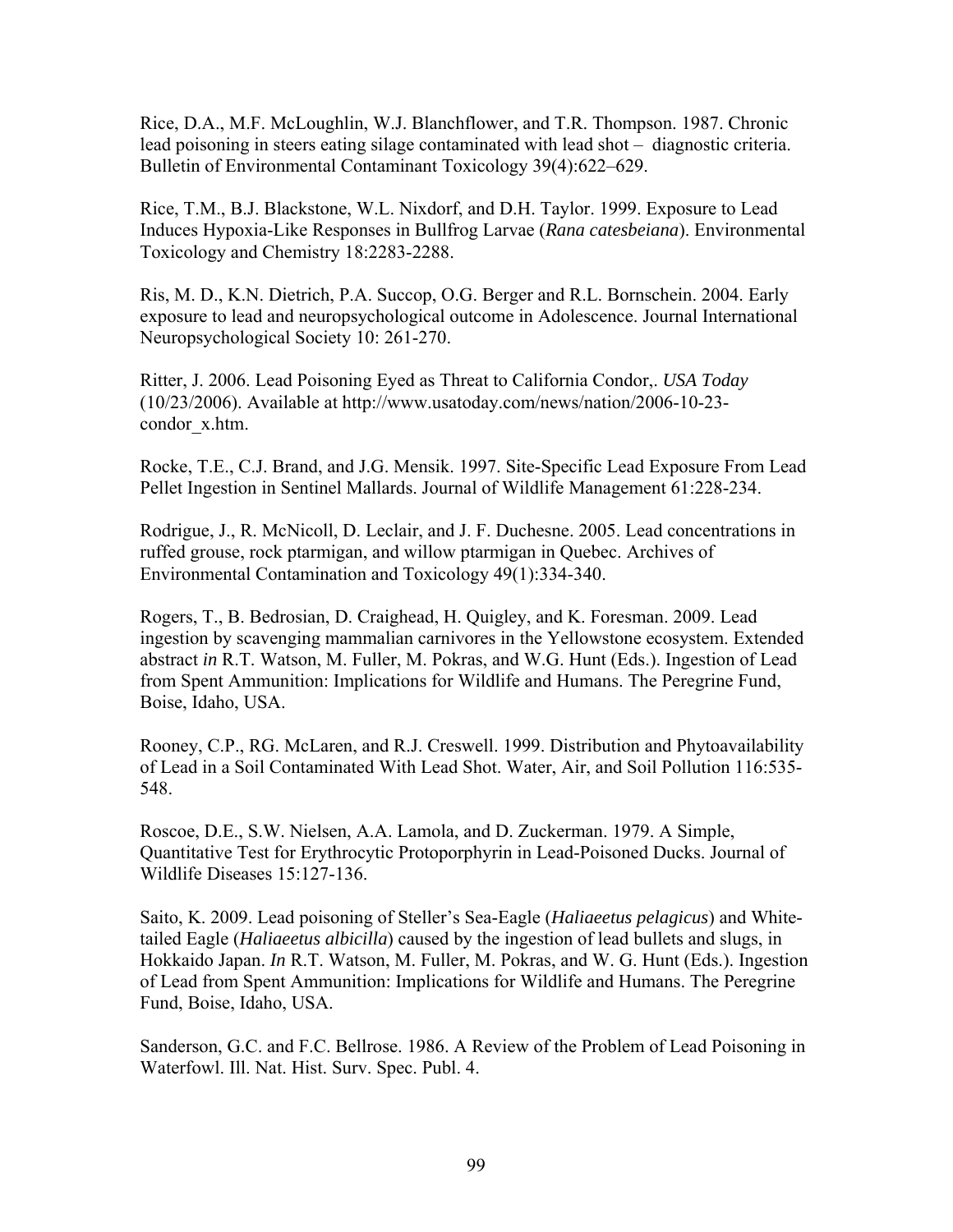Scheuhammer, A. M. 1987. The chronic toxicity of aluminum, cadmium, mercury, and lead in birds: a review. Environmental Pollution 46:263-295.

Scheuhammer, A.M. 2009. Historical perspective on the hazards of environmental lead from ammunition and fishing weights in Canada. *In* R. T. Watson, M. Fuller, M. Pokras, and W. G. Hunt (Eds.). Ingestion of Lead from Spent Ammunition: Implications for Wildlife and Humans. The Peregrine Fund, Boise, Idaho, USA.

Scheuhammer, A.M. and S. L. Norris. 1995. A review of the environmental impacts of lead shotshell ammunition and lead fishing weights in Canada. Canadian Wildlife Service, Environment Canada, Ottawa.

Scheuhammer, A.M. and S.L. Norris. 1996. The Ecotoxicology of Lead Shot and Lead Fishing Weights. Ecotoxicology 5:279-295.

Scheuhammer, A. M., J. A. Perrault, E. Routhier, B. M. Braune, and G. D. Campbell. 1998. Elevated lead concentrations in edible portions of game birds harvested with lead shot. Environmental Pollution 102:251-257.

Scheuhammer, A. M., C. A. Rogers, and D. Bond. 1999. Elevated lead exposure in American woodcock (*Scolopax minor*) in eastern Canada. Archives of Environmental Contamination and Toxicology 36:334-340.

Schnaas, L., S. J. Rothenberg , M-F. Flores, S. Martinez, C. Hernandez, C. Osorio, et al. 2006. Reduced intellectual development in children with prenatal lead exposure. Environmental Health Perspectives 114:791-797.

Schulz, J.H., J.J. Millspaugh, B.E. Washburn, G.R. Wester, J.T. Lanigan III, and J.C Franson. 2002. Spent-Shot Availability and Ingestion on Areas Managed for Mourning Doves. Wildlife Society Bulletin 30:112-120.

Schulz, J.H., J.J. Millspaugh, A.J. Bermudez, X. Gao, T.W. Bonnot, L.G. Britt, and M. Paine. 2006. Acute Lead Toxicosis in Mourning Doves. Journal of Wildlife Management 70:413-421.

Schulz, J. H., J. J. Millspaugh, X. Gao, and A. J. Bermudez. 2007. Experimental lead pellet ingestion in mourning doves (*Zenaida macroura*). American Midland Naturalist 158:177-190.

Schulz, J. H., P. I. Padding, and J. J. Millspaugh. 2006. Will mourning dove crippling rates increase with nontoxic-shot regulations? Wildlife Society Bulletin 34(3), 861-864.

Schulz, J.R., R.A. Reitz, S.L. Sheriff, and J.J. Millspaugh. 2007. Attitudes of Missouri Small Game Hunters Toward Nontoxic-Shot Regulations. J. Wildlife Management 71(2):628–633; 2007).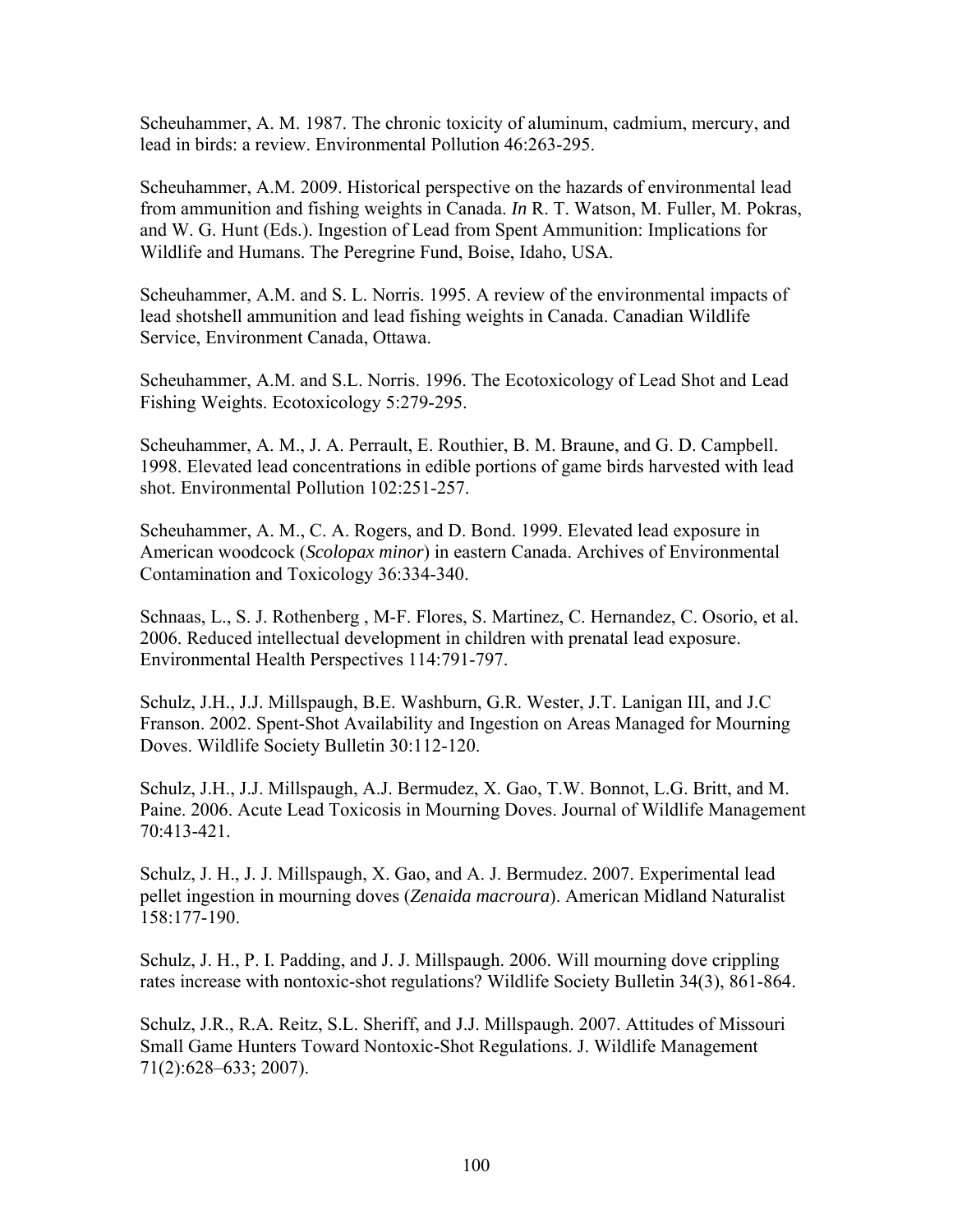Schulz, J. R., G. E. Potts, J. E. Cornely, J.J. Millspaugh, and M.A. Johnson. 2009. The Question of Lead: Considerations for Mourning Dove Nontoxic-shot Regulation. The wildlife Professional 2009: 46-49. The Wildlife Society.

Schulz J.H. R.A. Reitz, S.L. Sheriff, J.J. Millspaugh, and P.I. Padding. 2009. Small game hunter attitudes toward nontoxic shot, and crippling rates with nontoxic shot. In: M. Fuller, M. Pokras, and W. G. Hunt (Eds.). Ingestion of Lead from Spent Ammunition: Implications for Wildlife and Humans. The Peregrine Fund, Boise, Idaho, USA.

Schulz J.H, J.J. Millspaugh, and L.D. Vangilder. 2009. Policy considerations for a Mourning Dove non-toxic shot regulation. In: R. T. Watson, M. Fuller, M. Pokras, and W. G. Hunt (Eds.). Ingestion of Lead from Spent Ammunition: Implications for Wildlife and Humans. The Peregrine Fund, Boise, Idaho, USA.

Schulz, J.H., X. Gao, J.J. Millspaugh, and A.J. Bermudez. 2009. Acute lead toxicosis and experimental lead pellet ingestion in Mourning Doves. Extended abstract *in* R.T. Watson, M. Fuller, M. Pokras, and W.G. Hunt (Eds.). Ingestion of Lead from Spent Ammunition: Implications for Wildlife and Humans. The Peregrine Fund, Boise, Idaho, USA.

Seng, P.T. 2006. Non-Lead Ammunition Program Hunter Survey. *Final Report to the Arizona Game and Fish Department*. Available at www.azgfd.gov/w\_c/documents/AmmoSurveyFINALReport2-23-06\_001.pdf.

Shillinger, J. E., and C. C. Cottam. 1937. The importance of lead poisoning in waterfowl. Transactions of the North American Wildlife Conference 2:398-403.

Shore, R. 2009. Mystery of the Toxic Swans: Explores the Fraser Valley's Avian Eco-Disaster. Canadian Television documentary.

Sileo, L., L. H. Creekmore, D. J. Audet, M. R. Snyder, C. U. Meteyer, J. C. Franson, L. N. Locke, M. R. Smith, and D. L. Finley. 2001. Lead poisoning of waterfowl by contaminated sediment in the Coeur d'Alene River. Archives of Environmental Contamination and Toxicology 41:364–368.

Smith, M.C., M.A. Davison, C.M. Schexnider, L. Wilson, J. Bohannon, J.M. Grassley, D. K. Kraege, W.S. Boyd, B.D. Smith, M. Jordan, and C. Grue. 2009. Lead shot poisoning in swans: Sources of pellets within Whatcom County, WA, USA, and Sumas Prairie, BC, Canada. Extended abstract *in* R. T. Watson, M. Fuller, M. Pokras, and W. G. Hunt (Eds.). Ingestion of Lead from Spent Ammunition: Implications for Wildlife and Humans. The Peregrine Fund, Boise, Idaho, USA. DOI 10.4080/ilsa.2009.0201.

Snyder, N.F., H.A. Snyder, J.L. Lincer, and R.T. Reynolds. 1973. Organochlorines, Heavy Metals, and the Biology of North American Accipiters. Bioscience 23, 300-305.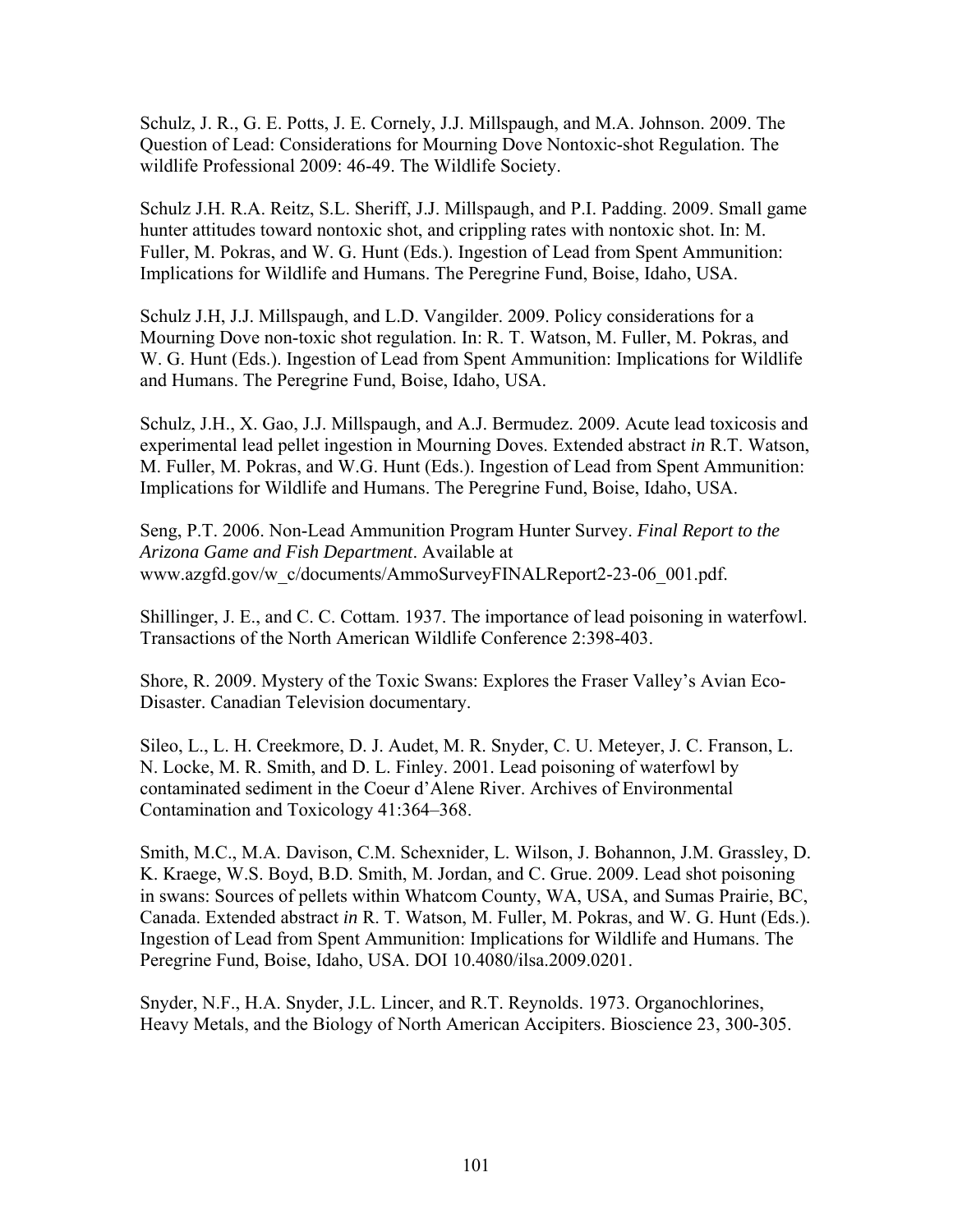Soeder, D.J. and C.V. Miller. 2003. Ground-Water Contamination From Lead Shot at Prime Hook National Wildlife Refuge, Sussex County, Delaware. Water resources Investigation Report 02-4282. U.S. Geological Survey, Baltimore, Maryland. 26 pp.

Sorenson K.J. and J. Burnett. 2007. Lead concentrations in the blood of Big Sur California Condors. Pages 185-195 *in* California Condors in the 21st Century (A. Mee and L.S. Hall, Eds.). Series in Ornithology No. 2.

Sorvai, J., R. Anitikainen, and O. Pyy. 2006. Environmental Contamination at Finnish Shooting Ranges – the Scope of the Problem and Management Options. Science of the Total Environment 333:21-31.

Sparling, D.W., S. Krest, and M. Ortiz-Santaliestra. 2006. Effects of Lead-Contaminated Sediment on *Rana sphenocephala* Tadpoles. Archives of Environmental Contamination and Toxicology 51:458-466.

Staessen, J.A., R.R. Lauwerys, C.J. Bulpitt, R. Fagard, P. Linjen, H. Roels, L. Thijs, and A. Amery. 1994. Is a Positive Association Between Lead Exposure and Blood Pressure Supported by Animal Experiments? Current Opinion in Nephrology and Hypertension 3:257-263.

Stansley, W. and D.E. Roscoe. 1996. The Uptake and Effects of Lead in Small Mammals and Frogs at a Trap and Skeet Range. Archives of Environmental Contamination and Toxicology 30:220-226.

Stansley, W., L. Widjeskog, and D.E. Roscoe. 1992. Lead Contamination and Mobility in Surface Water at Trap and Skeet Ranges. Bulletin of Environmental Contamination and Toxicology 49:640-647.

Stansley, W., M.A. Kosenak, J.E. Huffman, and D.E. Roscoe. 1997.Effects of Lead-Contaminated Surface Water From a Trap and Skeet Range on Frog Hatching and Development. Environmental Pollution 96:69-74.

Stevenson, A.L., A.M. Scheuhammer, and H.M. Chan. 2005. Effects of Nontoxic Shot regulations on lead Accumulation in Ducks and American Woodcock in Canada. Archives of Environmental Contamination and Toxicology 48:405-413.

Stein, S. 1979. Lead shot poisoning in red-tailed hawks. 77 pp.

Strom, S.M., J.A. Langenberg, N.K. Businga, and J.K. Batten. 2009. Lead exposure in Wisconsin birds. *In* R. T. Watson, M. Fuller, M. Pokras, and W. G. Hunt (Eds.). Ingestion of Lead from Spent Ammunition: Implications for Wildlife and Humans. The Peregrine Fund, Boise, Idaho, USA.

Stroud, R.K., and W.G. Hunt. 2009. Gunshot wounds: A source of lead in the environment. *In* R. T. Watson, M. Fuller, M. Pokras, and W. G. Hunt (Eds.). Ingestion of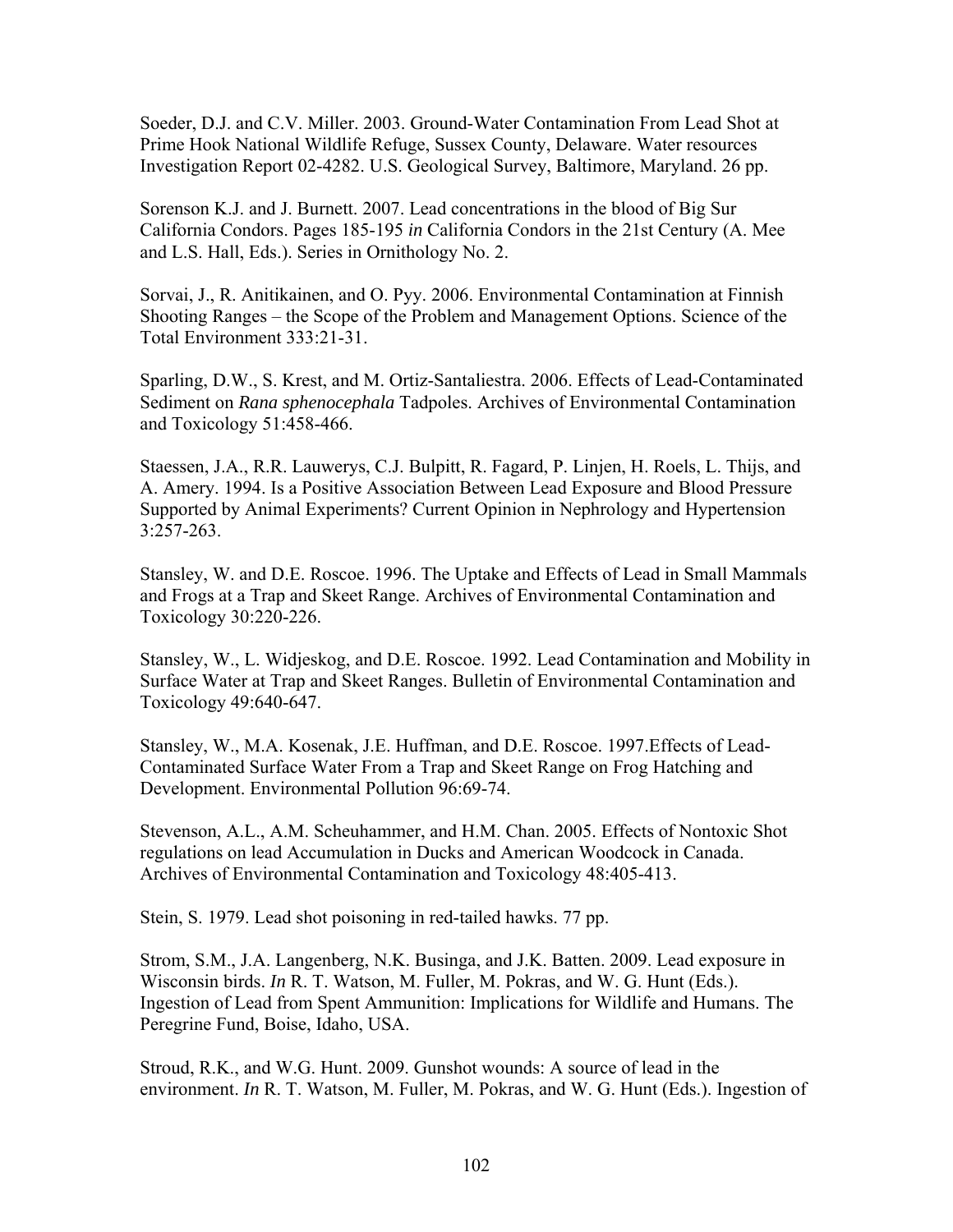Lead from Spent Ammunition: Implications for Wildlife and Humans. The Peregrine Fund, Boise, Idaho, USA.

Stutzenbaker, C.D., K. Brown, and D. Lobpries. 1983. An assessment of the accuracy of documenting waterfowl die-offs in a Texas coastal marsh. Special Report. Federal Aid Project W-106-R, Texas Parks and Wildlife Department, Austin, Tex. 21 p.

Tanskanen, H., I. Kukkonen, and J. Kaija. 1991. Heavy Metal Pollution in the Environment of a Shooting Range. Geological Survey of Finland, Special Paper 12:187- 193.

Tataruch, F. and K. Onderscheka. 1981. Levels of environmental pollutants in wild animals in Austria (II)- amounts of lead and cadmium in the organs of European brown hare. Zeitschrift for Jagdwissenschaft 27:153-160.

Tavecchia, G., R. Pradel, J. Lebreton, A.R. Johnson, and J. Mondain-Monval. 2001. The effect of lead exposure on survival of adult mallards in the Camargue, southern France. Journal of Applied Ecology 38(6):1197-1207.

Thomas, V.G. 1997. The environmental and ethical implications of lead shot contamination of rural lands in North America. Journal of Agricultural and Environmental Ethics 10(1):41-54.

Thomas, V.G. 2003. Harmonizing approval of nontoxic shot and sinkers in North America. Wildlife Society Bulletin 31(1):292-295.

Thomas, V.G. and Guitart, R. 2003a. Evaluating non-toxic substitutes for lead shot and fishing weights. Environmental Policy and Law 33(3-4):150-154.

Thomas, V.G. and Guitart, R. 2003b. Lead pollution from shooting and angling, and a common regulative approach. Environmental Policy and Law 33(3-4):143-149.

Thomas, V.G. and Guitart, R. 2005. Role of international conventions in promoting avian conservation through reduced lead toxicosis: progression towards a non-toxic agenda. Bird Conservation International 15:147-160.

Thomas, V.G. and M. Owen. 1996. Preventing lead toxicosis of European waterfowl by regulatory and non-regulatory means. Environmental Conservation 23(4):358-364.

Titus, K., T.L. Haynes, and T.F. Paragi. 2009. The importance of Moose, Caribou, deer and small game in the diet of Alaskans. *In* R. T. Watson, M. Fuller, M. Pokras, and W. G. Hunt (Eds.). Ingestion of Lead from Spent Ammunition: Implications for Wildlife and Humans. The Peregrine Fund, Boise, Idaho, USA.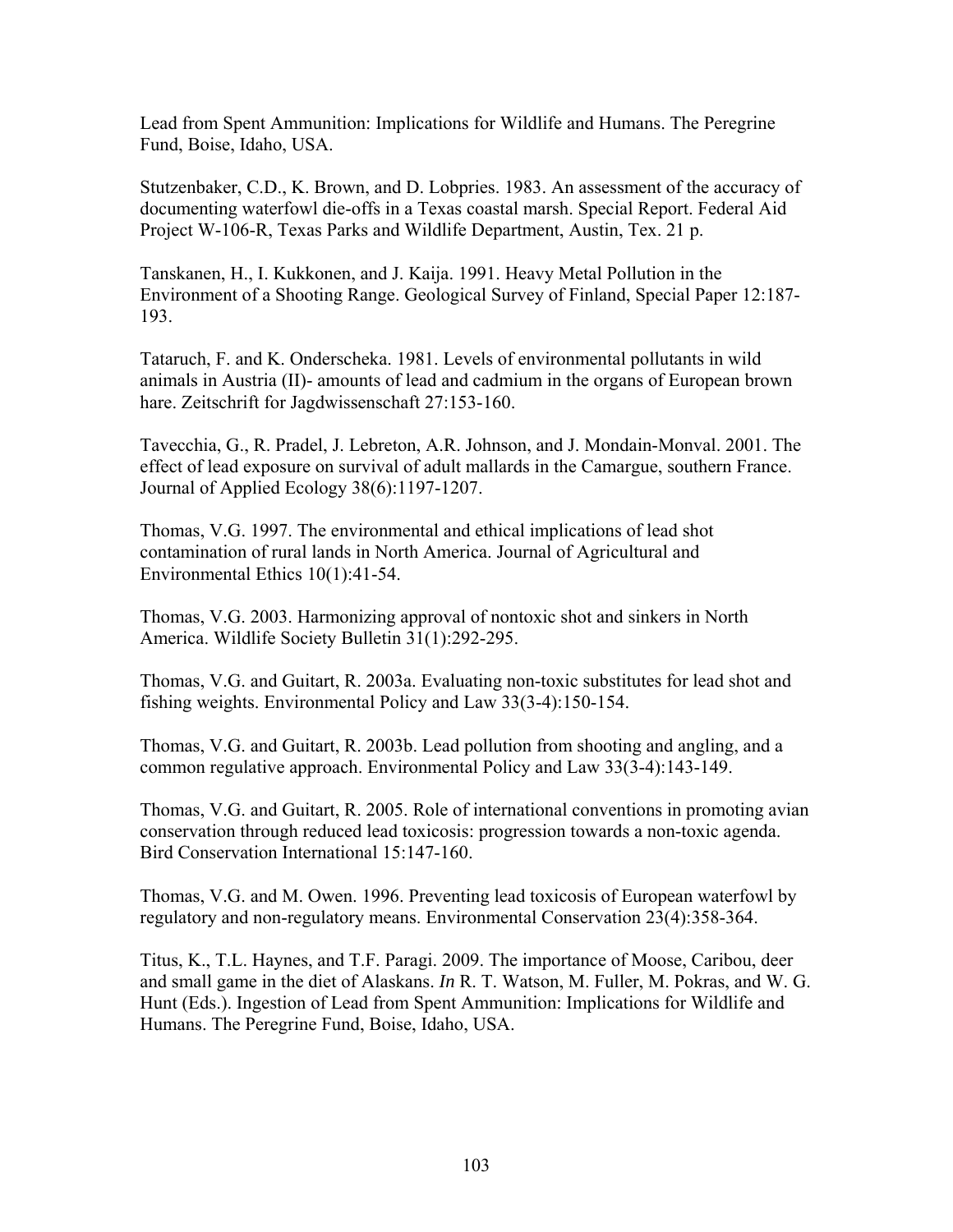Tong, S., Y.E. von Schirnding, and T. Prapamontol. 2000. Environmental Lead Exposure: A Public Health Problem of Global Dimensions. Bulletin of the World Health Organization 78:1068-1077.

Trainer, D.O. and R. A. Hunt. 1965. Lead poisoning of waterfowl in Wisconsin. Journal of Wildlife Management . 29(1):95-103.

Trainer, D.O. and R. A. Hunt. 1965. Lead poisoning of whistling swans in Wisconsin. Avian Diseases 9(2):252-264.

Tranel, M.A. and R.O. Kimmel. 2009. Impacts of lead ammunition on wildlife, the environment, and human health—A literature review and implications for Minnesota. *In*  R.T. Watson, M. Fuller, M. Pokras, and W.G. Hunt (Eds.). Ingestion of Lead from Spent Ammunition: Implications for Wildlife and Humans. The Peregrine Fund, Boise, Idaho, USA.

Trautman, M.B., W.E. Bills, and E.L. Wickliff. 1939. Winter losses from starvation and exposure of waterfowl and upland game birds in Ohio and other Northern states. The Wilson Bulletin 51(2):86-104.

Tsuji, L.J.S. and E. Nieboer. 1997. Lead Pellet Ingestion in the First Cree Nation of the Western James Bay Region of Northern Ontario, Canada; Implications for a Nontoxic Shot Alternative. Ecosystem Health 3:54-61.

Tsuji, L.J.S., E. Nieboer, J.D. Karagatzides, and D.R. Kozlovic. 1997. Elevated dentine lead levels in adult teeth of First Nation people from an isolated region of northern Ontario, Canada. Bulletin of Environmental Contamination and Toxicology 59:854-860.

Tsuji, L.J.S., E. Nieboer, J.D. Karagatzides, R.M. Hanning, and B. Katapatuk. 1999. Lead Shot Contamination in Edible Portions of Game Birds and its Dietary Implications. Ecosystem Health 5:183-192.

United States Department of Health and Human Services (USDHHS). 1999. Toxicological profile for lead. Agency for Toxic Substances and Disease Registry, July 1999. Available at http://www.atsdr.cdc.gov/toxprofiles/tp13.pdf/.

United States Environmental Protection Agency (USEPA). 1994. Lead Fishing Sinkers: Response to Citizens' Petition and Proposed Ban; Proposed Rule. Federal Register Part III, Volume 40, part 745:11121-11143.

United States Environmental Protection Agency (USEPA). 1999. 1999-2000 Refuge-Specific Hunting and Sport Fishing Regulations: Proposed Rule. Federal Register Volume 64, Number 154:43834-43854.

United States Environmental Protection Agency (USEPA). 2001. Best Management Practices for Lead at Outdoor Shooting Ranges, EPA-902-B-01-001. U.S. Environmental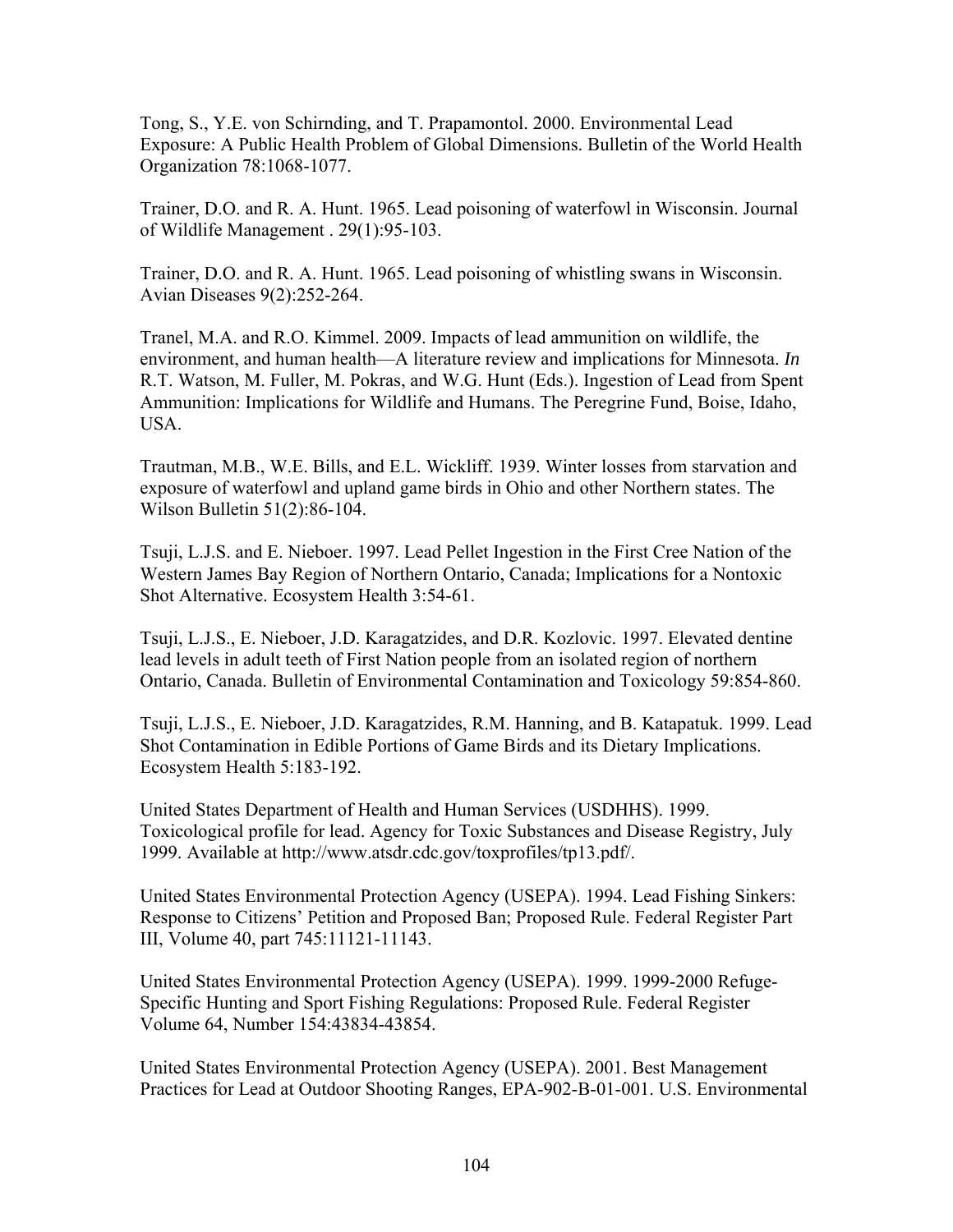Protection Agency, Division of Enforcement and Compliance Assistance, RCRA Compliance Branch, New York. www.epa.gov/region02/waste/leadshot/epa\_bmp.pdf.

United States Environmental Protection Agency (USEPA). 2009. Lead Wheel Weights; Regulatory Investigation. Available at http://yosemite.epa.gov/opei/rulegate.nsf/byRIN/2070-AJ64?opendocument.

United States Environmental Protection Agency (USEPA). 2010. Request for comments on petition to phase out leaded aviation gasoline. http://www.epa.gov/otaq/aviation.htm.

United States Fish and Wildlife Service (USFWS). 2010. Nontoxic shot regulations for hunting waterfowl and coots in the U.S. Division of Migratory and Bird Management. http://www.fws.gov/migratorybirds/CurrentBirdIssues/nontoxic.htm.

United States Fish and Wildlife Service (USFWS). 2011. Spectacled Eider Recovery.

United States Geological Survey (USGS). 2008 Lead Shot and Sinkers: Weighty Implications for Fish and Wildlife Health. USGS Press Release 7/11/2008.

Valway, S.E., J.W. Martyny, J.R. Miller, M. Cook, and E.J. Mangione. 1989. Lead Absorption in Indoor Firing Range Users. American Journal of Public Health 79:1029- 1032.

Veit, H.P., R.J. Kendall, and P.F. Scanlon. 1982. The Effect of Lead Shot Ingestion on the Testes of Adult Ringed Turtle Doves (*Streptophelia risoria*). Avian Dis. 27, 442-452.

Ventana Wildlife Society (VWS). 2010. Condor Reintroduction Notes from the Field. Available at http://www.ventanaws.org/species\_condors\_fieldnotes/.

Verbrugge, L.A., S.G. Wenzel, J.E. Berner, and A.C. Matz. 2009. Human exposure to lead from ammunition in the circumpolar north. *In* R.T. Watson, M. Fuller, M. Pokras, and W.G. Hunt (Eds.). Ingestion of Lead from Spent Ammunition: Implications for Wildlife and Humans. The Peregrine Fund, Boise, Idaho, USA.

Victery, W. 1988. Evidence for Effects of Chronic Lead Exposure on Blood Pressure in Experimental Animals: An Overview, Environmental Health Perspectives 78:71-76.

Vyas, N.B., J.W. Spann, and G.H. Heinz. 2001. Lead shot toxicity to passerines. Environmental Pollution 111 (1):135-138.

Vyas, N.B., J.W. Spann, G.H. Heinz, W.N. Beyer, J.A. Jaquette, and J.M. Mengelkoch. 2000. Lead poisoning of passerines at a trap and skeet range. Environmental Pollution 107 (1):159-166**.** 

Vermeer, K. and D.B. Peakall. 1979. Trace metals in seaducks of the Fraser River Delta intertidal area, British Columbia. Marine Pollution Bulletin 10(7):189-193.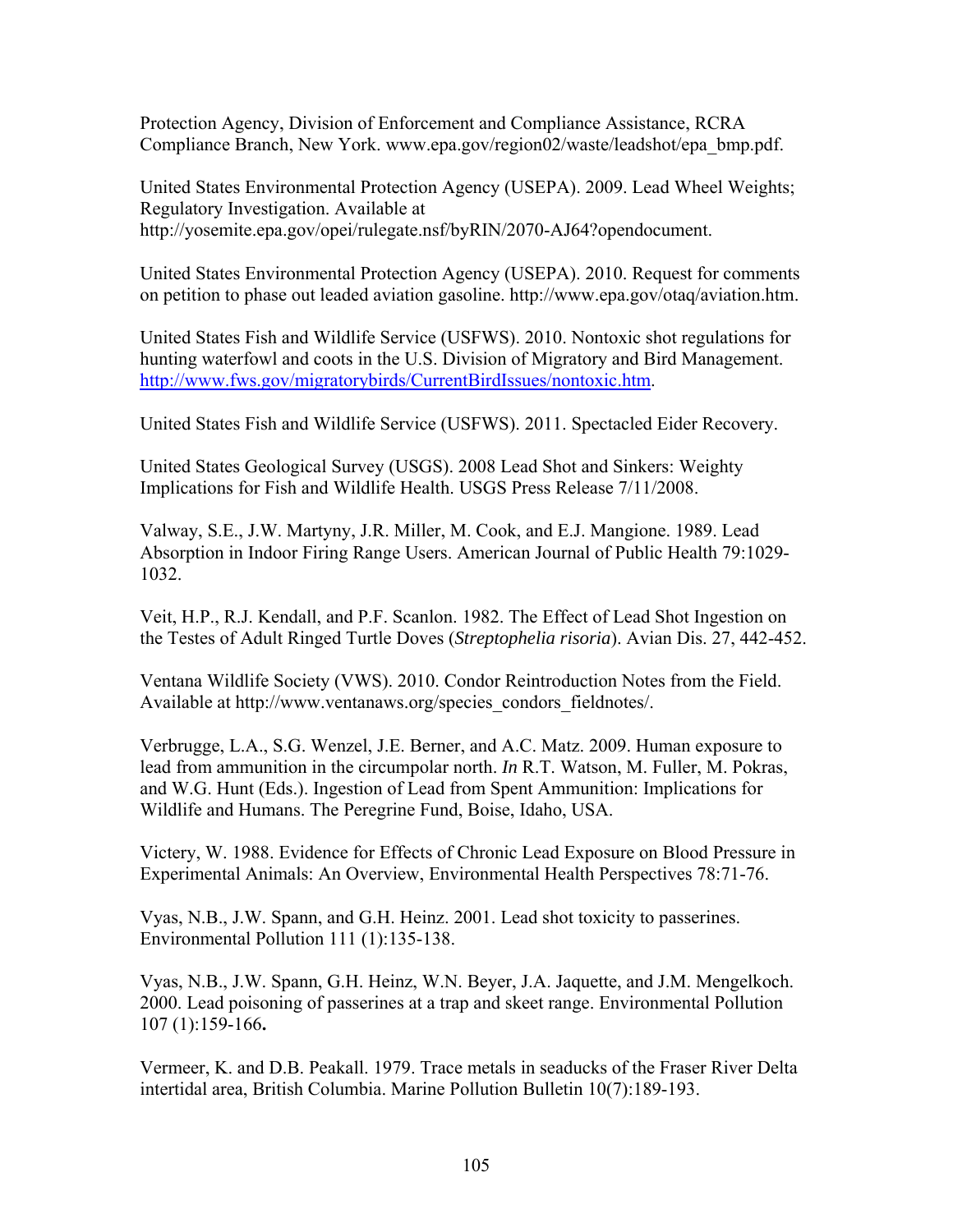Wallace, B.M., R.J. Warren, and G.D. Gaines. 1983. Lead shot incidence in sandhill cranes collected from Alaska, Canada, and Texas. Prairie Naturalist 15(4):155-156.

Walters J.R., S. R. Derickson, D. M. Fry, S.M. Haig, J.M. Marzluff, and J.M. Wunderle, Jr. 2010. Status of the California Condor and Efforts to Achieve its Recovery. Auk. In Press.

Washington Department of Fish and Wildlife (WDFW) 2000. Unpublished data. Available at http://wdfw.wa.gov/fish/papers/lead\_fishing\_gear/index.htm.

Washington Fish and Game Association (WFGA). 2001. Report to the Washington Fish and Wildlife Commission: the use of nontoxic shot for hunting in Washington. Washington Department of Fish and Wildlife Nontoxic Shot Working Group.

Watson, R.T. and D. Avery. 2009. Hunters and anglers at risk of lead exposure in the United States. *In* R. T. Watson, M. Fuller, M. Pokras, and W. G. Hunt (Eds.). Ingestion of Lead from Spent Ammunition: Implications for Wildlife and Humans. The Peregrine Fund, Boise, Idaho, USA.

Wayland, M. and T. Bollinger. 1999. Lead exposure and poisoning in bald eagles and golden eagles in the Canadian prairie provinces. Environmental Pollution 104:341-350.

Wayland, M., E. Neugebauer, and T. Bollinger. 1999.Concentrations of lead in liver, kidney, and bone of Bald and Golden eagles. Archives of Environmental Contamination and Toxicology 37(2):267-272.

Weimeyer, S.N., A.J. Krynitsky, and S.R. Wilbur. 1983. Environmental contaminants in tissues, foods, and feces of California condors. Pages 428-439 in S. R. Wilbur and J. A. Jackson (eds), Vulture Biology and Management. University of California Press, Berkeley, California.

Weimeyer, S.N., J.M. Scott, M.P. Anderson, P.H. Bloom, and C.J. Stafford. 1988. Environmental Contaminants in California Condors, Journal of Wildlife Management 52:238-247.

Wetmore, A. 1919. Lead poisoning in waterfowl. U.S. Department Agr. Bulletin 793. 12 pp.

Whitehead, P.J. and K. Tschirner. 1991. Lead shot ingestion and lead poisoning of magpie geese *Anseranas semipalmata* foraging in a northern Australian hunting reserve. Biological Conservation 58:99-118.

Wilson, I.D. 1937. An early report of lead poisoning in waterfowl. Science, New Series 86(2236):423.